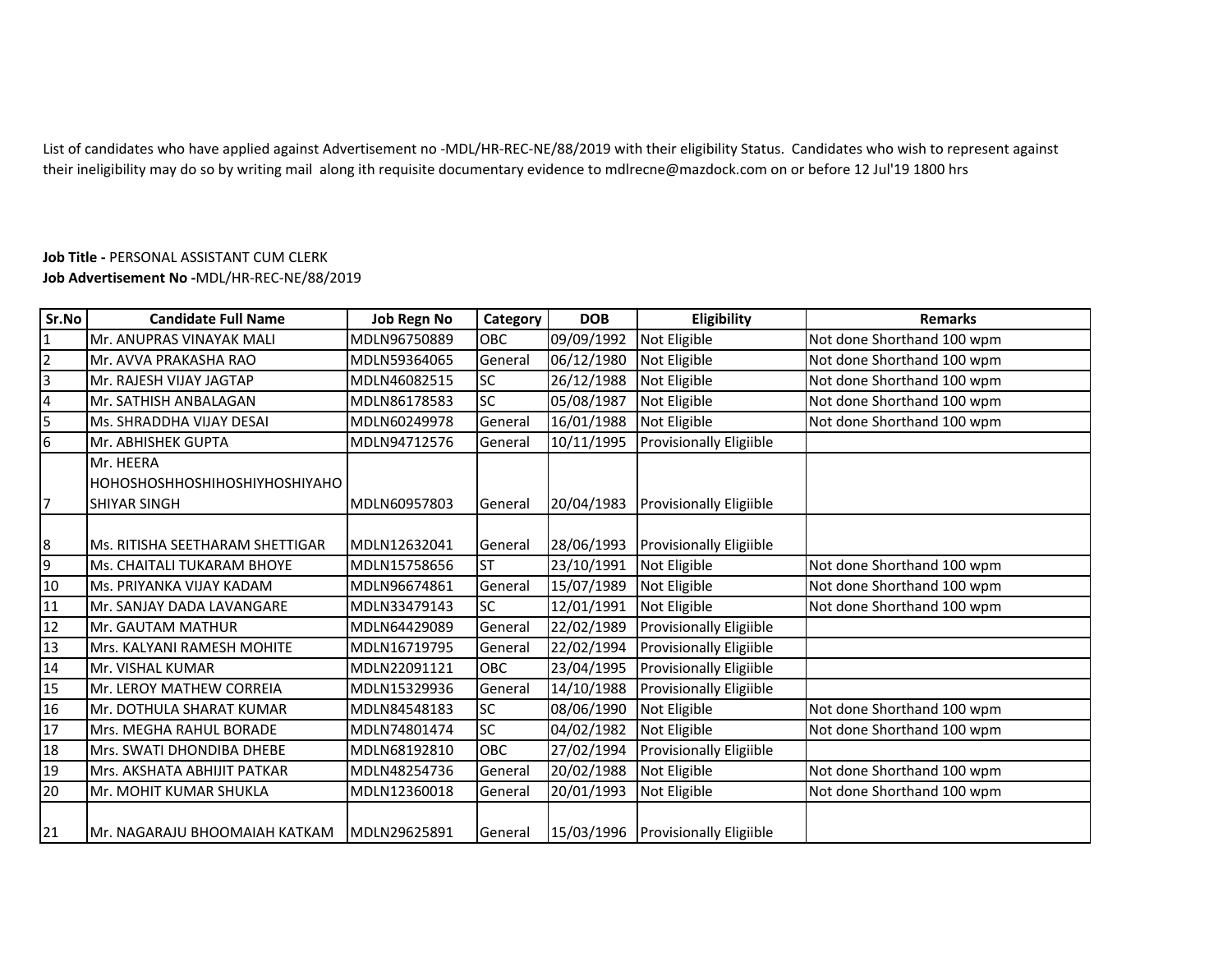| $\overline{22}$ | Ms. PRIYANKA SURESH CHAVAN     | MDLN73231985 | General         |            | 03/09/1995 Provisionally Eligiible |                            |
|-----------------|--------------------------------|--------------|-----------------|------------|------------------------------------|----------------------------|
| 23              | Mr. VIKAS KUMAR                | MDLN12289460 | General         | 12/08/1995 | <b>Provisionally Eligiible</b>     |                            |
| 24              | Mrs. SONAL ASHISH DIVEKAR      | MDLN45697891 | OBC             | 07/07/1989 | Not Eligible                       | Not done Shorthand 100 wpm |
| 25              | Mrs. SUJITHA LP                | MDLN82727554 | OBC             | 22/01/1989 | Not Eligible                       | Not done Shorthand 100 wpm |
| 26              | Mr. BANWARI LAL SAWASIYA       | MDLN52137072 | $\overline{SC}$ | 08/04/1995 | Provisionally Eligiible            |                            |
| 27              | Mrs. SAPNA ASHOK PHADKE        | MDLN72423735 | OBC             | 05/02/1994 | Not Eligible                       | Not done Shorthand 100 wpm |
| 28              | Ms. BHAVNA ASHOK SHINDE        | MDLN71010187 | SC              | 04/09/1988 | Not Eligible                       | Not done Shorthand 100 wpm |
| 29              | Mrs. SAJITHA LP                | MDLN96966062 | OBC             | 29/10/1990 | Not Eligible                       | Not done Shorthand 100 wpm |
| 30              | Mr. KARTHIK R                  | MDLN55088468 | OBC             | 10/12/1995 | Provisionally Eligiible            |                            |
| 31              | Mr. AZAM IQBAL CHOUGLE         | MDLN86781175 | General         | 20/09/1990 | <b>Provisionally Eligiible</b>     |                            |
| 32              | Mr. SUMEET VIKRANT TORNE       | MDLN79848672 | SC              | 17/02/1989 | <b>Provisionally Eligiible</b>     |                            |
| 33              | Mr. TAYAR AJIJ SHAHA           | MDLN17908499 | OBC             | 02/10/1991 | <b>Provisionally Eligiible</b>     |                            |
| 34              | Ms. SUCHITRA RATAN REDDY       | MDLN33923280 | General         | 13/01/1996 | <b>Provisionally Eligiible</b>     |                            |
| 35              | Mr. VINAY MITHAILAL SHARMA     | MDLN51806506 | General         | 02/05/1996 | <b>Provisionally Eligiible</b>     |                            |
| 36              | Mr. ANJANEYULU                 | MDLN35513321 | OBC             | 10/05/1989 | Not Eligible                       | Not done Shorthand 100 wpm |
| 37              | Mr. MAHESH ARUN JADHWAR        | MDLN64146152 | OBC             | 17/11/1995 | <b>Provisionally Eligiible</b>     |                            |
| 38              | Mr. JOHNSON JEBAKUMAR AUGUSTIN | MDLN34741635 | OBC             | 10/03/1993 | Not Eligible                       | Not done Shorthand 100 wpm |
| 39              | Ms. SHITAL VASANT AWATE        | MDLN58402183 | General         | 04/07/1991 | Provisionally Eligiible            |                            |
| 40              | Ms. PRATIKSHA RAJAY PAWASKAR   | MDLN42619413 | OBC             | 28/11/1992 | Not Eligible                       | Not done Shorthand 100 wpm |
| 41              | Mr. GOVINDBABU                 | MDLN39731426 | <b>ST</b>       | 20/06/1995 | Not Eligible                       | Not done Shorthand 100 wpm |
| 42              | Mr. VISHNU VARDHAN VATTEM      | MDLN92531081 | General         | 23/01/1994 | <b>Provisionally Eligiible</b>     |                            |
| 43              | Ms. RAMTA GORAKH KAMBLE        | MDLN79796719 | SC              | 21/03/1992 | Not Eligible                       | Not done Shorthand 100 wpm |
|                 | Mr. PRATAPRAO KESHAVRAO        |              |                 |            |                                    |                            |
| 44              | <b>THOMBARE</b>                | MDLN99432212 | OBC             | 10/08/1985 | Not Eligible                       | Not done Shorthand 100 wpm |
| 45              | Ms. GARGI VIJENDRA HALEKANA    | MDLN88348367 | OBC             | 13/10/1994 | Not Eligible                       | Not done Shorthand 100 wpm |
| 46              | Mr. VENKATESH                  | MDLN60647645 | OBC             | 02/03/1990 | Not Eligible                       | Not done Shorthand 100 wpm |
| 47              | Mr. NITESH KUMAR               | MDLN90355655 | General         | 01/05/1994 | Not Eligible                       | Not done Shorthand 100 wpm |
| 48              | Mr. AMIT KUMAR SINHA           | MDLN18179458 | General         | 16/03/1990 | Provisionally Eligiible            |                            |
| 49              | Ms. SAPNA RAMESH KAMBLE        | MDLN61931580 | SC              | 24/05/1995 | Provisionally Eligiible            |                            |
| 50              | Mr. GOPI CHANDRA SHARMA        | MDLN92027373 | General         | 26/11/1990 | Provisionally Eligiible            |                            |
| 51              | Mr. DHANARAJ VAIJINATH MUKTA   | MDLN76902954 | OBC             | 07/08/1990 | Provisionally Eligiible            |                            |
| 52              | Ms. PRIYANKA RAVINDRA KAMBLE   | MDLN64532457 | SC              | 27/04/1990 | Not Eligible                       | Not done Shorthand 100 wpm |
| 53              | Ms. SONALI VIJAY NIMBALKAR     | MDLN85217684 | <b>ST</b>       | 01/11/1992 | Not Eligible                       | Not done Shorthand 100 wpm |
| 54              | Mr. SANTOSH SARJERAO JADHAV    | MDLN23050584 | General         | 22/03/1991 | Provisionally Eligiible            |                            |
| 55              | Mr. PARMESH KOUMRIAH BOLLAVENI | MDLN25569982 | General         |            | 15/10/1991 Provisionally Eligiible |                            |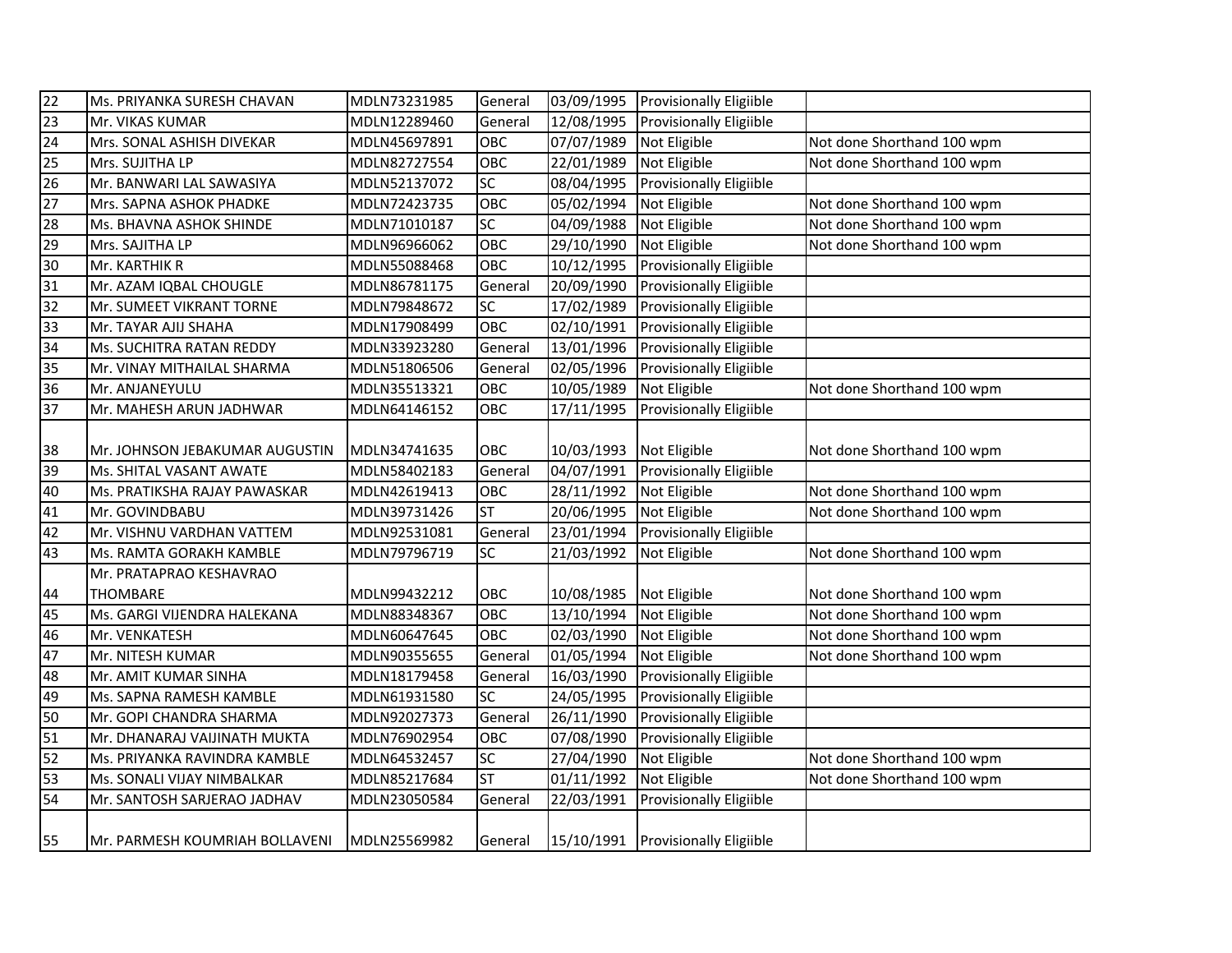| 56 | Mr. VAIBHAV SANJAY TEMKAR                    | MDLN81515969 | <b>OBC</b> | 23/10/1994 Not Eligible |                                    | Not done Shorthand 100 wpm |
|----|----------------------------------------------|--------------|------------|-------------------------|------------------------------------|----------------------------|
| 57 | Mrs. SAYALI AMIT PATIL                       | MDLN45245757 | General    | 09/03/1987              | Not Eligible                       | Not done Shorthand 100 wpm |
| 58 | Ms. JUILEE SHARAD NAGAONKAR                  | MDLN85183785 | SC         | 15/04/1993 Not Eligible |                                    | Not done Shorthand 100 wpm |
| 59 | Ms. VARSHA JEEVAN DALVI                      | MDLN56096574 | SC         | 11/12/1993              | Not Eligible                       | Not done Shorthand 100 wpm |
| 60 | Mr. DHIRAJ KUMAR                             | MDLN72696367 | General    | 08/11/1996              | <b>Provisionally Eligiible</b>     |                            |
| 61 | Mr. VIPUL VASANT KALE                        | MDLN95738170 | General    | 12/11/1987              | Not Eligible                       | Not done Shorthand 100 wpm |
| 62 | Mr. SHAM SHRINIVASRAO KALE                   | MDLN78119872 | OBC        | 07/01/1987              | <b>Provisionally Eligiible</b>     |                            |
| 63 | Ms. KSHITIJA PRABODH MORAJKAR                | MDLN46327216 | General    | 17/11/1989              | <b>Provisionally Eligiible</b>     |                            |
|    | Mr. KUSHAKUMAR BASAVARAJ                     |              |            |                         |                                    |                            |
| 64 | <b>MOTAGI</b>                                | MDLN14828958 | General    | 06/01/1989              | Not Eligible                       | Not done Shorthand 100 wpm |
| 65 | Mr. KRISHNA DHARAVATHU                       | MDLN36564686 | <b>ST</b>  | 08/01/1984              | <b>Provisionally Eligiible</b>     |                            |
| 66 | Mrs. RACHANA RAVINDRA KAMBLE                 | MDLN64118145 | SC         | 12/11/1991              | <b>Provisionally Eligiible</b>     |                            |
| 67 | Mr. ASHENDRA KUMAR VERMA                     | MDLN34319023 | OBC        |                         | 07/10/1992 Provisionally Eligiible |                            |
| 68 | Mr. ANIKET VINOD JADHAV                      | MDLN54558919 | General    | 07/07/1998 Not Eligible |                                    | Not done Shorthand 100 wpm |
| 69 | Mr. JAGADEESH MADDILA                        | MDLN80004719 | OBC        | 05/08/1988              | Not Eligible                       | #REF!                      |
| 70 | Ms. SAVITA SUBHASH SHIRKE                    | MDLN30160519 | OBC        | 22/06/1996              | Not Eligible                       | Not done Shorthand 100 wpm |
| 71 | Mr. VISHAL KUMAR                             | MDLN53519008 | <b>SC</b>  | 05/06/1994              | <b>Provisionally Eligiible</b>     |                            |
| 72 | Ms. PRIYANKA SANJAY PAWAR                    | MDLN31053697 | OBC        | 08/10/1994              | Provisionally Eligiible            |                            |
| 73 | Mr. KARNATI MAHESH                           | MDLN35692093 | OBC.       | 14/06/1991              | <b>Provisionally Eligiible</b>     |                            |
| 74 | Mr. GAURAV HARISH CELLEY                     | MDLN94120711 | General    | 05/03/1994              | Provisionally Eligiible            |                            |
| 75 | Mr. SHRIKANT SHRINIVAS MALANI                | MDLN81623663 | General    | 26/06/1991              | <b>Provisionally Eligiible</b>     |                            |
|    | Mr. PASVAN SANTOSHKUMAR                      |              |            |                         |                                    |                            |
| 76 | RAMAYANBHAI                                  | MDLN70159208 | SC         | 07/01/1988 Not Eligible |                                    | Not done Shorthand 100 wpm |
| 77 | Mr. RAHUL RAVINDRA KENI                      | MDLN45076656 | OBC        | 24/01/1995              | Not Eligible                       | Not done Shorthand 100 wpm |
|    |                                              |              |            |                         |                                    |                            |
| 78 | Mr. CHIRAG CHANDRAKANT MONDKAR MDLN35787297  |              | General    | 09/05/1993              | <b>Provisionally Eligiible</b>     |                            |
| 79 | Mr. NISAR AEJAZ RASOOL                       | MDLN70997696 | OBC        | 25/05/1990              | Not Eligible                       | Not done Shorthand 100 wpm |
| 80 | Mr. SOUVIK MISRA                             | MDLN41052775 | General    | 09/01/1988              | Provisionally Eligiible            |                            |
|    |                                              |              |            |                         |                                    |                            |
| 81 | Mr. SHASHIKANT VASANT MARCHANDE MDLN74302391 |              | SC         | 13/09/1985 Not Eligible |                                    | Not done Shorthand 100 wpm |
| 82 | Mr. SAGAR GOVIND SURYAWANSHI                 | MDLN55751280 | General    | 06/06/1989              | Not Eligible                       | Not done Shorthand 100 wpm |
| 83 | Ms. VIDYA NAMDEV POMBHALE                    | MDLN81073573 | General    | 04/04/1993              | Not Eligible                       | Not done Shorthand 100 wpm |
| 84 | Mr. SANDEEP SINGH CHAUHAN                    | MDLN88991230 | <b>OBC</b> |                         | 10/12/1988 Provisionally Eligiible |                            |
| 85 | Mr. WAJED JAWEED SYED                        | MDLN73658468 | General    | 05/02/1987              | <b>Provisionally Eligiible</b>     |                            |
| 86 | Mr. KOTIVADA HARISH                          | MDLN54375619 | OBC        | 01/06/1988              | Not Eligible                       | Not done Shorthand 100 wpm |
| 87 | Mrs. CHEVURI SUSHMA                          | MDLN29472898 | <b>OBC</b> | 05/12/1992              | Not Eligible                       | Not done Shorthand 100 wpm |
| 88 | Ms. JYOTI JAGGA                              | MDLN84681580 | General    |                         | 03/05/1994 Provisionally Eligiible |                            |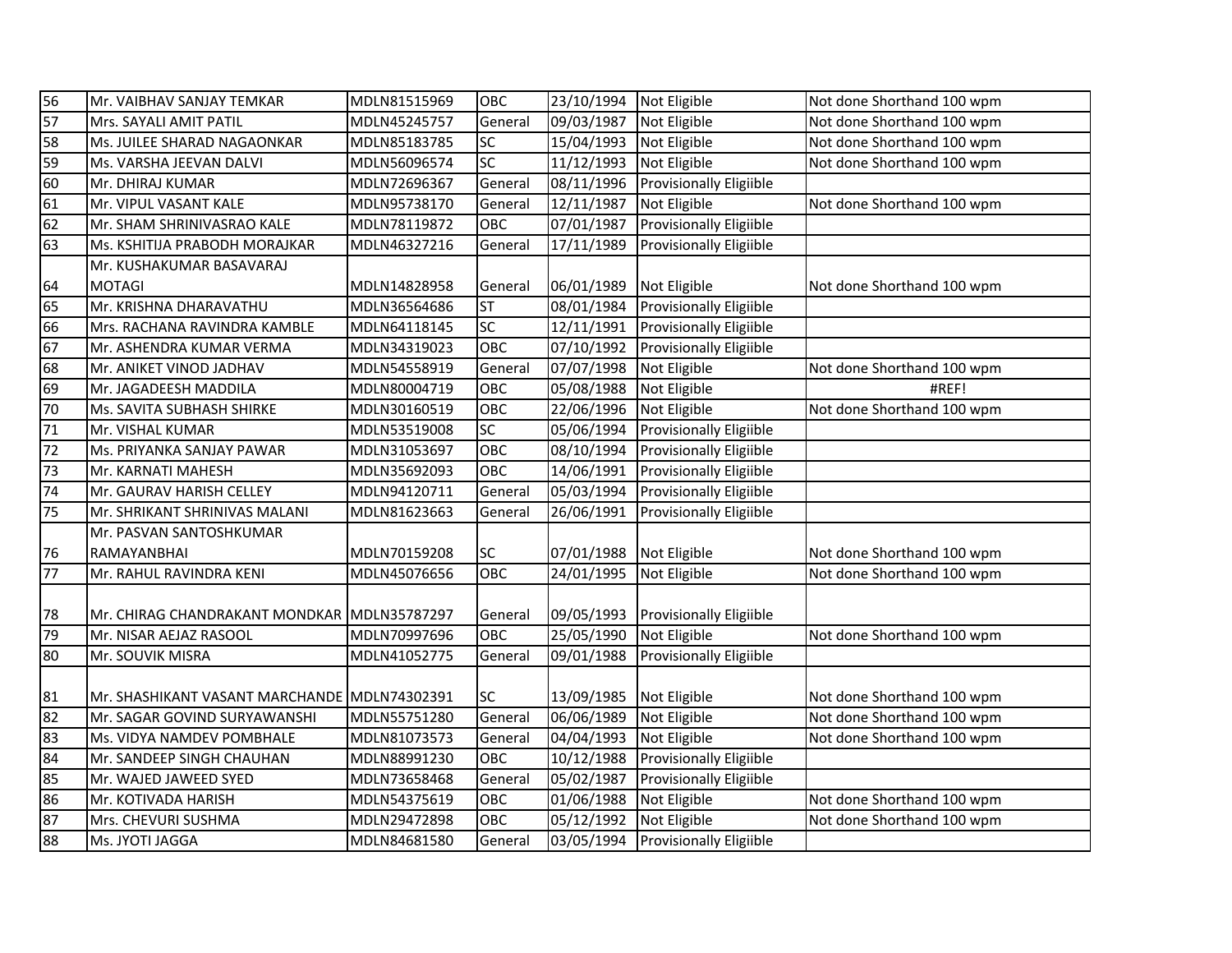| 89  | Mr. ASIFALI P                  | MDLN18350108 | OBC       | 22/10/1992 | <b>Provisionally Eligiible</b> |                            |
|-----|--------------------------------|--------------|-----------|------------|--------------------------------|----------------------------|
| 90  | Mr. PATAN HASHMI               | MDLN70892141 | General   | 18/07/1992 | <b>Provisionally Eligiible</b> |                            |
| 91  | Ms. PRAJAKTA BAPUSAHEB DHANE   | MDLN57773655 | General   | 12/12/1991 | Provisionally Eligiible        |                            |
| 92  | Mr. RAUNAK MAHENDRA GAJBHIYE   | MDLN86496676 | SC        | 16/12/1990 | <b>Provisionally Eligiible</b> |                            |
| 93  | Mr. PHILIP SALOMON JEBAMONY    | MDLN44564564 | OBC       | 17/11/1990 | Not Eligible                   | Not done Shorthand 100 wpm |
|     |                                |              |           |            |                                |                            |
| 94  | Ms. PRADNYA DWARKANATH PATIL   | MDLN47251595 | General   | 30/05/1993 | <b>Provisionally Eligiible</b> |                            |
| 95  | Mr. VISHAL VIJAY AGARWAL       | MDLN53489882 | General   | 17/09/1993 | <b>Provisionally Eligiible</b> |                            |
| 96  | Ms. SONAL RAMRAO GAONKAR       | MDLN24604950 | General   | 13/08/1991 | Not Eligible                   | Not done Shorthand 100 wpm |
| 97  | Mr. DEVID MADHUKAR CHAVAN      | MDLN89819746 | <b>ST</b> | 01/04/1989 | <b>Provisionally Eligiible</b> |                            |
| 98  | Mr. AMIT GOPAL                 | MDLN91603695 | General   | 06/06/1990 | Provisionally Eligiible        |                            |
| 99  | Ms. RAVINA SHARAD NAGAONKAR    | MDLN59669211 | SC        | 28/12/1994 | <b>Provisionally Eligiible</b> |                            |
|     |                                |              |           |            |                                |                            |
| 100 | Ms. BHAVANA SURESH HALDANKAR   | MDLN16308418 | OBC       | 24/09/1991 | Not Eligible                   | Not done Shorthand 100 wpm |
| 101 | Mr. SONU CHOUDHARY             | MDLN37129200 | General   | 04/04/1994 | Not Eligible                   | Not done Shorthand 100 wpm |
| 102 | Mr. SANKET DHONDI KUBAL        | MDLN85718810 | General   | 27/03/1992 | Provisionally Eligiible        |                            |
| 103 | Mr. ANIKET BANDU MAGAR         | MDLN71858679 | SC        | 13/10/1991 | Provisionally Eligiible        |                            |
| 104 | Mr. DHIRAJ KANHA PATIL         | MDLN35881272 | OBC       | 05/09/1994 | Not Eligible                   | Not done Shorthand 100 wpm |
|     |                                |              |           |            |                                |                            |
| 105 | Ms. CHANDANA BALKRISHNA OKATE  | MDLN83591191 | OBC       | 24/05/1992 | <b>Provisionally Eligiible</b> |                            |
| 106 | Mrs. SAMIKSHA GANPAT GHADI     | MDLN38230556 | General   | 29/03/1988 | Provisionally Eligiible        |                            |
| 107 | Mr. ANKUR SHIVAJI JADHAV       | MDLN26780788 | General   | 02/09/1995 | Not Eligible                   | Not done Shorthand 100 wpm |
| 108 | Mr. KIRAN KALYAN KAWRE         | MDLN10382588 | General   | 29/06/1992 | Provisionally Eligiible        |                            |
| 109 | Mr. AJINKYA DATTATRAYA MULUK   | MDLN69063500 | General   | 19/11/1991 | Provisionally Eligiible        |                            |
| 110 | Mr. AKSHAY ARVIND PHASE        | MDLN35610899 | OBC       | 05/03/1994 | Not Eligible                   | Not done Shorthand 100 wpm |
| 111 | Mr. DEVENDRA CHARY VELLANKI    | MDLN71878361 | OBC       | 07/05/1995 | Not Eligible                   | Not done Shorthand 100 wpm |
| 112 | Mrs. VIDHI VAIBHAV PEDAMKAR    | MDLN95011182 | SC        | 11/11/1985 | Provisionally Eligiible        |                            |
| 113 | Mr. MANISH SHIVAJI WAYCHAL     | MDLN78388719 | General   | 30/09/1993 | Provisionally Eligiible        |                            |
|     |                                |              |           |            |                                |                            |
| 114 | Mr. KRISHNA GHANASHYAM BAVSKAR | MDLN19019318 | <b>SC</b> | 06/01/1986 | <b>Provisionally Eligiible</b> |                            |
|     |                                |              |           |            |                                |                            |
| 115 | Ms. ARCHANA DHANANJAY MAYEKAR  | MDLN67240081 | General   | 27/02/1991 | <b>Provisionally Eligiible</b> |                            |
| 116 | Mrs. PRIYA SANJAY MANE         | MDLN25735773 | General   | 19/06/1991 | Provisionally Eligiible        |                            |
| 117 | Mr. GANESH SURESH HILE         | MDLN77147898 | <b>ST</b> | 13/02/1993 | Not Eligible                   | Not done Shorthand 100 wpm |
| 118 | Ms. SWATI SUBHASH KADAM        | MDLN51603209 | General   | 03/06/1993 | Provisionally Eligiible        |                            |
| 119 | Mr. DIBYAJYOTI MOHAPATRA       | MDLN57567658 | General   | 28/02/1992 | Not Eligible                   | Not done Shorthand 100 wpm |
| 120 | Mr. PRASAD TANAJI MORE         | MDLN54707970 | General   | 12/09/1992 | Not Eligible                   | Not done Shorthand 100 wpm |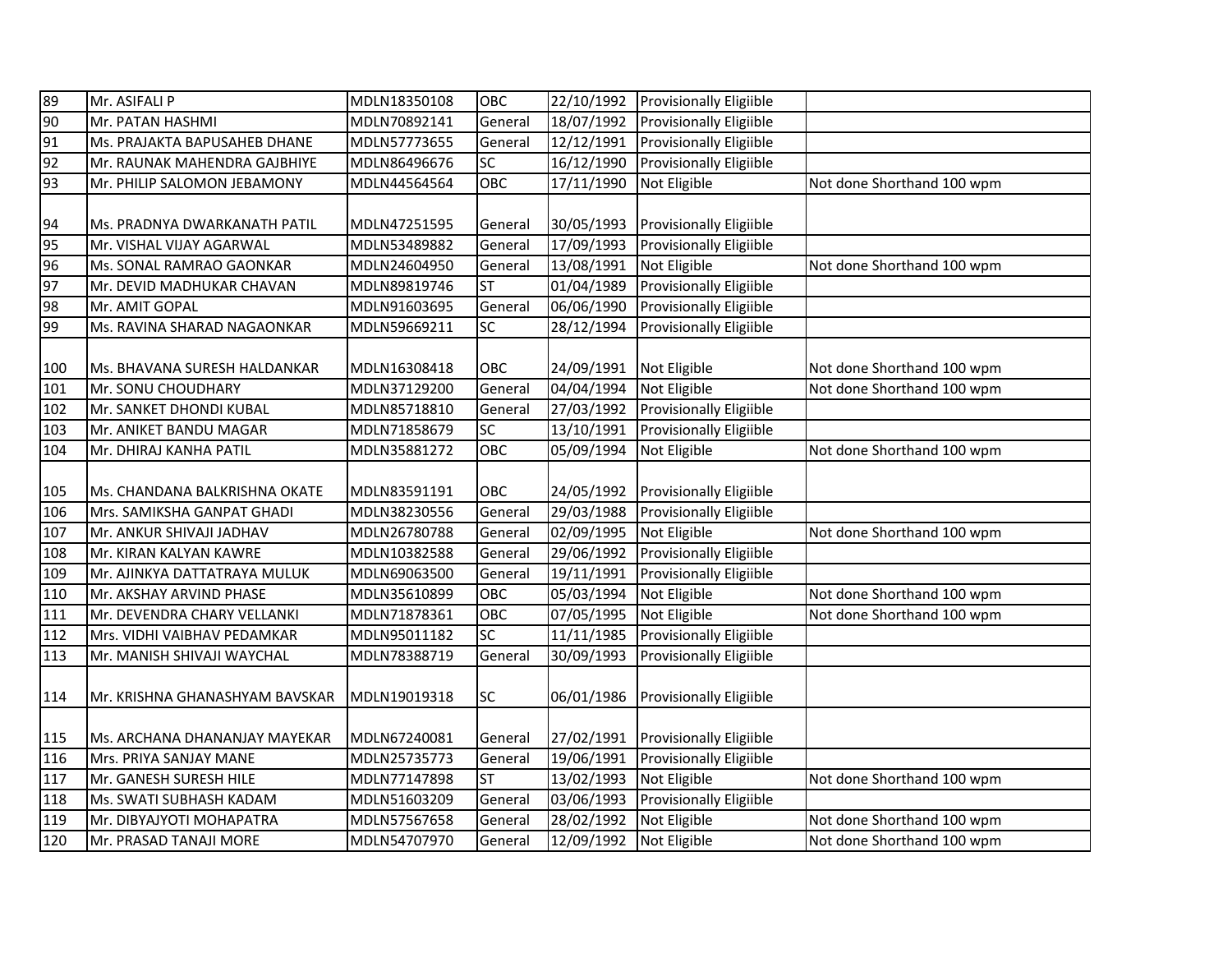| 121 | Mrs. MANALI VIJAY HADKAR       | MDLN44009085 | General          | 19/10/1988 | Not Eligible                   | Not done Shorthand 100 wpm |
|-----|--------------------------------|--------------|------------------|------------|--------------------------------|----------------------------|
|     | Mr. MADHUKAR SURESHRAO         |              |                  |            |                                |                            |
| 122 | <b>PAITHANE</b>                | MDLN74388052 | SC               | 24/01/1987 | <b>Provisionally Eligiible</b> |                            |
| 123 | Mr. RAHUL KUMAR                | MDLN15766271 | OBC              | 06/06/1996 | Provisionally Eligiible        |                            |
|     | Mr. YOGESHKUMAR RAJANIKANT     |              |                  |            |                                |                            |
| 124 | <b>MAKAVANA</b>                | MDLN65194956 | SC               | 06/01/1982 | <b>Provisionally Eligiible</b> |                            |
| 125 | Mr. SHUBHAM UTTAMRAO AJMIRE    | MDLN74676022 | $\overline{OBC}$ | 07/08/1995 | Provisionally Eligiible        |                            |
| 126 | Mr. ASHISH SHRIPAD MASURKAR    | MDLN77843563 | General          | 06/05/1994 | <b>Provisionally Eligiible</b> |                            |
| 127 | Mr. VISHAL LAXMAN PAARCHA      | MDLN82770145 | SC               | 13/07/1991 | Provisionally Eligiible        |                            |
| 128 | Mr. SACHIN BABAN MOHARE        | MDLN15191194 | <b>ST</b>        | 23/11/1990 | Provisionally Eligiible        |                            |
| 129 | Mr. VISHAL DATTARAM SAWANT     | MDLN23789415 | General          | 23/05/1991 | Not Eligible                   | Not done Shorthand 100 wpm |
| 130 | Mr. ARJUN NK                   | MDLN62005200 | General          | 30/04/1991 | Provisionally Eligiible        |                            |
|     |                                |              |                  |            |                                |                            |
| 131 | Ms. PALLAVI PARSHURAM SHIGAWAN | MDLN12466199 | OBC              | 17/07/1992 | <b>Provisionally Eligiible</b> |                            |
| 132 | Ms. NAMRATA SITARAM RAHATE     | MDLN99750871 | $\overline{SC}$  | 03/06/1992 | Not Eligible                   | Not done Shorthand 100 wpm |
| 133 | Mrs. SWATI NILESH BHOSALE      | MDLN30821018 | General          | 13/11/1989 | <b>Provisionally Eligiible</b> |                            |
|     |                                |              |                  |            |                                |                            |
| 134 | Mr. IMRAN MAHEBOOBKHAN PATHAN  | MDLN89971425 | General          | 07/08/1989 | <b>Provisionally Eligiible</b> |                            |
| 135 | Ms. RITU RAJU DABADE           | MDLN28748638 | SC               | 11/12/1995 | Provisionally Eligiible        |                            |
| 136 | Mr. KUSHAL SANDESH BHALEKAR    | MDLN76746113 | SC               | 01/03/1985 | <b>Provisionally Eligiible</b> |                            |
| 137 | Mr. PRAVIN UTTAMRAO KAVDE      | MDLN17112682 | General          | 07/11/1991 | <b>Provisionally Eligiible</b> |                            |
|     |                                |              |                  |            |                                |                            |
| 138 | Mr. ABHISHEK NANDKISHOR GUPTA  | MDLN74752183 | General          | 11/05/1990 | Provisionally Eligiible        |                            |
| 139 | Ms. ROHINI SHIVAJI BERDE       | MDLN59877801 | OBC              | 07/07/1992 | Not Eligible                   | Not done Shorthand 100 wpm |
|     |                                |              |                  |            |                                |                            |
| 140 | Mr. PRAVIN VITHOBA SAUNDALKAR  | MDLN33878258 | General          | 29/11/1991 | Not Eligible                   | Not done Shorthand 100 wpm |
| 141 | Mr. SAGAR JOTIBA MARAGANACHE   | MDLN13533621 | General          | 11/05/1991 | Not Eligible                   | Not done Shorthand 100 wpm |
| 142 | Ms. SHAHID SHARIF SHAIKH       | MDLN45605148 | General          | 10/02/1989 | Provisionally Eligiible        |                            |
| 143 | Ms. SHITAL MAHADEO PATKAR      | MDLN82869303 | General          | 26/07/1991 | Not Eligible                   | Not done Shorthand 100 wpm |
| 144 | Mrs. PRIYANKA CHETAN NAIK      | MDLN74875157 | OBC              | 03/12/1991 | Not Eligible                   | Not done Shorthand 100 wpm |
| 145 | Mr. RISHABH RAJ                | MDLN95668771 | SC               | 27/01/1992 | Provisionally Eligiible        |                            |
| 146 | Mr. SHAILESH ATMARAM BAIT      | MDLN70306167 | OBC              | 05/04/1993 | Provisionally Eligiible        |                            |
| 147 | Mr. SRIKANTH PULIPATI          | MDLN44370044 | SC               | 16/08/1986 | Not Eligible                   | Not done Shorthand 100 wpm |
| 148 | Ms. DHANSHRI SURESH RAUL       | MDLN33528072 | OBC              | 18/02/1993 | Not Eligible                   | Not done Shorthand 100 wpm |
| 149 | Ms. NETRA MANOHAR MANE         | MDLN43237535 | General          | 13/06/1992 | <b>Provisionally Eligiible</b> |                            |
| 150 | Mr. SANJOG DILIP MORVEKAR      | MDLN56079723 | OBC              | 12/05/1997 | Provisionally Eligiible        |                            |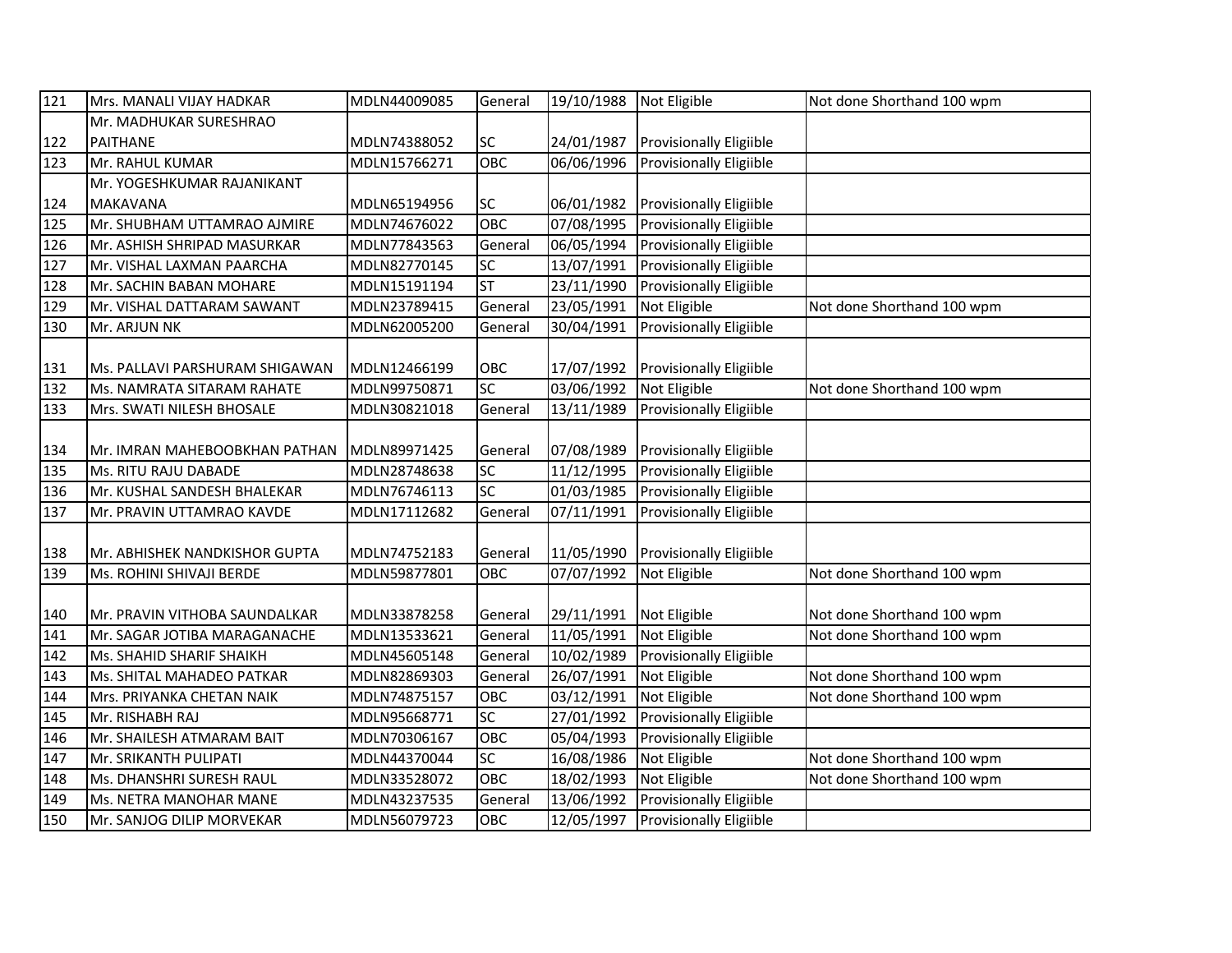| 151 | Mr. NILESH RAMCHANDRA ADMANKAR MDLN51275205 |              | <b>SC</b> | 06/02/1993 | Not Eligible                   | Not done Shorthand 100 wpm |
|-----|---------------------------------------------|--------------|-----------|------------|--------------------------------|----------------------------|
|     | Mr. NAVNATH CHANDRAKANT                     |              |           |            |                                |                            |
| 152 | <b>CHINCHKAR</b>                            | MDLN67726131 | OBC       | 11/01/1991 | <b>Provisionally Eligiible</b> |                            |
| 153 | Mr. AMOL BHANUDAS CHAVAN                    | MDLN35165013 | General   | 06/07/1987 | Not Eligible                   | Not done Shorthand 100 wpm |
| 154 | Mr. NINAD VILAS MALVANKAR                   | MDLN79469855 | OBC       | 04/03/1993 | Not Eligible                   | Not done Shorthand 100 wpm |
| 155 | Mr. ASHESH KUMAR DASH                       | MDLN35763362 | General   | 01/05/1993 | Not Eligible                   | Not done Shorthand 100 wpm |
| 156 | Ms. SHRUTI DINESH WAGLE                     | MDLN94081281 | General   | 09/01/1992 | Provisionally Eligiible        |                            |
|     |                                             |              |           |            |                                |                            |
| 157 | Mrs. SWATI TARACHAND GANGARDE               | MDLN25754036 | General   | 15/05/1991 | <b>Provisionally Eligiible</b> |                            |
|     |                                             |              |           |            |                                |                            |
| 158 | Mr. DINESH POMARAM CHOUDHARY                | MDLN12074455 | General   | 21/05/1991 | <b>Provisionally Eligiible</b> |                            |
| 159 | Mrs. NEETA BHUPENDRA PATIL                  | MDLN95221281 | OBC       | 06/02/1991 | Not Eligible                   | Not done Shorthand 100 wpm |
| 160 | Mrs. DIPALI ABHIJEET VAYDANDE               | MDLN73574720 | <b>SC</b> | 15/06/1991 | Provisionally Eligiible        |                            |
| 161 | Mr. SATISH KUMAR MISHRA                     | MDLN27364607 | General   | 18/03/1991 | <b>Provisionally Eligiible</b> |                            |
| 162 | Mr. RAJIV KUMAR                             | MDLN20803628 | General   | 01/08/1975 | Not Eligible                   | Not done Shorthand 100 wpm |
| 163 | Ms. SHWETA SUDHAKAR PUJARE                  | MDLN12225760 | OBC       | 07/02/1993 | Not Eligible                   | Not done Shorthand 100 wpm |
| 164 | Mrs. ASHWINI VILAS AWARE                    | MDLN89546852 | SC        | 25/04/1990 | Not Eligible                   | Not done Shorthand 100 wpm |
|     |                                             |              |           |            |                                |                            |
| 165 | Mr. RUSHIRAJ SHRIPATI GANGDHAR              | MDLN50071133 | OBC       | 10/06/1990 | <b>Provisionally Eligiible</b> |                            |
|     | Mr. KSHITIJ YASHWANT                        |              |           |            |                                |                            |
| 166 | CHANDANKHEDE                                | MDLN29431718 | <b>SC</b> | 06/02/1992 | Provisionally Eligiible        |                            |
| 167 | Mr. SUNIL SHESHERAO KAMBLE                  | MDLN45150965 | General   | 18/08/1986 | <b>Provisionally Eligiible</b> |                            |
| 168 | Mr. ABHISHEK SURESH THUL                    | MDLN94948388 | OBC       | 18/06/1989 | Not Eligible                   | Not done Shorthand 100 wpm |
| 169 | Mr. RUPESH SUDAM PALEKAR                    | MDLN11124927 | OBC       | 13/09/1991 | Not Eligible                   | Not done Shorthand 100 wpm |
| 170 | Mr. NILESH PATIDAR                          | MDLN94302249 | OBC       | 23/02/1995 | Not Eligible                   | Not done Shorthand 100 wpm |
| 171 | Mrs. NEHA DILIP PANDEY                      | MDLN53048455 | General   | 15/04/1993 | Provisionally Eligiible        |                            |
| 172 | Ms. SHRADDHA DINAR KESARKAR                 | MDLN29474160 | General   | 22/06/1993 | Provisionally Eligiible        |                            |
|     | Mr. MAYURESH MADHAVRAO                      |              |           |            |                                |                            |
| 173 | <b>KARBHARI</b>                             | MDLN63726862 | <b>SC</b> | 31/08/1989 | <b>Provisionally Eligiible</b> |                            |
|     |                                             |              |           |            |                                |                            |
| 174 | Mr. MEGHARAJ RAJENDRA GHADAGE               | MDLN17889619 | <b>SC</b> | 06/10/1989 | Not Eligible                   | Not done Shorthand 100 wpm |
| 175 | Ms. KETAKI ANIL TALAWADEKAR                 | MDLN58032779 | OBC       | 10/07/1994 | <b>Provisionally Eligiible</b> |                            |
| 176 | Mr. AMIT KUNDLIK KOLEKAR                    | MDLN33083045 | General   | 12/10/1992 | Provisionally Eligiible        |                            |
| 177 | Ms. HEENA RAMAJI KHANDORI                   | MDLN78596495 | General   | 14/05/1997 | Not Eligible                   | Not done Shorthand 100 wpm |
| 178 | Mr. VINOD DNYANESHWAR KOLI                  | MDLN90815268 | General   | 25/10/1991 | Provisionally Eligiible        |                            |
| 179 | Mr. SUNIL MARUTI CHAVAN                     | MDLN65085349 | General   | 04/07/1986 | Not Eligible                   | Not done Shorthand 100 wpm |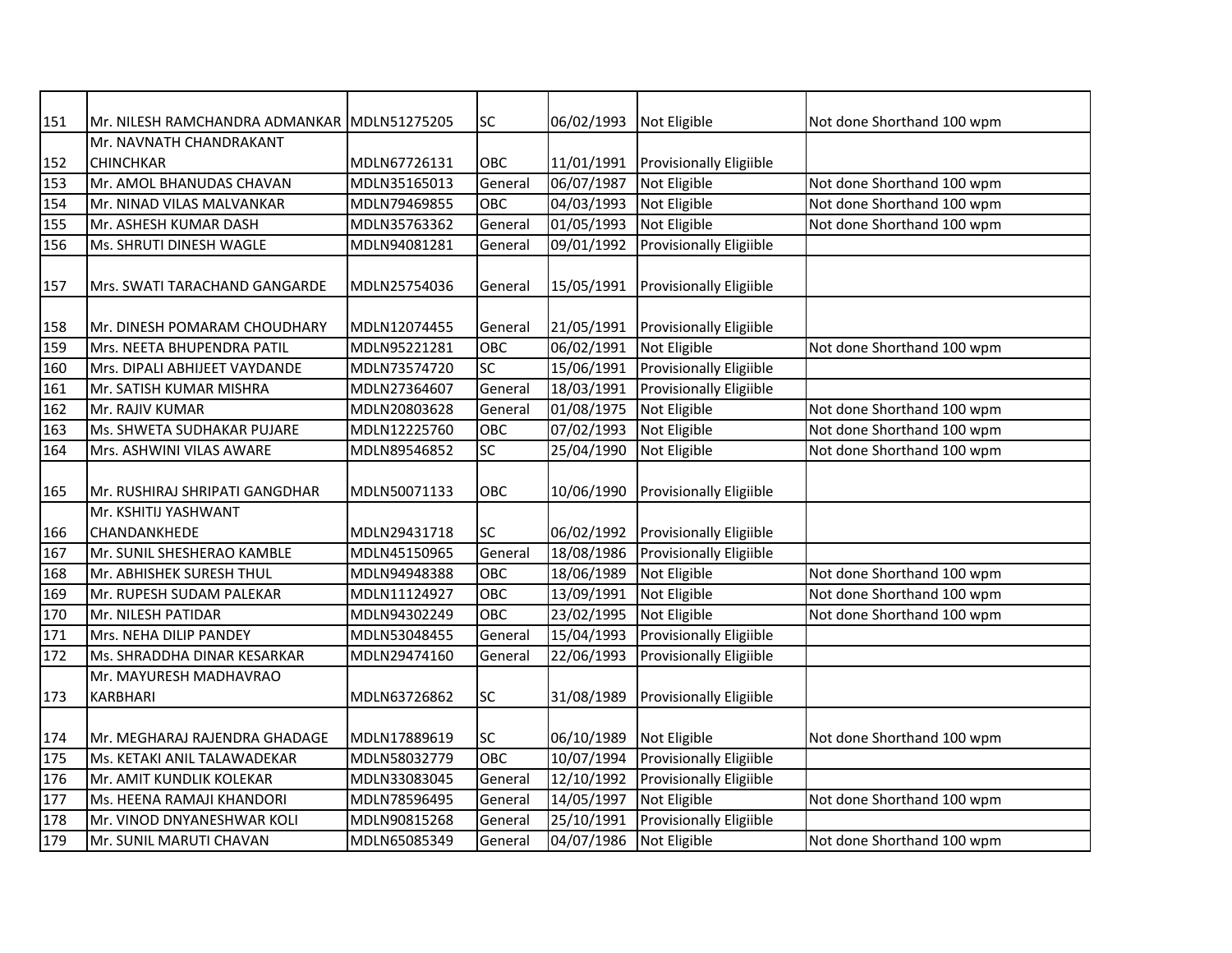| 180 | Mr. SAURABH LAXMAN MAHADIK                  | MDLN72495509 | <b>SC</b> | 21/11/1992 | Not Eligible                   | Not done Shorthand 100 wpm |
|-----|---------------------------------------------|--------------|-----------|------------|--------------------------------|----------------------------|
| 181 | Mr. MANOJ KUMAR                             | MDLN58834552 | <b>SC</b> | 05/11/1993 | <b>Provisionally Eligiible</b> |                            |
| 182 | Mr. BHUPENDRA JANARDAN PATIL                | MDLN38224449 | OBC       | 24/11/1987 | Not Eligible                   | Not done Shorthand 100 wpm |
| 183 | Mr. LAVESH RAMESH SAWANT                    | MDLN47404003 | General   | 08/09/1989 | <b>Provisionally Eligiible</b> |                            |
| 184 | Ms. ANAGHA PRAMOD BHABAL                    | MDLN70255259 | General   | 30/12/1987 | Not Eligible                   | Not done Shorthand 100 wpm |
| 185 | Mr. JOY JOSEPH FARGOSE                      | MDLN41277088 | General   | 31/10/1992 | Not Eligible                   | Not done Shorthand 100 wpm |
| 186 | Mr. RAJ N                                   | MDLN23503971 | OBC       | 22/01/1991 | <b>Provisionally Eligiible</b> |                            |
| 187 | Mr. MUKESH KUMAR                            | MDLN36572511 | SC        | 22/12/1991 | <b>Provisionally Eligiible</b> |                            |
| 188 | Mr. TPP SAI ARAVIND                         | MDLN34968373 | General   | 20/04/1992 | <b>Provisionally Eligiible</b> |                            |
|     | Ms. NEETHU VNSADANANDAN                     |              |           |            |                                |                            |
| 189 | <b>VILLKURUP</b>                            | MDLN37126782 | General   | 23/05/1995 | <b>Provisionally Eligiible</b> |                            |
|     |                                             |              |           |            |                                |                            |
| 190 | Mr. DNYANESHWAR VISHNU KAMBLE               | MDLN95982585 | <b>SC</b> | 08/03/1995 | <b>Provisionally Eligiible</b> |                            |
| 191 | Mr. CHENNA BHARATH                          | MDLN45584105 | General   | 31/01/1992 | <b>Provisionally Eligiible</b> |                            |
| 192 | Mr. ABHIJEET ANAND KUWAR                    | MDLN78873008 | SC        | 02/11/1987 | <b>Provisionally Eligiible</b> |                            |
| 193 | Mrs. SHEETAL ZINAKRAM VERMA                 | MDLN42154148 | General   | 17/09/1993 | <b>Provisionally Eligiible</b> |                            |
| 194 | Ms. VIVEKI SANJAY JADHAV                    | MDLN85798691 | <b>SC</b> | 06/08/1993 | Not Eligible                   | Not done Shorthand 100 wpm |
| 195 | Ms. SHITAL RAJENDRA PAWAR                   | MDLN50186352 | <b>SC</b> | 13/06/1989 | Provisionally Eligiible        |                            |
|     |                                             |              |           |            |                                |                            |
| 196 | Ms. GAURI WASUDEO KHATKHEDKAR               | MDLN83719712 | General   | 05/05/1987 | <b>Provisionally Eligiible</b> |                            |
| 197 | Mr. ANIL KUMAR SONI                         | MDLN28671416 | OBC       | 25/09/1995 | Provisionally Eligiible        |                            |
|     |                                             |              |           |            |                                |                            |
| 198 | Ms. ANUJA SADANAND WAGHARALKAR MDLN64440761 |              | General   | 02/06/1996 | Not Eligible                   | Not done Shorthand 100 wpm |
|     | Mr. KANAGARAJAN KANAGARAJAN                 |              |           |            |                                |                            |
| 199 | KANAGARAJAN                                 | MDLN71018320 | <b>SC</b> | 22/04/1984 | <b>Provisionally Eligiible</b> |                            |
| 200 | Mr. RAM ASHISH TIWARI                       | MDLN45414626 | General   | 08/11/1992 | Provisionally Eligiible        |                            |
| 201 | Ms. GARIMA KAMLESH DUBEY                    | MDLN86710095 | General   | 04/12/1996 | Provisionally Eligiible        |                            |
| 202 | Mr. GANESH CHANDAR MALI                     | MDLN65378318 | OBC       | 08/12/1991 | Not Eligible                   | Not done Shorthand 100 wpm |
| 203 | Mr. RAJESH CHANDRA SAHU                     | MDLN45638251 | OBC       | 14/07/1988 | <b>Provisionally Eligiible</b> |                            |
| 204 | Ms. SHABEEN MATIN SHAIKH                    | MDLN49263180 | General   | 02/08/1993 | Not Eligible                   | Not done Shorthand 100 wpm |
| 205 | Ms. KAVERI VILAS KADAM                      | MDLN87455460 | SC        | 14/12/1987 | Provisionally Eligiible        |                            |
|     |                                             |              |           |            |                                |                            |
| 206 | Mr. MOZZAMALI AKBERULLAH ANSARI             | MDLN63330270 | General   | 14/02/1990 | <b>Provisionally Eligiible</b> |                            |
| 207 | Mr. AJIT DADASO KHATAL                      | MDLN28423206 | General   | 17/01/1993 | Not Eligible                   | Not done Shorthand 100 wpm |
| 208 | Mr. GORIGE SURESH                           | MDLN77384758 | OBC       | 06/05/1985 | Provisionally Eligiible        |                            |
| 209 | Mr. ADESH DASHRATH DESAI                    | MDLN77313902 | General   | 19/07/1991 | Provisionally Eligiible        |                            |
| 210 | Ms. HEMLATA SURESH BARHATE                  | MDLN23967662 | OBC       | 26/08/1992 | Not Eligible                   | Not done Shorthand 100 wpm |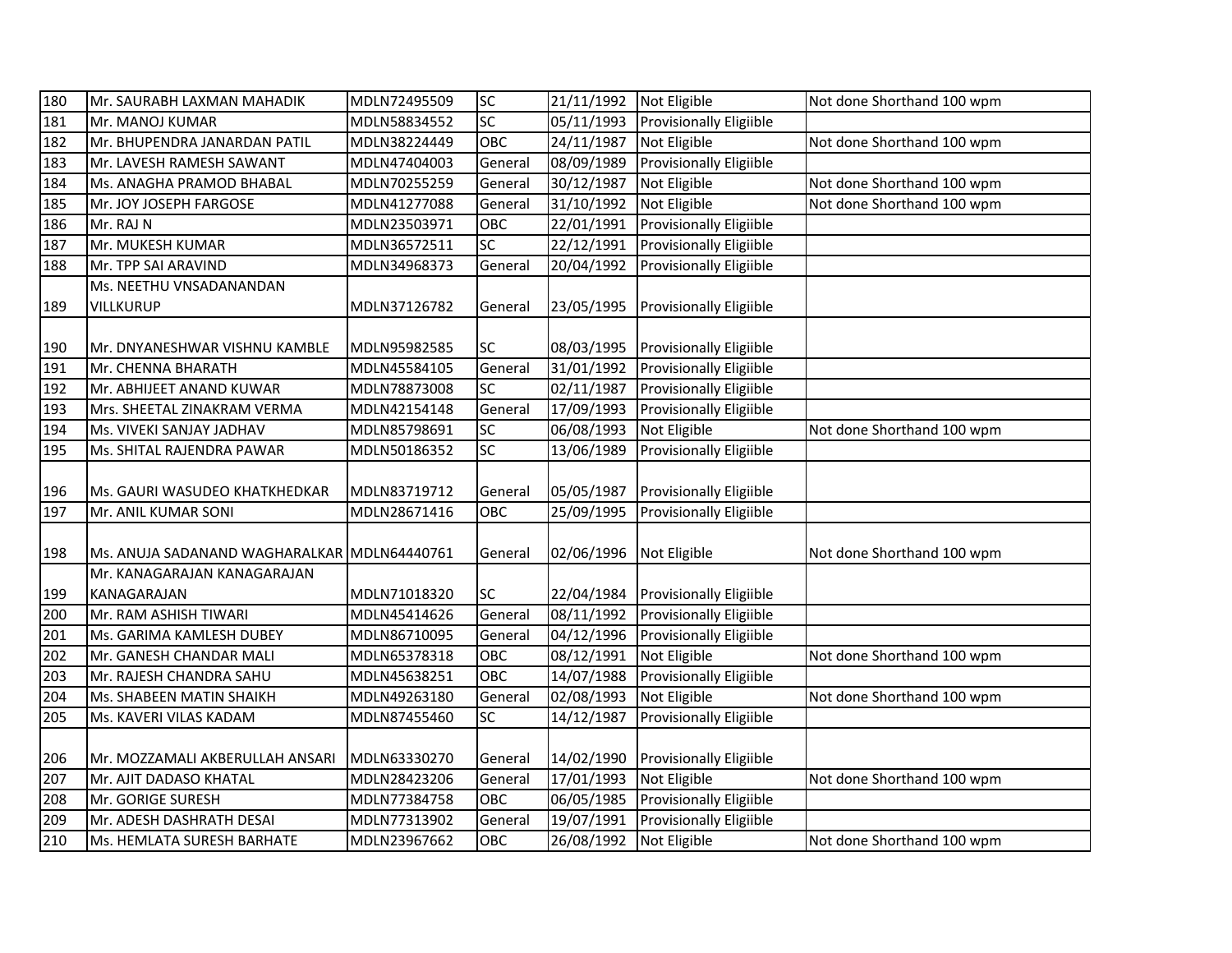| 211 | Mr. PARESH HARISHCHANDRA PATIL | MDLN20667302 | OBC             | 06/10/1992              | <b>Provisionally Eligiible</b>     |                                |
|-----|--------------------------------|--------------|-----------------|-------------------------|------------------------------------|--------------------------------|
| 212 | Mr. DIGVIJAYSING JIBHAU PATIL  | MDLN80148441 | General         | 27/05/1993              | Provisionally Eligiible            |                                |
| 213 | Mr. SANTOSH VITTHAL TAMBE      | MDLN66584771 | General         | 05/07/1995              | Provisionally Eligiible            |                                |
| 214 | Mr. NALAGATLA SUNEEL KUMAR     | MDLN85773083 | OBC             | 15/06/1986              | Provisionally Eligiible            |                                |
| 215 | Mr. SHRENIK SHITAL UPADHYE     | MDLN86130498 | General         | 24/01/1990              | Not Eligible                       | Not done Shorthand 100 wpm     |
|     |                                |              |                 |                         |                                    |                                |
| 216 | Mr. ASHISH KRUSHNKUMAR MISHRA  | MDLN69680504 | <b>ST</b>       | 25/08/1992              | Not Eligible                       | Not done Shorthand 100 wpm     |
| 217 | Mr. KETAN MADHAV WAGH          | MDLN41341197 | General         | 03/11/1990              | Not Eligible                       | Not done Shorthand 100 wpm     |
| 218 | Mr. ROHIT RAJENDRA SALVI       | MDLN39830095 | General         | 06/06/1991              | Not Eligible                       | Not done Shorthand 100 wpm     |
| 219 | Mr. KOMMU RAJESH               | MDLN42621277 | SC              | 26/06/1993              | <b>Provisionally Eligiible</b>     |                                |
| 220 | Ms. MANSI SHIVRAM JOGALE       | MDLN45456621 | OBC             | 02/08/1993              | <b>Provisionally Eligiible</b>     |                                |
|     |                                |              |                 |                         |                                    |                                |
| 221 | Mrs. KHUSHI GURUDATTA NARVEKAR | MDLN57664263 | <b>SC</b>       | 09/09/1992              | <b>Provisionally Eligiible</b>     |                                |
| 222 | Mrs. SAYALI KAILAS KASKAR      | MDLN18342358 | OBC             | $\frac{14}{02}}$ 1996   | Provisionally Eligiible            |                                |
| 223 | Mrs. BHARTI AUGUSTINE TANIKET  | MDLN88958822 | General         | 20/05/1994              | Provisionally Eligiible            |                                |
|     |                                |              |                 |                         |                                    |                                |
| 224 | Mrs. PREETI SHANKARRAO THAKARE | MDLN78824745 | OBC             | 23/04/1991              | Not Eligible                       | Not done Shorthand 100 wpm     |
| 225 | Mr. ANURAG AMAN                | MDLN25254629 | General         | 01/02/1988              | Provisionally Eligiible            |                                |
| 226 | Mr. RAHUL DNYANESHWAR DASARI   | MDLN91240191 | General         | 06/07/1991              | Provisionally Eligiible            |                                |
| 227 | Mrs. KALPITA ANIL NAGOTKAR     | MDLN23032555 | <b>SC</b>       | 18/12/1986              | Provisionally Eligiible            |                                |
|     | Ms. BHAGYASHREE VASUDEO        |              |                 |                         |                                    |                                |
| 228 | <b>WADODKAR</b>                | MDLN28295098 | <b>OBC</b>      | 25/12/1995              | Provisionally Eligiible            |                                |
| 229 | Mr. ONKAR RAMESH PARAB         | MDLN88284686 | General         | 22/11/1991              | Provisionally Eligiible            |                                |
| 230 | Mr. BANOTHU NARESH NAIK        | MDLN79917966 | <b>ST</b>       | 15/09/1986              | Provisionally Eligiible            |                                |
| 231 | Mrs. SANTOSHI SANTOSH SAHU     | MDLN20778815 | General         | 03/04/1987              | Not Eligible                       | Not done Shorthand 100 wpm     |
| 232 | Mrs. SHRADDHA RAHUL CHAVAN     | MDLN78387795 | General         | 02/05/1991              | Not Eligible                       | Not done Shorthand 100 wpm     |
| 233 | Mr. AKASH ASHOK DUBEY          | MDLN29535117 | General         | 15/02/1994              | Not Eligible                       | Not done Shorthand 100 wpm     |
| 234 | Ms. MEGHA RAMESH KARANE        | MDLN77629382 | General         | 22/05/1989              | Provisionally Eligiible            |                                |
| 235 | Mr. THADURU LAXMI NARASIMHA    | MDLN89141079 | OBC             | 27/10/1989              | Not Eligible                       | Not done Shorthand 100 wpm     |
| 236 | Mr. ASHENDRA KUMAR VERMA       | MDLN75800741 | OBC             | $\overline{07}/10/1992$ | Provisionally Eligiible            |                                |
| 237 | Mr. ANIKET SANJAY BARVE        | MDLN49580829 | $\overline{SC}$ | 26/07/1994              | Provisionally Eligiible            |                                |
| 238 | Mr. AJITKUMAR RAKESH PANDEY    | MDLN95468975 | General         | 05/10/1996              | Not Eligible                       | Not having Typing speed 40 wpm |
| 239 | Mr. SAGAR BHAGWAN BAVASKAR     | MDLN23608746 | OBC             | 01/12/1990              | Provisionally Eligiible            |                                |
|     | Mr. MANOHAR CHANDRAKANT        |              |                 |                         |                                    |                                |
| 240 | <b>KALEKAR</b>                 | MDLN24412292 | OBC             |                         | 03/07/1993 Provisionally Eligiible |                                |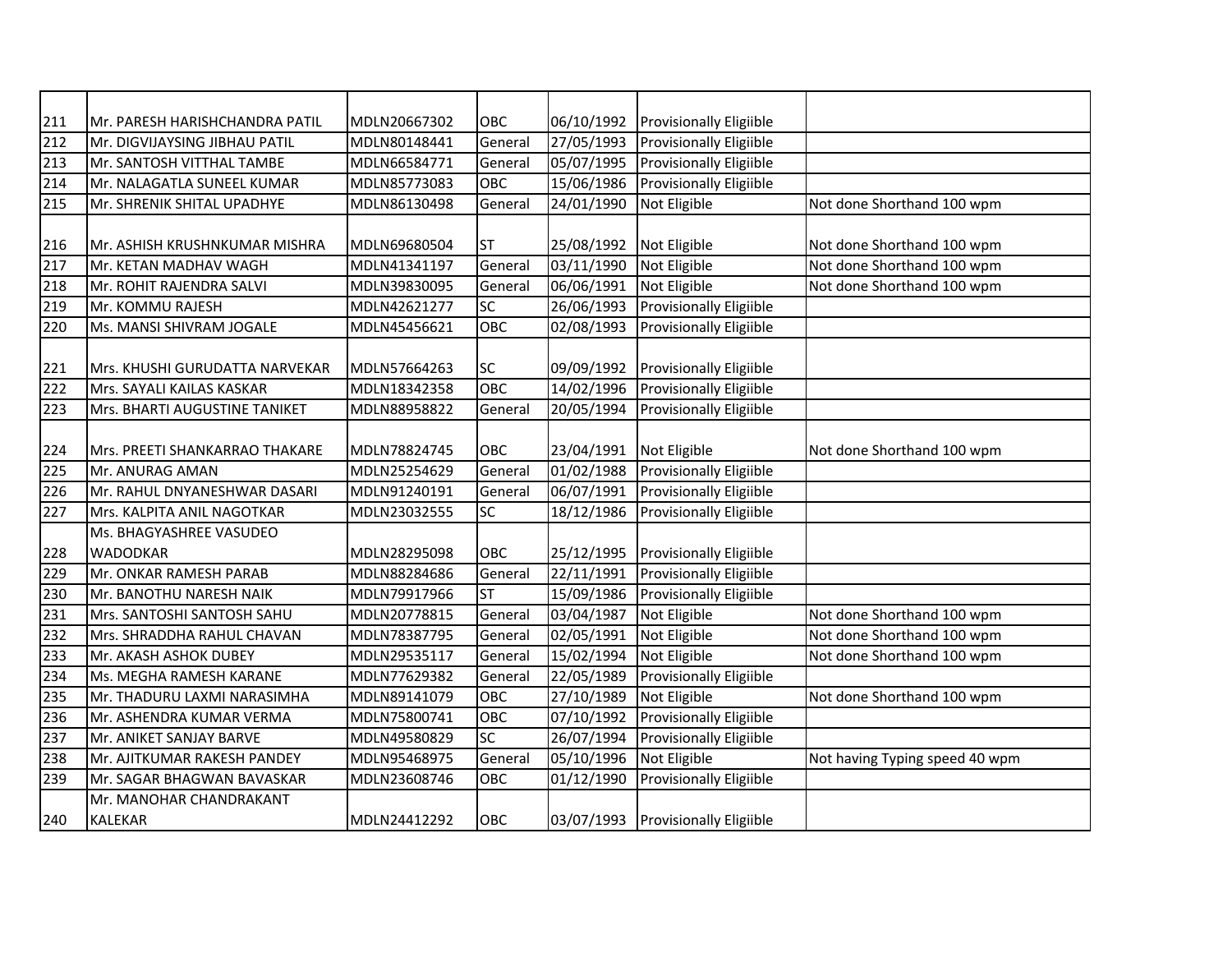| 241 | Mr. ROHITKUMAR DINESH TRIPATHI | MDLN48051703 | General    | 07/12/1993 | <b>Provisionally Eligiible</b> |                            |
|-----|--------------------------------|--------------|------------|------------|--------------------------------|----------------------------|
|     |                                |              |            |            |                                |                            |
| 242 | Mrs. SAMIKSHA SAMEER DURGAWALE | MDLN52169728 | OBC        | 25/10/1985 | Not Eligible                   | Not done Shorthand 100 wpm |
| 243 | Mr. DINESH MARUTI BHOKSE       | MDLN38430918 | General    | 16/10/1987 | Not Eligible                   | Not done Shorthand 100 wpm |
| 244 | Ms. LAXMI                      | MDLN96233650 | SC         | 11/02/1995 | Provisionally Eligiible        |                            |
| 245 | Mrs. SEEMA PATNAIK             | MDLN57078250 | General    | 24/08/1986 | Provisionally Eligiible        |                            |
| 246 | Mr. ARPIT SINGH SENGAR         | MDLN59091652 | General    | 19/07/1992 | Provisionally Eligiible        |                            |
| 247 | Mr. NILESH SUDHAKAR NIRBHAVNE  | MDLN43566174 | SC         | 14/08/1986 | Not Eligible                   | Not done Shorthand 100 wpm |
| 248 | Mr. VIKAS SHRIPRAKASH SINGH    | MDLN14543696 | General    | 05/01/1994 | <b>Provisionally Eligiible</b> |                            |
| 249 | Ms. SONALI ANANT JADHAV        | MDLN92833600 | SC         | 09/02/1983 | Not Eligible                   | Not done Shorthand 100 wpm |
| 250 | Ms. ASIYA AMIN SHAIKH          | MDLN82853279 | General    | 01/04/1996 | Provisionally Eligiible        |                            |
| 251 | Mr. GANESH SURESH HILE         | MDLN44593616 | <b>ST</b>  | 13/02/1993 | Not Eligible                   | Not done Shorthand 100 wpm |
| 252 | Mrs. MEGHA VIJENDRA KOLI       | MDLN51936766 | General    | 22/07/1993 | <b>Provisionally Eligiible</b> |                            |
| 253 | Mr. RAJA SEKHAR KAMPA          | MDLN13282349 | <b>ST</b>  | 04/09/1990 | Provisionally Eligiible        |                            |
| 254 | Ms. PRIYANKA SURESH BENDAL     | MDLN45709473 | OBC        | 16/07/1993 | Not Eligible                   | Not done Shorthand 100 wpm |
| 255 | Mr. ABHISHEK KEDAR PATIL       | MDLN47277288 | General    | 11/08/1985 | Not Eligible                   | Not done Shorthand 100 wpm |
| 256 | Mrs. SNEHAL ANIL BHONDE        | MDLN81742976 | SC         | 11/02/1987 | Not Eligible                   | Not done Shorthand 100 wpm |
|     |                                |              |            |            |                                |                            |
| 257 | Mrs. MANASVI MITHUN DANDEKAR   | MDLN33051928 | <b>SC</b>  | 07/02/1992 | <b>Provisionally Eligiible</b> |                            |
| 258 | Mr. PARAG DEEPAK MORE          | MDLN41803836 | General    | 03/06/1996 | Not Eligible                   | Not done Shorthand 100 wpm |
| 259 | Mrs. RUPALI EKNATH KADAM       | MDLN16781859 | OBC        | 23/03/1989 | Not Eligible                   | Not done Shorthand 100 wpm |
| 260 | Mr. SUBODH KRISHNA BAND        | MDLN93360730 | General    | 12/11/1992 | Not Eligible                   | Not done Shorthand 100 wpm |
| 261 | Ms. PALLAVI RAMDAS BARI        | MDLN43361106 | OBC        | 16/01/1990 | Provisionally Eligiible        |                            |
| 262 | Mr. ROHIT CHANDRAKANT PAWAR    | MDLN81832542 | General    | 29/08/1992 | Provisionally Eligiible        |                            |
| 263 | Mr. RAJA BABU VARRI            | MDLN60551769 | OBC        | 06/10/1985 | Not Eligible                   | Not done Shorthand 100 wpm |
|     | Mr. VILAS KASHINATHJI          |              |            |            |                                |                            |
| 264 | SHINDEMESHRAM                  | MDLN10056032 | <b>OBC</b> | 05/06/1984 | Not Eligible                   | Not done Shorthand 100 wpm |
| 265 | Mr. VAIBHAV BHAGWAN SHINDE     | MDLN42140358 | General    | 29/09/1994 | Provisionally Eligiible        |                            |
| 266 | Mrs. RAMESHWARI AMIT GHOLAP    | MDLN99208232 | <b>SC</b>  | 13/12/1985 | Not Eligible                   | Not done Shorthand 100 wpm |
| 267 | Mrs. MADHU BALA                | MDLN23958044 | General    | 29/11/1989 | Provisionally Eligiible        |                            |
| 268 | Mr. ARADHYA JAGDISH MHATRE     | MDLN51570287 | General    | 15/09/1992 | Not Eligible                   | #REF!                      |
| 269 | Mr. SUDHARSHAN N V             | MDLN49410771 | <b>SC</b>  | 11/06/1985 | Not Eligible                   | Not done Shorthand 100 wpm |
| 270 | Mr. YUSUF HASAN SHAIKH         | MDLN73810532 | OBC        | 31/12/1988 | Provisionally Eligiible        |                            |
|     | Mr. ABDULMAJEED HIDAYATULLAH   |              |            |            |                                |                            |
| 271 | <b>SARANG</b>                  | MDLN64049034 | General    | 01/03/1996 | <b>Provisionally Eligiible</b> |                            |
| 272 | Mr. AMOL ANANDRAO KUMBHAR      | MDLN79452684 | OBC        | 17/01/1993 | Not Eligible                   | Not done Shorthand 100 wpm |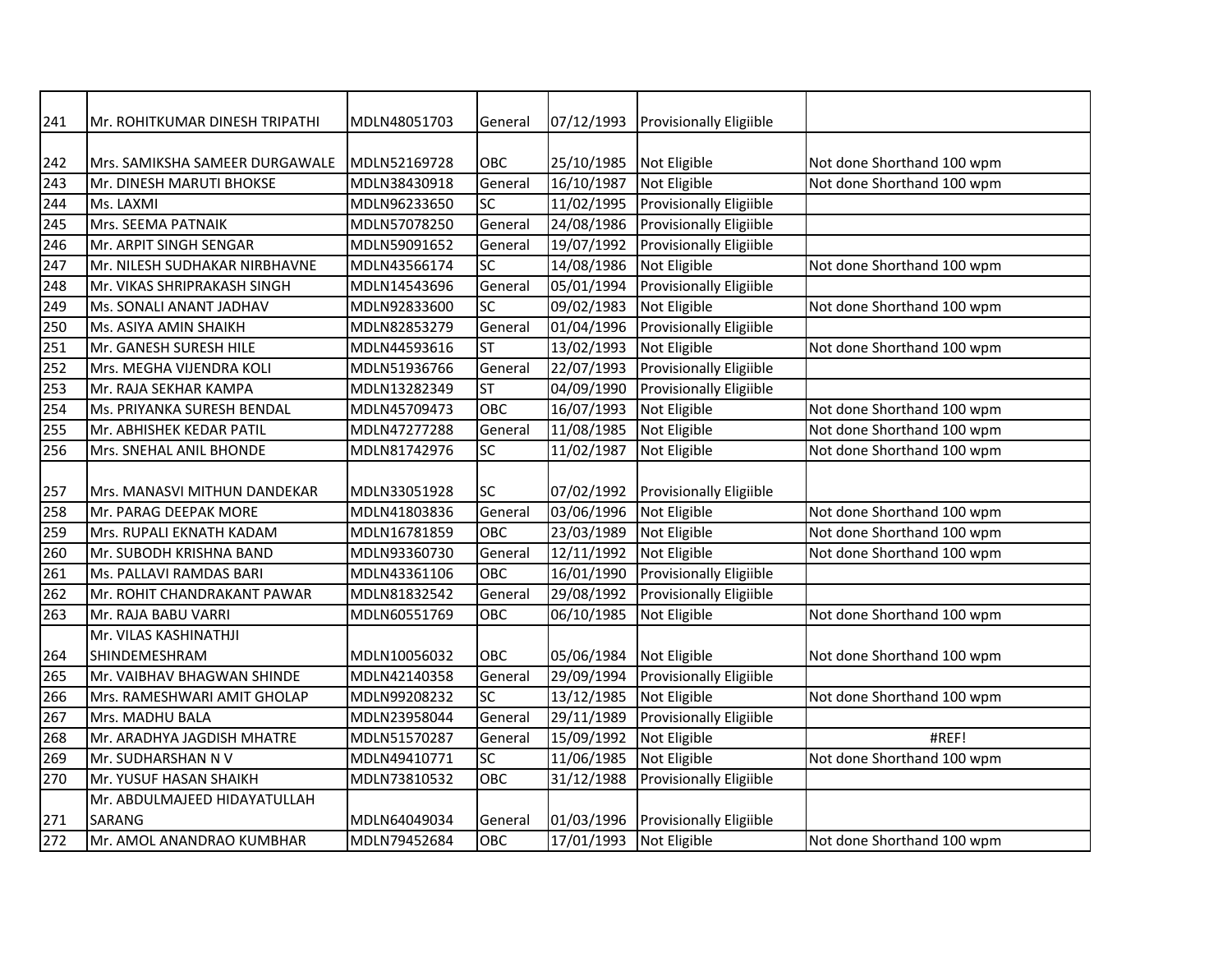| 273 | Mr. BABU TUKARAM KARANDE       | MDLN72115127 | <b>SC</b>  | 20/04/1994              | Not Eligible                       | Not done Shorthand 100 wpm |
|-----|--------------------------------|--------------|------------|-------------------------|------------------------------------|----------------------------|
| 274 | Mr. MANAS SHARMA               | MDLN88039658 | General    | 23/10/1991              | Provisionally Eligiible            |                            |
| 275 | Mr. RAJU KISHANRAO NARWADE     | MDLN49137193 | SC         | 06/01/1987              | Provisionally Eligiible            |                            |
| 276 | Mr. VIKAS PREMJI JETHWA        | MDLN30522804 | SC         | 24/10/1983              | Provisionally Eligiible            |                            |
|     |                                |              |            |                         |                                    |                            |
| 277 | Ms. SWATI VISHWANATH BAMBOLE   | MDLN25501259 | <b>SC</b>  | 05/04/1991              | <b>Provisionally Eligiible</b>     |                            |
| 278 | Ms. ANITA RAMU CHAUHAN         | MDLN84470891 | General    | 28/02/1988              | Not Eligible                       | Not done Shorthand 100 wpm |
| 279 | Mr. VIJAY JALINDAR SHINDE      | MDLN19743733 | General    | 28/09/1988              | <b>Provisionally Eligiible</b>     |                            |
|     |                                |              |            |                         |                                    |                            |
| 280 | Ms. SUCHITRA MAHESHWAR GAUDA   | MDLN23541962 | OBC        | 15/09/1992              | <b>Provisionally Eligiible</b>     |                            |
| 281 | Mr. RAJEEV MANI MENON          | MDLN88227005 | General    | 11/01/1988              | Provisionally Eligiible            |                            |
| 282 | Mr. MANZOOR HASSAN             | MDLN82749373 | General    | 07/07/1987              | Not Eligible                       | Not done Shorthand 100 wpm |
| 283 | Mrs. POONAM ANIL KHILARI       | MDLN93744010 | General    | 22/04/1991              | Not Eligible                       | Not done Shorthand 100 wpm |
| 284 | Mr. PUJEN JANARDAN PATIL       | MDLN10802643 | <b>OBC</b> | 05/07/1995              | Not Eligible                       | Not done Shorthand 100 wpm |
| 285 | Ms. POOJA VISHWAS SAWANT       | MDLN74443506 | General    | 11/02/1991              | <b>Provisionally Eligiible</b>     |                            |
| 286 | Ms. CHETANA JAYANT PABREKAR    | MDLN82794809 | SC         | 20/02/1991              | Provisionally Eligiible            |                            |
|     |                                |              |            |                         |                                    |                            |
| 287 | Mrs. MOHINI VISHWANATH GAYKAR  | MDLN66025686 | General    | 05/04/1990              | Not Eligible                       | Not done Shorthand 100 wpm |
| 288 | Mr. VAIBHAV KISAN MORE         | MDLN14487807 | General    | 15/12/1990              | Provisionally Eligiible            |                            |
| 289 | Mr. MORARJIGANESH              | MDLN64790008 | OBC        | 08/04/1988              | Provisionally Eligiible            |                            |
| 290 | Mrs. RUPALI ANKUSH SAWANT      | MDLN45640490 | General    | 13/10/1992              | Not Eligible                       | Not done Shorthand 100 wpm |
| 291 | Mr. SANTOSH SHIVAJI KASPATE    | MDLN72939435 | OBC        | 28/12/1984              | Not Eligible                       | Not done Shorthand 100 wpm |
| 292 | Mrs. BHARTI SURESHRAO BHESAR   | MDLN67429432 | General    | 26/01/1991              | Provisionally Eligiible            |                            |
| 293 | Mrs. MANJU SATANKER            | MDLN31727740 | <b>SC</b>  | 15/12/1990              | Provisionally Eligiible            |                            |
| 294 | Ms. MINA SUKHARAM MANDYE       | MDLN11461853 | General    | $\overline{01/02/1991}$ | Not Eligible                       | Not done Shorthand 100 wpm |
| 295 | Mr. ASHOK KATLA                | MDLN26456645 | <b>OBC</b> | 11/03/1985              | Provisionally Eligiible            |                            |
|     |                                |              |            |                         |                                    |                            |
| 296 | Mr. SANDESH RAMNARAYAN RATHI   | MDLN77879932 | General    | 13/11/1991              | <b>Provisionally Eligiible</b>     |                            |
| 297 | Ms. HEMALATHA TUMPALA          | MDLN23118630 | OBC        | 05/07/1995              | Provisionally Eligiible            |                            |
| 298 | Mr. GANDHI SALAPU              | MDLN95301124 | OBC        | 15/08/1991              | <b>Provisionally Eligiible</b>     |                            |
|     |                                |              |            |                         |                                    |                            |
| 299 | Ms. DIPALI RAJENDRA SHIRWADKAR | MDLN60217330 | OBC        | 28/10/1992              | Not Eligible                       | Not done Shorthand 100 wpm |
| 300 | Mr. RAJANNA GUGULOTH           | MDLN43095318 | <b>ST</b>  | 02/05/1982              | <b>Provisionally Eligiible</b>     |                            |
| 301 | Mr. RITESH VINAYAK LADGE       | MDLN21144353 | General    | 19/09/1987              | Not Eligible                       | Not done Shorthand 100 wpm |
|     | Mr. MANOJ DILBAHADURCHAND      |              |            |                         |                                    |                            |
| 302 | <b>THAKUR</b>                  | MDLN62210483 | General    |                         | 15/12/1992 Provisionally Eligiible |                            |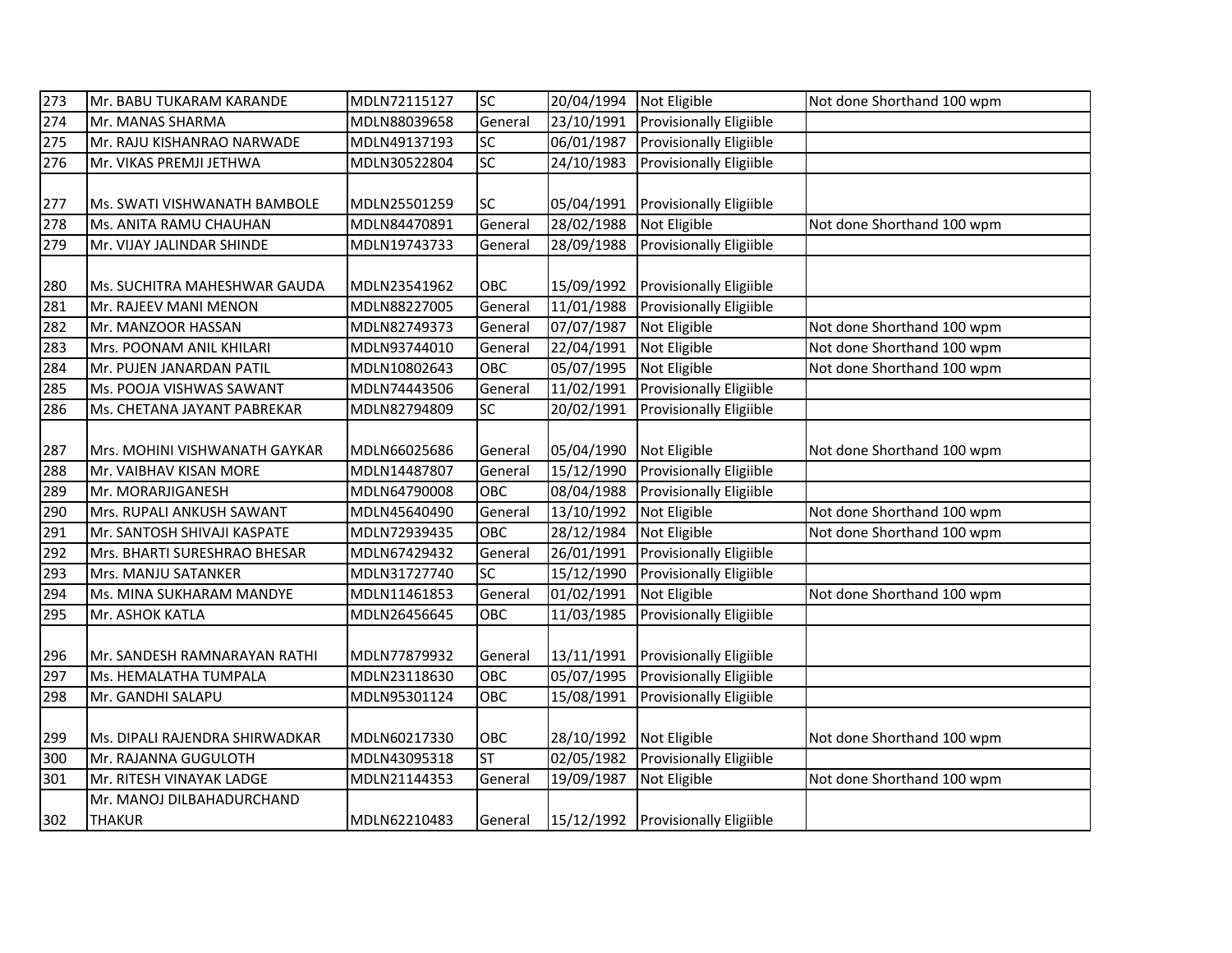| 303 | Mr. SANKET SANTOSHKUMAR EKANDE                | MDLN74740765 | General         | 23/06/1993 | Not Eligible                   | Not done Shorthand 100 wpm |
|-----|-----------------------------------------------|--------------|-----------------|------------|--------------------------------|----------------------------|
| 304 | Mr. GAHININATH MARUTI KEDAR                   | MDLN25100615 | OBC             | 30/07/1994 | Provisionally Eligiible        |                            |
| 305 | Ms. SONAL BALU GHADGE                         | MDLN61209582 | SC              | 20/11/1991 | Not Eligible                   | Not done Shorthand 100 wpm |
| 306 | Mr. PRIYESH MARUTI AWATE                      | MDLN92063305 | General         | 10/05/1992 | Provisionally Eligiible        |                            |
| 307 | Mrs. SWARALI RITESH LADGE                     | MDLN70611651 | General         | 05/08/1991 | Not Eligible                   | Not done Shorthand 100 wpm |
| 308 | Mr. DEEPAK VASUDEV BANDBE                     | MDLN26143216 | OBC             | 08/09/1990 | Not Eligible                   | Not done Shorthand 100 wpm |
| 309 | Mr. PRANAY PRADIP GHARAT                      | MDLN92331246 | OBC             | 18/08/1996 | Provisionally Eligiible        |                            |
|     |                                               |              |                 |            |                                |                            |
| 310 | Mr. CHETAN CHANDRAKANT SHINDE                 | MDLN35040494 | General         | 03/09/1992 | Not Eligible                   | Not done Shorthand 100 wpm |
| 311 | Mr. SACHIN ASHOK DONGRE                       | MDLN82191949 | SC              | 15/09/1989 | Not Eligible                   | Not done Shorthand 100 wpm |
| 312 | Ms. PRIYANKA PANDURANG LALGE                  | MDLN10470056 | General         | 08/05/1989 | Not Eligible                   | Not done Shorthand 100 wpm |
| 313 | Mr. SUBRATA HALDER                            | MDLN99809832 | SC              | 04/01/1989 | Provisionally Eligiible        |                            |
| 314 | Mr. SIDDHESH SUBHASH CHAVAN                   | MDLN72181783 | General         | 26/01/1992 | Not Eligible                   | Not done Shorthand 100 wpm |
| 315 | Ms. SURUCHEE GONDHALEKAR                      | MDLN89599125 | General         | 26/10/1995 | Not Eligible                   | Not done Shorthand 100 wpm |
| 316 | Mrs. SNEHAL AVINASH AKULA                     | MDLN57621551 | General         | 18/09/1990 | Not Eligible                   | Not done Shorthand 100 wpm |
| 317 | Mrs. SONALI SANTOSH PAWAR                     | MDLN81943924 | General         | 16/11/1986 | Provisionally Eligiible        |                            |
| 318 | Mr. RITESH GOVIND CHALKE                      | MDLN50089701 | General         | 04/10/1991 | Provisionally Eligiible        |                            |
| 319 | Mr. DEVENDRA RAJENDRA BODKHE                  | MDLN10840603 | SC              | 14/04/1991 | Not Eligible                   | Not done Shorthand 100 wpm |
| 320 | Mr. JAGDISH NANDAKUMAR PATIL                  | MDLN95813607 | OBC             | 22/08/1996 | <b>Provisionally Eligiible</b> |                            |
| 321 | Mr. ADITYA SATYARTHI                          | MDLN93562544 | $\overline{SC}$ | 15/01/1989 | Provisionally Eligiible        |                            |
| 322 | Mr. MARUTI VITHOBA KALVIKATTE                 | MDLN29986763 | General         | 15/06/1975 | Provisionally Eligiible        |                            |
| 323 | Mr. DHANANJAY JAGDISH BUNDELE                 | MDLN24841092 | SC              | 17/09/1991 | Not Eligible                   | Not done Shorthand 100 wpm |
| 324 | Mr. NITIN SHANKAR BARI                        | MDLN93412679 | OBC             | 22/11/1993 | Provisionally Eligiible        |                            |
|     |                                               |              |                 |            |                                |                            |
| 325 | Ms. PRIYANKA RAVINDRA MALVANKAR  MDLN51451924 |              | OBC             | 25/04/1996 | <b>Provisionally Eligiible</b> |                            |
| 326 | Ms. DIPIKA SATYARTHI                          | MDLN13353339 | <b>SC</b>       | 17/06/1992 | Provisionally Eligiible        |                            |
| 327 | Ms. SUCHITA SUNIL ASWARE                      | MDLN92960604 | General         | 11/04/1993 | Provisionally Eligiible        |                            |
| 328 | Mr. RAJIV KUMAR LANKADAS                      | MDLN13232050 | General         | 28/08/1992 | Not Eligible                   | Not done Shorthand 100 wpm |
| 329 | Mr. KATURI VIJAYAJASHUA KUMAR                 | MDLN49832983 | <b>SC</b>       | 20/05/1994 | Provisionally Eligiible        |                            |
| 330 | Mr. SARANG SURESH KULKARNI                    | MDLN49452754 | General         | 21/02/1990 | Provisionally Eligiible        |                            |
|     |                                               |              |                 |            |                                |                            |
| 331 | Mrs. BHAGYASHRI SWAPNIL GHATWAL               | MDLN63785816 | OBC             | 06/01/1991 | <b>Provisionally Eligiible</b> |                            |
| 332 | Ms. PRITI NANDKUMAR SURVE                     | MDLN69450039 | General         | 27/11/1992 | Not Eligible                   | Not done Shorthand 100 wpm |
| 333 | Mr. KIRAN BABASAHEB NAGRE                     | MDLN90061699 | OBC             | 12/07/1990 | Provisionally Eligiible        |                            |
| 334 | Mr. SANJAY BHAGWAN ADHAV                      | MDLN99278953 | OBC             | 16/04/1992 | Provisionally Eligiible        |                            |
| 335 | Ms. SHWETA NARAYAN PUNGI                      | MDLN40119807 | General         | 05/05/1994 | Not Eligible                   | Not done Shorthand 100 wpm |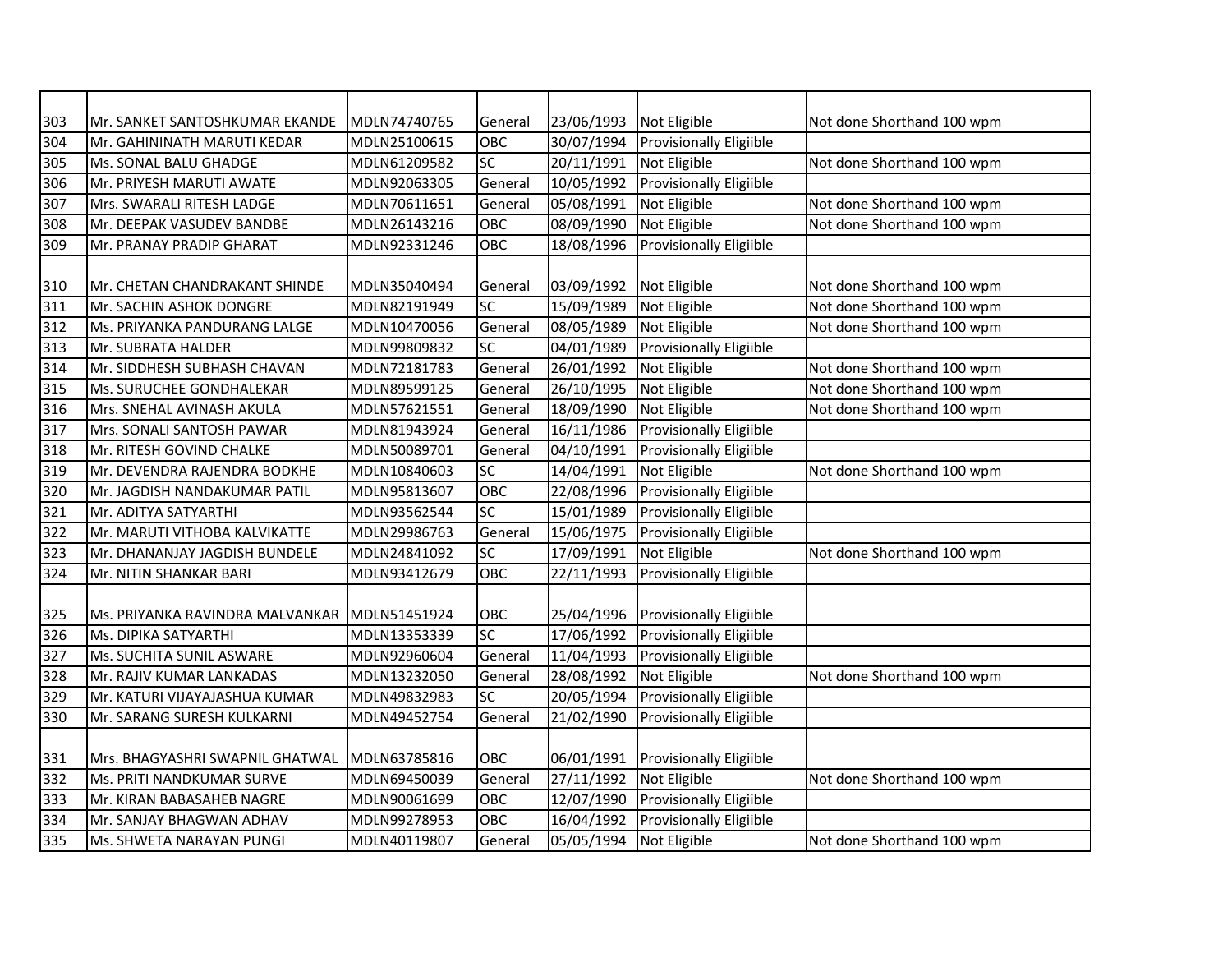|     | Mr. MAYURESH MACHHINDRA                     |              |                          |            |                                |                            |
|-----|---------------------------------------------|--------------|--------------------------|------------|--------------------------------|----------------------------|
| 336 | <b>SHIGAVAN</b>                             | MDLN33914289 | OBC                      | 12/05/1995 | Not Eligible                   | Not done Shorthand 100 wpm |
| 337 | Mr. ASHISH TOPNO                            | MDLN98351415 | <b>ST</b>                | 18/06/1990 | Not Eligible                   | Not done Shorthand 100 wpm |
|     |                                             |              |                          |            |                                |                            |
| 338 | Ms. SMITA DATTATATRAY VALLAKATI             | MDLN12588511 | OBC                      | 08/07/1991 | <b>Provisionally Eligiible</b> |                            |
| 339 | Ms. DEEPA VASANAT BHONE                     | MDLN24666595 | SC                       | 29/01/1994 | Not Eligible                   | Not done Shorthand 100 wpm |
| 340 | Mr. BHUSHAN DATTATRAY PATIL                 | MDLN44528356 | General                  | 15/06/1992 | <b>Provisionally Eligiible</b> |                            |
|     |                                             |              |                          |            |                                |                            |
| 341 | Mr. JAYESH MANISHANKAR DIWALKAR             | MDLN48101876 | OBC                      | 23/11/1990 | Not Eligible                   | #REF!                      |
| 342 | Mr. YOGESH SURESH MAHADIK                   | MDLN32774195 | SC                       | 05/07/1989 | <b>Provisionally Eligiible</b> |                            |
| 343 | Mr. YATISH JAGDISH DALAVI                   | MDLN96764262 | OBC                      | 16/08/1991 | Provisionally Eligiible        |                            |
| 344 | Ms. ANKITA RAMDAS AMBOLKAR                  | MDLN43905628 | General                  | 26/06/1994 | Not Eligible                   | Not done Shorthand 100 wpm |
| 345 | Ms. SUCHITA SAMPAT KADAM                    | MDLN93443350 | General                  | 24/10/1986 | Not Eligible                   | Not done Shorthand 100 wpm |
| 346 | Mr. SUMAN KANDER                            | MDLN74897560 | SC                       | 17/02/1991 | Provisionally Eligiible        |                            |
| 347 | Mrs. RAJITA LAXMAN MANDALA                  | MDLN75845694 | General                  | 24/02/1989 | Provisionally Eligiible        |                            |
| 348 | Mr. VIVEK BHASKAR LOKHANDE                  | MDLN30911857 | SC                       | 08/08/1992 | Provisionally Eligiible        |                            |
| 349 | Mr. AMOL SAMBHAJI FONDE                     | MDLN56747481 | OBC                      | 23/02/1990 | Not Eligible                   | Not done Shorthand 100 wpm |
| 350 | Mr. AJEET KUMAR YADAV                       | MDLN26934493 | OBC                      | 06/08/1993 | Provisionally Eligiible        |                            |
| 351 | Mrs. POONAM KAUSTUBH HANDE                  | MDLN50416411 | General                  | 27/07/1991 | Provisionally Eligiible        |                            |
| 352 | Ms. PRIYANKA SUBHASH BARGE                  | MDLN59637638 | $\overline{\mathsf{ST}}$ | 03/03/1995 | Provisionally Eligiible        |                            |
| 353 | Ms. GAYATRI SUNIL DARIPKAR                  | MDLN26720773 | OBC                      | 03/08/1996 | Provisionally Eligiible        |                            |
| 354 | Ms. SONALI ANIL GAONKAR                     | MDLN73039198 | General                  | 12/11/1992 | Not Eligible                   | Not done Shorthand 100 wpm |
| 355 | Mr. OMKAR GIRISH WALAVALKAR                 | MDLN85526983 | General                  | 15/04/1991 | Not Eligible                   | Not done Shorthand 100 wpm |
| 356 | Mrs. SARIKA NIKLESH YADAV                   | MDLN64621411 | General                  | 20/06/1992 | Not Eligible                   | Not done Shorthand 100 wpm |
|     |                                             |              |                          |            |                                |                            |
| 357 | Mr. GIRISH KAMALKISHOR CHAURASIA            | MDLN37343771 | General                  | 20/07/1989 | <b>Provisionally Eligiible</b> |                            |
| 358 | Mr. SEBIN MENDEZ                            | MDLN34756844 | OBC                      | 06/06/1991 | <b>Provisionally Eligiible</b> |                            |
|     |                                             |              |                          |            |                                |                            |
| 359 | Ms. PRADNYA CHANDRAKANT SAWANT MDLN23915463 |              | General                  | 18/08/1989 | Not Eligible                   | Not done Shorthand 100 wpm |
|     | Mr. SOMNATH KANHAIYALAL                     |              |                          |            |                                |                            |
| 360 | KALYANKAR                                   | MDLN52769554 | <b>SC</b>                | 25/02/1996 | <b>Provisionally Eligiible</b> |                            |
| 361 | Mr. CHARAN SINGH BANOTH                     | MDLN28901772 | <b>ST</b>                | 28/12/1982 | Not Eligible                   | Not done Shorthand 100 wpm |
| 362 | Mr. MAHESH KUMAR                            | MDLN60222232 | General                  | 14/12/1992 | Provisionally Eligiible        |                            |
| 363 | Ms. MEGHA MALVIYA                           | MDLN24339499 | OBC                      | 28/08/1992 | Not Eligible                   | Not done Shorthand 100 wpm |
| 364 | Mr. ANAND DILIP BORDE                       | MDLN56593969 | <b>SC</b>                | 04/04/1985 | Not Eligible                   | Not done Shorthand 100 wpm |
| 365 | Mr. DEV ASHOK PAWAR                         | MDLN15686214 | <b>SC</b>                | 14/11/1994 | Provisionally Eligiible        |                            |
| 366 | Ms. MANISHA RAMESH SARDAR                   | MDLN26147105 | <b>SC</b>                | 08/05/1995 | Not Eligible                   | Not done Shorthand 100 wpm |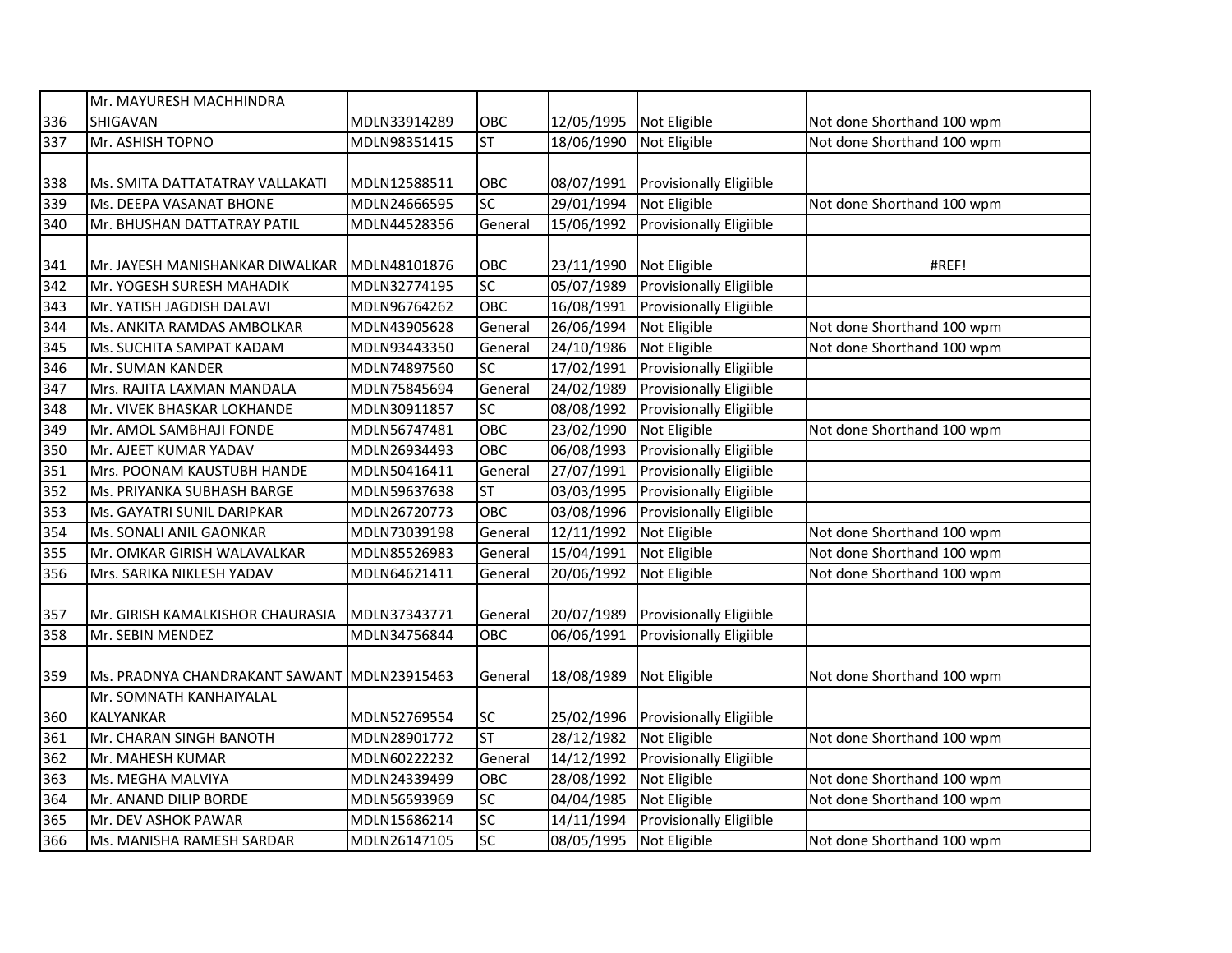| 367 | Mr. K KRISHNA PRASAD           | MDLN91468890 | General                  | 04/01/1984 | <b>Provisionally Eligiible</b>     |                                |
|-----|--------------------------------|--------------|--------------------------|------------|------------------------------------|--------------------------------|
| 368 | Mr. POLU BRAHMA REDDY          | MDLN55038629 | General                  | 06/10/1989 | <b>Provisionally Eligiible</b>     |                                |
| 369 | Mr. MANOJ BABASAHEB PATIL      | MDLN47118993 | General                  | 10/05/1991 | <b>Provisionally Eligiible</b>     |                                |
| 370 | Mr. RAJU NARAYAN DABHADE       | MDLN21961857 | SC                       | 04/04/1988 | Not Eligible                       | Not done Shorthand 100 wpm     |
|     |                                |              |                          |            |                                    |                                |
| 371 | Mr. ASHUTOSH CHANDRAKANT REMJE | MDLN98751240 | OBC                      | 29/04/1993 | Not Eligible                       | Not done Shorthand 100 wpm     |
| 372 | Mr. ADESH SHANTARAM BARVE      | MDLN32635854 | General                  | 14/03/1990 | Provisionally Eligiible            |                                |
| 373 | Mrs. DIPALI DILIP KUTE         | MDLN18302193 | General                  | 01/12/1994 | Not Eligible                       | Not done Shorthand 100 wpm     |
| 374 | Mrs. VAISHALI MANGESH ANGANE   | MDLN36180585 | General                  | 14/02/1989 | Not Eligible                       | Not done Shorthand 100 wpm     |
| 375 | Mr. ANAND CHANDRAKANT DARVESH  | MDLN79005173 | SC                       | 07/07/1993 | <b>Provisionally Eligiible</b>     |                                |
| 376 | Mr. BRABAGARAN K               | MDLN94399044 | OBC                      | 01/03/1986 | <b>Provisionally Eligiible</b>     |                                |
| 377 | Mr. AKASH BANDU ABHANGE        | MDLN44903034 | <b>ST</b>                | 18/03/1990 | Not Eligible                       | Not done Shorthand 100 wpm     |
| 378 | Mr. VINOD ZABBU JADHAV         | MDLN38945542 | General                  | 19/08/1992 | Provisionally Eligiible            |                                |
| 379 | Ms. NEHA ANIL SAWANT           | MDLN43317031 | General                  | 15/03/1991 | Provisionally Eligiible            |                                |
| 380 | Mr. GUMMADI NAGENDRA           | MDLN44047330 | OBC                      | 18/04/1993 | Not Eligible                       | Not done Shorthand 100 wpm     |
| 381 | Mrs. LIJI M                    | MDLN61327198 | OBC                      | 05/10/1989 | Provisionally Eligiible            |                                |
| 382 | Mr. ASIF BASHIR PATHAN         | MDLN94174376 | General                  | 13/02/1996 | Not Eligible                       | Not having Typing speed 40 wpm |
| 383 | Ms. RUTUJA RAMESH SALVI        | MDLN24929309 | OBC                      | 19/05/1990 | Provisionally Eligiible            |                                |
| 384 | Mr. MAHESH ANJALIKKAL          | MDLN81048469 | OBC                      | 03/01/1991 | Not Eligible                       | Not done Shorthand 100 wpm     |
| 385 | Mr. AMAN GAUTAM PAWAR          | MDLN69145934 | $\overline{SC}$          | 03/01/1991 | Provisionally Eligiible            |                                |
| 386 | Mr. RITESH RAVINDRA JADHAV     | MDLN32159849 | $\overline{SC}$          | 16/09/1994 | Not Eligible                       | Not done Shorthand 100 wpm     |
| 387 | Mr. PRADEEP BALU PAWAR         | MDLN70369715 | $\overline{\mathsf{ST}}$ | 25/01/1983 | Provisionally Eligiible            |                                |
| 388 | Mr. KAUSTUV BISWAS             | MDLN70182000 | $\overline{SC}$          | 19/11/1991 | <b>Provisionally Eligiible</b>     |                                |
|     | Mr. PRATHAMESH MEGHASHYAM      |              |                          |            |                                    |                                |
| 389 | <b>SHIVALKAR</b>               | MDLN88043575 | OBC                      | 27/01/1991 | Not Eligible                       | Not done Shorthand 100 wpm     |
| 390 | Ms. RACHNA GANESH POTE         | MDLN90832573 | General                  | 07/07/1993 | Provisionally Eligiible            |                                |
| 391 | Mr. DIKSHIT JENTIBHAI AKABARI  | MDLN62508213 | General                  | 02/03/1995 | <b>Provisionally Eligiible</b>     |                                |
| 392 | Ms. PRATIKA OMPRAKASH TIWARI   | MDLN32917751 | General                  | 26/07/1993 | Provisionally Eligiible            |                                |
| 393 | Ms. RAKHI UKANDRAO BHOYAR      | MDLN14788911 | SC                       | 25/08/1991 | Not Eligible                       | Not done Shorthand 100 wpm     |
| 394 | Ms. PRANITA JANARDAN KASARE    | MDLN85943938 | $\overline{SC}$          | 10/06/1991 | Not Eligible                       | Not done Shorthand 100 wpm     |
| 395 | Mr. RAVI PORWAL                | MDLN41631799 | General                  | 17/07/1988 | Provisionally Eligiible            |                                |
| 396 | Mr. ABHISHEK LALATI KUMAR      | MDLN87518165 | OBC                      | 03/12/1995 | Provisionally Eligiible            |                                |
| 397 | Mr. ADITYA MUKUND DESHPANDE    | MDLN25304392 | General                  | 25/03/1988 | Provisionally Eligiible            |                                |
| 398 | Ms. VAISHALI VILAS KAMBLE      | MDLN87565748 | SC                       | 09/03/1983 | Provisionally Eligiible            |                                |
|     | Mr. JASPALSINGH RAGHUNATHSINGH |              |                          |            |                                    |                                |
| 399 | <b>PARMAR</b>                  | MDLN18625743 | General                  |            | 18/06/1992 Provisionally Eligiible |                                |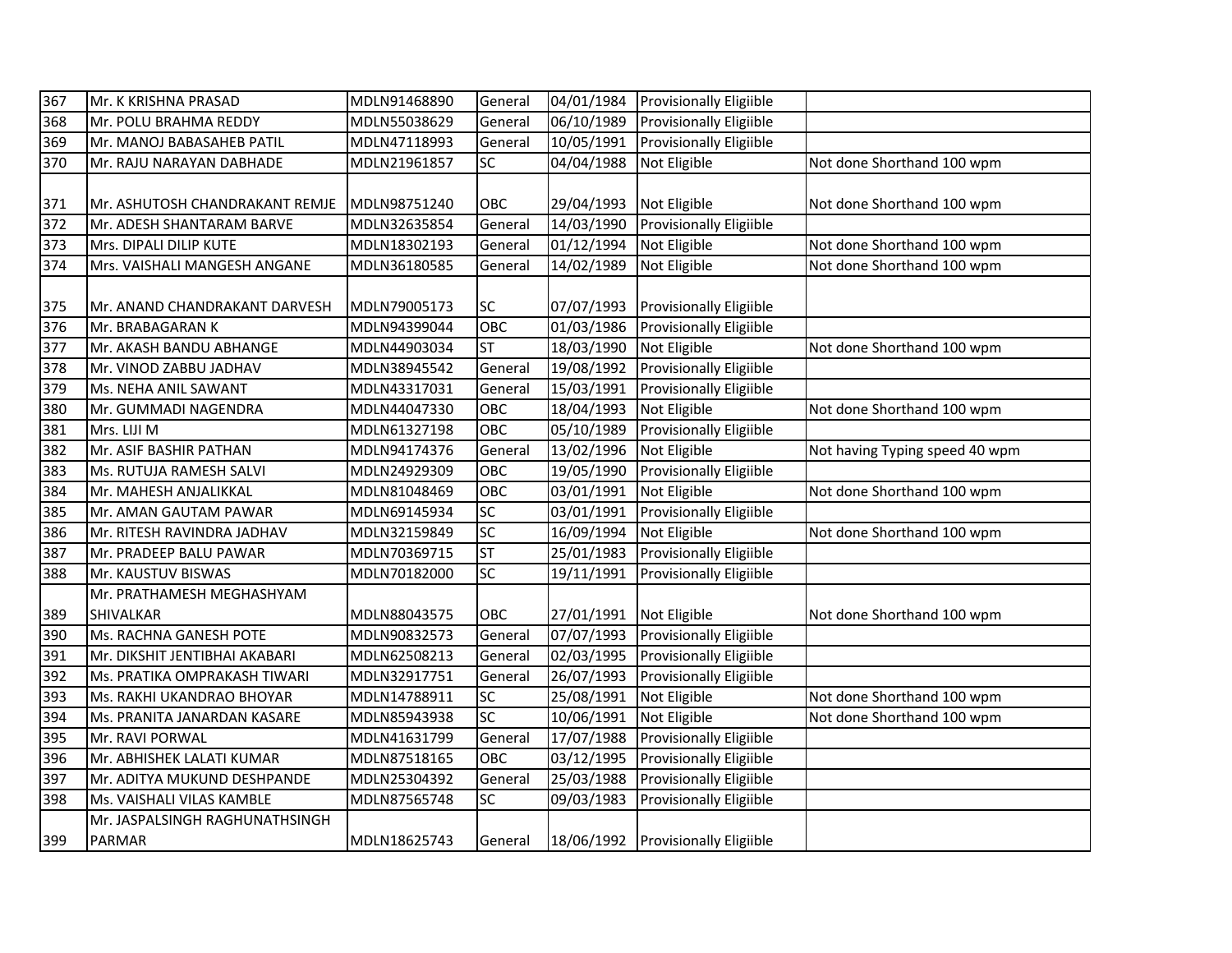| 400 | Mrs. SWARA SIDDHESH SALVI      | MDLN27678775 | OBC             | 25/08/1991              | <b>Provisionally Eligiible</b> |                            |
|-----|--------------------------------|--------------|-----------------|-------------------------|--------------------------------|----------------------------|
| 401 | Ms. POOJA PRALHAD WAGHMARE     | MDLN66603649 | SC              | 16/11/1993              | <b>Provisionally Eligiible</b> |                            |
| 402 | Mr. LOKESH PAUL                | MDLN47387572 | SC              | 30/06/1985              | Not Eligible                   | Not done Shorthand 100 wpm |
| 403 | Mrs. PRIYANKA SUDARSHAN NAIK   | MDLN67040712 | OBC             | 13/01/1992              | Not Eligible                   | Not done Shorthand 100 wpm |
| 404 | Mrs. TRUPTI DEEPAK HOGADE      | MDLN94822005 | OBC             | 16/08/1985              | Provisionally Eligiible        |                            |
| 405 | Mr. ANURAT BALIRAM PHAD        | MDLN13950716 | OBC             | 02/02/1989              | Not Eligible                   | Not done Shorthand 100 wpm |
| 406 | Ms. SUJATA RAMESH SUTAR        | MDLN51171806 | OBC             | 01/01/1991              | Not Eligible                   | Not done Shorthand 100 wpm |
| 407 | Mr. CHETAN CHANDRAKANT DIVEKAR | MDLN88468965 | OBC             | 06/12/1990              | <b>Provisionally Eligiible</b> |                            |
| 408 | Mr. KUNAL DASHRATH BANSODE     | MDLN88230352 | SC              | 06/03/1992              | Not Eligible                   | Not done Shorthand 100 wpm |
| 409 | Mr. SHRIKANT PRABHU HADIMANI   | MDLN34977616 | $\overline{SC}$ | 16/09/1987              | Not Eligible                   | Not done Shorthand 100 wpm |
| 410 | Mr. AMIT SINGH BHADAURIYA      | MDLN77455018 | General         | 22/07/1994              | Not Eligible                   | Not done Shorthand 100 wpm |
| 411 | Mrs. SHRUTI YOGESH MAHADIK     | MDLN28612611 | SC              | 11/12/1992              | Provisionally Eligiible        |                            |
| 412 | Ms. NOYA SUNDERRAO MANUKONDA   | MDLN23902964 | General         | 08/07/1993              | Not Eligible                   | Not done Shorthand 100 wpm |
| 413 | Mr. ANGULURI SURYA PRAKASH     | MDLN15892518 | SC              | 05/03/1990              | Not Eligible                   | Not done Shorthand 100 wpm |
| 414 | Mrs. SARIKA AMOL BARMUKH       | MDLN15909215 | OBC             | 01/03/1986              | <b>Provisionally Eligiible</b> |                            |
| 415 | Mr. TUSHAR SADANAND BRID       | MDLN45395545 | General         | 30/03/1990              | <b>Provisionally Eligiible</b> |                            |
| 416 | Ms. SUSHMA ASHOK KHUPTE        | MDLN50798039 | SC              | 26/02/1990              | Not Eligible                   | Not done Shorthand 100 wpm |
| 417 | Mr. PRASHANT THAKKAR           | MDLN71004890 | General         | 20/05/1989              | Provisionally Eligiible        |                            |
| 418 | Ms. POOJA BHATT                | MDLN74172015 | General         | 09/10/1991              | Provisionally Eligiible        |                            |
| 419 | Mr. ASHISH PRAKASH PATIL       | MDLN39683633 | OBC             | 26/09/1991              | <b>Provisionally Eligiible</b> |                            |
| 420 | Mr. PRASHANT UTTAMRAO KAWDE    | MDLN30563822 | General         | 19/07/1993              | <b>Provisionally Eligiible</b> |                            |
| 421 | Mr. MANGESH YASHWANT PATIL     | MDLN16152844 | OBC             | 26/06/1987              | Not Eligible                   | Not done Shorthand 100 wpm |
| 422 | Mrs. BHAVIKA AMIT TANK         | MDLN22231622 | General         | 25/10/1990              | Provisionally Eligiible        |                            |
| 423 | Mr. JIKKAR ABDUL KHERANI       | MDLN74351525 | General         | 02/07/1989              | <b>Provisionally Eligiible</b> |                            |
| 424 | Mr. GITESH RUPAJI KADAM        | MDLN93727314 | SC              | 08/09/1986              | <b>Provisionally Eligiible</b> |                            |
| 425 | Mrs. PRABITHA BALAKRISHNAN     | MDLN17317322 | OBC             | 27/09/1993              | <b>Provisionally Eligiible</b> |                            |
| 426 | Mr. SANTOSH MAGAN BRAMHANE     | MDLN68998668 | SC              | 23/12/1988              | Not Eligible                   | Not done Shorthand 100 wpm |
| 427 | Ms. Rajani Vinay Jagtap        | MDLN85333492 | $\overline{SC}$ | 08/11/1988              | Not Eligible                   | Not done Shorthand 100 wpm |
| 428 | Mr. SUBHASH MOTIRAM GAHALE     | MDLN46852056 | <b>ST</b>       | 15/07/1994              | Provisionally Eligiible        |                            |
| 429 | Mr. GUDISHESATEESH             | MDLN35040003 | OBC             | 10/10/1990              | Provisionally Eligiible        |                            |
| 430 | Mr. SAURABH GANESH GANGAWNE    | MDLN58429498 | <b>SC</b>       | 13/11/1990              | Not Eligible                   | Not done Shorthand 100 wpm |
| 431 | Mrs. ASHA KUMARI               | MDLN76719954 | $\overline{SC}$ | 05/02/1989              | Not Eligible                   | Not done Shorthand 100 wpm |
| 432 | Mr. SACHIN RAJU NAIR           | MDLN32345946 | General         | 17/09/1987              | <b>Provisionally Eligiible</b> |                            |
| 433 | Ms. PRIYANKA MANGAL PATIL      | MDLN86511743 | OBC             | 01/07/1995 Not Eligible |                                | Not done Shorthand 100 wpm |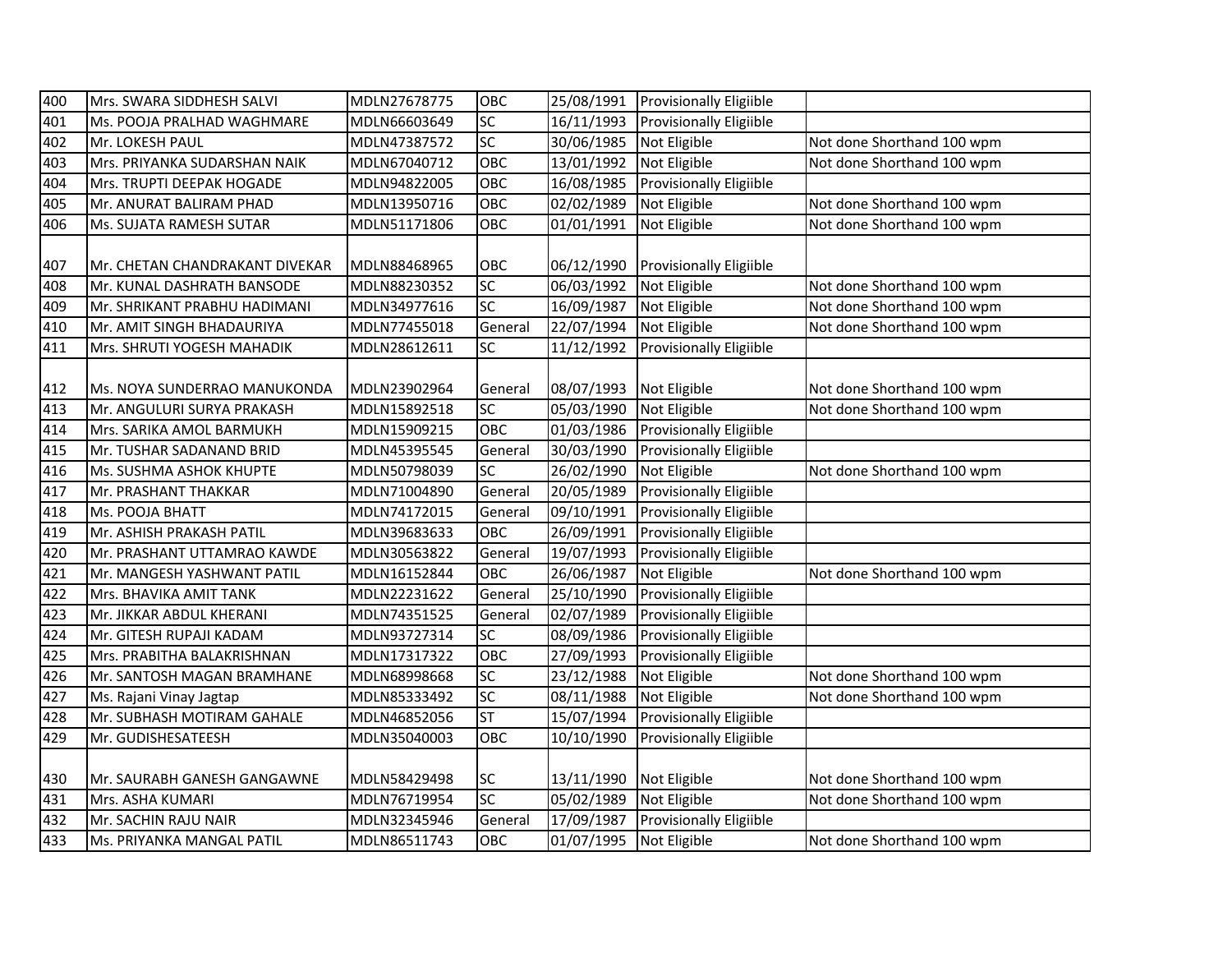| 434 | Mr. RAJESH ANKUSH LOKE                      | MDLN45810733 | OBC       | 31/05/1985 | Not Eligible                   | Not done Shorthand 100 wpm     |
|-----|---------------------------------------------|--------------|-----------|------------|--------------------------------|--------------------------------|
|     |                                             |              |           |            |                                |                                |
| 435 | Mr. ABDULGUFRAN MUNAF RAKHANGE MDLN54386318 |              | General   | 01/05/1996 | <b>Provisionally Eligiible</b> |                                |
| 436 | Mr. SHARAD ANKUSH LOKE                      | MDLN71041112 | General   | 15/11/1987 | Not Eligible                   | Not done Shorthand 100 wpm     |
| 437 | Mr. DHARAVATH RAMA KRISHNA                  | MDLN25850378 | ST        | 28/06/1988 | Not Eligible                   | Not done Shorthand 100 wpm     |
| 438 | Mrs. ANITA RITESH MUNGEKAR                  | MDLN45149131 | General   | 03/04/1991 | Provisionally Eligiible        |                                |
|     | Ms. JAYASHREE BHAGWAN                       |              |           |            |                                |                                |
| 439 | <b>KORGAONKAR</b>                           | MDLN46341568 | OBC       | 13/01/1994 | Not Eligible                   | Not done Shorthand 100 wpm     |
| 440 | Mr. ABHINAV KUMAR                           | MDLN95634166 | General   | 12/03/1988 | Provisionally Eligiible        |                                |
| 441 | Mr. SACHIN KUMAR TAAK                       | MDLN70269095 | General   | 12/02/1990 | <b>Provisionally Eligiible</b> |                                |
| 442 | Mr. SHANTI LAL VISHNOI                      | MDLN70558890 | General   | 05/05/1992 | Provisionally Eligiible        |                                |
| 443 | Mr. MUKKAVILLI BNH KUMAR                    | MDLN23090255 | General   | 27/11/1990 | Provisionally Eligiible        |                                |
| 444 | Mr. AMOL UDAY SHIRSAT                       | MDLN91808553 | General   | 16/03/1993 | <b>Provisionally Eligiible</b> |                                |
| 445 | Mr. NILESH DHONDIRAM GAIKWAD                | MDLN55503907 | SC        | 29/08/1990 | Not Eligible                   | Not done Shorthand 100 wpm     |
| 446 | Mrs. ARCHANA S JAISWAL                      | MDLN70502888 | OBC       | 24/02/1986 | <b>Provisionally Eligiible</b> |                                |
| 447 | Mr. AMOL RAMCHANDRA JADHAV                  | MDLN73690437 | ST        | 10/07/1991 | Not Eligible                   | Not done Shorthand 100 wpm     |
| 448 | Mr. PRASAD PRAKASH DALVI                    | MDLN90481797 | General   | 12/05/1996 | <b>Provisionally Eligiible</b> |                                |
| 449 | Mrs. JIGNESHA MAYUR SOLANKI                 | MDLN41900288 | General   | 23/07/1986 | Provisionally Eligiible        |                                |
| 450 | Mr. NITIN CHANDRAKANT DHULE                 | MDLN42608624 | SC        | 22/10/1989 | <b>Provisionally Eligiible</b> |                                |
| 451 | Mr. ROSHAN VILAS SAWANT                     | MDLN49083645 | General   | 26/10/1992 | Not Eligible                   | Not done Shorthand 100 wpm     |
| 452 | Mr. VAIBHAV PRAKASH LAD                     | MDLN24667679 | General   | 14/06/1988 | Provisionally Eligiible        |                                |
| 453 | Ms. SONAL MANOHAR GAMRE                     | MDLN78527990 | SC        | 30/03/1989 | Provisionally Eligiible        |                                |
| 454 | Mr. HARSH GUPTA                             | MDLN14202129 | OBC       | 01/12/1992 | <b>Provisionally Eligiible</b> |                                |
|     |                                             |              |           |            |                                |                                |
| 455 | Mr. PRATIMESH MAHENDRA SATPUTE              | MDLN97419138 | SC        | 24/02/1997 | <b>Provisionally Eligiible</b> |                                |
| 456 | Mr. SANTOSH KUMAR BEHERA                    | MDLN59260810 | SC        | 01/09/1992 | <b>Provisionally Eligiible</b> |                                |
|     | Mr. PRATHAMESH PUSHPARAJ                    |              |           |            |                                |                                |
| 457 | <b>MAYEKAR</b>                              | MDLN87778891 | OBC       | 08/01/1992 | Not Eligible                   | Not done Shorthand 100 wpm     |
| 458 | Mr. JAIHIND KUMAR                           | MDLN39046191 | General   | 16/08/1991 | Not Eligible                   | Not done Shorthand 100 wpm     |
|     | Ms. PRIYANKA RADHAKRISHNA                   |              |           |            |                                |                                |
| 459 | WALAVALKAR                                  | MDLN12734300 | General   | 19/06/1992 | <b>Provisionally Eligiible</b> |                                |
| 460 | Mr. JAYKANT BHASKAR ROKADE                  | MDLN17238887 | <b>SC</b> | 11/08/1985 | Not Eligible                   | Not done Shorthand 100 wpm     |
| 461 | Mrs. SNEHAL VIJAY GAVKAR                    | MDLN53129625 | <b>SC</b> | 24/12/1992 | Not Eligible                   | Not done Shorthand 100 wpm     |
| 462 | Mr. VISHAL SHIVAJI LANDGE                   | MDLN83201320 | OBC       | 03/06/1994 | Not Eligible                   | Not done Shorthand 100 wpm     |
| 463 | Mr. AJINKYA SHARAD MAGAR                    | MDLN97475846 | General   | 05/11/1994 | Provisionally Eligiible        |                                |
| 464 | Mr. MAHESH RAMBHAU PAIKRAO                  | MDLN86283312 | SC        | 10/06/1991 | Not Eligible                   | Not having Typing speed 40 wpm |
| 465 | Ms. DIPTI AGRAWAL                           | MDLN50094995 | OBC       | 16/01/1992 | <b>Provisionally Eligiible</b> |                                |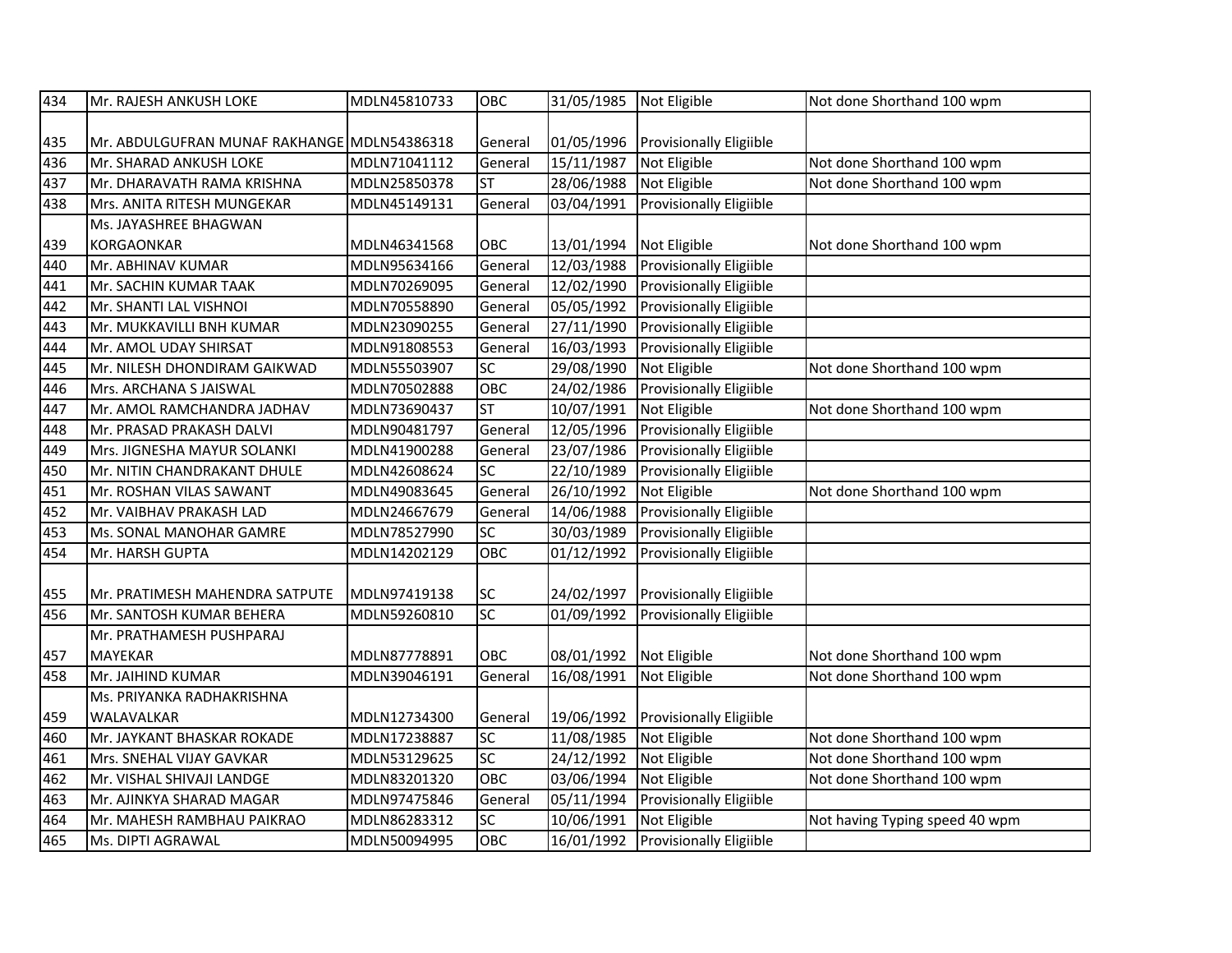| 466 | Ms. AKSHATA SURYAKANT VAIRAL    | MDLN68517532 | SC              | 04/02/1996 | Not Eligible                   | Not done Shorthand 100 wpm |
|-----|---------------------------------|--------------|-----------------|------------|--------------------------------|----------------------------|
| 467 | Ms. NEHA BASAK                  | MDLN49442092 | General         | 24/09/1991 | Provisionally Eligiible        |                            |
|     |                                 |              |                 |            |                                |                            |
| 468 | Ms. DEEPALI JAGANNATH DONGARE   | MDLN10286416 | SC              | 17/06/1994 | Not Eligible                   | Not done Shorthand 100 wpm |
| 469 | Mrs. VAISHALI HARSHAL MALI      | MDLN89661311 | OBC             | 05/09/1986 | Not Eligible                   | Not done Shorthand 100 wpm |
| 470 | Ms. VINAYA JAYANDRATH PARAB     | MDLN46255446 | General         | 18/03/1994 | Not Eligible                   | Not done Shorthand 100 wpm |
|     |                                 |              |                 |            |                                |                            |
| 471 | Mrs. CHAITALI KALPESH DABHILKAR | MDLN38756089 | SC              | 01/04/1990 | Not Eligible                   | Not done Shorthand 100 wpm |
| 472 | Mr. POUL KIKA VALVI             | MDLN20569117 | <b>ST</b>       | 02/04/1986 | Not Eligible                   | Not done Shorthand 100 wpm |
| 473 | Mr. SANTHOSH KUMAR              | MDLN54271255 | <b>ST</b>       | 15/06/1993 | Provisionally Eligiible        |                            |
| 474 | Mr. NIKHIL DEVJI BHANGE         | MDLN77019077 | ST              | 23/06/1990 | Not Eligible                   | Not done Shorthand 100 wpm |
| 475 | Mr. SAURABH MAHAJAN             | MDLN94947782 | General         | 23/07/1992 | Provisionally Eligiible        |                            |
| 476 | Mr. SADANAND DIWAL BHURKUD      | MDLN11498964 | <b>ST</b>       | 01/04/1988 | Not Eligible                   | Not done Shorthand 100 wpm |
| 477 | Mr. MAHESH DAGADU KAMBLE        | MDLN22125069 | $\overline{SC}$ | 06/02/1984 | Provisionally Eligiible        |                            |
| 478 | Ms. SWATI RAMESH YADAV          | MDLN96187644 | SC              | 04/06/1990 | Not Eligible                   | Not done Shorthand 100 wpm |
| 479 | Mr. KAUSHAL SUNIL SAKPAL        | MDLN36801829 | OBC             | 18/04/1991 | <b>Provisionally Eligiible</b> |                            |
| 480 | Mr. SANKET SUDESH KOLI          | MDLN41788830 | OBC             | 05/06/1995 | <b>Provisionally Eligiible</b> |                            |
| 481 | Mr. TUSAR KANTI ROY             | MDLN91828984 | SC              | 03/03/1989 | Provisionally Eligiible        |                            |
| 482 | Mr. SHRIKANT SHRINIVAS MALANI   | MDLN10900059 | General         | 26/11/1991 | Provisionally Eligiible        |                            |
|     |                                 |              |                 |            |                                |                            |
| 483 | IMr. ASHISHKUMAR BHASKAR PAWAR  | MDLN43732763 | SC              | 18/09/1990 | <b>Provisionally Eligiible</b> |                            |
| 484 | Mr. AMOL ARVIND PATIL           | MDLN26840546 | General         | 29/09/1991 | Not Eligible                   | Not done Shorthand 100 wpm |
| 485 | Mrs. TRUPTI VISHAL WAGHMARE     | MDLN64680203 | OBC             | 07/12/1989 | Not Eligible                   | Not done Shorthand 100 wpm |
| 486 | Mr. NAVEEN KUMAR J              | MDLN39652702 | SC              | 19/07/1994 | Provisionally Eligiible        |                            |
| 487 | Mr. SADDAM MATIN ANSARI         | MDLN62281994 | General         | 20/01/1990 | <b>Provisionally Eligiible</b> |                            |
| 488 | Mr. YOGENDRA KUMAR VERMA        | MDLN87195982 | <b>SC</b>       | 01/01/1992 | Not Eligible                   | Not done Shorthand 100 wpm |
| 489 | Mr. MOHINDER SINGH              | MDLN76053977 | $\overline{SC}$ | 20/02/1984 | Provisionally Eligiible        |                            |
| 490 | Mr. AMIT KUMAR                  | MDLN91381382 | General         | 20/01/1992 | Not Eligible                   | Not done Shorthand 100 wpm |
| 491 | Mr. ERSHAD AHMED NALLAMANDU     | MDLN58672188 | OBC             | 23/11/1988 | Provisionally Eligiible        |                            |
| 492 | Mrs. NIKITA VILAS PASHTE        | MDLN77562458 | OBC             | 15/02/1993 | <b>Provisionally Eligiible</b> |                            |
| 493 | Mr. SURESH CHELLADURAI          | MDLN43344596 | General         | 09/08/1981 | <b>Provisionally Eligiible</b> |                            |
| 494 | Ms. PAYAL ARJUN THAKUR          | MDLN20339532 | General         | 11/12/1990 | Not Eligible                   | Not done Shorthand 100 wpm |
| 495 | Mr. TUSHAR SADANAND TELVEKAR    | MDLN15326593 | General         | 10/02/1989 | Provisionally Eligiible        |                            |
| 496 | Ms. BHAKTI TUKARAM HARDAS       | MDLN25136405 | OBC             | 27/04/1989 | Provisionally Eligiible        |                            |
| 497 | Mr. SATISH BHAUSAHEB DHAWLE     | MDLN52206109 | General         | 16/04/1992 | Provisionally Eligiible        |                            |
| 498 | Mr. MANDAR DHARMA SHIRKE        | MDLN26713229 | SC              | 15/11/1989 | <b>Provisionally Eligiible</b> |                            |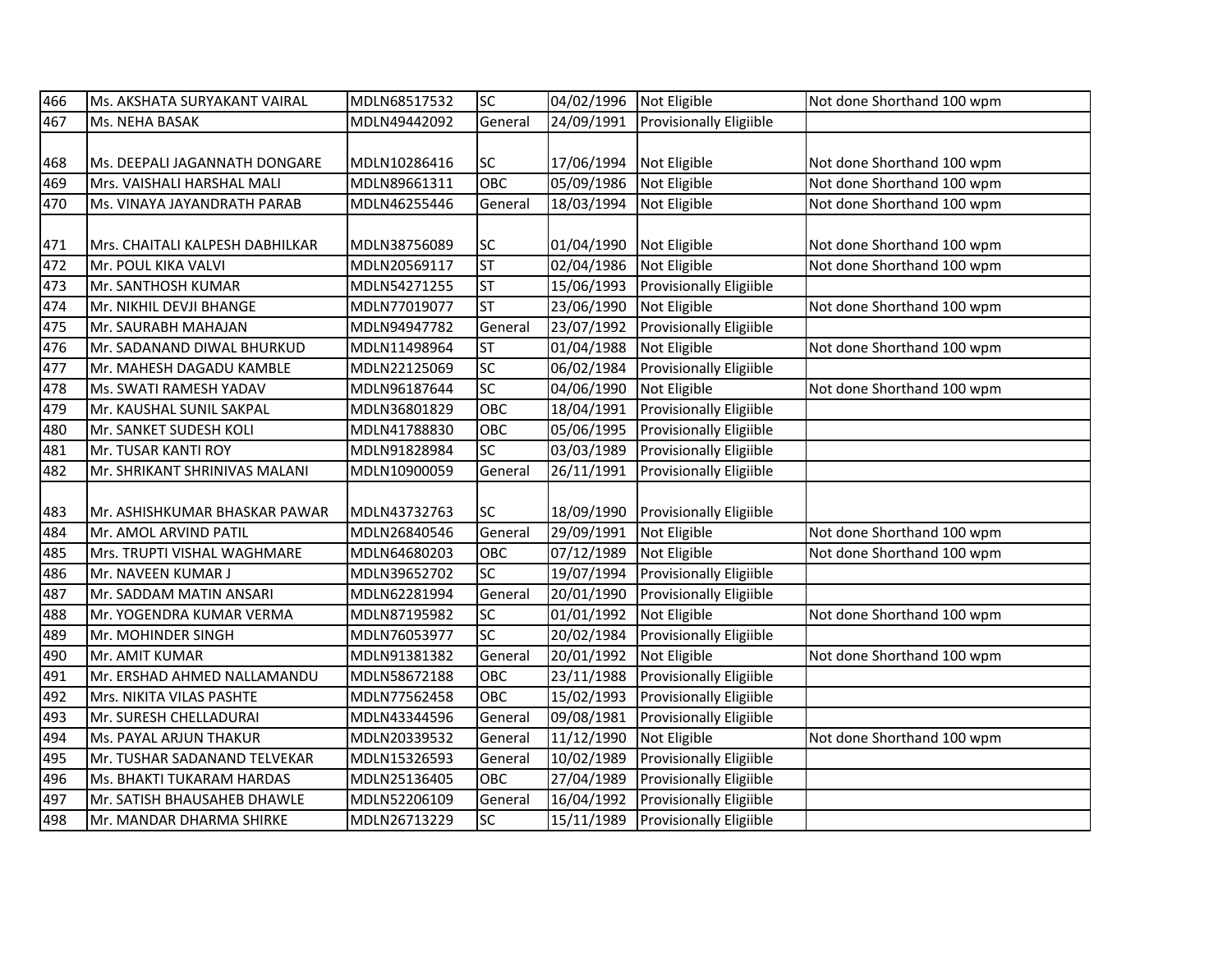| 499 | Mr. SIDDHANT CHANDARAKANT PATIL | MDLN69920595 | OBC       | 17/02/1992             | Not Eligible                   | Not done Shorthand 100 wpm |
|-----|---------------------------------|--------------|-----------|------------------------|--------------------------------|----------------------------|
| 500 | Mrs. PUNAM KUMARI               | MDLN49729006 | OBC       | 20/11/1992             | Not Eligible                   | Not done Shorthand 100 wpm |
| 501 | Mr. VINAYAK DAGDU PAWAR         | MDLN70650886 | General   | 17/06/1987             | Provisionally Eligiible        |                            |
|     |                                 |              |           |                        |                                |                            |
| 502 | Mr. PRAMODKUMAR YEUDAS PAIGERI  | MDLN55970663 | General   | 29/07/1993             | <b>Provisionally Eligiible</b> |                            |
| 503 | Mr. ABHISHEK PRAFULL KAMBLI     | MDLN98785708 | General   | 08/05/1990             | Provisionally Eligiible        |                            |
| 504 | Ms. NEELAM UTTAM VAIRAL         | MDLN79741011 | <b>SC</b> | 04/12/1989             | <b>Provisionally Eligiible</b> |                            |
| 505 | Ms. OINDRILA SARKAR             | MDLN58677062 | General   | 26/06/1993             | Provisionally Eligiible        |                            |
| 506 | Mr. BANOTHU RAJA                | MDLN96532323 | <b>ST</b> | 18/06/1994             | Provisionally Eligiible        |                            |
| 507 | Mr. ANKIT VISHNUKUMAR GUPTA     | MDLN90491697 | General   | $\frac{1}{21}/09/1993$ | Provisionally Eligiible        |                            |
| 508 | Ms. NEHA PRAVINKUMAR SOLANKI    | MDLN53291946 | SC        | 16/10/1988             | Not Eligible                   | Not done Shorthand 100 wpm |
| 509 | Mr. ANIKET BHASKAR PANSARE      | MDLN27912810 | General   | 17/05/1995             | Provisionally Eligiible        |                            |
| 510 | Mr. NIRAJ SURESH KANKAL         | MDLN17554671 | General   | 20/11/1993             | Provisionally Eligiible        |                            |
| 511 | Ms. RAJANI SHRIRAM PATIL        | MDLN48212369 | SC        | 25/03/1985             | Not Eligible                   | Not done Shorthand 100 wpm |
|     |                                 |              |           |                        |                                |                            |
| 512 | Ms. YUGANDHARA SAMBHAJI PATIL   | MDLN74225517 | General   | 24/07/1991             | <b>Provisionally Eligiible</b> |                            |
| 513 | Mrs. YOGITA SHAM NAGARE         | MDLN62249973 | General   | 24/07/1988             | Provisionally Eligiible        |                            |
|     |                                 |              |           |                        |                                |                            |
| 514 | Mr. KRISHNANAND KRISHNAPRASAD   | MDLN41461700 | General   | 17/10/1993             | <b>Provisionally Eligiible</b> |                            |
| 515 | Mrs. NIDHI NILESH SAWARATKAR    | MDLN80316400 | OBC       | 15/03/1990             | Not Eligible                   | Not done Shorthand 100 wpm |
| 516 | Mr. ROHAN NIGAM                 | MDLN78812569 | General   | 04/04/1987             | Provisionally Eligiible        |                            |
| 517 | Mr. PRIYAL JAYKUMAR THAKUR      | MDLN17274603 | General   | 02/10/1989             | Provisionally Eligiible        |                            |
| 518 | Mr. RAJESH SURESH JADHAV        | MDLN81723004 | <b>SC</b> | 24/12/1991             | Provisionally Eligiible        |                            |
| 519 | Ms. SAMIKSHA VILAS YADAV        | MDLN49459917 | <b>SC</b> | 17/09/1990             | Provisionally Eligiible        |                            |
| 520 | Mr. SUNIL KUMAR KEERCHIPALLY    | MDLN86481602 | OBC       | 02/04/1984             | Not Eligible                   | Not done Shorthand 100 wpm |
| 521 | Ms. AJITA ASHOK ANERAO          | MDLN74568377 | General   | 27/01/1989             | Not Eligible                   | Not done Shorthand 100 wpm |
| 522 | Mr. WAJED JAWEED SYED           | MDLN86695972 | General   | 05/02/1987             | Provisionally Eligiible        |                            |
| 523 | Ms. MRUDULA TUSHAR GAWDE        | MDLN36544910 | General   | 26/07/1988             | Provisionally Eligiible        |                            |
| 524 | Mr. GIAN CHAND                  | MDLN65685704 | <b>SC</b> | 25/12/1983             | Not Eligible                   | Not done Shorthand 100 wpm |
| 525 | Ms. VINITA SHASHIKANT VAITY     | MDLN49688487 | General   | 21/02/1990             | Provisionally Eligiible        |                            |
| 526 | Mr. ANILKUMAR M                 | MDLN95646357 | <b>ST</b> | 20/05/1986             | Provisionally Eligiible        |                            |
| 527 | Mr. AMOL PANDIT BHALERAO        | MDLN62997021 | <b>SC</b> | 30/01/1987             | Not Eligible                   | Not done Shorthand 100 wpm |
| 528 | Mr. JAKKULA RAJKUMAR            | MDLN26983106 | OBC       | 03/01/1988             | Not Eligible                   | Not done Shorthand 100 wpm |
| 529 | Mrs. MAYURI ARUN SAWANT         | MDLN64536817 | General   | 30/08/1988             | Provisionally Eligiible        |                            |
| 530 | Ms. PRANALEE ATMARAM KINI       | MDLN24386233 | General   | 20/12/1986             | Provisionally Eligiible        |                            |
| 531 | Mr. SIDDHESH SURESH SHINGADE    | MDLN36229603 | General   | 04/01/1992             | Provisionally Eligiible        |                            |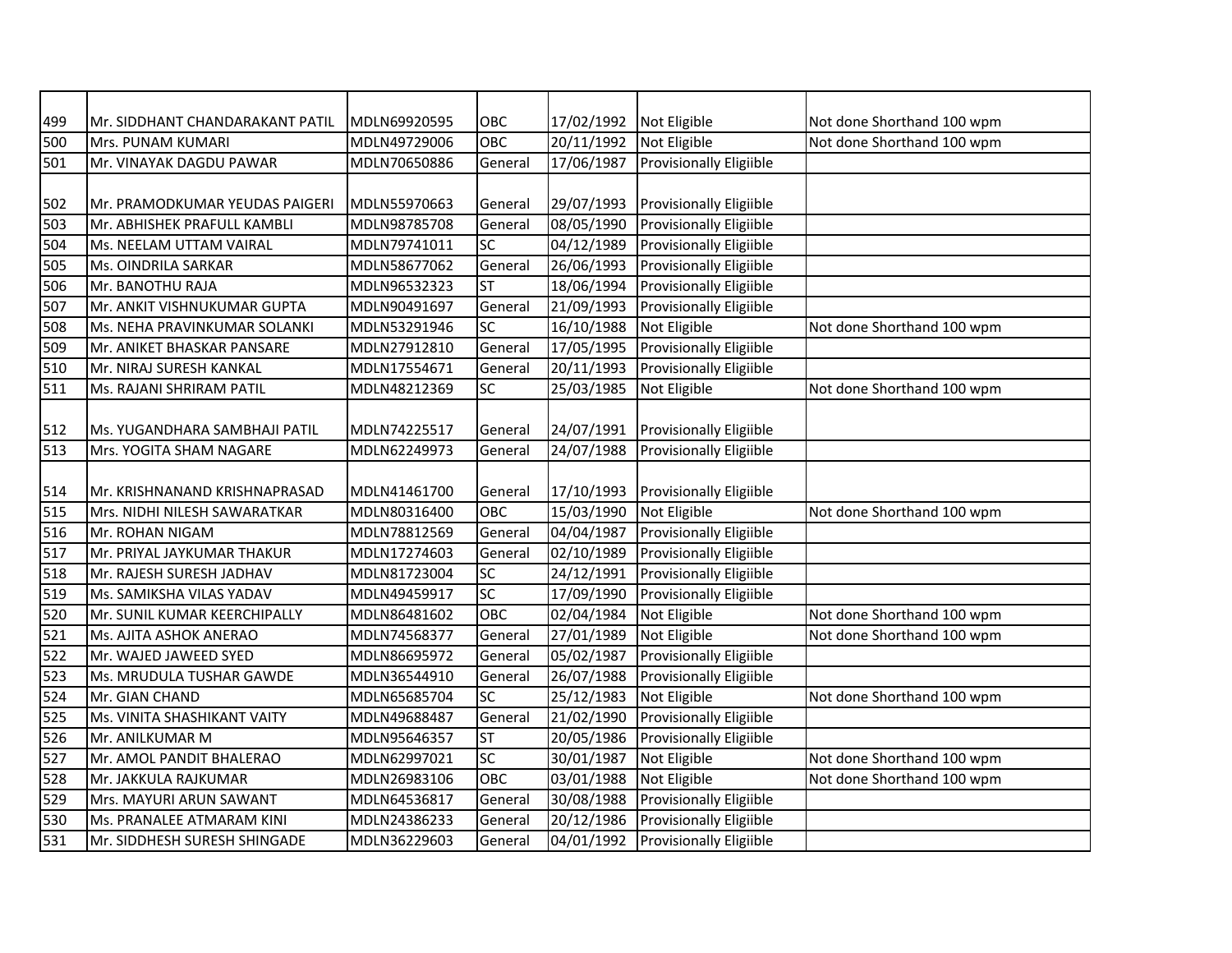| 532 | Mr. AMOL MAHENDRA AUSARMAL                   | MDLN23841907 | <b>SC</b>  | 10/07/1985 Not Eligible |                                    | Not done Shorthand 100 wpm |
|-----|----------------------------------------------|--------------|------------|-------------------------|------------------------------------|----------------------------|
| 533 | Mrs. SMITA ASHISH RANDERIA                   | MDLN95504002 | General    | 15/08/1988              | Not Eligible                       | Not done Shorthand 100 wpm |
| 534 | Mr. SATYENDRA CHAURASIYA                     | MDLN90026471 | OBC        | 15/07/1988              | Not Eligible                       | Not done Shorthand 100 wpm |
| 535 | Mr. AJAY KUMAR SALODIYA                      | MDLN14459735 | SC         | 07/04/1988              | Not Eligible                       | Not done Shorthand 100 wpm |
| 536 | Mr. MUHAMMED SHERIFF                         | MDLN80077017 | OBC        | 26/05/1986              | <b>Provisionally Eligiible</b>     |                            |
| 537 | Mr. VIRAJ VASANT SHINDE                      | MDLN52647152 | General    | 09/09/1991              | Not Eligible                       | Not done Shorthand 100 wpm |
| 538 | Ms. GAYATRI PRAKASH KAMBLE                   | MDLN73972538 | SC         | 16/09/1988              | Provisionally Eligiible            |                            |
| 539 | Ms. SHRUTI ANANT KAMBLE                      | MDLN52901450 | SC         | 25/04/1992              | Not Eligible                       | Not done Shorthand 100 wpm |
| 540 | Mr. MADHU KONNA                              | MDLN17036916 | OBC        | 03/10/1993              | Not Eligible                       | Not done Shorthand 100 wpm |
| 541 | Mr. HANUMANTHKARI SURESH KUMAR MDLN90816632  |              | OBC        | 28/05/1983              | Provisionally Eligiible            |                            |
| 542 | Mr. RAMESHWAR PRASAD DAUNDEY                 | MDLN34986899 | <b>SC</b>  | 07/09/1987              | Not Eligible                       | Not done Shorthand 100 wpm |
| 543 | Mr. RAJENDRA KUMAR                           | MDLN23551538 | SC         | 07/08/1994              | Provisionally Eligiible            |                            |
| 544 | Mr. ASHISH ASHOKRAO TAMBE                    | MDLN65393149 | <b>SC</b>  | 04/06/1990              | Provisionally Eligiible            |                            |
| 545 | Mr. CHETAN MADHUKAR SHIVATARE                | MDLN37829966 | General    | 26/06/1990 Not Eligible |                                    | Not done Shorthand 100 wpm |
| 546 | Mr. V HEMA KUMAR                             | MDLN16243447 | <b>SC</b>  | 05/12/1990              | Not Eligible                       | Not done Shorthand 100 wpm |
| 547 | Ms. POOJA VILAS MURUDKAR                     | MDLN41309507 | SC         | 29/07/1996              | Not Eligible                       | Not done Shorthand 100 wpm |
| 548 | Mrs. MANASVI SANDESH NAIK                    | MDLN33673145 | General    | 27/11/1994              | Provisionally Eligiible            |                            |
| 549 | Mr. SURAJ BAURI PANIGRAHI                    | MDLN35591690 | General    | 09/10/1994              | Provisionally Eligiible            |                            |
| 550 | Mr. SAMPAT LAHU SONAWANE                     | MDLN90518370 | OBC        | 09/09/1983              | <b>Provisionally Eligiible</b>     |                            |
| 551 | Mr. SAIFUDDIN HAKIMUDDIN<br>SHYAMWALA        | MDLN25357782 | General    | 23/04/1991              | <b>Provisionally Eligiible</b>     |                            |
| 552 | Mr. KALPESH BADHABHAI MAKWANA                | MDLN96404716 | SC         | 13/06/1991              | <b>Provisionally Eligiible</b>     |                            |
| 553 | Mr. SAMEER DEEPAK TAMHANE                    | MDLN27605008 | General    | 01/02/1994              | Provisionally Eligiible            |                            |
| 554 | Mr. NARESHKUMAR MAHENDRABHAI<br><b>JOSHI</b> | MDLN35755848 | General    |                         | 08/06/1995 Provisionally Eligiible |                            |
| 555 | Mr. BHAVESH ASHOK MODAK                      | MDLN33277096 | General    | 13/01/1991              | Not Eligible                       | Not done Shorthand 100 wpm |
| 556 | Mr. PRADEEP SUBHASH RUPWATE                  | MDLN47109837 | <b>SC</b>  | 25/07/1989              | Not Eligible                       | Not done Shorthand 100 wpm |
| 557 | Mr. VISHNU SAIN                              | MDLN12423302 | <b>OBC</b> | 11/06/1990              | Provisionally Eligiible            |                            |
| 558 | Mr. AJAY ASHOK KOLI                          | MDLN99010755 | General    | 20/02/1994              | Provisionally Eligiible            |                            |
| 559 | Mr. SANTOSH KUMAR RANA                       | MDLN62588893 | OBC        | 11/10/1992              | Not Eligible                       | Not done Shorthand 100 wpm |
| 560 | Mr. TUSHAR KAPOOR                            | MDLN32754043 | General    | 10/10/1989              | Provisionally Eligiible            |                            |
|     | Mr. MARAKKINI NARAYANA                       |              |            |                         |                                    |                            |
| 561 | PUSHPARAJ                                    | MDLN57262347 | <b>ST</b>  |                         | 24/05/1991 Provisionally Eligiible |                            |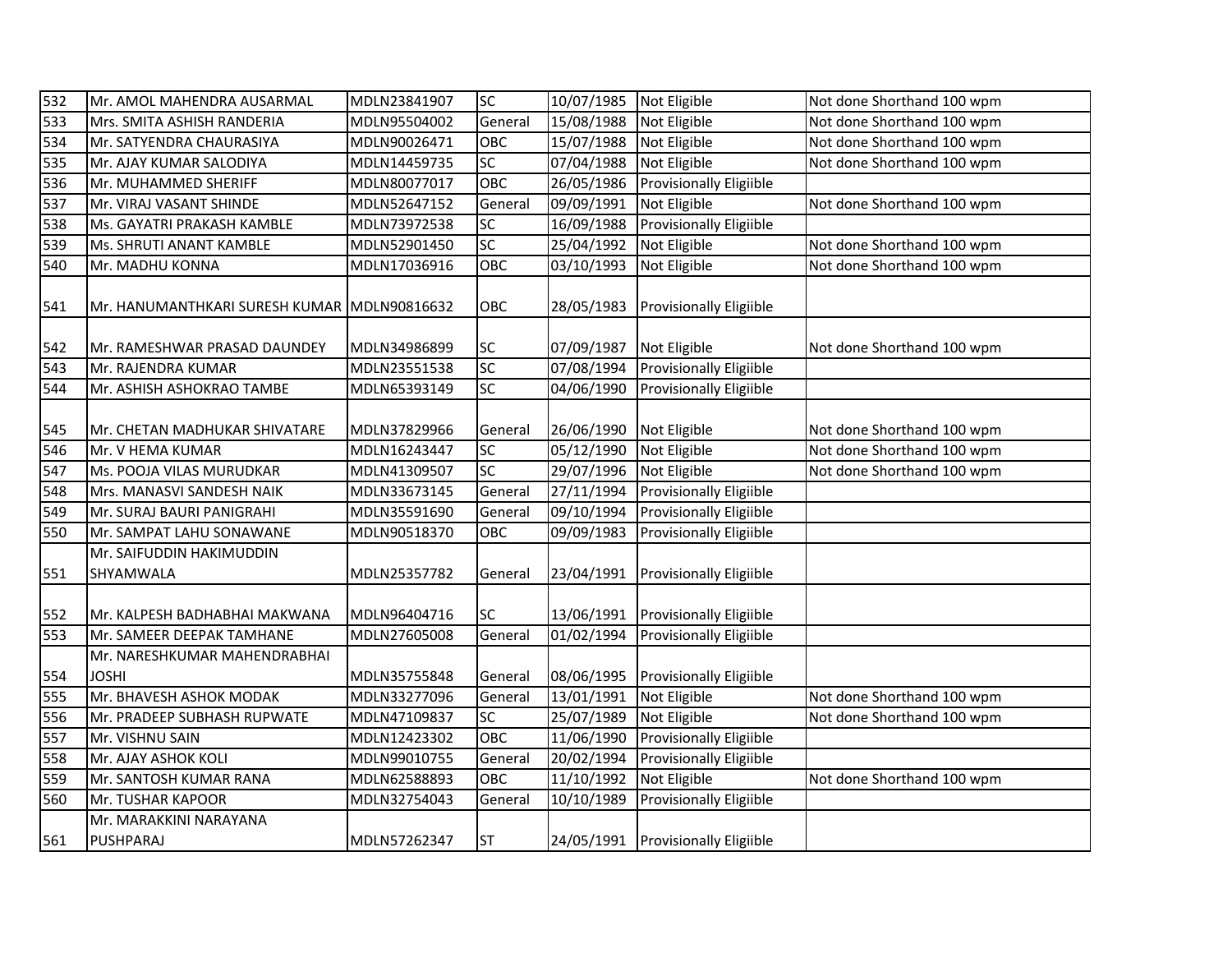| 562 | Mr. AMOL VIVEKANAND KAMBLE     | MDLN28850538 | <b>SC</b> | 09/02/1983 Not Eligible |                                    | Not done Shorthand 100 wpm     |
|-----|--------------------------------|--------------|-----------|-------------------------|------------------------------------|--------------------------------|
| 563 | Ms. BHAVANA SURESH VIGHNE      | MDLN82885477 | <b>ST</b> | 26/07/1993              | Not Eligible                       | Not done Shorthand 100 wpm     |
| 564 | Ms. SHILPA MAHADEO PATKAR      | MDLN41290587 | General   | 13/01/1990              | Not Eligible                       | Not done Shorthand 100 wpm     |
| 565 | Mrs. KEERTHY RAJ               | MDLN51815725 | General   | 24/12/1991              | Provisionally Eligiible            |                                |
| 566 | Mr. PARAG RAJENDRA DUSANE      | MDLN98192909 | OBC       | 15/07/1994              | <b>Provisionally Eligiible</b>     |                                |
| 567 | Mrs. AMRUTA SHAILESH HIWALE    | MDLN85934506 | OBC       | 26/06/1989              | <b>Provisionally Eligiible</b>     |                                |
| 568 | Mr. CHITIRALA PAVAN            | MDLN83414565 | General   | 06/07/1993              | <b>Provisionally Eligiible</b>     |                                |
| 569 | Mr. ROHIT SUDAM SALVE          | MDLN20554083 | SC        | 20/06/1992              | <b>Provisionally Eligiible</b>     |                                |
| 570 | Mr. NARAYAN HIRAMAN BOKE       | MDLN75484227 | <b>ST</b> | 05/12/1989              | Not Eligible                       | Not done Shorthand 100 wpm     |
| 571 | Ms. PINKI BADRIPRASAD JAISWAR  | MDLN82232721 | SC        | 24/09/1992              | Not Eligible                       | Not having Typing speed 40 wpm |
| 572 | Mr. SHRIKANT VYANKATESH SHENDE | MDLN21071315 | <b>SC</b> | 12/05/1983 Not Eligible |                                    | Not done Shorthand 100 wpm     |
| 573 | Mr. IYYAPPAN D                 | MDLN36154639 | <b>SC</b> | 05/09/1983              | Not Eligible                       | Not done Shorthand 100 wpm     |
| 574 | Mr. VISHNU ANNAPA PATIL        | MDLN74144586 | General   | 15/08/1988              | <b>Provisionally Eligiible</b>     |                                |
| 575 | Mr. YOGESH BAPURAO MORE        | MDLN57684832 | SC        | 26/10/1987              | Not Eligible                       | Not done Shorthand 100 wpm     |
| 576 | Ms. DANIELA THOMAS             | MDLN55770216 | General   | 25/11/1992              | <b>Provisionally Eligiible</b>     |                                |
| 577 | Ms. VIENZA FERNANDES           | MDLN31808228 | General   | 25/09/1993              | <b>Provisionally Eligiible</b>     |                                |
| 578 | Mr. RHISHIKESH VILAS CHOGALE   | MDLN34666128 | OBC       | 25/12/1988              | Not Eligible                       | Not done Shorthand 100 wpm     |
| 579 | Mr. NITIKESH MANOHAR GIJE      | MDLN64629165 | OBC       | 17/05/1992              | <b>Provisionally Eligiible</b>     |                                |
| 580 | Mr. SHOVAN CHOWDHURY           | MDLN96435116 | General   | 07/08/1991              | Not Eligible                       | Not done Shorthand 100 wpm     |
| 581 | Mr. SANGI CHANDRA SHEKAR       | MDLN81490627 | OBC       | 14/01/1987              | Provisionally Eligiible            |                                |
| 582 | Mr. ASLAM RAJJAK SHAIKH        | MDLN53040286 | General   | 01/10/1991              | Provisionally Eligiible            |                                |
| 583 | Mr. JITENDRA BHIKHAN BHOI      | MDLN33408518 | General   | 03/05/1988              | Provisionally Eligiible            |                                |
| 584 | Mr. RAHUL SANJOG DHUMAL        | MDLN42949774 | SC        | 29/08/1993              | Not Eligible                       | Not done Shorthand 100 wpm     |
| 585 | Ms. RASHMI HEMANT JADHAV       | MDLN43679701 | SC        | 06/06/1989              | Provisionally Eligiible            |                                |
| 586 | Ms. GAYATRI PRAKASH PADYAL     | MDLN78121102 | General   | 26/03/1987              | Provisionally Eligiible            |                                |
| 587 | Mr. PARAG SUDAM DUDUSKAR       | MDLN40079698 | General   | 27/07/1990              | <b>Provisionally Eligiible</b>     |                                |
| 588 | Mr. VILAS DATTATRAY KUMBHAR    | MDLN42790283 | OBC       | 10/04/1989              | Not Eligible                       | Not done Shorthand 100 wpm     |
| 589 | Mr. PRATHMESH PRAKASH RAUT     | MDLN81668815 | OBC       | 10/09/1988              | <b>Provisionally Eligiible</b>     |                                |
|     |                                |              |           |                         |                                    |                                |
| 590 | Ms. PUSHPA PRAKASH SURYAWANSHI | MDLN73641363 | <b>SC</b> | 26/10/1994              | Not Eligible                       | Not done Shorthand 100 wpm     |
| 591 | Mr. VIKRANT VIJAYKUMAR BHISE   | MDLN96558559 | <b>SC</b> | 10/01/1991              | Provisionally Eligiible            |                                |
| 592 | Mr. HANUMANT FULCHAND KOLGE    | MDLN49167523 | General   | 22/05/1987              | Provisionally Eligiible            |                                |
| 593 | Mr. THILAK MANI                | MDLN80290805 | <b>SC</b> | 21/12/1981              | Not Eligible                       | Not done Shorthand 100 wpm     |
| 594 | Ms. NEETA BHAGWAN PHATAK       | MDLN81791596 | General   | 07/10/1987              | Provisionally Eligiible            |                                |
|     | Mrs. NALLAMOTHU SRIKANTH       |              |           |                         |                                    |                                |
| 595 | <b>SRIKANTH</b>                | MDLN80702908 | <b>SC</b> |                         | 08/05/1987 Provisionally Eligiible |                                |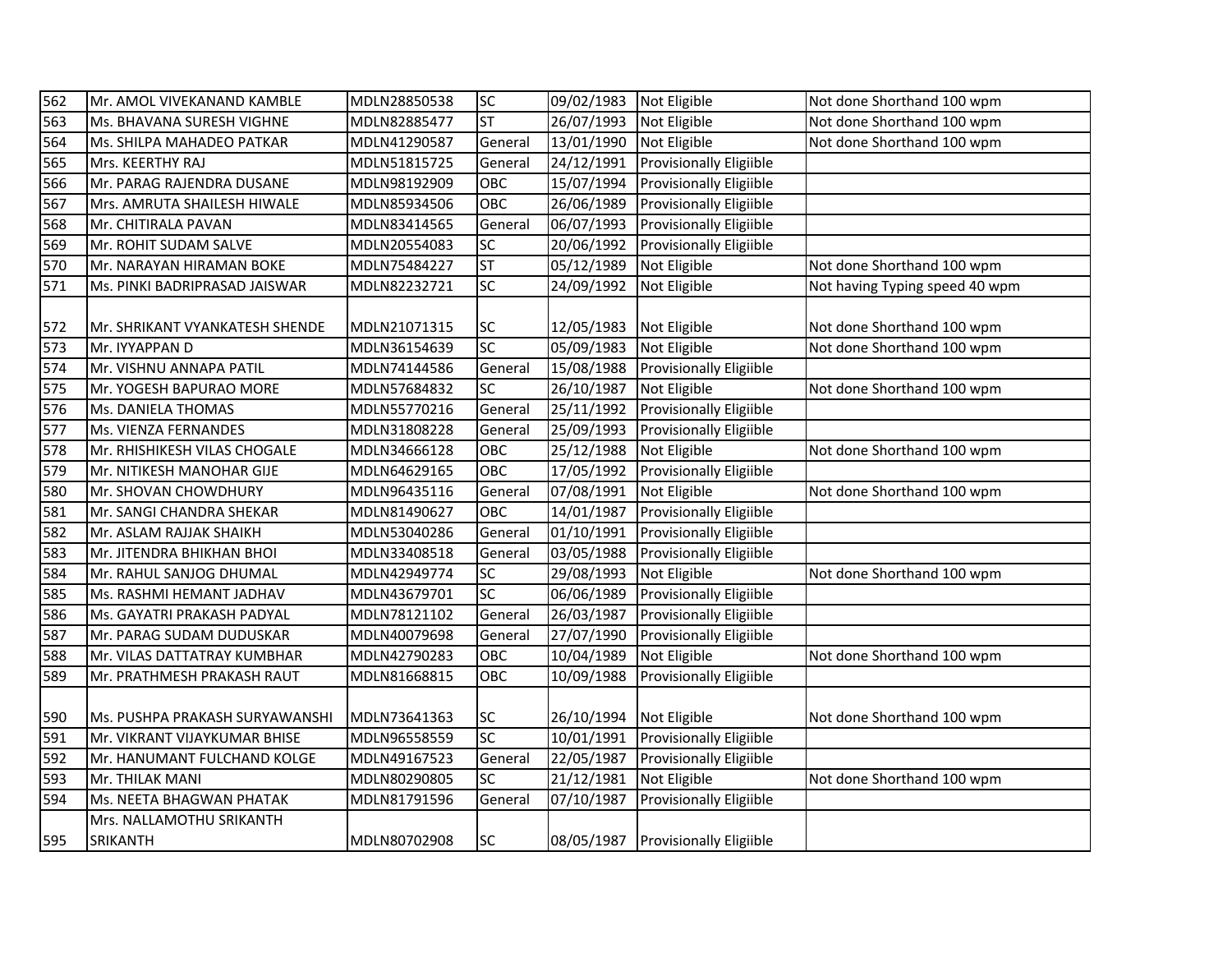| 596 | Ms. ROHINI GORAKH TUPE          | MDLN21386814 | SC         | 20/12/1983 | Not Eligible                       | Not done Shorthand 100 wpm     |
|-----|---------------------------------|--------------|------------|------------|------------------------------------|--------------------------------|
| 597 | Mr. SAGAR DILIP TIPNE           | MDLN29895252 | General    | 26/11/1991 | <b>Provisionally Eligiible</b>     |                                |
|     |                                 |              |            |            |                                    |                                |
| 598 | Mrs. PRIYANKA ASHUTOSH TRIPATHI | MDLN85360172 | General    | 14/03/1990 | Not Eligible                       | Not done Shorthand 100 wpm     |
| 599 | Mr. VIJAY DAGDU KAMBLE          | MDLN51681488 | SC         | 10/03/1991 | Not Eligible                       | Not done Shorthand 100 wpm     |
|     | Mr. PRATHAMESH DNYANESHWAR      |              |            |            |                                    |                                |
| 600 | <b>MORAJKAR</b>                 | MDLN56751421 | General    | 18/06/1993 | Not Eligible                       | Not done Shorthand 100 wpm     |
| 601 | Mrs. SHARDA                     | MDLN11119486 | SC         | 02/08/1990 | Not Eligible                       | Not done Shorthand 100 wpm     |
| 602 | Mr. SUMITESH RANJAN             | MDLN39927611 | General    | 20/07/1992 | Provisionally Eligiible            |                                |
| 603 | Mr. PRASHANTH SATRI             | MDLN37244865 | SC         | 29/07/1992 | Provisionally Eligiible            |                                |
| 604 | Mr. ABHISHEK VASHISHTHA         | MDLN20139196 | General    | 17/11/1988 | Provisionally Eligiible            |                                |
|     | Mr. CHANDRAKANT TUKARAM         |              |            |            |                                    |                                |
| 605 | <b>JAGADALE</b>                 | MDLN91411086 | General    | 09/07/1976 | Not Eligible                       | Not done Shorthand 100 wpm     |
|     | Ms. RAJKUMARI DNYANOBA          |              |            |            |                                    |                                |
| 606 | <b>CHANDANSHIVE</b>             | MDLN64767929 | <b>SC</b>  | 27/10/1994 | <b>Provisionally Eligiible</b>     |                                |
| 607 | Mr. MUKESH KUMAR                | MDLN43880455 | OBC        | 21/08/1983 | Provisionally Eligiible            |                                |
| 608 | Mr. SAGAR LAXMAN PAARCHA        | MDLN14740109 | SC         | 13/07/1991 | Not Eligible                       | Not done Shorthand 100 wpm     |
| 609 | Mr. SUNIL MARUTI CHAVAN         | MDLN42940467 | General    | 04/07/1986 | Not Eligible                       | Not done Shorthand 100 wpm     |
| 610 | Mr. AVVINASH BHAU THONGIRE      | MDLN90981554 | <b>ST</b>  | 20/07/1989 | Not Eligible                       | Not done Shorthand 100 wpm     |
| 611 | Mrs. ARCHANA S JAISWAL          | MDLN20124099 | OBC        | 24/02/1986 | Not Eligible                       | Not done Shorthand 100 wpm     |
| 612 | Ms. NEHA MAHENDRA KOLI          | MDLN94136983 | SC         | 13/11/1996 | Provisionally Eligiible            |                                |
| 613 | Ms. SUPRIYA ANANT NIKALJE       | MDLN10393223 | SC         | 08/06/1993 | Not Eligible                       | Not done Shorthand 100 wpm     |
| 614 | Mr. VENKATA KRISHNARAO TUMU     | MDLN52385105 | <b>SC</b>  | 16/06/1989 | Not Eligible                       | #REF!                          |
| 615 | Mr. RAJASEKHAR YAGATEELA        | MDLN34314340 | General    | 26/08/1993 | Provisionally Eligiible            |                                |
| 616 | Mr. KIRAN VIKRAM SHINDE         | MDLN55701603 | General    | 17/07/1988 | Provisionally Eligiible            |                                |
|     |                                 |              |            |            |                                    |                                |
| 617 | Ms. SUVARNA YASHWANT DOIPHODE   | MDLN48005991 | <b>SC</b>  | 13/06/1990 | <b>Provisionally Eligiible</b>     |                                |
| 618 | Mr. CHIRAG MAHESH PRABHULKAR    | MDLN32825737 | General    | 05/01/1992 | Not Eligible                       | Not having Typing speed 40 wpm |
| 619 | Mr. MOHAN SADANAND KHAMKAR      | MDLN39196255 | General    | 07/04/1995 | Not Eligible                       | Not done Shorthand 100 wpm     |
| 620 | Mr. NIKHIL PRAMOD DHERE         | MDLN73883519 | <b>SC</b>  | 13/11/1989 | Not Eligible                       | Not done Shorthand 100 wpm     |
| 621 | Mr. RAKESH SHARMA               | MDLN45066664 | General    | 25/07/1991 | Not Eligible                       | Not done Shorthand 100 wpm     |
| 622 | Mr. PENUMAJJI VENKATA RAO       | MDLN51434251 | <b>OBC</b> | 07/08/1986 | Not Eligible                       | Not done Shorthand 100 wpm     |
|     |                                 |              |            |            |                                    |                                |
| 623 | Mr. ABHISHEK NARENDRA GONEWAR   | MDLN31096160 | General    | 10/09/1992 | Not Eligible                       | Not done Shorthand 100 wpm     |
|     |                                 |              |            |            |                                    |                                |
| 624 | Ms. PANCHASHEEL SHRAWAN SARODE  | MDLN39039450 | <b>SC</b>  | 02/05/1983 | Not Eligible                       | Not done Shorthand 100 wpm     |
| 625 | Ms. ANJALI                      | MDLN27572942 | <b>SC</b>  |            | 21/10/1994 Provisionally Eligiible |                                |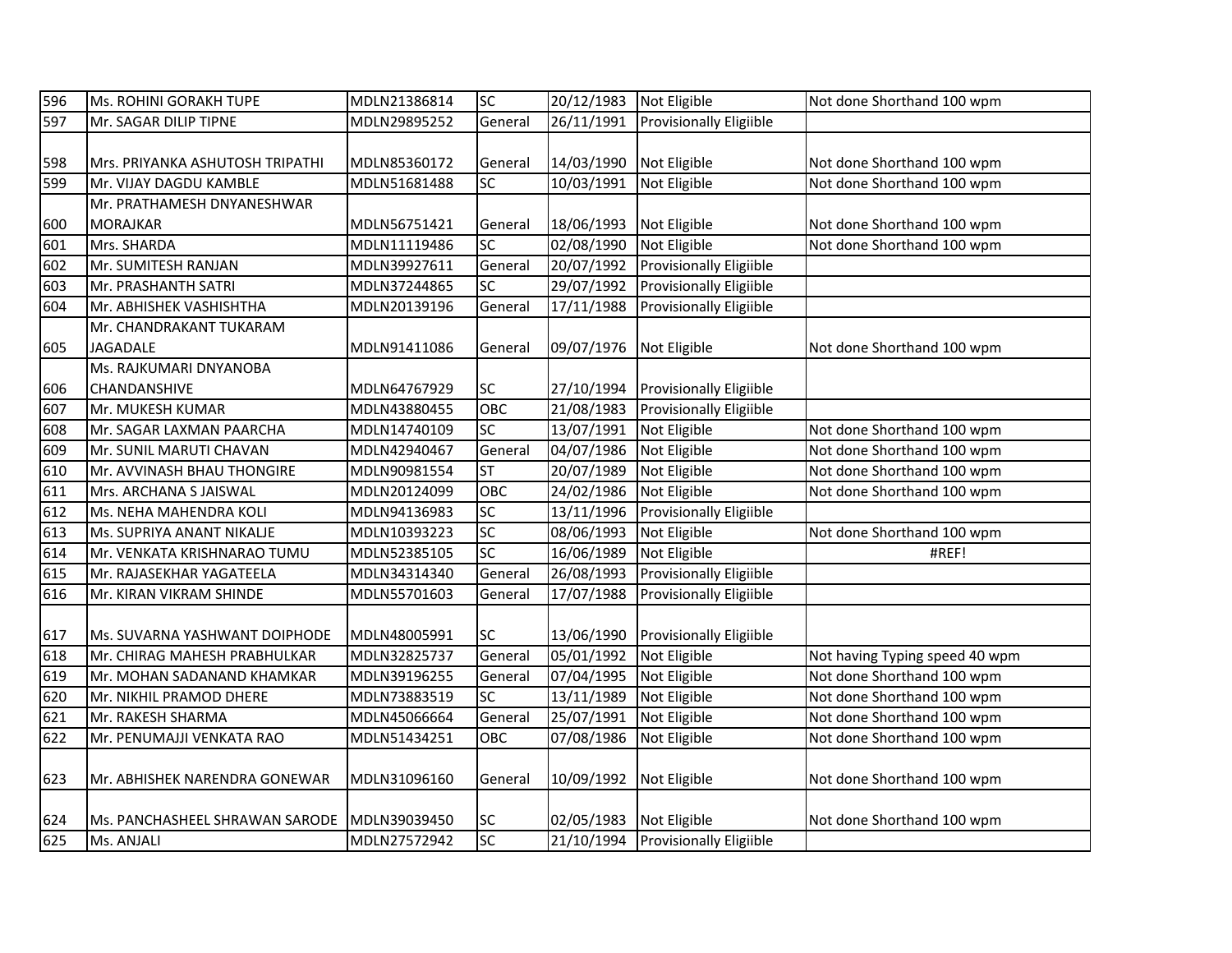| 626 | Mr. GERA ASHOK KUMAR           | MDLN55931194 | SC              | 06/12/1984 | Not Eligible                       | Not done Shorthand 100 wpm |
|-----|--------------------------------|--------------|-----------------|------------|------------------------------------|----------------------------|
| 627 | Mr. AGAM KUMAR ROY             | MDLN53171605 | General         | 18/02/1990 | <b>Provisionally Eligiible</b>     |                            |
| 628 | Mr. MUKUND KUMAR               | MDLN46407880 | OBC             | 02/03/1985 | <b>Provisionally Eligiible</b>     |                            |
| 629 | Mr. DIPAK ARVIND GANVIR        | MDLN69840630 | SC              | 10/03/1990 | Not Eligible                       | Not done Shorthand 100 wpm |
| 630 | Mr. VIJAY RAMNATH SHIRALE      | MDLN81354354 | SC              | 16/11/1982 | Not Eligible                       | Not done Shorthand 100 wpm |
| 631 | Mrs. AMOL MOHAN GAWLI          | MDLN62484832 | OBC             | 12/05/1992 | Provisionally Eligiible            |                            |
| 632 | Mr. ARJUN SINGH                | MDLN47436072 | ST              | 15/01/1987 | Not Eligible                       | Not done Shorthand 100 wpm |
| 633 | Mr. NAVIN PRAKASH JETHMALANI   | MDLN92230108 | General         | 20/02/1991 | <b>Provisionally Eligiible</b>     |                            |
| 634 | Mrs. SWATI RAHUL DAMODAR       | MDLN10185710 | General         | 22/03/1994 | Not Eligible                       | Not done Shorthand 100 wpm |
| 635 | Mr. SHAILENDRA VERMA           | MDLN87070830 | OBC             | 25/07/1986 | Provisionally Eligiible            |                            |
| 636 | Mr. SANISH MOHAN NP            | MDLN27121692 | OBC             | 29/05/1992 | Provisionally Eligiible            |                            |
| 637 | Ms. ANEETA ARJUN RAJPUT        | MDLN38477656 | General         | 19/02/1993 | <b>Provisionally Eligiible</b>     |                            |
| 638 | Mr. LAXMI PRASAD BODA          | MDLN24575639 | ST              | 13/12/1987 | <b>Provisionally Eligiible</b>     |                            |
|     | Mr. MANOJKUMAR MAHIPATI        |              |                 |            |                                    |                            |
| 639 | <b>KARANDE</b>                 | MDLN32935490 | OBC             | 05/03/1985 | Not Eligible                       | Not done Shorthand 100 wpm |
| 640 | Mr. SANJEEV RAJ                | MDLN16297052 | $\overline{SC}$ | 08/01/1994 | Provisionally Eligiible            |                            |
| 641 | Mr. JAVID RAJJAK SHAIKH        | MDLN24885060 | General         | 05/06/1989 | <b>Provisionally Eligiible</b>     |                            |
|     |                                |              |                 |            |                                    |                            |
| 642 | Ms. SIDDHI SADGURU MANJAREKAR  | MDLN79969455 | OBC             | 05/02/1995 | Not Eligible                       | Not done Shorthand 100 wpm |
| 643 | Mr. ASHOK NARESH JAGTAP        | MDLN60239335 | SC              | 12/05/1987 | Not Eligible                       | Not done Shorthand 100 wpm |
| 644 | Ms. LATA SHESHRAO DALVE        | MDLN50927190 | General         | 05/05/1992 | Not Eligible                       | Not done Shorthand 100 wpm |
| 645 | Ms. ARATI VIJAY SHIVGAN        | MDLN42817910 | OBC             | 29/07/1996 | Not Eligible                       | Not done Shorthand 100 wpm |
| 646 | Ms. SONAL KISHOR PURBIYA       | MDLN42432707 | SC              | 14/10/1989 | Not Eligible                       | Not done Shorthand 100 wpm |
| 647 | Ms. PRIYANKA POPAT WAJE        | MDLN23825284 | <b>ST</b>       | 22/02/1986 | Not Eligible                       | Not done Shorthand 100 wpm |
| 648 | Mrs. SHEETAL DARSHAN SHAH      | MDLN75945298 | General         | 06/11/1992 | Provisionally Eligiible            |                            |
|     |                                |              |                 |            |                                    |                            |
| 649 | Mr. SWAPNI PRABHAKARRAO DAMLE  | MDLN87419833 | <b>SC</b>       | 17/06/1993 | Not Eligible                       | Not done Shorthand 100 wpm |
| 650 | Mr. DARSHAN VIJAYKUMAR SHAH    | MDLN17198668 | General         | 17/10/1989 | Provisionally Eligiible            |                            |
| 651 | Mr. VIKAS NAGAPPA MOOLYA       | MDLN34735128 | General         | 26/02/1994 | Provisionally Eligiible            |                            |
| 652 | Mr. ASHISH KUMAR GUPTA         | MDLN41471501 | General         | 16/10/1989 | <b>Provisionally Eligiible</b>     |                            |
| 653 | Mr. UDAY UTTAM JALGAONKAR      | MDLN60167844 | SC              | 28/06/1995 | Provisionally Eligiible            |                            |
| 654 | Mrs. PRIYA PRASHANT MANE       | MDLN39761534 | General         | 25/07/1993 | Provisionally Eligiible            |                            |
|     | Mr. VISAKH DAYANANDAN          |              |                 |            |                                    |                            |
| 655 | VADUKKUMCHERRY                 | MDLN21043908 | General         | 09/02/1992 | <b>Provisionally Eligiible</b>     |                            |
|     |                                |              |                 |            |                                    |                            |
| 656 | Mr. RAJASHEKAR BHEEMAIAH ARPUL | MDLN99083213 | SC              | 21/04/1991 | Not Eligible                       | Not done Shorthand 100 wpm |
| 657 | Mr. AYAN MONDAL                | MDLN58956685 | General         |            | 11/09/1992 Provisionally Eligiible |                            |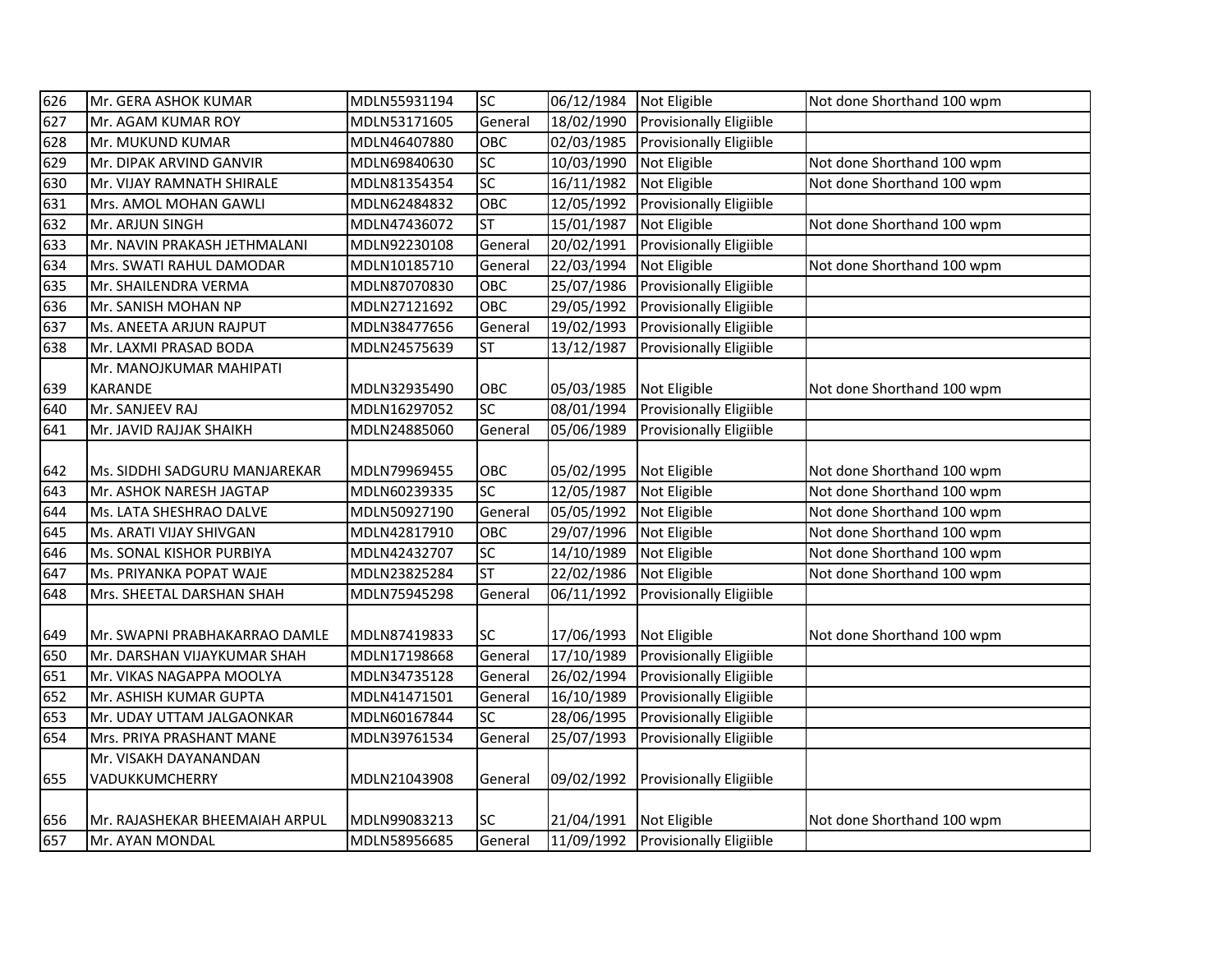| 658 | Mr. SARVESH KUMAR               | MDLN14049943 | SC        | 07/01/1987           | <b>Provisionally Eligiible</b> |                                |
|-----|---------------------------------|--------------|-----------|----------------------|--------------------------------|--------------------------------|
| 659 | Mr. MANOJ PANDURANG TALPADE     | MDLN71074998 | <b>ST</b> | 21/09/1987           | <b>Provisionally Eligiible</b> |                                |
| 660 | Mr. GAGAN SEN                   | MDLN79448284 | OBC       | 11/06/1989           | <b>Provisionally Eligiible</b> |                                |
| 661 | Mr. SURAJ SURESH PAWAR          | MDLN61452841 | General   | 03/12/1992           | Not Eligible                   | Not done Shorthand 100 wpm     |
| 662 | Mr. GHANSHYAM BHAGWAN PATIL     | MDLN90957321 | OBC       | 20/07/1990           | Not Eligible                   | Not done Shorthand 100 wpm     |
| 663 | Mr. VIJAY VILAS PATIL           | MDLN57759586 | General   | 21/01/1993           | Not Eligible                   | Not having Typing speed 40 wpm |
| 664 | Ms. GAYTRI TUKARAM JADHAV       | MDLN54226374 | OBC       | 17/05/1996           | Not Eligible                   | Not done Shorthand 100 wpm     |
| 665 | Mr. NAGARAJU MANGALI            | MDLN99560548 | OBC       | 02/03/1984           | Provisionally Eligiible        |                                |
| 666 | Mr. VISHAL KUMAR JAISWAL        | MDLN25980594 | General   | 08/04/1993           | <b>Provisionally Eligiible</b> |                                |
| 667 | Mr. DIWAKAR SHUKLA              | MDLN84006205 | General   | 03/05/1997           | <b>Provisionally Eligiible</b> |                                |
| 668 | Mrs. YOGITA ABHIJEET PATIL      | MDLN70842126 | OBC       | 28/03/1986           | <b>Provisionally Eligiible</b> |                                |
| 669 | Ms. SANKETA SUDHAKAR POSE       | MDLN56692023 | OBC       | 07/05/1992           | Not Eligible                   | Not done Shorthand 100 wpm     |
|     |                                 |              |           |                      |                                |                                |
| 670 | Mr. NISHIT NARESHBHAI CHAUDHARI | MDLN92504778 | General   | 21/02/1987           | <b>Provisionally Eligiible</b> |                                |
| 671 | Mr. TUSHAR KRISHNA PATIL        | MDLN57612357 | General   | 20/10/1990           | Not Eligible                   | Not done Shorthand 100 wpm     |
| 672 | Mr. ARUN K                      | MDLN23577139 | General   | 30/09/1989           | Provisionally Eligiible        |                                |
| 673 | Mrs. VARSHA VIKRANT GAWDE       | MDLN25937358 | General   | 28/06/1990           | <b>Provisionally Eligiible</b> |                                |
| 674 | Mr. TILAKCHAND GOULI            | MDLN86757710 | OBC       | 25/01/1995           | <b>Provisionally Eligiible</b> |                                |
| 675 | Mr. NAVNATH BALU BHOIR          | MDLN90233286 | General   | 30/12/1992           | Not Eligible                   | Not done Shorthand 100 wpm     |
| 676 | Mr. JATIN KUMAR                 | MDLN14767846 | SC        | 25/02/1995           | Provisionally Eligiible        |                                |
| 677 | Mr. SAGAR SUBHASH ROKDE         | MDLN72565277 | General   | 17/05/1989           | Provisionally Eligiible        |                                |
| 678 | Mr. ASHIF KHAN                  | MDLN62821938 | General   | 15/07/1995           | Not Eligible                   | Not done Shorthand 100 wpm     |
| 679 | Ms. TEJAL VIJAY KHORAVA         | MDLN28278479 | General   | 10/10/1991           | Not Eligible                   | Not done Shorthand 100 wpm     |
| 680 | Mr. SATYAWAN SAKHARAM GAWADE    | MDLN14150355 | General   | 10/07/1980           | Not Eligible                   | Not done Shorthand 100 wpm     |
| 681 | Mrs. RASHMI AMBRISH CHAPHEKAR   | MDLN18532436 | General   | 14/01/1998           | Not Eligible                   | Not done Shorthand 100 wpm     |
| 682 | Ms. CHAITALI SANTOSH MHATRE     | MDLN58858383 | OBC       | $\frac{27}{10/1994}$ | Provisionally Eligiible        |                                |
| 683 | Mr. SAJID HASAN MEHDIHA         | MDLN56178616 | OBC       | 08/12/1992           | Provisionally Eligiible        |                                |
| 684 | Mr. TAPAN KUMAR MARNDI          | MDLN78995634 | <b>ST</b> | 07/07/1990           | Not Eligible                   | Not done Shorthand 100 wpm     |
| 685 | Mr. SAIRAJ DATTARAM SARVANKAR   | MDLN64615853 | General   | 03/04/1992           | Not Eligible                   | Not done Shorthand 100 wpm     |
| 686 | Mr. MITHILESH KUMAR BHARTI      | MDLN61654605 | OBC       | 11/09/1983           | Provisionally Eligiible        |                                |
| 687 | Mr. VIJAY VISHNU KAMBLE         | MDLN25866431 | SC        | 11/12/1991           | Not Eligible                   | Not done Shorthand 100 wpm     |
| 688 | Mr. SRINIVASAN S                | MDLN74304424 | OBC       | 17/09/1987           | Not Eligible                   | Not done Shorthand 100 wpm     |
| 689 | Mr. ADVIN YESUDAS SUSAI         | MDLN21687866 | General   | 05/07/1993           | Provisionally Eligiible        |                                |
| 690 | Ms. DIPTI SANKET SHIRBHATE      | MDLN32305346 | OBC       | 01/12/1989           | Not Eligible                   | Not done Shorthand 100 wpm     |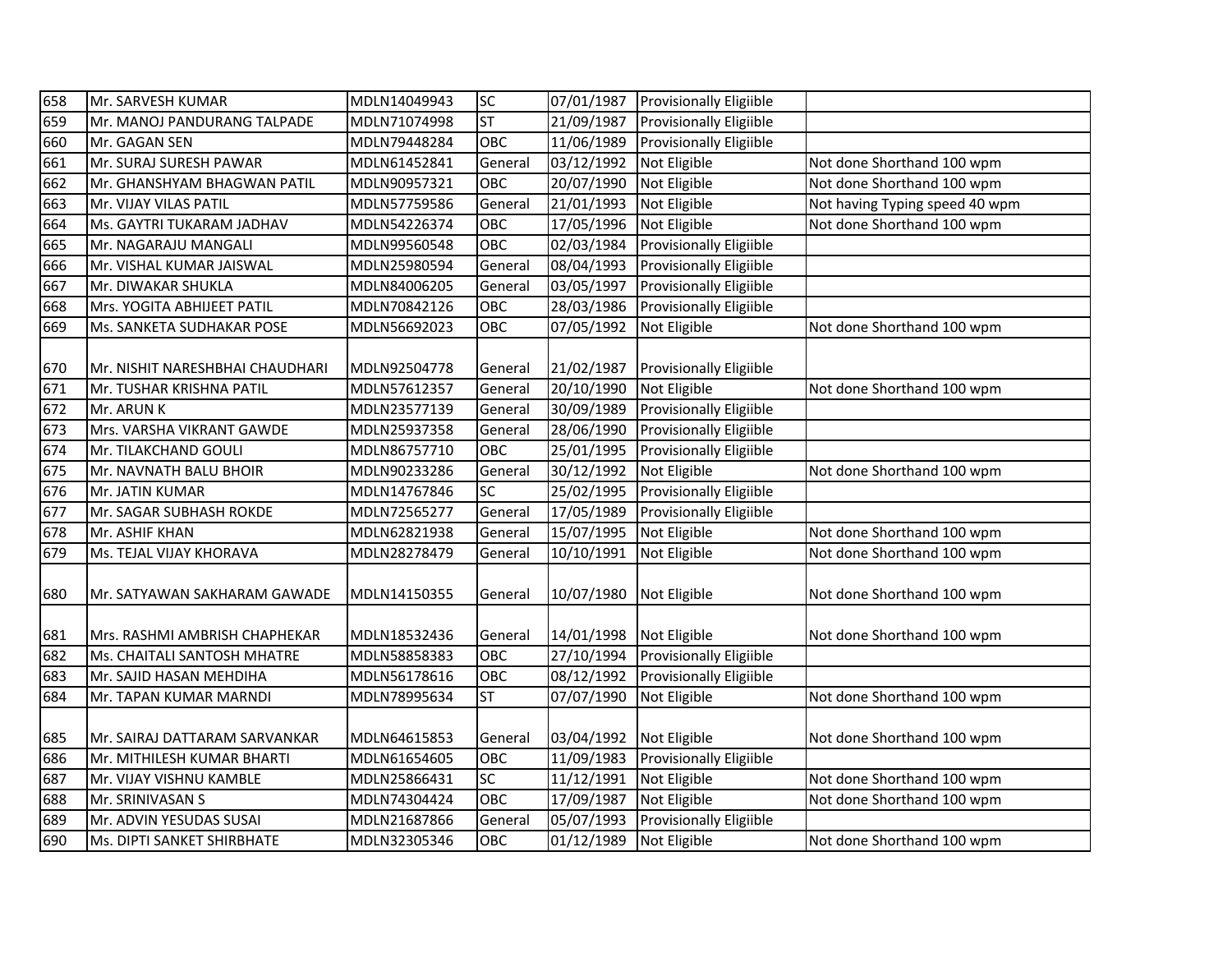| 691 | Mr. AJINKYA ASHOK POTE         | MDLN56844333 | <b>SC</b> | 02/01/1991 | Not Eligible                   | Not done Shorthand 100 wpm     |
|-----|--------------------------------|--------------|-----------|------------|--------------------------------|--------------------------------|
| 692 | Mr. SAIPRASAD ANIL KANDALGI    | MDLN51127967 | OBC       | 19/11/1990 | Provisionally Eligiible        |                                |
| 693 | Mr. SAMEER KISAN AHIRE         | MDLN21928638 | SC        | 27/07/1983 | <b>Provisionally Eligiible</b> |                                |
| 694 | Ms. TEJALI DEEPAK KHAIRE       | MDLN76676354 | SC        | 19/05/1994 | Not Eligible                   | Not done Shorthand 100 wpm     |
| 695 | Ms. PRAMILA KRISHNA HATE       | MDLN40914021 | SC        | 22/07/1983 | Not Eligible                   | Not done Shorthand 100 wpm     |
| 696 | Mr. SUMIT PRABHAKAR LANDGE     | MDLN69730178 | SC        | 16/07/1995 | Provisionally Eligiible        |                                |
|     | Mr. SURAJKUMAR SHIVSHANKAR     |              |           |            |                                |                                |
| 697 | <b>DUBEY</b>                   | MDLN75079686 | General   | 22/10/1991 | Provisionally Eligiible        |                                |
|     | Mr. DATTATRAY TUKARAM          |              |           |            |                                |                                |
| 698 | <b>MANDAVAKR</b>               | MDLN92545264 | ST        | 21/12/1989 | Not Eligible                   | Not done Shorthand 100 wpm     |
| 699 | Mr. KOTESHWAR MUKKERA          | MDLN68925335 | OBC       | 08/05/1987 | <b>Provisionally Eligiible</b> |                                |
| 700 | Ms. AARTI RAMESH BAGUL         | MDLN41259033 | SC        | 03/05/1992 | Not Eligible                   | Not done Shorthand 100 wpm     |
| 701 | Mrs. ASHA SUDESH RATHOD        | MDLN42010049 | OBC       | 15/05/1991 | Not Eligible                   | Not done Shorthand 100 wpm     |
|     |                                |              |           |            |                                |                                |
| 702 | Mr. NINAD CHANDRASHEKHAR JOSHI | MDLN14573181 | General   | 07/08/1987 | Not Eligible                   | Not done Shorthand 100 wpm     |
| 703 | Mr. ASHUTOSH SANTOSH KORI      | MDLN17571864 | General   | 02/09/1996 | <b>Provisionally Eligiible</b> |                                |
| 704 | Ms. ANAYA SHRIPAD THAKUR       | MDLN14571406 | General   | 31/08/1996 | Not Eligible                   | Not done Shorthand 100 wpm     |
| 705 | Mr. RAHUL DILIP WARKHEDE       | MDLN21700032 | OBC       | 02/09/1990 | Not Eligible                   | Not done Shorthand 100 wpm     |
| 706 | Mrs. NEELAM SUNIL GANGAWANE    | MDLN33694996 | SC        | 08/11/1989 | Not Eligible                   | Not done Shorthand 100 wpm     |
| 707 | Mr. DHEERAJ KUMAR              | MDLN59506336 | General   | 03/05/1990 | Provisionally Eligiible        |                                |
| 708 | Mrs. KANAPARTHI NEELIMA        | MDLN58741971 | SC        | 18/03/1984 | Not Eligible                   | Not done Shorthand 100 wpm     |
|     |                                |              |           |            |                                |                                |
| 709 | Ms. VAISHALI SADANAND RAWOOL   | MDLN31623567 | General   | 22/03/1987 | <b>Provisionally Eligiible</b> |                                |
| 710 | Mr. GANESH PRALHAD JADHAV      | MDLN64389433 | <b>ST</b> | 29/06/1989 | Not Eligible                   | Not done Shorthand 100 wpm     |
| 711 | Ms. VANITA CHINTAMAN SHARDUL   | MDLN41302552 | SC        | 13/10/1985 | Not Eligible                   | Not having Typing speed 40 wpm |
| 712 | Mr. PRAVEEN KN                 | MDLN44670775 | General   | 17/05/1989 | Provisionally Eligiible        |                                |
|     | Mr. MOHAMMADSARFARAZ           |              |           |            |                                |                                |
| 713 | MOHAMMADHANIF ANSARI           | MDLN70178797 | General   | 01/08/1993 | <b>Provisionally Eligiible</b> |                                |
| 714 | Mr. ADITYA SURESH BANBOTE      | MDLN47823430 | OBC       | 17/10/1994 | <b>Provisionally Eligiible</b> |                                |
| 715 | Mrs. YASHASWI YOGESH SHINDE    | MDLN62434080 | General   | 15/08/1992 | <b>Provisionally Eligiible</b> |                                |
| 716 | Mr. SEASHAN                    | MDLN86253191 | <b>SC</b> | 07/07/1995 | Not Eligible                   | Not done Shorthand 100 wpm     |
|     | Mr. PRAMODKUMAR RAMNARESH      |              |           |            |                                |                                |
| 717 | YADAV                          | MDLN83413429 | General   | 01/11/1993 | <b>Provisionally Eligiible</b> |                                |
| 718 | Mr. TUSHAR PRADIP BAIKAR       | MDLN90633102 | General   | 13/05/1987 | Provisionally Eligiible        |                                |
| 719 | Ms. DIPTI PRAKASH PARAB        | MDLN74584403 | General   | 22/10/1991 | Not Eligible                   | Not done Shorthand 100 wpm     |
| 720 | Mr. BISHWAJIT PRADHAN          | MDLN84624830 | General   | 01/01/1991 | Provisionally Eligiible        |                                |
| 721 | Ms. ASHWINI VASANT WANKHEDE    | MDLN95287053 | SC        | 18/04/1990 | <b>Provisionally Eligiible</b> |                                |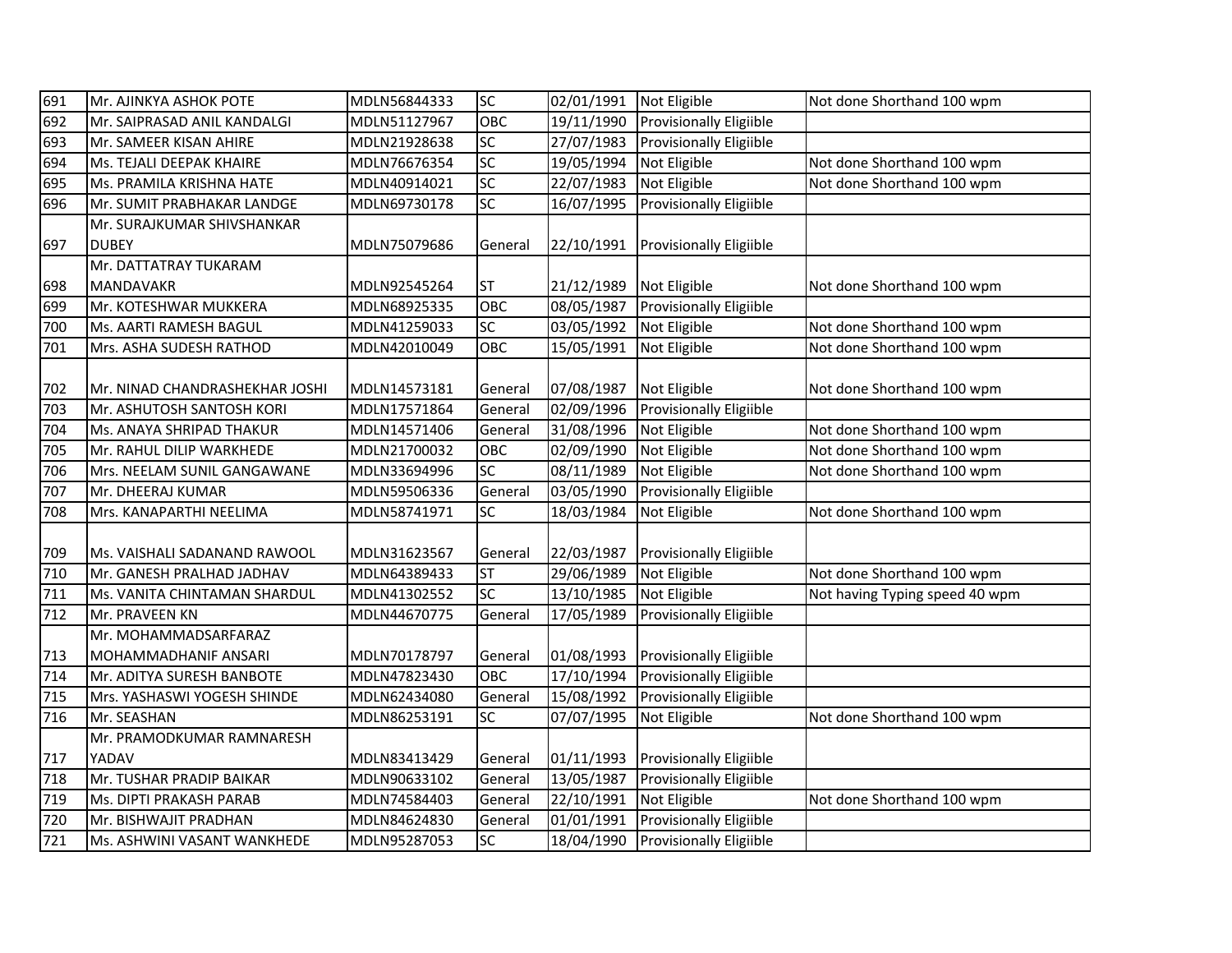| 722 | Mr. PRITESH RAVINDRANATH HEGDE | MDLN74609125 | General   | 20/11/1988           | <b>Provisionally Eligiible</b> |                                |
|-----|--------------------------------|--------------|-----------|----------------------|--------------------------------|--------------------------------|
| 723 | Mr. AKSHAY BHARATH             | MDLN61912500 | General   | 02/03/1996           | <b>Provisionally Eligiible</b> |                                |
| 724 | Ms. MINAL BHAGYAWAN VALANJU    | MDLN91158434 | OBC       | 22/10/1992           | Not Eligible                   | Not done Shorthand 100 wpm     |
| 725 | Mr. SHRAVAN KUMAR              | MDLN64449261 | <b>SC</b> | 07/01/1989           | <b>Provisionally Eligiible</b> |                                |
| 726 | Mr. NISHANT SINGH GOUR         | MDLN67243911 | <b>SC</b> | 26/08/1995           | Not Eligible                   | Not done Shorthand 100 wpm     |
| 727 | Mr. AJINKYA KAILAS VIKHANKAR   | MDLN98063370 | OBC       | 05/04/1992           | Not Eligible                   | Not done Shorthand 100 wpm     |
| 728 | Mr. ATUL CHHAGANRAO GOTE       | MDLN14507021 | OBC       | 27/12/1987           | <b>Provisionally Eligiible</b> |                                |
| 729 | Mrs. RASHMI SACHIN TAMBE       | MDLN75740700 | SC        | 11/07/1985           | Provisionally Eligiible        |                                |
|     |                                |              |           |                      |                                |                                |
| 730 | Ms. KAMINI PARSHURAM SAMBARE   | MDLN93463938 | <b>ST</b> | 09/05/1991           | <b>Provisionally Eligiible</b> |                                |
| 731 | Mr. AMOL SURYAJI MANJAREKAR    | MDLN59639271 | OBC       | 24/07/1986           | <b>Provisionally Eligiible</b> |                                |
| 732 | Mr. ABHINAY DILIP SUKALE       | MDLN96249684 | General   | 05/03/1996           | Not Eligible                   | Not done Shorthand 100 wpm     |
| 733 | Mr. KIRAN VIJAY KADAM          | MDLN12298404 | SC        | 17/08/1985           | Provisionally Eligiible        |                                |
| 734 | Ms. DEEPTI NARAYAN RAJPUT      | MDLN89198410 | General   | 16/08/1992           | Provisionally Eligiible        |                                |
|     | Ms. SHRADDHA CHANDRASHEKHAR    |              |           |                      |                                |                                |
| 735 | <b>DALVI</b>                   | MDLN49752949 | General   | 10/10/1995           | <b>Provisionally Eligiible</b> |                                |
| 736 | Mr. ASHISH ARUN TIWARI         | MDLN78883609 | General   | 06/10/1992           | Not Eligible                   | Not having Typing speed 40 wpm |
| 737 | Mr. CHIRAG KHURANA             | MDLN62239186 | General   | 16/12/1991           | <b>Provisionally Eligiible</b> |                                |
| 738 | Mrs. URMILA NARANBHAI VADHER   | MDLN81649346 | General   | 29/03/1993           | Provisionally Eligiible        |                                |
| 739 | Ms. ASMITA VISHWANATH PARAB    | MDLN71621222 | General   | 21/05/1994           | Provisionally Eligiible        |                                |
| 740 | Ms. POOJA RAMCHANDRA DARGE     | MDLN42187070 | OBC       | 04/11/1995           | Provisionally Eligiible        |                                |
|     | Mr. PRATHMESH LAXMAN           |              |           |                      |                                |                                |
| 741 | KANDALGAONKAR                  | MDLN88079139 | OBC       | 26/02/1997           | <b>Provisionally Eligiible</b> |                                |
| 742 | Mr. SONU KUMAR                 | MDLN70442714 | <b>SC</b> | 17/01/1993           | <b>Provisionally Eligiible</b> |                                |
| 743 | Mr. KARTHIKEYAN C              | MDLN21480973 | <b>SC</b> | $\frac{07}{03}/1989$ | Not Eligible                   | Not done Shorthand 100 wpm     |
| 744 | Mr. NISHANT KUMAR              | MDLN71302744 | <b>SC</b> | 22/12/1990           | Not Eligible                   | Not done Shorthand 100 wpm     |
| 745 | Mrs. ANKITA SANJAY SHIRKE      | MDLN96090447 | General   | 22/03/1996           | Provisionally Eligiible        |                                |
| 746 | Ms. HIMANEE PRATAP MAYEKAR     | MDLN89054296 | General   | 10/03/1991           | Provisionally Eligiible        |                                |
| 747 | Mr. SHIVAJI KONDIBA GORE       | MDLN29084467 | OBC       | 27/05/1991           | Not Eligible                   | Not done Shorthand 100 wpm     |
| 748 | Mrs. ROSEMARY A                | MDLN47930740 | OBC       | 18/06/1984           | Not Eligible                   | Not done Shorthand 100 wpm     |
| 749 | Mr. KANISHK KOHLI              | MDLN72417266 | General   | 01/03/1988           | Provisionally Eligiible        |                                |
| 750 | Mr. RAM KUMAR SARAHEEREKAR     | MDLN74551553 | OBC       | 10/08/1986           | Provisionally Eligiible        |                                |
| 751 | Mrs. SMITA MAHESH PATADE       | MDLN66501503 | General   | 22/12/1990           | Not Eligible                   | Not done Shorthand 100 wpm     |
| 752 | Ms. NAMRATA KRISHNA KESARKAR   | MDLN46724031 | General   | 14/12/1992           | Not Eligible                   | Not done Shorthand 100 wpm     |
| 753 | Mr. ANANT GANPAT MORE          | MDLN98817172 | General   | 14/02/1996           | Not Eligible                   | Not done Shorthand 100 wpm     |
| 754 | Mr. NARAVA RAMANA              | MDLN33707960 | OBC       | 15/05/1991           | Not Eligible                   | Not done Shorthand 100 wpm     |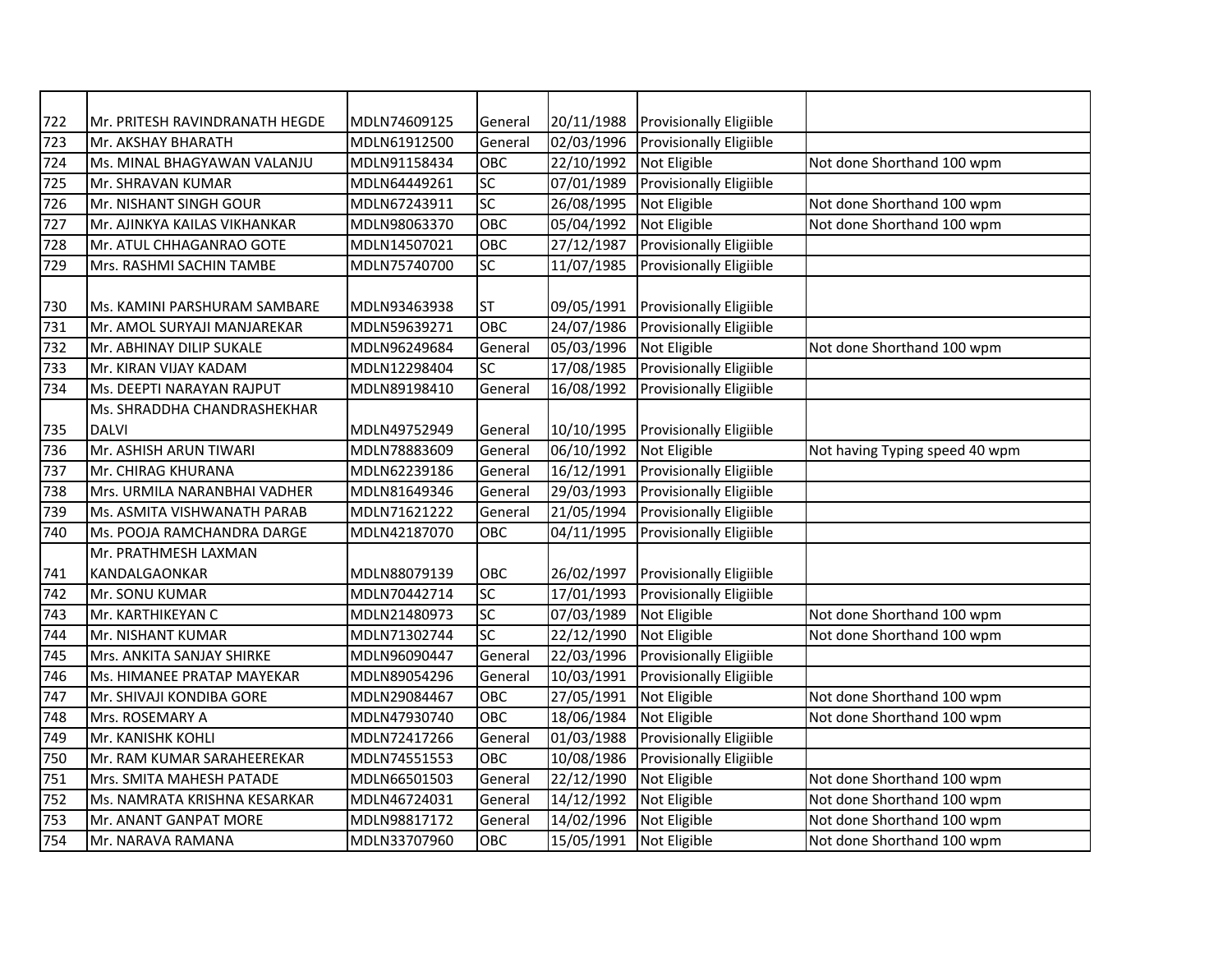| 755 | Ms. BHAGYASHREE RAJKUMAR SUTAR | MDLN84773182 | ОВС                      | 06/07/1991 | Not Eligible                   | Not done Shorthand 100 wpm     |
|-----|--------------------------------|--------------|--------------------------|------------|--------------------------------|--------------------------------|
| 756 | Ms. POONAM MUKESH GOHIL        | MDLN44623746 | SC                       | 14/04/1995 | Not Eligible                   | Not done Shorthand 100 wpm     |
| 757 | Ms. YOGITA VIKRAM KAMBLE       | MDLN89745773 | SC                       | 24/06/1988 | <b>Provisionally Eligiible</b> |                                |
| 758 | Ms. PRACHI SUDHAKAR PAWAR      | MDLN21203507 | $\overline{SC}$          | 22/01/1993 | Not Eligible                   | Not done Shorthand 100 wpm     |
| 759 | Ms. SONI VINOD CHAUHAN         | MDLN26466390 | General                  | 25/12/1996 | <b>Provisionally Eligiible</b> |                                |
| 760 | Mr. SANTOSH KISAN SUSPAL       | MDLN37428682 | SC                       | 20/07/1987 | Not Eligible                   | Not done Shorthand 100 wpm     |
|     | Mr. BANGARU MOHANA             |              |                          |            |                                |                                |
| 761 | RAMAKRISHNA                    | MDLN12464104 | SC                       | 22/05/1993 | Not Eligible                   | Not done Shorthand 100 wpm     |
| 762 | Mr. PRAMOD KUMAR               | MDLN94084815 | $\overline{SC}$          | 20/07/1992 | Not Eligible                   | Not done Shorthand 100 wpm     |
| 763 | Mrs. PRACHI DHARAM MHATRE      | MDLN75695326 | OBC                      | 01/12/1991 | Provisionally Eligiible        |                                |
| 764 | Mr. PRASHIK JAGDEESH BHALERAO  | MDLN47743281 | SC                       | 21/10/1988 | <b>Provisionally Eligiible</b> |                                |
| 765 | Mr. CHHAIL BIHARI              | MDLN54676731 | General                  | 01/01/1995 | Not Eligible                   | Not done Shorthand 100 wpm     |
| 766 | Mr. AADINATH PRAMOD JADHAV     | MDLN31382679 | OBC                      | 06/01/1991 | Provisionally Eligiible        |                                |
| 767 | Mr. SWAPNIL BHANDARE           | MDLN58484296 | General                  | 23/12/1986 | Not Eligible                   | Not done Shorthand 100 wpm     |
| 768 | Mr. PRINCE SONI                | MDLN42410484 | OBC                      | 16/04/1990 | Provisionally Eligiible        |                                |
| 769 | Ms. CHETNA ARUN GAIKWAD        | MDLN22311920 | SC                       | 30/10/1993 | <b>Provisionally Eligiible</b> |                                |
| 770 | Mr. RAJ GAJANAN MANJREKAR      | MDLN90479120 | OBC                      | 17/02/1992 | Not Eligible                   | Not done Shorthand 100 wpm     |
| 771 | Mr. PREM KRUSHNAT KARANDE      | MDLN21879323 | SC                       | 17/04/1992 | Not Eligible                   | Not done Shorthand 100 wpm     |
| 772 | Mr. THULSIDHAR RAMAVATHU       | MDLN75053788 | $\overline{\mathsf{ST}}$ | 20/05/1989 | Provisionally Eligiible        |                                |
| 773 | Ms. POOJA SUHAS MARCHANDE      | MDLN91035310 | SC                       | 14/08/1987 | Not Eligible                   | Not done Shorthand 100 wpm     |
| 774 | Ms. YOGITA YASHWANT GARUD      | MDLN75947137 | $\overline{SC}$          | 24/12/1992 | Provisionally Eligiible        |                                |
| 775 | Mr. ANAND M E                  | MDLN36378538 | General                  | 12/02/1991 | <b>Provisionally Eligiible</b> |                                |
| 776 | Mr. RAHIM SHABUDDIN SAYANI     | MDLN14725048 | General                  | 31/03/1990 | <b>Provisionally Eligiible</b> |                                |
| 777 | Mr. RAHUL BAPURAO WAGH         | MDLN20802822 | <b>ST</b>                | 01/08/1991 | <b>Provisionally Eligiible</b> |                                |
| 778 | Mr. BHUSHAN SAHADEO TAMBE      | MDLN19519536 | $\overline{SC}$          | 12/12/1988 | <b>Provisionally Eligiible</b> |                                |
| 779 | Mrs. PRIYANKA NILESH YADAV     | MDLN84365326 | SC                       | 29/08/1987 | Not Eligible                   | Not done Shorthand 100 wpm     |
| 780 | Mr. CHETAN SURESH NERKAR       | MDLN54836062 | OBC                      | 11/01/1990 | Provisionally Eligiible        |                                |
| 781 | Ms. ASHWINI ASHOK CHAUDHARI    | MDLN42739578 | General                  | 16/12/1990 | Provisionally Eligiible        |                                |
| 782 | Mr. NITESH MAHADEO BAGADE      | MDLN60148909 | SC                       | 10/06/1990 | Provisionally Eligiible        |                                |
| 783 | Mrs. KISHORI SWAPNIL MANDE     | MDLN42355435 | General                  | 23/12/1988 | Not Eligible                   | Not having Typing speed 40 wpm |
| 784 | Ms. SAILEE DEEPAK DIXIT        | MDLN36030513 | General                  | 16/12/1993 | Provisionally Eligiible        |                                |
| 785 | Mr. SURAJ DURYODHAN KHADASE    | MDLN79394225 | SC                       | 28/10/1989 | Provisionally Eligiible        |                                |
| 786 | Mrs. SAMRUDDHI ABHIJIT SUTAR   | MDLN95145492 | General                  | 02/06/1993 | Not Eligible                   | Not done Shorthand 100 wpm     |
| 787 | Mr. HEMANT DINKAR VAITY        | MDLN57928554 | General                  | 21/01/1989 | Provisionally Eligiible        |                                |
| 788 | Mr. RAM SATISHRAO JOGDAND      | MDLN33925759 | SC                       | 05/06/1988 | Not Eligible                   | Not done Shorthand 100 wpm     |
| 789 | Mr. SURAJ VINOD SINHAGADE      | MDLN50126012 | SC                       | 13/06/1988 | Not Eligible                   | Not done Shorthand 100 wpm     |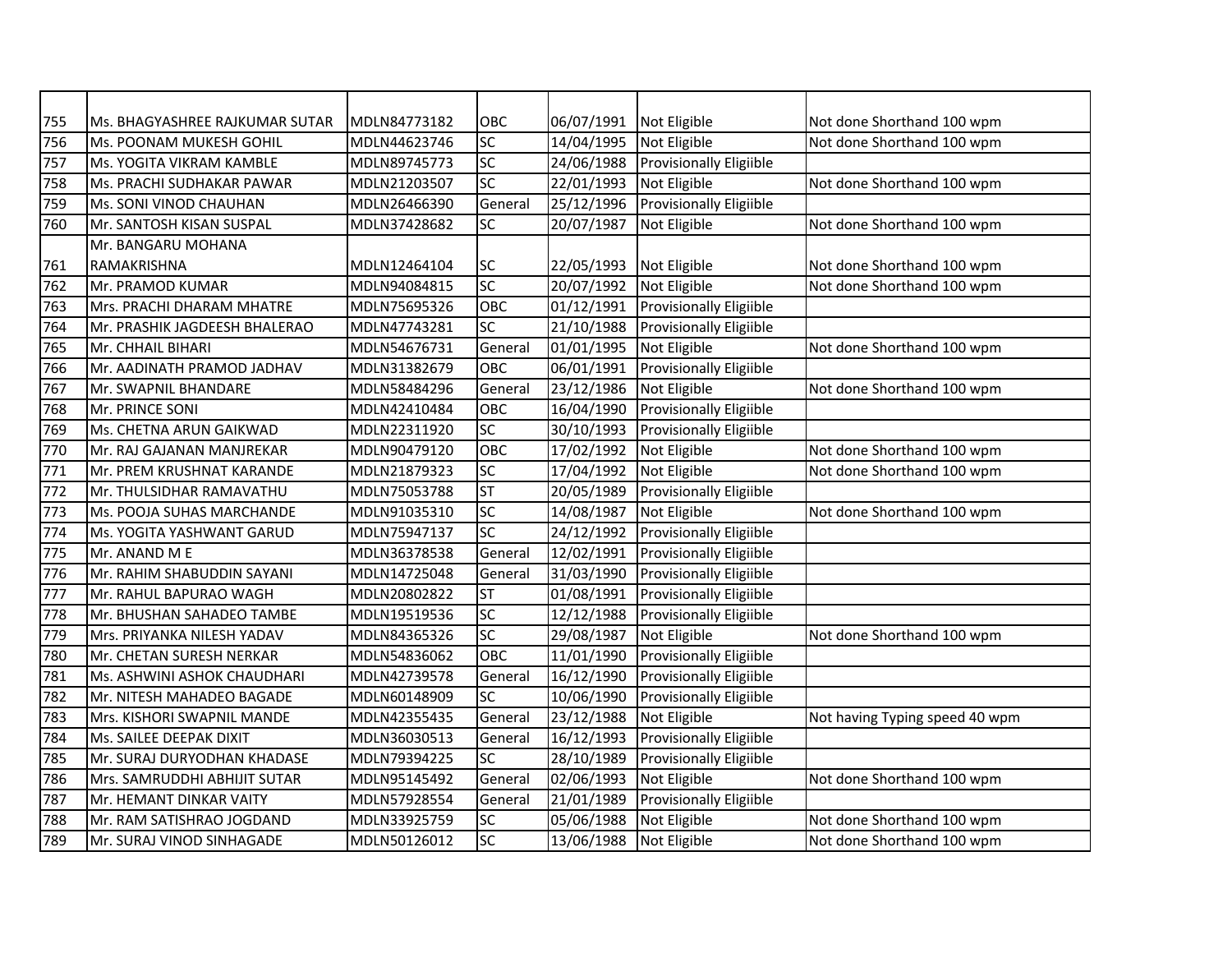| 790 | Mr. SUDHIR SAHADEV UPADHYAY                    | MDLN71324964 | General   | 15/02/1987 Not Eligible |                                    | Not done Shorthand 100 wpm |
|-----|------------------------------------------------|--------------|-----------|-------------------------|------------------------------------|----------------------------|
| 791 | Mr. DIPAK GAUTAM SONAWANE                      | MDLN21383017 | SC        | 09/06/1992              | Provisionally Eligiible            |                            |
| 792 | Ms. RENUKA VIVEK AMBARKHANE                    | MDLN55560271 | General   | 09/07/1988 Not Eligible |                                    | Not done Shorthand 100 wpm |
| 793 | Mr. N UDAY KUMAR                               | MDLN36467469 | SC        | 08/11/1993              | <b>Provisionally Eligiible</b>     |                            |
| 794 | Mr. SONU RAM MEENA                             | MDLN94547488 | <b>ST</b> | 14/04/1991              | <b>Provisionally Eligiible</b>     |                            |
| 795 | Mr. SOBHAN BHUKYA                              | MDLN77368397 | <b>ST</b> | 08/10/1988              | Not Eligible                       | Not done Shorthand 100 wpm |
| 796 | Ms. RAJSHRI PANDIT MARATHE                     | MDLN66989616 | General   | 19/10/1990              | Provisionally Eligiible            |                            |
| 797 | Mr. VIJAY KUMAR SARTHI                         | MDLN36291082 | <b>SC</b> | 22/06/1985              | <b>Provisionally Eligiible</b>     |                            |
| 798 | Mr. KRISHNA RAJU P                             | MDLN74038404 | <b>SC</b> | 25/12/1982              | Not Eligible                       | Not done Shorthand 100 wpm |
| 799 | Mr. VAIBHAV APPASAHEB SHELKE                   | MDLN11687974 | General   | 08/12/1986              | <b>Provisionally Eligiible</b>     |                            |
| 800 | Mr. MANISH KESHAV MALVIYA                      | MDLN39659981 | SC        | 14/10/1990              | Not Eligible                       | Not done Shorthand 100 wpm |
| 801 | Mr. SRICHARAN MV CH                            | MDLN89017587 | General   | 15/07/1988              | Not Eligible                       | Not done Shorthand 100 wpm |
| 802 | Mr. HIRA SINGH                                 | MDLN35294076 | SC        | 18/04/1990              | Provisionally Eligiible            |                            |
| 803 | Mrs. ANU RADHA KURRU                           | MDLN27239851 | OBC       | 26/06/1988              | Not Eligible                       | Not done Shorthand 100 wpm |
| 804 | Mr. ASHWIN SANGHARAKSHIT WASNIK   MDLN72394599 |              | <b>SC</b> | 04/03/1992              | Not Eligible                       | Not done Shorthand 100 wpm |
| 805 | Mr. DHARMENDRA LILADHAR DAHAT                  | MDLN84400296 | <b>SC</b> |                         | 10/02/1993 Provisionally Eligiible |                            |
| 806 | Mrs. SUPRIYA NILESH SALUNKE                    | MDLN59454734 | General   | 21/10/1992              | Not Eligible                       | Not done Shorthand 100 wpm |
| 807 | Mr. NITESH KUMAR                               | MDLN95129568 | General   | 01/05/1994              | Not Eligible                       | Not done Shorthand 100 wpm |
| 808 | Mr. PRADEEP SAMBHAJI KALE                      | MDLN42798369 | SC        | 09/04/1990              | Not Eligible                       | Not done Shorthand 100 wpm |
| 809 | Ms. NAZIABI IQBAL HAWALDAR                     | MDLN22001402 | General   |                         | 01/07/1992 Provisionally Eligiible |                            |
| 810 | Mr. SANDEEP VISHVANATH RANE                    | MDLN62883636 | General   | 17/03/1980              | <b>Provisionally Eligiible</b>     |                            |
| 811 | Mrs. PRITI SHIVAJI DESHMUKH                    | MDLN98200875 | General   | 26/08/1987              | Provisionally Eligiible            |                            |
| 812 | Mr. VIJENDRA SURESH SANTE                      | MDLN45322857 | OBC       | 18/01/1989              | Not Eligible                       | Not done Shorthand 100 wpm |
| 813 | Mr. SHYAMRAO SHIVLAL RATHOD                    | MDLN28870252 | OBC       | 03/05/1990              | Provisionally Eligiible            |                            |
| 814 | Mr. GANESH EKNATH PARAB                        | MDLN39701394 | General   | 09/03/1994              | Not Eligible                       | Not done Shorthand 100 wpm |
| 815 | Mr. DASARI SHIVAJI                             | MDLN36973081 | SC        | 01/03/1990              | Not Eligible                       | Not done Shorthand 100 wpm |
| 816 | Ms. MAYURI JETHALAL VAGHELA                    | MDLN79997333 | SC        | 04/11/1993              | <b>Provisionally Eligiible</b>     |                            |
| 817 | Mr. RUPESH ANIL PALAV                          | MDLN33431521 | General   | 23/07/1993              | <b>Provisionally Eligiible</b>     |                            |
| 818 | Mr. MANIKANDAPRABHU                            | MDLN43147668 | OBC       | 14/10/1993              | <b>Provisionally Eligiible</b>     |                            |
| 819 | Mr. SANTOSH SURESH KUMBHAR                     | MDLN39659397 | OBC       | 03/06/1978              | Not Eligible                       | Not done Shorthand 100 wpm |
| 820 | Ms. ANJU GHANSHYAM GUPTA                       | MDLN32843857 | General   | 05/04/1993              | Provisionally Eligiible            |                            |
| 821 | Mr. MAHENDRA SINGH BHANDARI                    | MDLN68487029 | General   | 28/06/1975              | Provisionally Eligiible            |                            |
| 822 | Mr. ALOK KUMAR NAYAK                           | MDLN58897454 | General   | 27/06/1987              | Provisionally Eligiible            |                            |
| 823 | Mr. SANTOSH TUKARAM KOLE                       | MDLN42869447 | <b>SC</b> | 06/07/1995              | Provisionally Eligiible            |                            |
| 824 | Mr. MANGESH PRABHAKAR ANKAR                    | MDLN52105506 | OBC       |                         | 09/10/1988 Provisionally Eligiible |                            |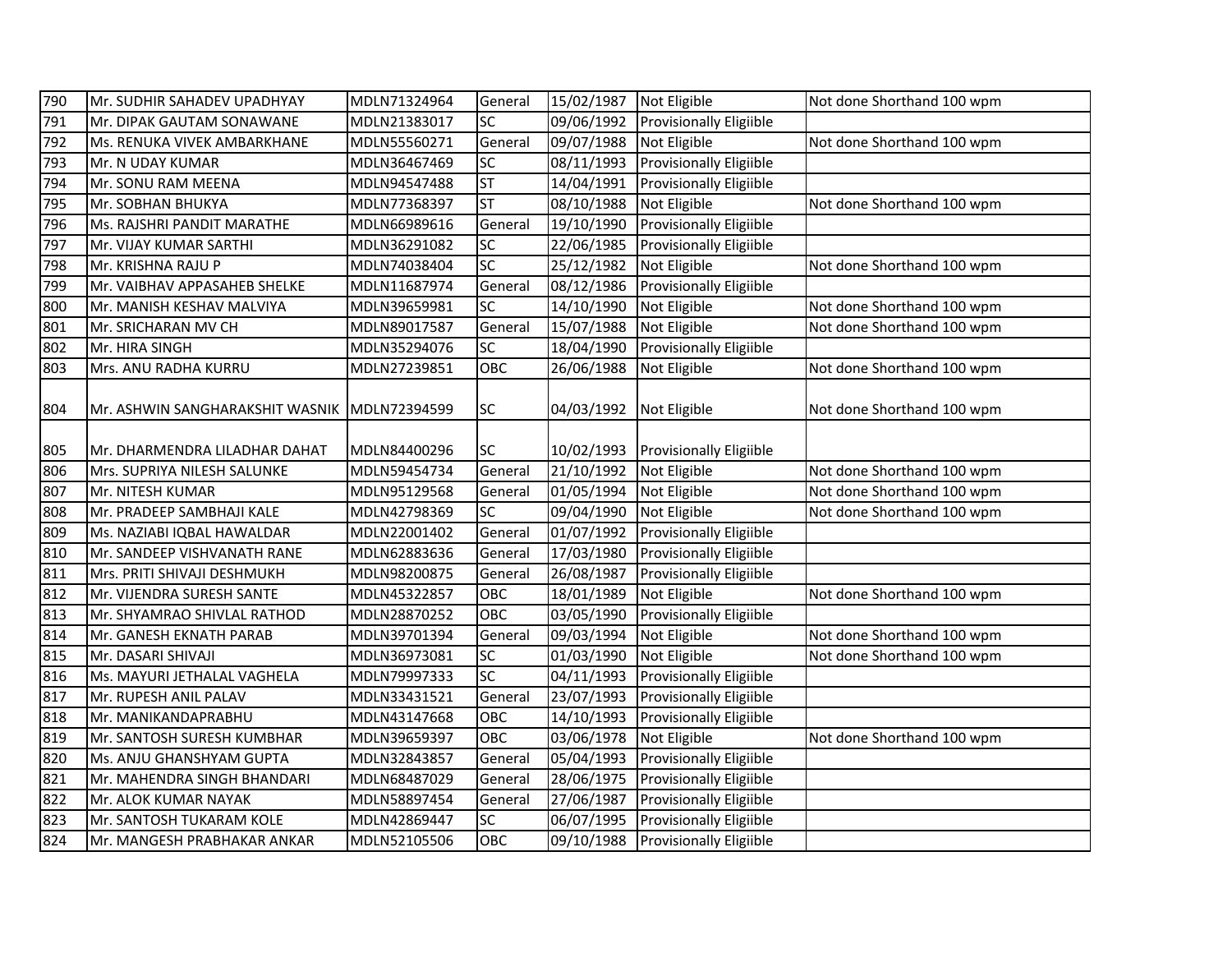| 825 | Mr. SANKALP MOHAN ANKARAM                     | MDLN24116250 | General         | 13/01/1992            | <b>Provisionally Eligiible</b> |                            |
|-----|-----------------------------------------------|--------------|-----------------|-----------------------|--------------------------------|----------------------------|
|     |                                               |              |                 |                       |                                |                            |
| 826 | Mr. RUSHIKESH ROHIDAS MANDHARE                | MDLN23351953 | General         | 19/08/1990            | <b>Provisionally Eligiible</b> |                            |
|     | Mr. PRATHAMESH RAVIKANT                       |              |                 |                       |                                |                            |
| 827 | <b>CHENDVANKAR</b>                            | MDLN72084054 | OBC             | 25/09/1995            | <b>Provisionally Eligiible</b> |                            |
| 828 | Mr. HITESWAR DOLEY                            | MDLN60257379 | <b>ST</b>       | 13/07/1994            | Provisionally Eligiible        |                            |
|     |                                               |              |                 |                       |                                |                            |
| 829 | Mr. BHOSALE PUNDALIK ANANDRAO                 | MDLN31687120 | General         | 05/05/1983            | Not Eligible                   | Not done Shorthand 100 wpm |
| 830 | Ms. RAMBHA RAMESH GUPTA                       | MDLN48219427 | General         | 03/02/1996            | Provisionally Eligiible        |                            |
|     |                                               |              |                 |                       |                                |                            |
| 831 | Mr. RAJNIKANT VIJAYKUMAR GODBOLE MDLN17141498 |              | SC              | 08/01/1990            | <b>Provisionally Eligiible</b> |                            |
| 832 | Mr. Akash Vijay soni                          | MDLN53064966 | ST              | 22/09/1994            | Not Eligible                   | Not done Shorthand 100 wpm |
| 833 | Mr. INDIGIBILLI KARTHIK KUMAR                 | MDLN80862791 | SC              | 18/11/1994            | Provisionally Eligiible        |                            |
| 834 | Ms. NEHA BHARAT BOBDE                         | MDLN30480345 | SC              | 25/08/1992            | <b>Provisionally Eligiible</b> |                            |
| 835 | Mr. SARUN KRISHNA PK                          | MDLN60260902 | $\overline{SC}$ | 04/10/1991            | <b>Provisionally Eligiible</b> |                            |
| 836 | Mr. PRANAY ISHWAR KAMBLE                      | MDLN32126241 | $\overline{SC}$ | $\frac{17}{10}$ /1991 | Not Eligible                   | Not done Shorthand 100 wpm |
| 837 | Ms. KATIKADALA RANJANA                        | MDLN76275472 | SC              | 03/04/1990            | Not Eligible                   | Not done Shorthand 100 wpm |
| 838 | Ms. NEELAM NARESH VICHARE                     | MDLN91533908 | General         | 02/03/1992            | Provisionally Eligiible        |                            |
| 839 | Mrs. MANALI NILAKANTH PATIL                   | MDLN57133166 | General         | 08/12/1991            | <b>Provisionally Eligiible</b> |                            |
| 840 | Mr. NEHAL AQUEEL SHAH                         | MDLN15619269 | OBC             | 06/10/1995            | <b>Provisionally Eligiible</b> |                            |
| 841 | Ms. URMILA PRAKASH MOHITE                     | MDLN10730487 | $\overline{SC}$ | 25/04/1993            | <b>Provisionally Eligiible</b> |                            |
| 842 | Ms. SALONI RAMESH KULE                        | MDLN36408393 | OBC             | 28/10/1995            | Not Eligible                   | Not done Shorthand 100 wpm |
| 843 | Mr. SANTOSH KISAN SUSPAL                      | MDLN44582254 | $\overline{SC}$ | 20/07/1987            | Not Eligible                   | Not done Shorthand 100 wpm |
| 844 | Mr. PIYUSH KANDOI                             | MDLN47276784 | General         | 08/06/1990            | Provisionally Eligiible        |                            |
| 845 | Mr. SAGAR VIJAY HIRE                          | MDLN77478969 | $\overline{SC}$ | 18/07/1992            | Not Eligible                   | Not done Shorthand 100 wpm |
| 846 | Mr. SANTRAM MAROTRAO SABNE                    | MDLN85134124 | $\overline{SC}$ | 05/07/1987            | Not Eligible                   | Not done Shorthand 100 wpm |
| 847 | Mr. VIJAY GOPAL BHADVANKAR                    | MDLN10092724 | General         | 22/10/1990            | <b>Provisionally Eligiible</b> |                            |
| 848 | Mr. PUSHPENDRA KUMAR                          | MDLN78512272 | SC              | 09/07/1991            | Not Eligible                   | Not done Shorthand 100 wpm |
| 849 | Mr. BOMMIDENI UDAYKIRAN                       | MDLN48198331 | OBC             | 08/01/1989            | Provisionally Eligiible        |                            |
| 850 | Ms. NAZIYA SIRAJ SHAIKH                       | MDLN71686823 | General         | 15/05/1987            | Provisionally Eligiible        |                            |
| 851 | Ms. KANKANALA PADMA                           | MDLN35293383 | <b>SC</b>       | 14/03/1987            | Not Eligible                   | Not done Shorthand 100 wpm |
| 852 | Mr. AVANISH KUMAR                             | MDLN70855890 | General         | 07/01/1986            | Provisionally Eligiible        |                            |
| 853 | Ms. JAYASHREE RAJENDRA KALE                   | MDLN62139055 | General         | 21/10/1991            | Provisionally Eligiible        |                            |
| 854 | Ms. ASMITA DINANATH PARAB                     | MDLN72783930 | General         | 02/11/1992            | Not Eligible                   | Not done Shorthand 100 wpm |
| 855 | Ms. KIRAN RAMDAS ACHAREKAR                    | MDLN10744797 | General         | 28/05/1990            | Provisionally Eligiible        |                            |
| 856 | Ms. GAURI SHAMRAO GAWADE                      | MDLN65330923 | General         | 09/01/1995            | Not Eligible                   | Not done Shorthand 100 wpm |
| 857 | Mr. PRASAD KHANDU GONATE                      | MDLN37440592 | General         | 26/05/1993            | Not Eligible                   | Not done Shorthand 100 wpm |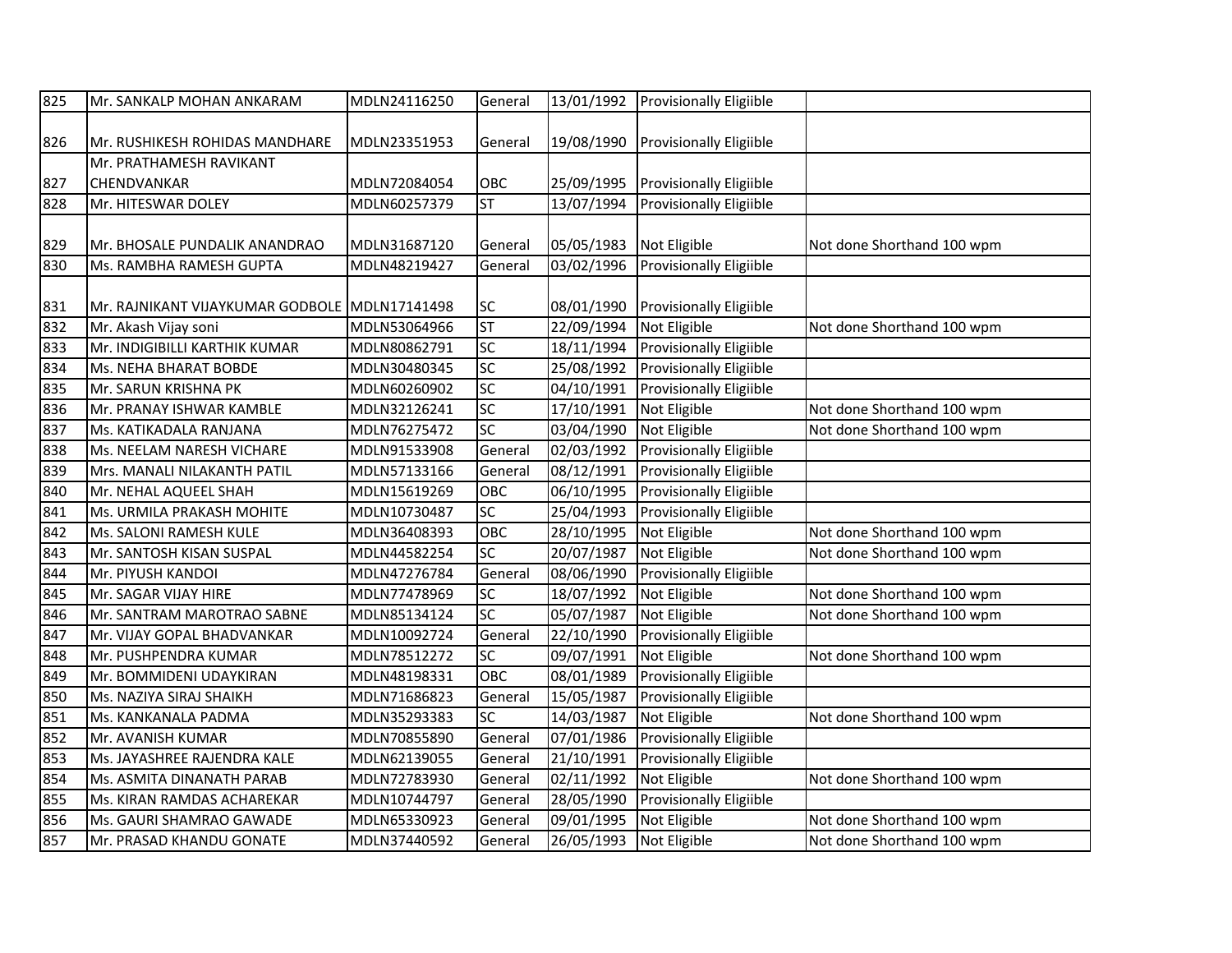| 858        | Ms. YOGITA MANOHAR SAWARDEKAR                               | MDLN62177542                 | <b>SC</b>          | 30/10/1992               | Not Eligible                                   | Not done Shorthand 100 wpm     |
|------------|-------------------------------------------------------------|------------------------------|--------------------|--------------------------|------------------------------------------------|--------------------------------|
| 859        | Mr. KARTIK SHRAWAN BHOYAR                                   | MDLN38099614                 | OBC                | 17/11/1991               | Not Eligible                                   | Not done Shorthand 100 wpm     |
| 860        | Mr. SUMAN SAURABH KUMAR                                     | MDLN97208540                 | OBC                | 02/10/1995               | Provisionally Eligiible                        |                                |
| 861        | Mr. BABU K                                                  | MDLN79480931                 | SC                 | 22/05/1984               | Provisionally Eligiible                        |                                |
| 862        | Mrs. SHILPA JITENDRA MHATRE                                 | MDLN67568582                 | OBC                | 17/01/1984               | Provisionally Eligiible                        |                                |
| 863        | Mr. SHEKHAR SUMAN GUPTA                                     | MDLN31992254                 | General            | 25/02/1993               | Not Eligible                                   | Not done Shorthand 100 wpm     |
| 864        | Ms. MINAL MARUTI PIMPARE                                    | MDLN38477288                 | OBC                | 03/12/1994               | Not Eligible                                   | Not done Shorthand 100 wpm     |
| 865        | Mrs. SNEHAL MANDAR SALUNKHE                                 | MDLN57167449                 | General            | 08/08/1988               | Not Eligible                                   | Not done Shorthand 100 wpm     |
| 866        | Ms. AMITA ARUN GAIKWAD                                      | MDLN78945728                 | SC                 | 15/03/1992               | Provisionally Eligiible                        |                                |
| 867        | Mr. PRASHANT SHARMA                                         | MDLN66479028                 | General            | 08/01/1988               | Not Eligible                                   | Not done Shorthand 100 wpm     |
| 868        | Mr. ATUL JYOTIRLING KAMBLE                                  | MDLN59863449                 | SC                 | 05/12/1995               | Provisionally Eligiible                        |                                |
| 869        | Mr. ARUN KUMAR                                              | MDLN31592259                 | SC                 | 04/09/1985               | Provisionally Eligiible                        |                                |
| 870        | Mr. VISHWADIP SURESH MORE                                   | MDLN71717777                 | <b>SC</b>          | 20/10/1989               | Provisionally Eligiible                        |                                |
| 871        | Mr. PRASHANT KESHAVRAO GHUTE                                | MDLN32960983                 | OBC                | 05/08/1988               | <b>Provisionally Eligiible</b>                 |                                |
| 872        | Ms. KIRTI BHARAT RAJOLE                                     | MDLN42357167                 | General            | 14/11/1988               | Not Eligible                                   | Not done Shorthand 100 wpm     |
| 873        | Ms. RENU DEEPARAM THAKUR                                    | MDLN78166854                 | General            | 11/11/1987               | Not Eligible                                   | Not done Shorthand 100 wpm     |
| 874        | Mr. KARAN LAL                                               | MDLN33041386                 | SC                 | 16/08/1996               | Provisionally Eligiible                        |                                |
| 875        | Mr. PRAVIN RAMESH PHANASE                                   | MDLN53438344                 | SC                 | 25/06/1982               | Not Eligible                                   | Not done Shorthand 100 wpm     |
| 876        | Mrs. RAJLAXMI PRITTAM PATKAR                                | MDLN66161959                 | General            | 17/12/1987               | <b>Provisionally Eligiible</b>                 |                                |
| 877        | Mr. ABDUL RAVOOF                                            | MDLN40385068                 | General            | 08/12/1986               | Not Eligible                                   | Not done Shorthand 100 wpm     |
| 878        | Mr. ALBERT GARI                                             | MDLN72096096                 | <b>ST</b>          | 13/05/1990               | Not Eligible                                   | Not having Typing speed 40 wpm |
| 879        | Mr. SATYAVEER                                               | MDLN11737499                 | SC                 | 04/05/1990               | Provisionally Eligiible                        |                                |
|            |                                                             |                              |                    |                          |                                                |                                |
| 880<br>881 | Ms. MALADEVI HARIPRASAD JAISWAR<br>Mr. SANJAY SHIVAJI PATIL | MDLN42331533<br>MDLN69105174 | General<br>General | 13/03/1990<br>08/07/1990 | <b>Provisionally Eligiible</b><br>Not Eligible | Not done Shorthand 100 wpm     |
| 882        | Mrs. LATA SANDESH JADHAV                                    | MDLN99251652                 | <b>SC</b>          | 09/06/1988               | Not Eligible                                   | Not done Shorthand 100 wpm     |
| 883        | Mr. SAIRAJ JAYSING TUPE                                     | MDLN87479251                 | General            | 24/10/1987               | Provisionally Eligiible                        |                                |
| 884        | Mr. UMESH KUMAR SAHU                                        | MDLN44438392                 | OBC                | 20/06/1990               | Provisionally Eligiible                        |                                |
| 885        | Mr. VARUN CHETIWAL                                          | MDLN21222201                 | <b>SC</b>          | 11/07/1989               | Not Eligible                                   | Not done Shorthand 100 wpm     |
| 886        | Mr. PATHIPATI NARASIMHARAO                                  | MDLN10675979                 | OBC                | 06/01/1986               | Provisionally Eligiible                        |                                |
| 887        |                                                             | MDLN75168489                 | OBC                | 15/08/1995               | Provisionally Eligiible                        |                                |
|            | Mr. DEEPESH HEMANT NARKAR                                   |                              |                    |                          |                                                |                                |
| 888        | Ms. YOGITA MANOHAR SAWARDEKAR                               | MDLN79939310                 | <b>SC</b>          | 30/10/1992               | Not Eligible                                   | Not done Shorthand 100 wpm     |
| 889        | Mr. MURALI N                                                | MDLN47544759                 | General            | 25/11/1993               | Provisionally Eligiible                        |                                |
| 890        | Mr. NARESH KUMAR MEENA                                      | MDLN70943579                 | <b>ST</b>          | 01/01/1991               | Provisionally Eligiible                        |                                |
| 891        | Mr. ROHIT KUMAR                                             | MDLN43664610                 | <b>ST</b>          | 17/07/1995               | <b>Provisionally Eligiible</b>                 |                                |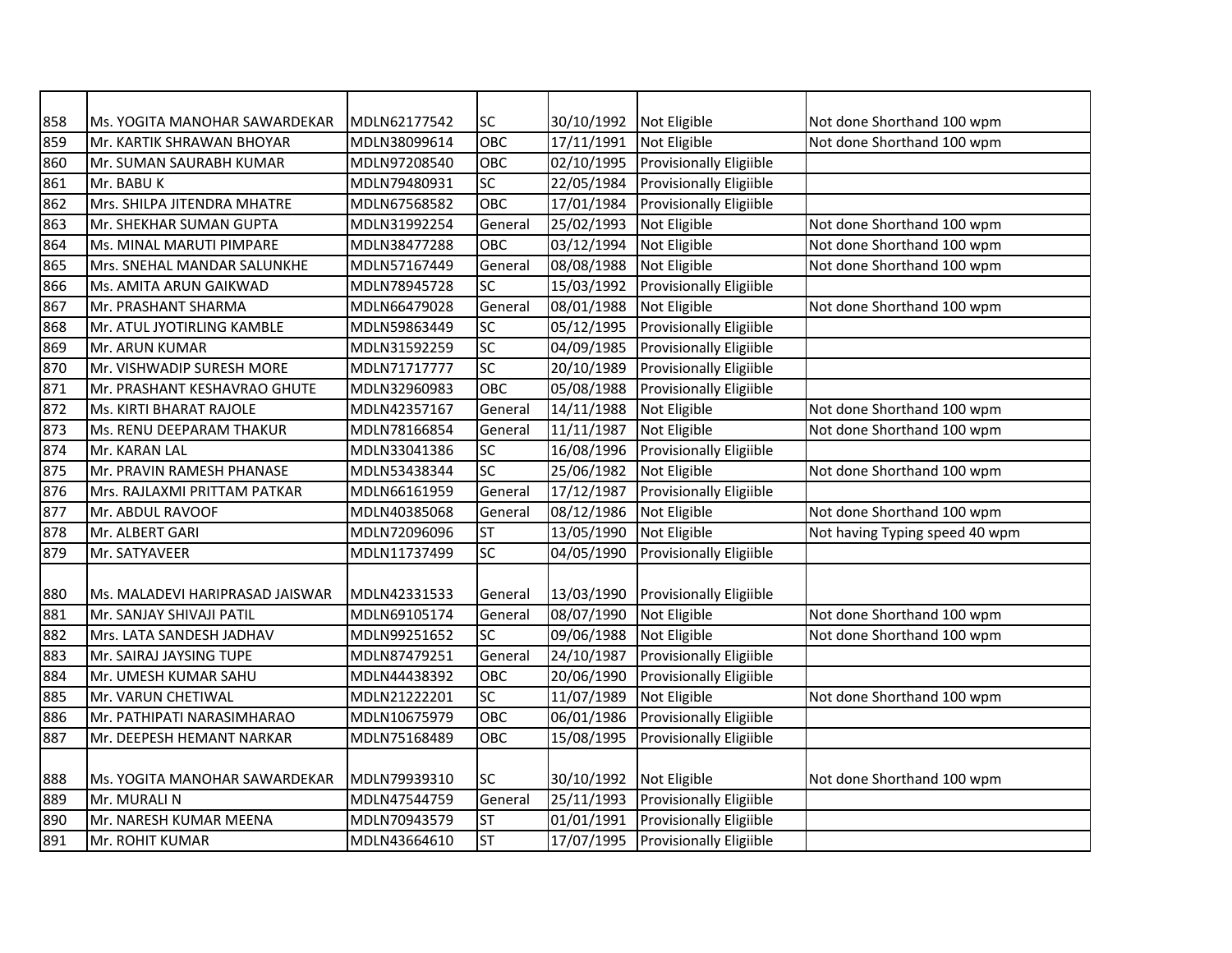| 892                              | Mr. AJINKYA SHISHIR MANDAOKAR  | MDLN80790184 | <b>SC</b>  | 03/06/1987 | <b>Provisionally Eligiible</b>     |                            |
|----------------------------------|--------------------------------|--------------|------------|------------|------------------------------------|----------------------------|
| 893                              | Mr. AKULA RAJASEKHAR           | MDLN78375170 | OBC        | 30/06/1991 | Provisionally Eligiible            |                            |
| 894                              | Ms. JYOTI                      | MDLN55094978 | SC         | 21/06/1991 | <b>Provisionally Eligiible</b>     |                            |
| 895                              | Ms. POOJA VIJAY PATIL          | MDLN64370753 | OBC        | 06/06/1990 | <b>Provisionally Eligiible</b>     |                            |
| 896                              | Mr. TARUN MUKESH LILANI        | MDLN29427922 | General    | 26/06/1988 | Not Eligible                       | Not done Shorthand 100 wpm |
| 897                              | Mr. SANKET EKNATH JAMBHALE     | MDLN76766717 | General    | 05/04/1994 | <b>Provisionally Eligiible</b>     |                            |
| 898                              | Mr. SANKET SANTOSH KELVANKAR   | MDLN47680488 | General    | 29/09/1990 | Provisionally Eligiible            |                            |
| 899                              | Mr. SATISH SAHADEV NAKASHE     | MDLN45315692 | SC         | 14/06/1981 | Not Eligible                       | Not done Shorthand 100 wpm |
| 900                              | Mr. KISHOR CHHABURAO BAKAL     | MDLN40803143 | OBC        | 10/04/1988 | Provisionally Eligiible            |                            |
| 901                              | Mr. ROHAN SHANKAR INGAWALE     | MDLN23856238 | General    | 23/08/1989 | Not Eligible                       | Not done Shorthand 100 wpm |
| 902                              | Mr. VANDANA ASHOK              | MDLN99851732 | OBC        | 31/08/1994 | <b>Provisionally Eligiible</b>     |                            |
|                                  |                                |              |            |            |                                    |                            |
| 903                              | Mr. RAMKRISHNA SHIVRAM CHAUHAN | MDLN15286409 | General    | 29/04/1991 | <b>Provisionally Eligiible</b>     |                            |
| 904                              | Mr. LOKESH KUMAR C             | MDLN33896424 | <b>SC</b>  | 09/09/1990 | <b>Provisionally Eligiible</b>     |                            |
| 905                              | Mr. KAMALESH ARANG             | MDLN18068167 | <b>SC</b>  | 03/08/1991 | Not Eligible                       | Not done Shorthand 100 wpm |
| 906                              | Mr. PRINCE JAISWAL             | MDLN19396002 | <b>SC</b>  | 09/04/1993 | <b>Provisionally Eligiible</b>     |                            |
| 907                              | Ms. KOMAL SHANKAR DAMASE       | MDLN50333906 | ST         | 20/05/1996 | <b>Provisionally Eligiible</b>     |                            |
| 908                              | Mr. PRINCE SINHA               | MDLN69831511 | General    | 03/09/1987 | Not Eligible                       | Not done Shorthand 100 wpm |
|                                  |                                |              |            |            |                                    |                            |
| 909                              | Mr. SULATAN RAJUDDEEN MUJAWAR  | MDLN78529069 | OBC        |            | 26/07/1988 Provisionally Eligiible |                            |
| 910                              | Mr. NAGESWARARAO KURRA         | MDLN75921137 | <b>OBC</b> | 04/03/1987 | Provisionally Eligiible            |                            |
| 911                              | Mr. SUYASH SURESH MAHADIK      | MDLN12043490 | General    | 18/04/1992 | Not Eligible                       | Not done Shorthand 100 wpm |
| 912                              | Mr. MUKESH RAVINDRA JADHAV     | MDLN59503058 | SC         | 06/01/1993 | Provisionally Eligiible            |                            |
| 913                              | Mr. HITESH ANANTA FARDE        | MDLN19142956 | OBC        | 03/03/1996 | Not Eligible                       | Not done Shorthand 100 wpm |
| 914                              | Mr. SAHU MANOJ KUMAR           | MDLN15025534 | General    | 07/05/1997 | Provisionally Eligiible            |                            |
| 915                              | Mr. VIKAS VIJAY PATEKAR        | MDLN95585876 | General    | 12/01/1993 | Provisionally Eligiible            |                            |
| 916                              | Mrs. MARYANN RAYMOND VEGAS     | MDLN42372024 | General    | 23/03/1990 | Not Eligible                       | Not done Shorthand 100 wpm |
| 917                              | Mr. CHADARAM DHARMATEJA        | MDLN28784962 | OBC        | 08/12/1992 | Not Eligible                       | Not done Shorthand 100 wpm |
| 918                              | Ms. ANKITA CHANDRASEN RAMJI    | MDLN95183881 | General    | 07/07/1994 | Not Eligible                       | Not done Shorthand 100 wpm |
| 919                              | Mr. PALLA NAGARJUNA            | MDLN28291815 | OBC        | 15/08/1985 | <b>Provisionally Eligiible</b>     |                            |
| 920                              | Ms. KALYANI KISHOR MORE        | MDLN33596726 | General    | 17/07/1993 | Not Eligible                       | Not done Shorthand 100 wpm |
| 921                              | Ms. PAYEL SAHA                 | MDLN11620123 | <b>SC</b>  | 19/06/1991 | Not Eligible                       | Not done Shorthand 100 wpm |
| 922                              | Mr. MAHESH BHAGWAN DEVARE      | MDLN90798877 | General    | 17/10/1995 | Provisionally Eligiible            |                            |
| 923                              | Mrs. ASHWINI ASHISH GOGAWALE   | MDLN50010776 | General    | 06/08/1993 | Provisionally Eligiible            |                            |
| 924                              | Mr. AMIT RAJU TRUPKANE         | MDLN29880731 | <b>SC</b>  | 30/05/1994 | <b>Provisionally Eligiible</b>     |                            |
| 925                              | Mr. ASHISH NARENDRA MHATRE     | MDLN78205755 | OBC        | 26/06/1983 | Not Eligible                       | Not done Shorthand 100 wpm |
| 926<br>Mr. MADHAV SHIVAJI KENDRE |                                | MDLN61838585 | OBC        | 06/10/1990 | Not Eligible                       | Not done Shorthand 100 wpm |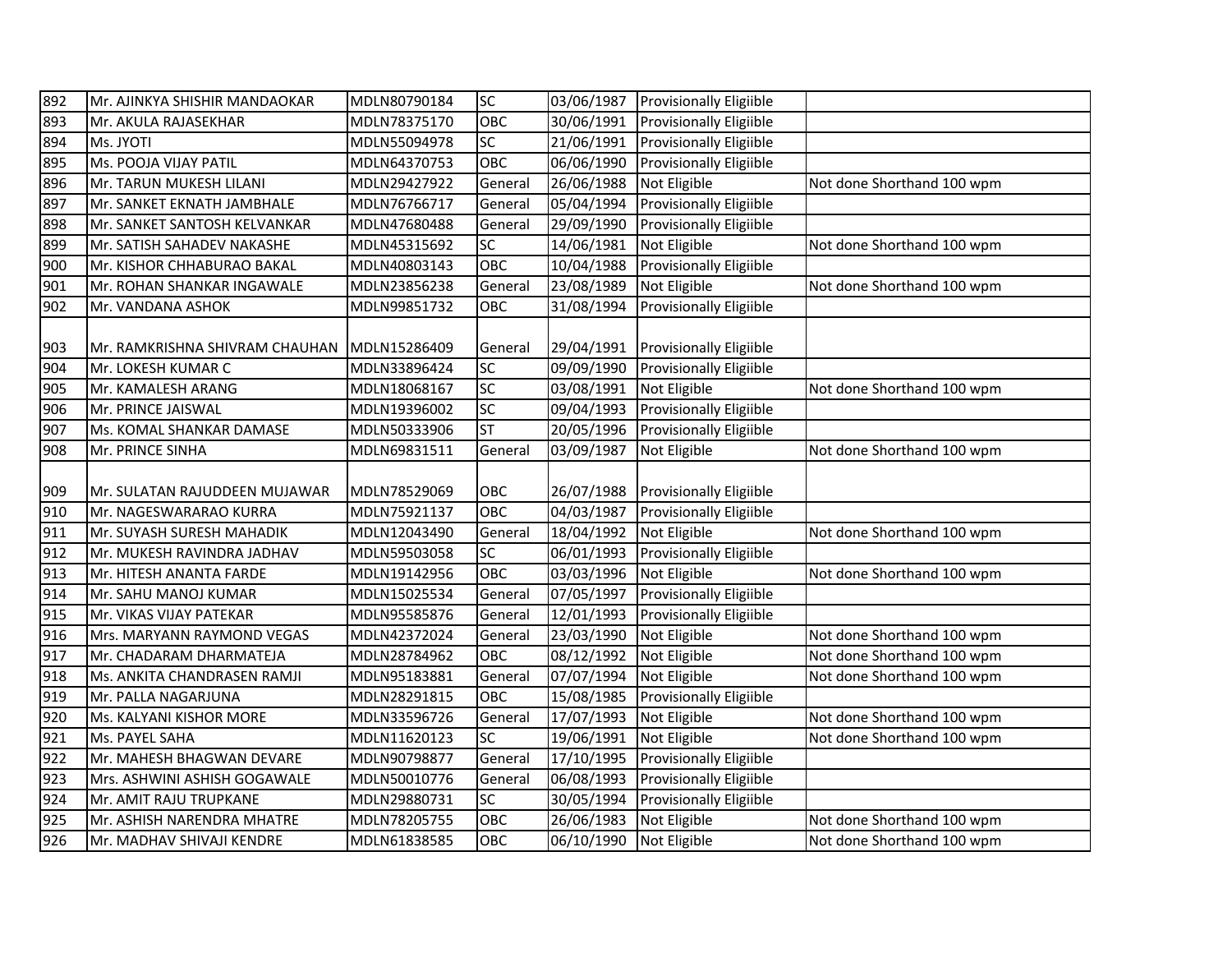| 927 | Mr. GANESH SHIVAJI HARANE      | MDLN14619055 | General    |                         | 01/01/1995 Provisionally Eligiible |                                |
|-----|--------------------------------|--------------|------------|-------------------------|------------------------------------|--------------------------------|
| 928 | Ms. NIRALI JITENDRA SOLANKI    | MDLN64893033 | SC         | 29/08/1990              | Not Eligible                       | Not done Shorthand 100 wpm     |
| 929 | Mr. VISHAL JIVAN MAHAPURE      | MDLN58187739 | General    | 04/03/1993              | Provisionally Eligiible            |                                |
| 930 | Mr. SACHIN SAKHARAM GHULE      | MDLN81523145 | General    | 12/01/1984              | Not Eligible                       | Not done Shorthand 100 wpm     |
| 931 | Mrs. VIJAYABARGAVI             | MDLN33885726 | OBC        | 28/10/1988              | Provisionally Eligiible            |                                |
| 932 | Ms. HARSHAL SURESH MORE        | MDLN31500339 | General    | 11/03/1996              | Provisionally Eligiible            |                                |
|     |                                |              |            |                         |                                    |                                |
| 933 | Mr. LAXMAN VYANKETESH MADGUNDI | MDLN65107948 | OBC        | 06/02/1991              | <b>Provisionally Eligiible</b>     |                                |
| 934 | Mr. AKSHAY SANJAY DEKHANE      | MDLN33642841 | SC         | 02/01/1991              | Provisionally Eligiible            |                                |
| 935 | Mr. SHIV DAS DAS               | MDLN40069895 | SC         | 08/03/1984              | <b>Provisionally Eligiible</b>     |                                |
| 936 | Mr. ABHISHEK PATHAK            | MDLN56475236 | General    | 07/10/1996              | <b>Provisionally Eligiible</b>     |                                |
| 937 | Mr. DASHARATH NAMDEO MAHAJAN   | MDLN16455728 | General    | 05/11/1988 Not Eligible |                                    | Not done Shorthand 100 wpm     |
| 938 | Ms. POONAM MUKUND KAMBLE       | MDLN58815412 | SC         | 30/11/1987              | <b>Provisionally Eligiible</b>     |                                |
| 939 | Mr. RAHUL PRADEEP DALVI        | MDLN94949022 | General    | 10/05/1986              | Not Eligible                       | Not having Typing speed 40 wpm |
| 940 | Mr. SANGHARSH VILAS KIRTANE    | MDLN42956503 | SC         | 18/05/1994              | Not Eligible                       | Not done Shorthand 100 wpm     |
| 941 | Mr. RAVI SATISH GHODKE         | MDLN15466864 | <b>SC</b>  | 05/12/1992              | Not Eligible                       | Not done Shorthand 100 wpm     |
|     |                                |              |            |                         |                                    |                                |
| 942 | Ms. PRITIKA DNYANESHWAR MHATRE | MDLN37815603 | OBC        | 09/12/1989              | Not Eligible                       | Not done Shorthand 100 wpm     |
| 943 | Mr. ATHOTA ASHOK BABU          | MDLN41804400 | SC         | 22/06/1994              | <b>Provisionally Eligiible</b>     |                                |
| 944 | Ms. ASMITA DHARMAJI JADHAV     | MDLN14429119 | OBC        | 23/12/1991              | Not Eligible                       | Not done Shorthand 100 wpm     |
| 945 | Mr. SHEIKH SHAN MOHAMMED       | MDLN90620992 | General    | 20/10/1992              | Provisionally Eligiible            |                                |
| 946 | Mr. AMOL KESHAV MESHRAM        | MDLN31008184 | SC         | 21/09/1989              | Provisionally Eligiible            |                                |
| 947 | Ms. SHRUTI SHARAD JADHAV       | MDLN11119564 | OBC        | 10/06/1993              | <b>Provisionally Eligiible</b>     |                                |
| 948 | Mrs. PRIYANKA HIRAMAN VETAL    | MDLN92273850 | SC         | 19/06/1990              | <b>Provisionally Eligiible</b>     |                                |
| 949 | Ms. NAMRATA TANAJI KADAM       | MDLN44627364 | General    | 23/08/1990              | <b>Provisionally Eligiible</b>     |                                |
| 950 | Mr. MOHAMMED SALMAN SHAIKH     | MDLN66988160 | General    | 30/01/1994              | Provisionally Eligiible            |                                |
| 951 | Ms. NEHA NARAYAN NAIK          | MDLN73665278 | General    | 18/03/1990              | Not Eligible                       | Not done Shorthand 100 wpm     |
|     | Mr. VIKRANT PANDURANG          |              |            |                         |                                    |                                |
| 952 | <b>WAGHMARE</b>                | MDLN57936436 | <b>SC</b>  | 14/09/1987              | Not Eligible                       | Not done Shorthand 100 wpm     |
| 953 | Mrs. PREETI PRAFULL PUSALKAR   | MDLN84834088 | General    | 12/11/1986              | Not Eligible                       | Not done Shorthand 100 wpm     |
|     |                                |              |            |                         |                                    |                                |
| 954 | Mr. RAVINDRA PREMSHANKAR YADAV | MDLN24398377 | General    | 13/02/1991              | <b>Provisionally Eligiible</b>     |                                |
| 955 | Mr. SHANMUKHA ANAND SANKU      | MDLN13220895 | General    | 06/04/1987              | Provisionally Eligiible            |                                |
| 956 | Mr. ANANDARAO DADASO KADAM     | MDLN71869833 | General    | 17/08/1994              | <b>Provisionally Eligiible</b>     |                                |
| 957 | Mr. OM DEV                     | MDLN90235422 | OBC        | 11/02/1993              | Provisionally Eligiible            |                                |
| 958 | Mrs. SIRIGIRI AKSAN PRIYA      | MDLN90583985 | <b>OBC</b> | 06/06/1987              | Not Eligible                       | Not done Shorthand 100 wpm     |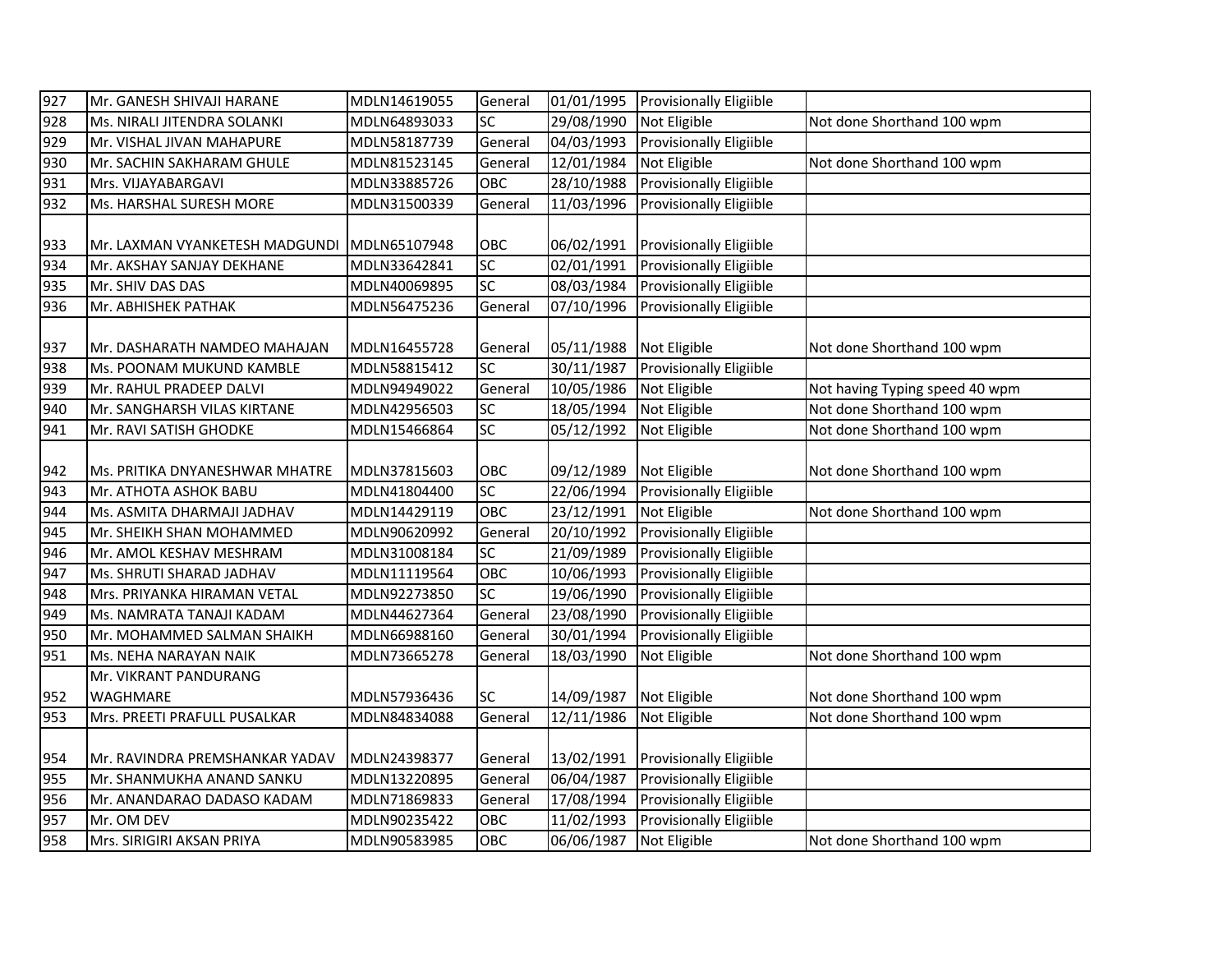| 959 | Mr. SUMAN KUMAR THAKUR            | MDLN36341769 | General   |                         | 05/07/1989 Provisionally Eligiible |                            |
|-----|-----------------------------------|--------------|-----------|-------------------------|------------------------------------|----------------------------|
| 960 | Mr. ANAND GOYAL                   | MDLN46154099 | SC        | 07/01/1997              | Not Eligible                       | Not done Shorthand 100 wpm |
|     | Mr. AKSHAYKUMAR ANJANEYULU        |              |           |                         |                                    |                            |
| 961 | MALLAPOLU                         | MDLN13903340 | General   | 21/09/1992              | <b>Provisionally Eligiible</b>     |                            |
| 962 | Mrs. RACHANA S                    | MDLN16676549 | General   | 05/08/1993              | <b>Provisionally Eligiible</b>     |                            |
| 963 | Ms. DARSHANA SURESH RAUT          | MDLN66502151 | General   | 12/06/1994              | Not Eligible                       | Not done Shorthand 100 wpm |
| 964 | Mr. DARSHAN SHIVAJI SAVKAR        | MDLN23518573 | General   | 21/01/1991              | Not Eligible                       | Not done Shorthand 100 wpm |
| 965 | Mr. PARASHRAM NILAJKAR            | MDLN20904667 | General   | 15/09/1991              | <b>Provisionally Eligiible</b>     |                            |
|     | <b>Ms. SUCHITRA MACHINDRANATH</b> |              |           |                         |                                    |                            |
| 966 | KATARNAWARE                       | MDLN77993314 | <b>SC</b> | 02/08/1990              | Not Eligible                       | Not done Shorthand 100 wpm |
| 967 | Mr. AVDHUT GAJANAN KUNURE         | MDLN81525580 | OBC       | 26/04/1994              | <b>Provisionally Eligiible</b>     |                            |
| 968 | Ms. PRIYA KASHINATH KOTE          | MDLN53684186 | SC        | 18/06/1992              | Not Eligible                       | Not done Shorthand 100 wpm |
| 969 | Mr. SARATHKUMAR AMBARKAR          | MDLN42879387 | General   | 26/03/1987              | Provisionally Eligiible            |                            |
| 970 | Mr. VAIBHAV BAJPAI                | MDLN80048629 | General   | 18/03/1990              | <b>Provisionally Eligiible</b>     |                            |
| 971 | Mr. SAGAR SANGAM KOLI             | MDLN63262836 | General   | 25/01/1993              | <b>Provisionally Eligiible</b>     |                            |
| 972 | Mr. SANJEEB KUMAR SAANTA          | MDLN78500187 | General   | 04/04/1991              | <b>Provisionally Eligiible</b>     |                            |
| 973 | Mr. DEVANAND NAMDEV GHOLAP        | MDLN53463094 | SC        | 21/09/1989              | Provisionally Eligiible            |                            |
| 974 | Mrs. AARTI DILIP SHAH             | MDLN96440600 | General   | 15/08/1990              | Provisionally Eligiible            |                            |
| 975 | Mr. MANOJ GANESH GUPTA            | MDLN76912380 | General   | 01/01/1992              | <b>Provisionally Eligiible</b>     |                            |
|     |                                   |              |           |                         |                                    |                            |
| 976 | Ms. DARSHANA KESHAV PEDNEKAR      | MDLN83235264 | OBC       | 10/06/1992 Not Eligible |                                    | Not done Shorthand 100 wpm |
| 977 | Mr. AMIT VIJAY JADHAV             | MDLN15447466 | SC        | 08/02/1994              | Not Eligible                       | Not done Shorthand 100 wpm |
| 978 | Ms. RUCHIRA LAXMAN MALI           | MDLN32200445 | General   | 06/01/1993              | Not Eligible                       | Not done Shorthand 100 wpm |
| 979 | Mr. SIDDHESH RAJENDRA PISAT       | MDLN77143880 | General   | 09/02/1992              | <b>Provisionally Eligiible</b>     |                            |
|     | Mr. SANKET RAJESHWARRAO           |              |           |                         |                                    |                            |
| 980 | <b>CHAKRAWAR</b>                  | MDLN61347445 | General   | 31/05/1991              | <b>Provisionally Eligiible</b>     |                            |
| 981 | Mr. SACHIN SATISH DAFAL           | MDLN51698254 | General   | 11/08/1990              | Provisionally Eligiible            |                            |
| 982 | Ms. HONEY GHANSHAM TOLANI         | MDLN84285255 | General   | 25/11/1994              | <b>Provisionally Eligiible</b>     |                            |
| 983 | Mr. SANDEEP YADAV                 | MDLN70303475 | OBC       | 25/08/1983              | Not Eligible                       | Not done Shorthand 100 wpm |
| 984 | Mr. SIDDHESH ANANT KELASKAR       | MDLN24895060 | OBC       | 06/06/1992              | Not Eligible                       | Not done Shorthand 100 wpm |
| 985 | Mr. AJAY RAMESH AWARE             | MDLN53439742 | <b>SC</b> | 11/10/1991              | Not Eligible                       | Not done Shorthand 100 wpm |
| 986 | Mr. AKHILESH KUMAR JHA            | MDLN39208323 | General   | 24/11/1987              | <b>Provisionally Eligiible</b>     |                            |
| 987 | Mr. SACHIN ANANDA SHINDE          | MDLN72386795 | SC        | 13/07/1991              | Provisionally Eligiible            |                            |
| 988 | Mr. MD BABAR ANSARI               | MDLN65473508 | General   | 14/02/1992              | Provisionally Eligiible            |                            |
| 989 | Ms. ARUNA CHANDRAKANT BHOIR       | MDLN21021291 | General   | 03/02/1990              | <b>Provisionally Eligiible</b>     |                            |
|     | Mr. SANTOSH BAWRIBANDHU           |              |           |                         |                                    |                            |
| 990 | PANIGRAHI                         | MDLN16695431 | General   |                         | 30/04/1991 Provisionally Eligiible |                            |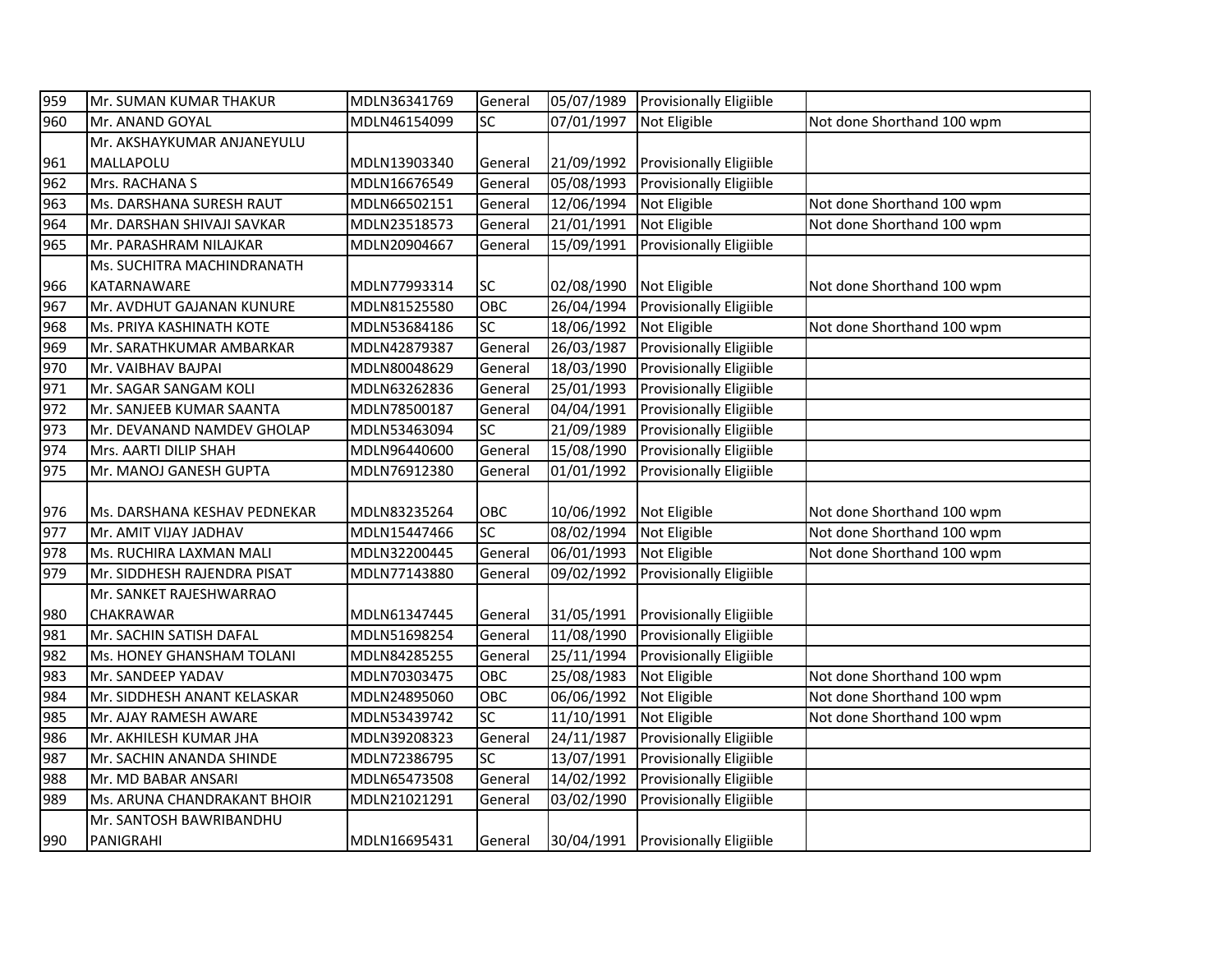| 991  | Ms. SWATI BHAGWAN LOKHANDE       | MDLN52820162 | <b>SC</b> | 17/09/1982              | <b>Provisionally Eligiible</b> |                                |
|------|----------------------------------|--------------|-----------|-------------------------|--------------------------------|--------------------------------|
| 992  | Mr. MANISH WANKHADE              | MDLN56421933 | SC        | 08/02/1988              | Provisionally Eligiible        |                                |
| 993  | Mr. SUMIT SAXENA                 | MDLN97709341 | General   | 05/02/1990              | <b>Provisionally Eligiible</b> |                                |
| 994  | Mr. RAVIPRATAP INDRASEN SINGH    | MDLN90148515 | General   | 03/12/1995              | Not Eligible                   | Not done Shorthand 100 wpm     |
| 995  | Ms. ARRA VANDANA                 | MDLN54546198 | SC        | 23/01/1993              | Provisionally Eligiible        |                                |
| 996  | Mr. MARUTI GHANSHYAM BHOITE      | MDLN20360873 | <b>SC</b> | 10/06/1990              | Provisionally Eligiible        |                                |
| 997  | Ms. RUPALI RAVIKANT KODE         | MDLN14139425 | OBC       | 21/03/1993              | <b>Provisionally Eligiible</b> |                                |
| 998  | Ms. POOJA GAJANAN MORE           | MDLN47911163 | OBC       | 18/01/1992              | <b>Provisionally Eligiible</b> |                                |
|      |                                  |              |           |                         |                                |                                |
| 999  | Ms. POOJA BHALCHANDRA BHOWAD     | MDLN99573106 | General   | 05/10/1993              | Not Eligible                   | Not done Shorthand 100 wpm     |
| 1000 | Mr. RITWIK GHOSH                 | MDLN19058054 | General   | 30/04/1990              | Provisionally Eligiible        |                                |
|      |                                  |              |           |                         |                                |                                |
| 1001 | Mr. ANKURKUMAR PRAVINBHAI JIYANI | MDLN67704755 | General   | 31/12/1989              | <b>Provisionally Eligiible</b> |                                |
| 1002 | Ms. ARCHITA ANIL MOHITE          | MDLN75952806 | SC        | 04/02/1993              | <b>Provisionally Eligiible</b> |                                |
| 1003 | Ms. PRIYANKA ANIL CHINCHKAR      | MDLN92161307 | General   | 16/05/1988              | <b>Provisionally Eligiible</b> |                                |
| 1004 | Mr. PRANESH VISHWAS CHAUGULE     | MDLN62569323 | General   | 06/10/1991              | <b>Provisionally Eligiible</b> |                                |
|      |                                  |              |           |                         |                                |                                |
| 1005 | Ms. PRAJKTA RAMESH GOTHANKAR     | MDLN66695671 | <b>SC</b> | 14/07/1984 Not Eligible |                                | Not done Shorthand 100 wpm     |
| 1006 | Mrs. SHWETA PRASHANT SHELKE      | MDLN49428619 | General   | 02/01/1991              | Not Eligible                   | Not done Shorthand 100 wpm     |
| 1007 | Mr. RAGHAV BHAVSAR               | MDLN21581075 | General   | 10/12/1988              | <b>Provisionally Eligiible</b> |                                |
| 1008 | Mrs. MAYURI CHINMAY DIWALKAR     | MDLN96363429 | General   | 14/08/1987              | Not Eligible                   | Not done Shorthand 100 wpm     |
| 1009 | Mr. KHALIL SHAKIL SHIKALGAR      | MDLN19171997 | General   | 03/01/1994              | <b>Provisionally Eligiible</b> |                                |
|      | Mr. DAULATSINGH BALUSINGH        |              |           |                         |                                |                                |
| 1010 | RAJPUROHIT                       | MDLN52972747 | General   | 21/05/1990              | <b>Provisionally Eligiible</b> |                                |
| 1011 | Mr. SANDEEP PARSHURAM SONAR      | MDLN58577046 | OBC       | 06/08/1986              | Not Eligible                   | Not done Shorthand 100 wpm     |
| 1012 | Mr. ARNAB SAHA                   | MDLN95958081 | <b>SC</b> | 15/06/1991              | Provisionally Eligiible        |                                |
| 1013 | Mrs. HARSHALA JANARDAN ARAJ      | MDLN26520187 | OBC       | 24/10/1993              | Not Eligible                   | Not done Shorthand 100 wpm     |
|      |                                  |              |           |                         |                                |                                |
| 1014 | Mr. SOURABH CHANDRAKANT PATIL    | MDLN73674820 | OBC       | 20/09/1995              | Not Eligible                   | Not done Shorthand 100 wpm     |
| 1015 | Mr. RAJESH VISHWAS KELKAR        | MDLN87743403 | SC        | 03/05/1989              | Not Eligible                   | Not done Shorthand 100 wpm     |
| 1016 | Mr. SHINDE SACHIN BHAGAWAN       | MDLN56994895 | <b>SC</b> | 06/10/1989              | Provisionally Eligiible        |                                |
| 1017 | Mr. AKSHAY DHUMAL                | MDLN30793087 | General   | 25/02/1992              | Provisionally Eligiible        |                                |
| 1018 | Mr. DINESH KUMAR PAMIDI          | MDLN14602718 | SC        | 30/06/1985              | Provisionally Eligiible        |                                |
| 1019 | Mr. MANDAR GAUTAM GADVE          | MDLN88851098 | SC        | 25/11/1987              | Provisionally Eligiible        |                                |
| 1020 | Mr. Ravindra Singh               | MDLN76724295 | <b>SC</b> | 01/02/1972              | Not Eligible                   | Not done Shorthand 100 wpm     |
| 1021 | Mr. SARAVANAKUMAR                | MDLN55051114 | SC        | 03/09/1994              | Not Eligible                   | Not done Shorthand 100 wpm     |
| 1022 | Ms. SUJATHA GUGULOTH             | MDLN27537415 | <b>ST</b> | 26/09/1991              | Not Eligible                   | Not having Typing speed 40 wpm |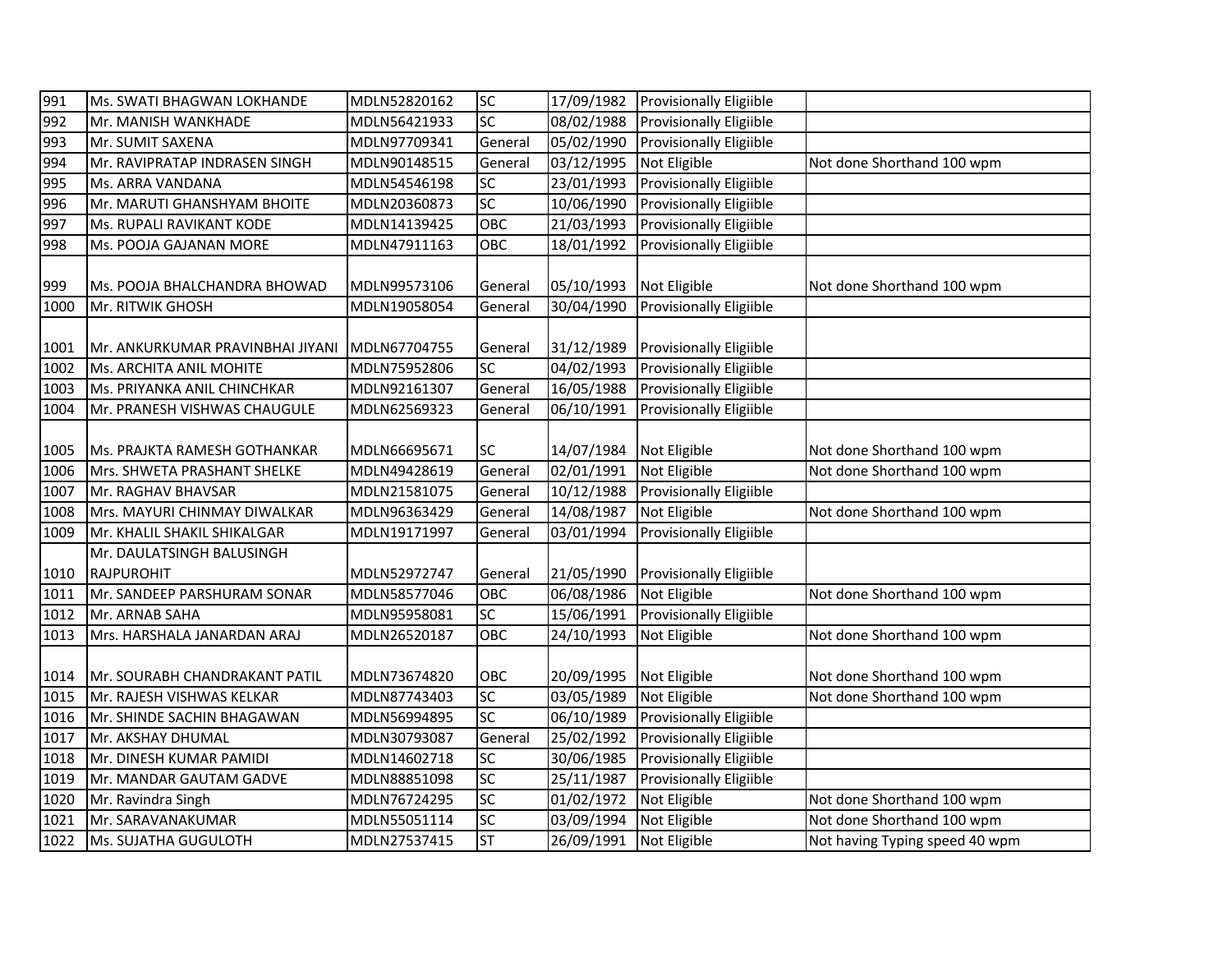| 1023 | Mr. OM PRAKASH CHANDRAKAR                    | MDLN50503714 | General         | 09/09/1994 | <b>Provisionally Eligiible</b> |                            |
|------|----------------------------------------------|--------------|-----------------|------------|--------------------------------|----------------------------|
|      | Mr. BHAVESHKUMAR BABULAL                     |              |                 |            |                                |                            |
| 1024 | <b>MAKWANA</b>                               | MDLN96758464 | SC              | 07/10/1995 | Provisionally Eligiible        |                            |
| 1025 | Mr. GAURAV SONU JADHAV                       | MDLN39853915 | $\overline{SC}$ | 28/02/1989 | Provisionally Eligiible        |                            |
| 1026 | Mr. PRAFFUL SAKHARAM SAWANT                  | MDLN39443541 | General         | 08/01/1991 | <b>Provisionally Eligiible</b> |                            |
| 1027 | <b>Ms. DHWANI KIRTI CHANDE</b>               | MDLN34155156 | General         | 27/03/1992 | Provisionally Eligiible        |                            |
| 1028 | Mr. MD ASADULLAH ASADULLAH                   | MDLN28609656 | General         | 08/10/1988 | <b>Provisionally Eligiible</b> |                            |
| 1029 | Mr. BHAVIK VISHNU PATIL                      | MDLN55331099 | General         | 19/09/1997 | Not Eligible                   | Not done Shorthand 100 wpm |
| 1030 | Mr. KRISHNA SAHEBRAO JAGTAP                  | MDLN41562641 | General         | 22/03/1985 | Not Eligible                   | Not done Shorthand 100 wpm |
| 1031 | Mr. SUPRIT KISHOR THAKUR                     | MDLN77679770 | OBC             | 01/08/1992 | Not Eligible                   | Not done Shorthand 100 wpm |
| 1032 | Mr. JAYESH RAMCHANDRA MUKYA                  | MDLN39008093 | General         | 04/09/1991 | Provisionally Eligiible        |                            |
|      | Ms. SUGANDHA CHANDRAKANT                     |              |                 |            |                                |                            |
| 1033 | <b>MARCHANDE</b>                             | MDLN31458067 | SC              | 25/02/1983 | <b>Provisionally Eligiible</b> |                            |
| 1034 | Mr. DERRICK FRANCIS DSOUZA                   | MDLN33589767 | General         | 11/12/1994 | Provisionally Eligiible        |                            |
| 1035 | Mr. ABHIJEET MOHAN WAGHMARE                  | MDLN67011705 | SC              | 13/02/1991 | <b>Provisionally Eligiible</b> |                            |
| 1036 | Ms. CHAKRAVARTHULA VAGDEVI                   | MDLN86300654 | General         | 07/09/1992 | Not Eligible                   | Not done Shorthand 100 wpm |
| 1037 | Mr. ASHIF MAHBOOB SHAIKH                     | MDLN16840186 | OBC             | 12/08/1990 | Provisionally Eligiible        |                            |
| 1038 | Ms. NAIMA IQBAL HAWALDAR                     | MDLN36578970 | General         | 20/09/1993 | Provisionally Eligiible        |                            |
| 1039 | Ms. MANALI SURESH KHOKRALE                   | MDLN37364939 | General         | 31/05/1990 | Not Eligible                   | Not done Shorthand 100 wpm |
|      |                                              |              |                 |            |                                |                            |
| 1040 | Mr. DATTAPRASAD SURESH JUVEKAR               | MDLN13451017 | OBC             | 30/05/1989 | Not Eligible                   | Not done Shorthand 100 wpm |
| 1041 | Mr. SIVA NAIK VADITHE                        | MDLN70229092 | <b>ST</b>       | 06/05/1988 | Provisionally Eligiible        |                            |
| 1042 | Mr. AKSHAY GANESH APRADH                     | MDLN93771301 | OBC             | 23/12/1996 | <b>Provisionally Eligiible</b> |                            |
| 1043 | Ms. G INDIRAMMA                              | MDLN61134269 | SC              | 16/08/1988 | Not Eligible                   | Not done Shorthand 100 wpm |
| 1044 | Mr. PRATIK SAHU                              | MDLN34521163 | OBC             | 29/11/1995 | Not Eligible                   | Not done Shorthand 100 wpm |
| 1045 | Mrs. PRIYA HIMMAT SINGHKA                    | MDLN48725767 | General         | 27/11/1992 | Provisionally Eligiible        |                            |
| 1046 | Mr. SANDEEP KUMAR                            | MDLN20689067 | OBC             | 03/07/1990 | <b>Provisionally Eligiible</b> |                            |
|      |                                              |              |                 |            |                                |                            |
| 1047 | Mrs. NEENA BINOY ARIMBURVADAKAN MDLN53980145 |              | General         | 12/08/1986 | Not Eligible                   | Not done Shorthand 100 wpm |
| 1048 | Ms. DIVYA PRAKASH PANCHAL                    | MDLN68812331 | OBC             | 11/04/1994 | Provisionally Eligiible        |                            |
| 1049 | Mr. AJAY SUNIL KADAM                         | MDLN76679212 | General         | 12/05/1994 | <b>Provisionally Eligiible</b> |                            |
|      | Mr. PRATIK DIGAMBAR                          |              |                 |            |                                |                            |
| 1050 | <b>GHADIGAONKAR</b>                          | MDLN36850424 | General         | 28/02/1994 | <b>Provisionally Eligiible</b> |                            |
|      | Mr. SHUBHANKAR RAJENDRAPRASAD                |              |                 |            |                                |                            |
| 1051 | <b>DUBEY</b>                                 | MDLN94797871 | General         | 21/07/1995 | <b>Provisionally Eligiible</b> |                            |
| 1052 | Mrs. MANISHA TANAJI MOHIT                    | MDLN79926566 | General         | 03/01/1987 | Not Eligible                   | Not done Shorthand 100 wpm |
| 1053 | Mr. MADIGA RAMESH                            | MDLN73160985 | <b>SC</b>       | 06/12/1990 | Not Eligible                   | Not done Shorthand 100 wpm |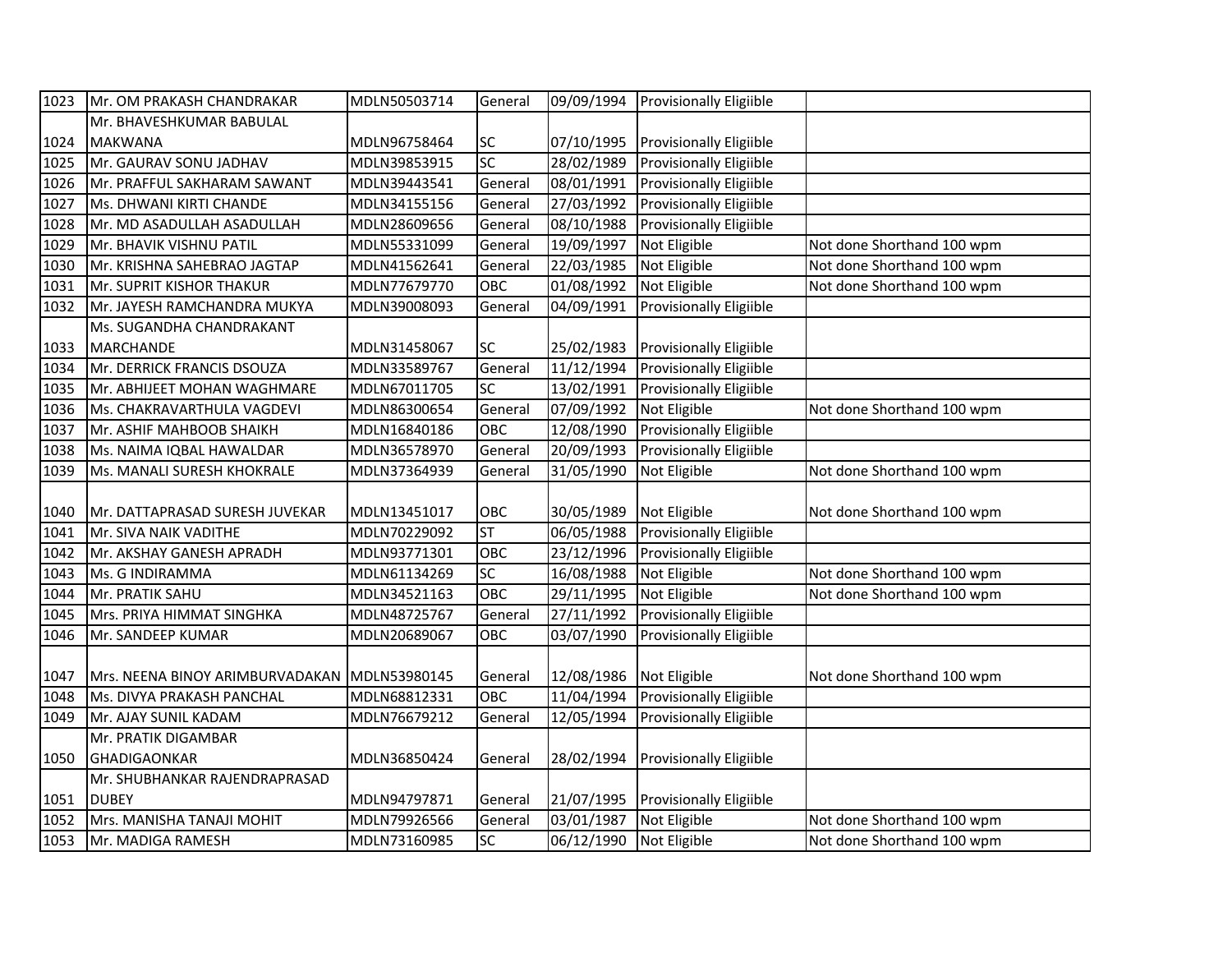| 1054 | Ms. DEEPA ANIL PARAB           | MDLN10275514 | General         | 09/04/1993 Not Eligible |                                    | Not done Shorthand 100 wpm |
|------|--------------------------------|--------------|-----------------|-------------------------|------------------------------------|----------------------------|
| 1055 | Ms. SWATI BHHARAT TEMKAR       | MDLN32393331 | General         | 07/02/1988              | <b>Provisionally Eligiible</b>     |                            |
| 1056 | Mr. CHARANRAJ KRISHNA JIMAN    | MDLN85649275 | General         | 07/02/1990              | <b>Provisionally Eligiible</b>     |                            |
| 1057 | Mr. JOGU SANDEEP               | MDLN27701970 | OBC             | 16/08/1993              | <b>Provisionally Eligiible</b>     |                            |
| 1058 | Mrs. SHEETAL SAGAR BARKADE     | MDLN49558072 | General         | 05/01/1993              | Provisionally Eligiible            |                            |
| 1059 | Mr. RAKESH NARENDRA KHADSE     | MDLN62253744 | SC              | 15/08/1991              | <b>Provisionally Eligiible</b>     |                            |
| 1060 | Ms. POOJA RAJU KAMBLE          | MDLN12701669 | SC              | 22/02/1997              | Not Eligible                       | Not done Shorthand 100 wpm |
| 1061 | Mr. PAMPANA VENKATA SATISH     | MDLN32268761 | OBC             | 09/05/1991              | Not Eligible                       | Not done Shorthand 100 wpm |
|      |                                |              |                 |                         |                                    |                            |
| 1062 | Mr. SHABBIR SAHEBHUSAIN TERDAL | MDLN17085976 | OBC             | 23/04/1989              | Not Eligible                       | Not done Shorthand 100 wpm |
| 1063 | Mr. LAUKIK ASHOK MANJREKAR     | MDLN42465093 | OBC             | 26/01/1988              | Provisionally Eligiible            |                            |
| 1064 | Ms. JAGRUTI NAGWANSHI          | MDLN47523139 | SC              |                         | 28/11/1992 Provisionally Eligiible |                            |
| 1065 | Ms. JAYASHRI RAMESH GUDLA      | MDLN83866427 | General         | 22/05/1992              | Not Eligible                       | Not done Shorthand 100 wpm |
| 1066 | Mr. AMIT LAXMAN MESHRAM        | MDLN56185273 | SC              | 09/01/1989              | Provisionally Eligiible            |                            |
| 1067 | Mr. JAYDEEP POPAT SURVASE      | MDLN54249784 | SC              | 17/05/1994              | Not Eligible                       | Not done Shorthand 100 wpm |
| 1068 | Mr. BADAL TIRKEY               | MDLN46485491 | ST              | 06/02/1987              | Not Eligible                       | Not done Shorthand 100 wpm |
| 1069 | Mr. SIDDHESH DEEPAK SALEKAR    | MDLN90541982 | General         | 27/08/1996              | Not Eligible                       | Not done Shorthand 100 wpm |
| 1070 | Mrs. REVATHI DASARATH          | MDLN30951407 | SC              | 27/11/1982              | Provisionally Eligiible            |                            |
| 1071 | Mrs. DAKSHATA                  | MDLN16575343 | General         | 08/01/1991              | <b>Provisionally Eligiible</b>     |                            |
| 1072 | Mr. YADDULA HARISH BABU        | MDLN95597427 | SC              | 20/07/1992              | Not Eligible                       | Not done Shorthand 100 wpm |
| 1073 | Mr. RAHUL PRABHAKAR BHUSARE    | MDLN43943982 | <b>ST</b>       | 20/05/1991              | Not Eligible                       | Not done Shorthand 100 wpm |
| 1074 | Mr. VIKRAM HIRAMAN VETAL       | MDLN34519666 | SC              | 20/08/1994              | Provisionally Eligiible            |                            |
|      |                                |              |                 |                         |                                    |                            |
| 1075 | Ms. TAHANNUS SHAHBAZ BOLINJKAR | MDLN68822866 | General         | 25/09/1993              | <b>Provisionally Eligiible</b>     |                            |
|      |                                |              |                 |                         |                                    |                            |
| 1076 | Mr. MANDAR CHINTAMAN GAIKWAD   | MDLN95058346 | <b>SC</b>       | 03/10/1994              | Not Eligible                       | Not done Shorthand 100 wpm |
| 1077 | Mr. ROHAN DHONDI TAMBE         | MDLN71655000 | $\overline{SC}$ | 22/02/1989              | Not Eligible                       | Not done Shorthand 100 wpm |
| 1078 | Ms. KSHITIJA SANJAY SAWANT     | MDLN30294435 | General         | 17/06/1993              | Not Eligible                       | Not done Shorthand 100 wpm |
| 1079 | Mrs. SHRUTI LALIT SADAWARTE    | MDLN47731515 | SC              | 08/04/1986              | Not Eligible                       | Not done Shorthand 100 wpm |
| 1080 | Mr. SIDDHESH MUKUND MAHADIK    | MDLN37890104 | OBC             | 25/08/1989              | Provisionally Eligiible            |                            |
| 1081 | Mr. SUSHIL MATAPHER TIWARI     | MDLN12191796 | General         | 27/06/1989              | Not Eligible                       | Not done Shorthand 100 wpm |
| 1082 | Ms. PRIYANKA RAJU KAMBLE       | MDLN56535726 | SC              | 01/09/1996              | Not Eligible                       | Not done Shorthand 100 wpm |
| 1083 | Ms. SHRADDHA DIAGO DABRE       | MDLN30239693 | General         | 10/06/1994              | Provisionally Eligiible            |                            |
| 1084 | Mr. VIJAY KAJORMAL MEENA       | MDLN18879549 | <b>ST</b>       | 23/12/1985              | Not Eligible                       | Not done Shorthand 100 wpm |
| 1085 | Mr. SHAHRUKH AYYUB MOMIN       | MDLN39326964 | OBC             | 14/10/1993              | Provisionally Eligiible            |                            |
| 1086 | Mr. AMAN SRIVASTAVA            | MDLN10135813 | General         | 18/03/1992              | Not Eligible                       | Not done Shorthand 100 wpm |
| 1087 | Mr. RAJIB PAUL                 | MDLN28604434 | General         |                         | 17/01/1990 Provisionally Eligiible |                            |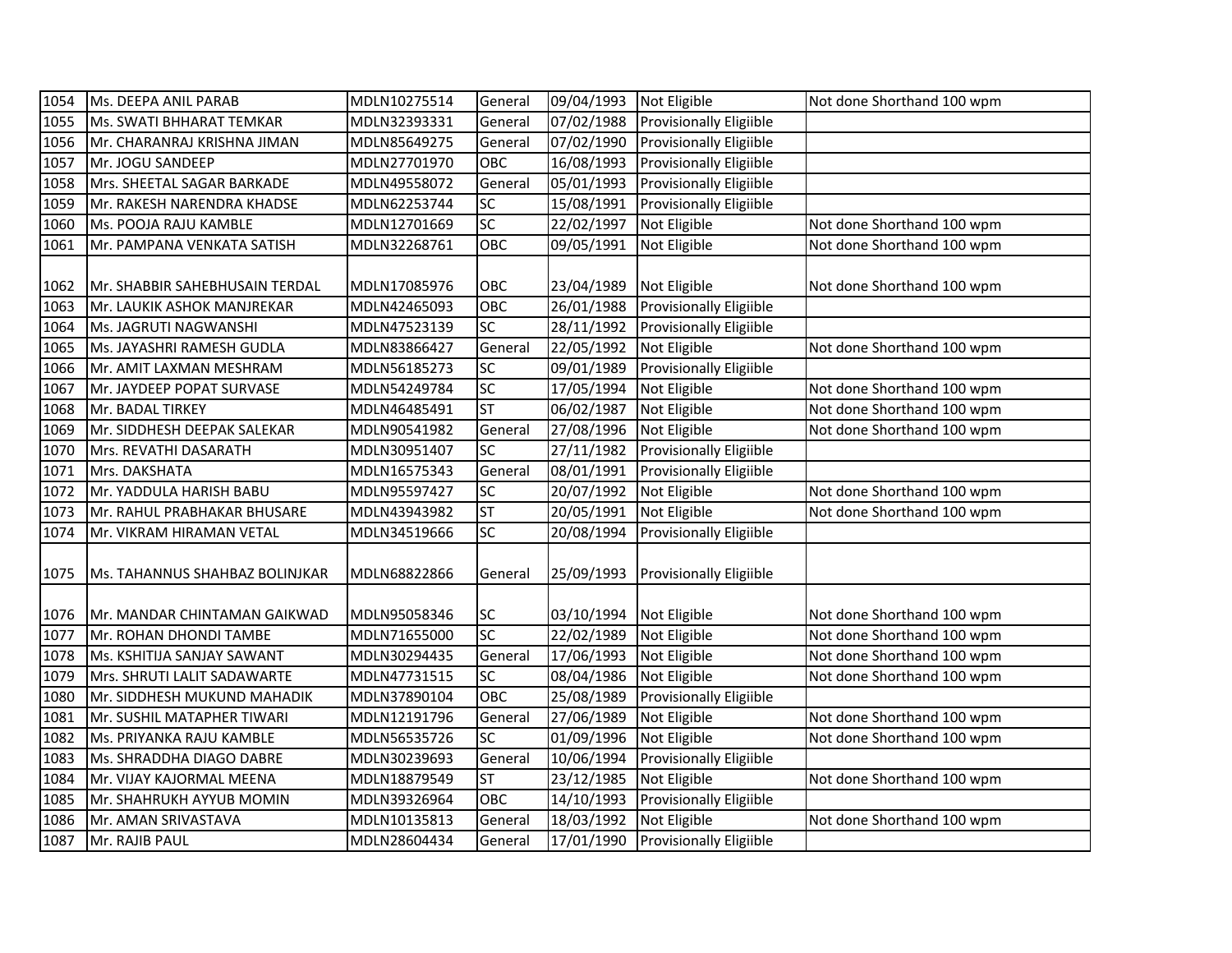| 1088 | Mr. AKASH SHALIGRAM SABLE           | MDLN74888296 | OBC       | 15/04/1994 Not Eligible |                                    | Not done Shorthand 100 wpm |
|------|-------------------------------------|--------------|-----------|-------------------------|------------------------------------|----------------------------|
| 1089 | Mr. MANI KANDAN                     | MDLN19698124 | OBC       | 15/06/1993              | Provisionally Eligiible            |                            |
| 1090 | Mr. DHARAVATH MUKESH                | MDLN51657295 | ST        | 03/07/1993              | Not Eligible                       | Not done Shorthand 100 wpm |
| 1091 | Mr. LOKINDRA                        | MDLN12510746 | SC        | 30/05/1992              | Provisionally Eligiible            |                            |
|      |                                     |              |           |                         |                                    |                            |
| 1092 | Mrs. SANTOSH SAKHARAM BAHIRAM       | MDLN30509441 | <b>ST</b> | 22/03/1988              | Not Eligible                       | Not done Shorthand 100 wpm |
| 1093 | Mr. KHATROTH PRADEEP SINGH          | MDLN54421993 | <b>ST</b> | 22/01/1985              | Not Eligible                       | Not done Shorthand 100 wpm |
| 1094 | Mr. SALINDER SINGH                  | MDLN30887880 | SC        | 25/02/1988              | <b>Provisionally Eligiible</b>     |                            |
|      | Mr. SURYAPAVANDILEEPKUMAR           |              |           |                         |                                    |                            |
| 1095 | <b>EJJUROTU</b>                     | MDLN57212972 | OBC       | 05/01/1987              | Not Eligible                       | Not done Shorthand 100 wpm |
| 1096 | Mr. RAVI KUMAR SAH                  | MDLN43556693 | OBC       | 10/10/1993              | Not Eligible                       | Not done Shorthand 100 wpm |
| 1097 | Ms. NAYANA ANIL PALAV               | MDLN88265576 | General   | 26/09/1994              | Provisionally Eligiible            |                            |
| 1098 | Mr. KUNCHAM SAIDAIAH                | MDLN44411637 | OBC       | 02/03/1988              | Not Eligible                       | Not done Shorthand 100 wpm |
| 1099 | Mr. DHARMRAJ SHARMA                 | MDLN70882631 | General   | 12/08/1989              | Provisionally Eligiible            |                            |
|      |                                     |              |           |                         |                                    |                            |
| 1100 | Mr. HEMANTKUMAR SATISH DUSANE       | MDLN92206080 | OBC       | 29/08/1989              | Not Eligible                       | Not done Shorthand 100 wpm |
| 1101 | Mr. PRAVIN SIDDHARTH MORE           | MDLN70855054 | SC        | 15/06/1989              | Not Eligible                       | Not done Shorthand 100 wpm |
| 1102 | Mr. PRATIK DINKAR SOGAM             | MDLN93840406 | General   | 12/12/1991              | Not Eligible                       | Not done Shorthand 100 wpm |
| 1103 | Mr. ADITYA ANIL HIRE                | MDLN43562675 | SC        | 20/03/1988              | Not Eligible                       | Not done Shorthand 100 wpm |
| 1104 | Mr. SUBHASH KUMAR                   | MDLN28739096 | OBC       | 03/11/1989              | Not Eligible                       | Not done Shorthand 100 wpm |
| 1105 | Mr. SACHIN MAHADEV PUTAGE           | MDLN72827556 | SC        | 15/03/1995              | Not Eligible                       | Not done Shorthand 100 wpm |
| 1106 | Ms. REVATI DILIP MAGADE             | MDLN30397530 | SC        | 28/09/1992              | Not Eligible                       | Not done Shorthand 100 wpm |
|      | Mrs. MADHUKAR CHANDER               |              |           |                         |                                    |                            |
| 1107 | CHANDRAMORE                         | MDLN63832136 | SC        | 18/04/1993              | <b>Provisionally Eligiible</b>     |                            |
| 1108 | Mrs. CHANDNI DWIVEDI                | MDLN33992132 | General   | 21/04/1990              | Provisionally Eligiible            |                            |
| 1109 | Mr. NARENDRA NARAYAN NAIK           | MDLN17304656 | General   | 24/03/1993              | Provisionally Eligiible            |                            |
| 1110 | Mrs. AARTI RAMAN SONAWANE           | MDLN55882736 | OBC       | 05/11/1988              | <b>Provisionally Eligiible</b>     |                            |
| 1111 | Mr. NARESH U                        | MDLN15243760 | OBC       | 20/03/1997              | Not Eligible                       | Not done Shorthand 100 wpm |
| 1112 | Mrs. SAYLI AMIT BELOTE              | MDLN29885687 | General   | 07/10/1992              | Not Eligible                       | Not done Shorthand 100 wpm |
| 1113 | Mr. VINOTHKUMAR                     | MDLN61360253 | <b>ST</b> | 31/05/1995              | Not Eligible                       | Not done Shorthand 100 wpm |
|      | Mr. BHAIRAVNATH ASHOK               |              |           |                         |                                    |                            |
| 1114 | SHINDEPATIL                         | MDLN71581953 | General   | 09/12/1993              | Not Eligible                       | Not done Shorthand 100 wpm |
| 1115 | Mr. VISHAL VISHNU MHAPANKAR         | MDLN92853316 | OBC       | 10/08/1990              | Provisionally Eligiible            |                            |
| 1116 | Mr. JAYESH NARAHARI PATIL           | MDLN49557474 | General   | 02/05/1989              | Provisionally Eligiible            |                            |
| 1117 | Mr. SANDESH DIGAMBAR PATIL          | MDLN45424901 | OBC       | 27/11/1993              | Provisionally Eligiible            |                            |
|      |                                     |              |           |                         |                                    |                            |
|      | 1118   Mr. RAMACHANDRA REDDY YERRAM | MDLN96044476 | General   |                         | 07/04/1989 Provisionally Eligiible |                            |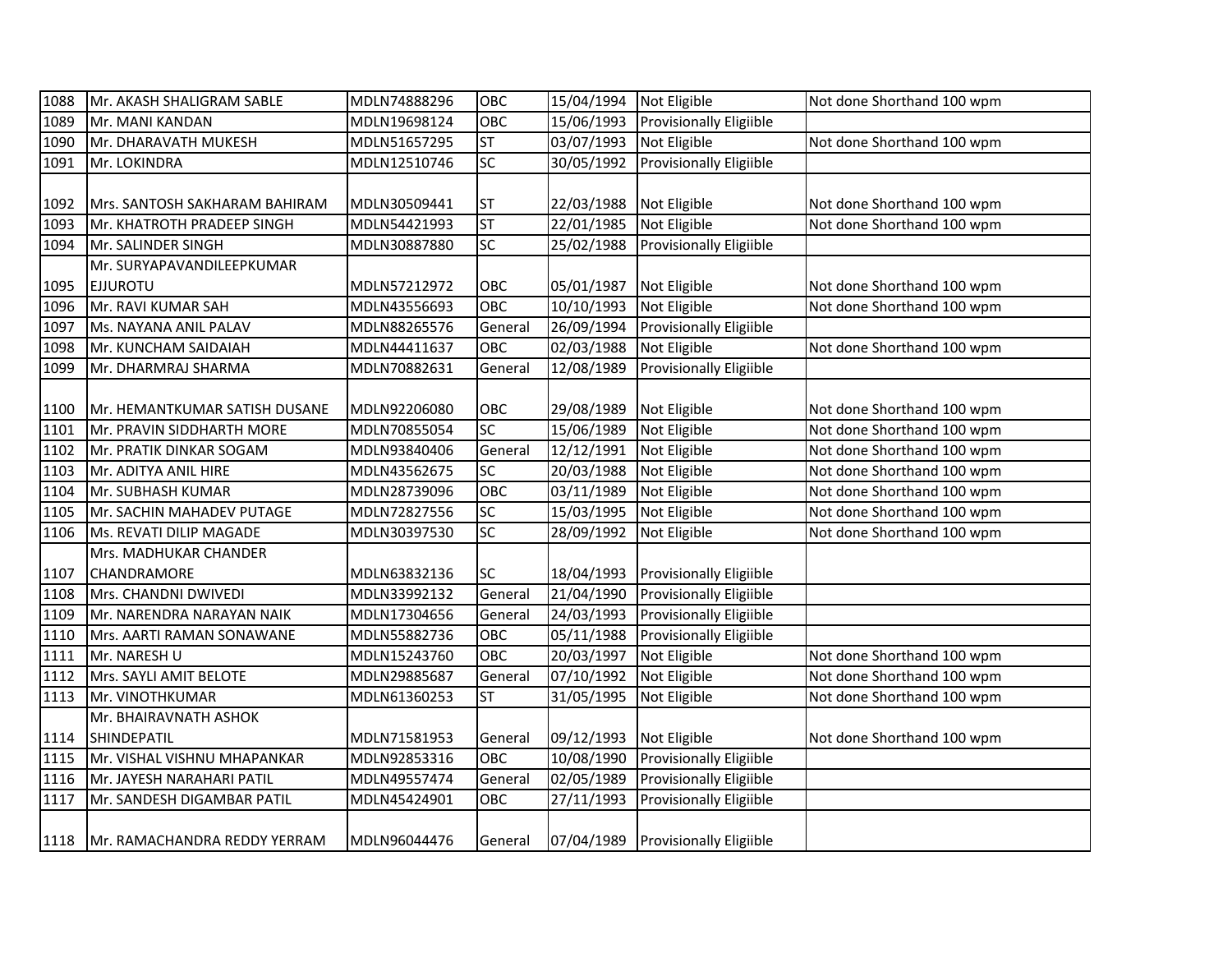| 1119 | Mr. NEMA RAM                   | MDLN47394020 | OBC       |            | 18/08/1995 Provisionally Eligiible |                            |
|------|--------------------------------|--------------|-----------|------------|------------------------------------|----------------------------|
| 1120 | Ms. SWATI UMESH KUSHWAHA       | MDLN24648781 | OBC       | 08/04/1994 | Not Eligible                       | Not done Shorthand 100 wpm |
| 1121 | Ms. KAVITA NARANBHAI SANDIS    | MDLN73149757 | SC        | 31/08/1994 | Not Eligible                       | Not done Shorthand 100 wpm |
| 1122 | Ms. PAYAL VITTHAL PAWAR        | MDLN95638120 | SC        | 20/10/1992 | Provisionally Eligiible            |                            |
| 1123 | Mr. VAIBHAV MADHUKAR FAGARE    | MDLN25475379 | General   | 24/03/1991 | <b>Provisionally Eligiible</b>     |                            |
| 1124 | Ms. PALLAVI MAHENDRA THAKUR    | MDLN22889358 | General   | 17/05/1994 | Not Eligible                       | Not done Shorthand 100 wpm |
| 1125 | Ms. KARISHMA KRISHNA CHAVAN    | MDLN34842263 | General   | 07/09/1995 | Not Eligible                       | Not done Shorthand 100 wpm |
| 1126 | Mr. AJINKYA DATTARAM RADAYE    | MDLN92771208 | OBC       | 29/11/1993 | Not Eligible                       | Not done Shorthand 100 wpm |
| 1127 | Ms. SHRUSHTI SURESH GHANEKAR   | MDLN68065431 | OBC       | 23/06/1988 | Not Eligible                       | Not done Shorthand 100 wpm |
| 1128 | Ms. AKSHATA MADHUKAR MOHITE    | MDLN85142295 | SC        | 23/03/1988 | Not Eligible                       | Not done Shorthand 100 wpm |
| 1129 | Mr. SYED SULTANUL AREFIN       | MDLN77171900 | General   | 22/11/1988 | Provisionally Eligiible            |                            |
| 1130 | Mr. JAYPRAKASH JAINTILAL SONI  | MDLN93030372 | General   | 26/11/1987 | Provisionally Eligiible            |                            |
| 1131 | Mr. MANISH CHANDWANI           | MDLN88866404 | General   | 12/02/1989 | <b>Provisionally Eligiible</b>     |                            |
|      |                                |              |           |            |                                    |                            |
| 1132 | Mr. KOKKILIGADDA SANDEEP KUMAR | MDLN87634031 | <b>SC</b> | 04/08/1992 | <b>Provisionally Eligiible</b>     |                            |
| 1133 | Mr. ROSHAN RAVINDRA MORE       | MDLN45814966 | General   | 20/09/1994 | <b>Provisionally Eligiible</b>     |                            |
| 1134 | Mr. JIVAN VITTHAL RATHOD       | MDLN35213340 | OBC       | 15/04/1992 | Not Eligible                       | Not done Shorthand 100 wpm |
| 1135 | Ms. PRANALI SURESH NIMBALKAR   | MDLN83419838 | OBC       | 18/01/1994 | Provisionally Eligiible            |                            |
| 1136 | Mrs. KAJAL AKSHAY TAMBE        | MDLN85012358 | SC        | 02/03/1993 | Provisionally Eligiible            |                            |
| 1137 | Ms. SWATI DATTARAY KALHANE     | MDLN45486653 | General   | 08/12/1995 | Not Eligible                       | Not done Shorthand 100 wpm |
|      | Mr. PRADNYABHUSHAN NATTHUJI    |              |           |            |                                    |                            |
| 1138 | <b>BORKAR</b>                  | MDLN37281768 | <b>SC</b> | 10/02/1983 | <b>Provisionally Eligiible</b>     |                            |
| 1139 | Mrs. DIKSHA DINKAR REDKAR      | MDLN79347851 | OBC       | 23/10/1987 | Not Eligible                       | Not done Shorthand 100 wpm |
| 1140 | Mrs. PRIYANKA DILIP NANGARE    | MDLN33997310 | General   | 05/08/1988 | Provisionally Eligiible            |                            |
| 1141 | Mr. SANDEEP KUMAR              | MDLN55529587 | OBC       | 08/10/1995 | Not Eligible                       | Not done Shorthand 100 wpm |
| 1142 | Mr. SAGAR MAHADEV SAWANT       | MDLN50479267 | General   | 10/07/1991 | Provisionally Eligiible            |                            |
| 1143 | Mr. MAYURESH ARUN BODHAI       | MDLN55974350 | OBC       | 15/12/1989 | Not Eligible                       | Not done Shorthand 100 wpm |
| 1144 | Mr. AKASH SUBHASH CHAVAN       | MDLN51990611 | General   | 07/11/1994 | Provisionally Eligiible            |                            |
| 1145 | Ms. SWAPNALI PRAKASH SHELKE    | MDLN20439176 | OBC       | 23/06/1992 | Not Eligible                       | Not done Shorthand 100 wpm |
|      |                                |              |           |            |                                    |                            |
| 1146 | Mr. ANANTA SUDAM SURYAWANSHI   | MDLN85604630 | <b>SC</b> | 03/04/1990 | Not Eligible                       | Not done Shorthand 100 wpm |
| 1147 | Mr. SUNIL RAMKISAN BHAVAR      | MDLN25281297 | <b>ST</b> | 06/01/1988 | Not Eligible                       | Not done Shorthand 100 wpm |
| 1148 | Mr. ROHAN RAMESH GAVE          | MDLN25819459 | <b>ST</b> | 09/09/1989 | Provisionally Eligiible            |                            |
| 1149 | Mrs. ROOPIKA PRAVIN JADHAV     | MDLN66071312 | General   | 13/01/1989 | Not Eligible                       | Not done Shorthand 100 wpm |
|      |                                |              |           |            |                                    |                            |
| 1150 | Mr. GANESH VISHWANATH MUGDAR   | MDLN47889371 | OBC       | 17/09/1986 | Not Eligible                       | Not done Shorthand 100 wpm |
| 1151 | Mr. PRANAV SUDESH KERKAR       | MDLN84251405 | OBC       | 26/09/1995 | Not Eligible                       | Not done Shorthand 100 wpm |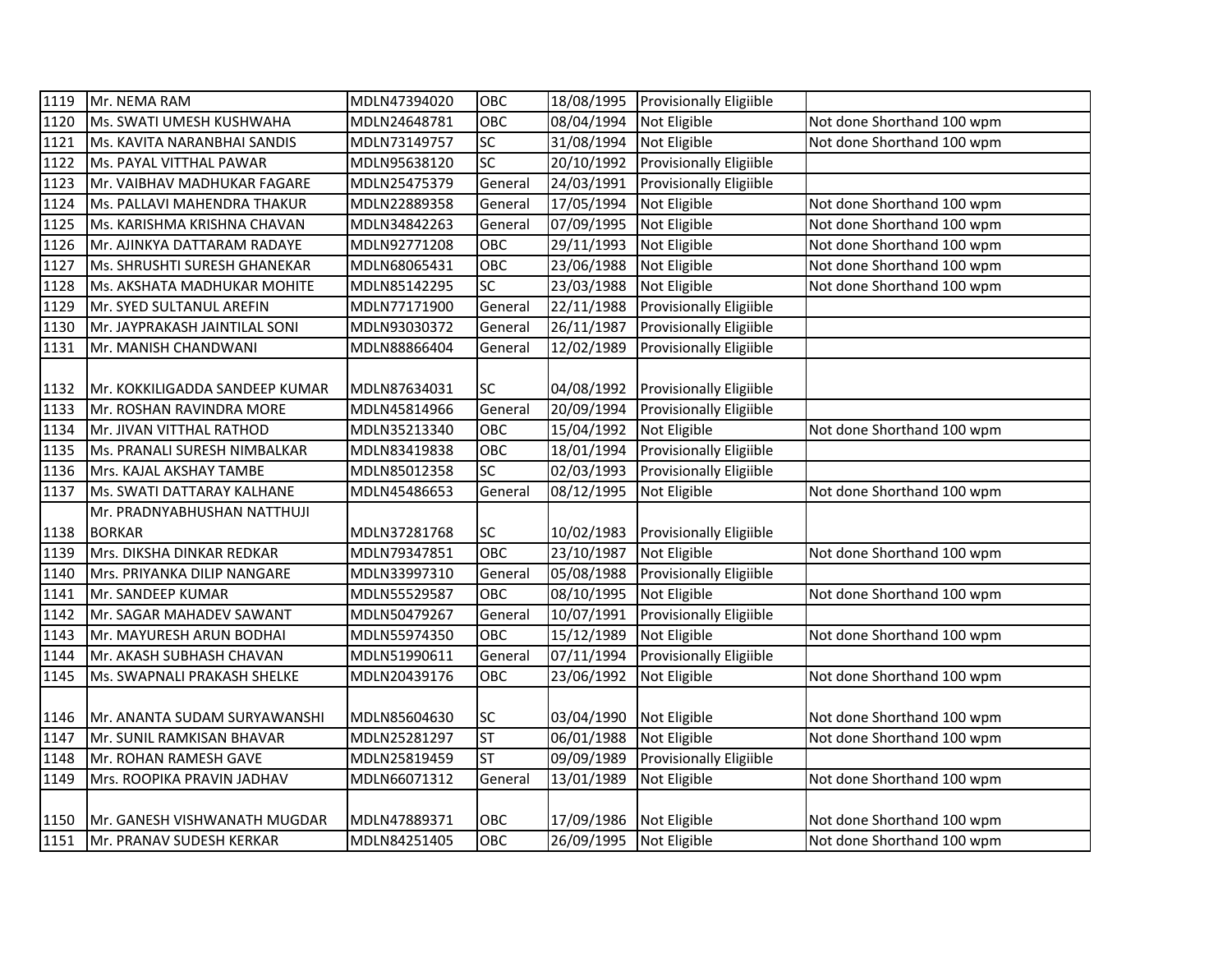| 1152 | Mrs. RUPALI PRASAD DESAI                      | MDLN14150259                 | $\overline{SC}$  | 04/06/1985               | <b>Provisionally Eligiible</b>          |                            |
|------|-----------------------------------------------|------------------------------|------------------|--------------------------|-----------------------------------------|----------------------------|
| 1153 | Ms. KINNARI JAGDISH SHETYE                    | MDLN83678045                 | General          | 14/10/1995               | Not Eligible                            | Not done Shorthand 100 wpm |
| 1154 | Ms. DIVY RAJKUMAR MORAY                       | MDLN64158875                 | General          | 31/10/1990               | Not Eligible                            | Not done Shorthand 100 wpm |
| 1155 | Mr. PRASHANT FAKIRCHAND SHINGARE MDLN57246017 |                              | SC               | 08/01/1984               | Not Eligible                            | Not done Shorthand 100 wpm |
| 1156 | Mrs. PRIYADARSHINI AJINKYA JADHAV             | MDLN68036750                 | General          | 10/07/1987               | <b>Provisionally Eligiible</b>          |                            |
| 1157 | Mr. ABHISHEK KRISHNAJI RANE                   | MDLN29923473                 | General          | 12/03/1994               | Provisionally Eligiible                 |                            |
| 1158 | Ms. RASHIDA HUSSAIN PARDAWALA                 | MDLN22789163                 | General          | 23/08/1994               | <b>Provisionally Eligiible</b>          |                            |
| 1159 | Mr. AMAN BIRO SINGH                           | MDLN17211991                 | <b>ST</b>        | 13/10/1994               | Provisionally Eligiible                 |                            |
| 1160 | Mr. YOGESH SURESH BHABAL                      | MDLN25314865                 | General          | 06/11/1991               | <b>Provisionally Eligiible</b>          |                            |
| 1161 | Mr. ANKITA GAJANAN KUTEMATE                   | MDLN96749789                 | OBC              | 17/03/1996               | Not Eligible                            | Not done Shorthand 100 wpm |
| 1162 | Mr. VIJAY KUMAR                               | MDLN89879585                 | SC               | 13/07/1991               | Not Eligible                            | Not done Shorthand 100 wpm |
| 1163 | Ms. KOMAL SURESH PATIL                        | MDLN20918327                 | $\overline{SC}$  | 15/06/1994               | Provisionally Eligiible                 |                            |
| 1164 | Mr. SHANKAR SHIVRAM MAHANTY                   | MDLN69321131                 | General          | 06/11/1995               | Not Eligible                            | Not done Shorthand 100 wpm |
| 1165 | Ms. RESHMA PRAKASH UGHADE                     | MDLN14565548                 | <b>ST</b>        | 15/07/1989               | Provisionally Eligiible                 |                            |
| 1166 | Ms. MANISHA KRUSHNA RANDIVE                   | MDLN70901228                 | OBC              | 01/02/1994               | <b>Provisionally Eligiible</b>          |                            |
| 1167 | Mr. DIPU SHIAL                                | MDLN40102221                 | SC               | 24/01/1996               | <b>Provisionally Eligiible</b>          |                            |
| 1168 | Mr. VILAS GOVIND KATKAR                       | MDLN62130772                 | OBC              | 18/09/1987               | <b>Provisionally Eligiible</b>          |                            |
| 1169 | Mr. LALIT GOUR                                | MDLN60528835                 | OBC              | 30/05/1992               | <b>Provisionally Eligiible</b>          |                            |
| 1170 | Mr. AJAY SAHEBRAO SHIRAGIRE                   | MDLN64449505                 | OBC              | 30/05/1989               | <b>Provisionally Eligiible</b>          |                            |
| 1171 | Mr. PRADIP ANANT MAHADIK                      | MDLN97350526                 | OBC              | 31/10/1994               | Provisionally Eligiible                 |                            |
| 1172 | Mrs. ANAMIKA BHARDWAJ                         | MDLN35899130                 | General          | 12/02/1992               | <b>Provisionally Eligiible</b>          |                            |
| 1173 | Mr. MOTAGOTLA THIRUMANI                       | MDLN85210406                 | SC               | 05/03/1986               | Not Eligible                            | Not done Shorthand 100 wpm |
| 1174 | Mr. NIRMAL KUMAR                              | MDLN19489787                 | SC               | 05/08/1987               | Provisionally Eligiible                 |                            |
| 1175 | Mr. HARSHAL PRAKASH SALVE                     | MDLN53283321                 | SC<br><b>OBC</b> | 22/11/1996               | Provisionally Eligiible                 |                            |
| 1176 | Mr. PAULSON AUGUSTINE                         | MDLN74329121                 |                  | 17/11/1985               | Provisionally Eligiible                 |                            |
| 1177 | Mrs. AARTI VINAY MANJREKAR                    | MDLN85875429                 | General          | 13/10/1989               | <b>Provisionally Eligiible</b>          |                            |
|      | Mr. SHAILENDRA MURLIDHAR                      |                              |                  |                          |                                         |                            |
| 1178 | <b>KUMBHAR</b><br>Ms. PRIYANKA LAXMAN SATPUTE | MDLN70224841<br>MDLN56117151 | OBC<br>SC        | 09/07/1984<br>05/06/1992 | Not Eligible<br>Provisionally Eligiible | Not done Shorthand 100 wpm |
| 1179 |                                               |                              |                  |                          |                                         |                            |
| 1180 | Mr. DEEPAK CHANDRA PANDEY                     | MDLN63468460                 | General          | 22/10/1990               | Not Eligible                            | Not done Shorthand 100 wpm |
| 1181 | Ms. PAYAL CHANDRAKANT NAGDEVE                 | MDLN24729941                 | <b>SC</b>        | 24/05/1992 Not Eligible  |                                         | Not done Shorthand 100 wpm |
| 1182 | Ms. KIRTI BALWANT CHAVAN                      | MDLN36497201                 | General          | 01/08/1993               | Not Eligible                            | Not done Shorthand 100 wpm |
| 1183 | Mr. PRATIPAL LAXMAN PATIL                     | MDLN93489252                 | SC               | 11/11/1989 Not Eligible  |                                         | Not done Shorthand 100 wpm |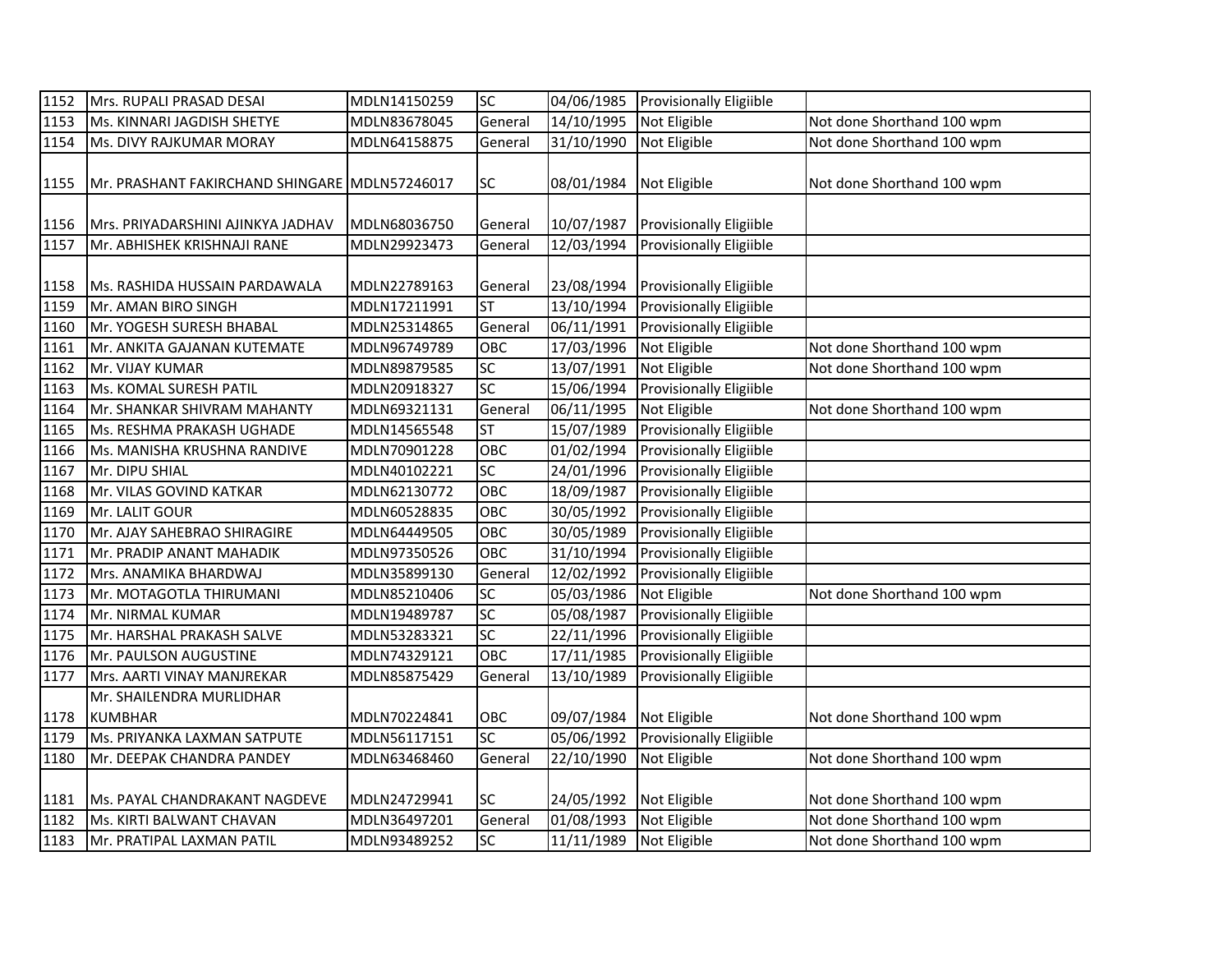| 1184 | Mr. SHIV KUMAR GUPTA          | MDLN94017323 | General                  | 03/02/1994 | Provisionally Eligiible        |                            |
|------|-------------------------------|--------------|--------------------------|------------|--------------------------------|----------------------------|
|      |                               |              |                          |            |                                |                            |
| 1185 | Mr. SUSHANT BALKRUSHNA KAMBLE | MDLN98858176 | SC                       | 29/12/1991 | Not Eligible                   | Not done Shorthand 100 wpm |
| 1186 | Mr. AMIT SHARMA               | MDLN43202218 | OBC                      | 15/08/1988 | Provisionally Eligiible        |                            |
| 1187 | Mr. DHANANJAY ARVIND GAVALI   | MDLN52371906 | SC                       | 11/10/1986 | Provisionally Eligiible        |                            |
| 1188 | Mr. NISCHAY NARAYAN DABERAO   | MDLN55336672 | $\overline{\mathsf{ST}}$ | 06/12/1995 | Not Eligible                   | Not done Shorthand 100 wpm |
| 1189 | Mr. KASARLA HARISH            | MDLN96632393 | General                  | 26/11/1992 | Provisionally Eligiible        |                            |
| 1190 | Mr. SANDIP SHASHIKANT KHETRE  | MDLN79980772 | SC                       | 30/04/1982 | Provisionally Eligiible        |                            |
| 1191 | Mr. VASUDEV KASHINATH RATHOD  | MDLN84302271 | General                  | 06/01/1991 | Not Eligible                   | Not done Shorthand 100 wpm |
| 1192 | Mr. ANKUSH DILIP THORAT       | MDLN19432779 | SC                       | 07/06/1992 | <b>Provisionally Eligiible</b> |                            |
| 1193 | Mrs. RUPA GITESH THAKUR       | MDLN33299004 | General                  | 27/11/1990 | Not Eligible                   | Not done Shorthand 100 wpm |
| 1194 | Mr. AKSHAY PRABHAKAR TALEKAR  | MDLN77169462 | General                  | 15/05/1993 | Not Eligible                   | Not done Shorthand 100 wpm |
| 1195 | Mr. NIKHIL GUNDA YADAV        | MDLN75737737 | General                  | 08/07/1992 | <b>Provisionally Eligiible</b> |                            |
| 1196 | Mr. ASHISH SINGH              | MDLN50609497 | General                  | 04/10/1993 | Provisionally Eligiible        |                            |
| 1197 | Mrs. LEKHA JATIN SOLANKI      | MDLN49194983 | SC                       | 02/11/1992 | <b>Provisionally Eligiible</b> |                            |
| 1198 | Ms. VRINALI VIJAY BHOIR       | MDLN44844772 | OBC                      | 01/01/1987 | Not Eligible                   | Not done Shorthand 100 wpm |
| 1199 | Mr. PRASANJIT KHANDERAO       | MDLN28567778 | SC                       | 23/05/1990 | Not Eligible                   | Not done Shorthand 100 wpm |
| 1200 | Mr. GIRISH DATTATRAY KHAIRNAR | MDLN25224321 | OBC                      | 05/08/1984 | Not Eligible                   | Not done Shorthand 100 wpm |
|      |                               |              |                          |            |                                |                            |
| 1201 | Ms. HEMLATA PARSHURAM PAWAR   | MDLN27081247 | General                  | 24/09/1989 | <b>Provisionally Eligiible</b> |                            |
| 1202 | Ms. BHAVYA MK                 | MDLN66313261 | SC                       | 11/10/1993 | <b>Provisionally Eligiible</b> |                            |
|      | Mr. MANMATH GANGADHAR         |              |                          |            |                                |                            |
| 1203 | <b>NANDURE</b>                | MDLN51678271 | General                  | 01/10/1990 | Not Eligible                   | Not done Shorthand 100 wpm |
| 1204 | Mr. NILESH PARSHURAM PARALE   | MDLN70594471 | General                  | 10/09/1993 | Not Eligible                   | Not done Shorthand 100 wpm |
| 1205 | Mr. JITENDRA DAYANAND JADHAV  | MDLN29964904 | SC                       | 13/08/1987 | Not Eligible                   | Not done Shorthand 100 wpm |
|      | Mr. JANKIRAM SHANTARAM        |              |                          |            |                                |                            |
| 1206 | <b>TAKARKHEDE</b>             | MDLN19789522 | OBC                      | 18/04/1986 | <b>Provisionally Eligiible</b> |                            |
| 1207 | Ms. SHUSMITA JAYANT SAHU      | MDLN58060712 | General                  | 18/10/1995 | Provisionally Eligiible        |                            |
| 1208 | Ms. HEENA NARENDRA JOSHI      | MDLN88556032 | General                  | 30/05/1990 | Provisionally Eligiible        |                            |
| 1209 | Mr. SHENOY MATHEW             | MDLN22365383 | General                  | 03/02/1994 | Provisionally Eligiible        |                            |
| 1210 | Mr. RADHE SHYAM MAHTO         | MDLN11833824 | OBC                      | 29/12/1969 | Not Eligible                   | #REF!                      |
|      |                               |              |                          |            |                                |                            |
| 1211 | Mr. MOSHIN SAYYADNOOR SAYYAD  | MDLN28449424 | General                  | 14/06/1993 | Not Eligible                   | Not done Shorthand 100 wpm |
| 1212 | Mr. AMOL SAHEBRAO PAWAR       | MDLN38649257 | SC                       | 13/04/1986 | Provisionally Eligiible        |                            |
| 1213 | Mrs. VIJAYA RAMDAS CHINDARKAR | MDLN38651664 | OBC                      | 05/05/1984 | Provisionally Eligiible        |                            |
| 1214 | Mr. DEEPAK SURESH JADHAV      | MDLN35859421 | General                  | 15/07/1982 | Provisionally Eligiible        |                            |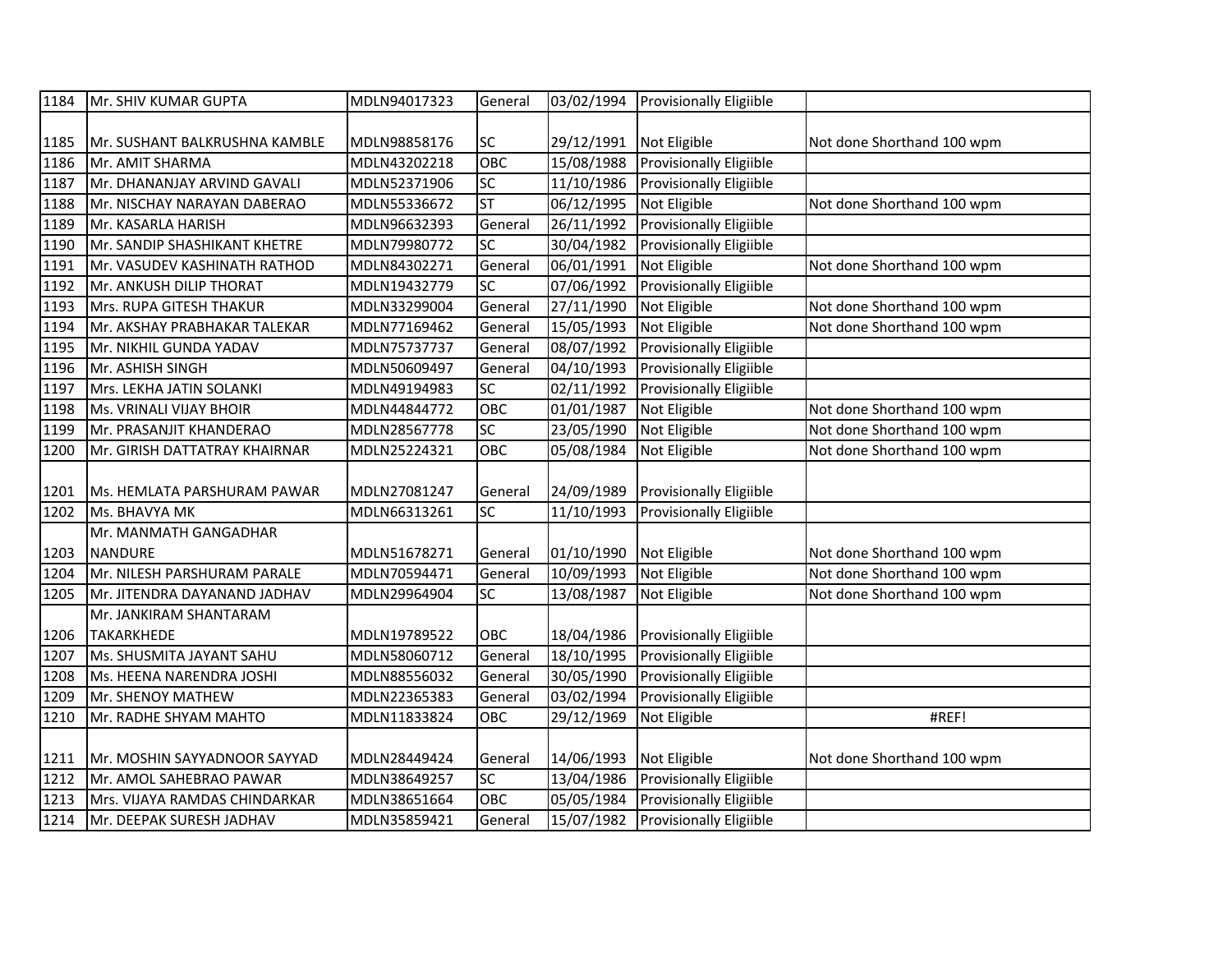|      | Mr. ASHISHKUMAR MOHANLAL                     |              |                 |                     |                                |                            |
|------|----------------------------------------------|--------------|-----------------|---------------------|--------------------------------|----------------------------|
| 1215 | <b>DHAYADE</b>                               | MDLN71971750 | General         | 20/05/1987          | Not Eligible                   | Not done Shorthand 100 wpm |
| 1216 | Mr. KANNAN N                                 | MDLN32372381 | SC              | 01/04/1992          | Not Eligible                   | Not done Shorthand 100 wpm |
| 1217 | Mr. RAJU YEMALAVALASA                        | MDLN87592680 | OBC             | 08/12/1992          | Provisionally Eligiible        |                            |
|      |                                              |              |                 |                     |                                |                            |
| 1218 | Mr. ANKUSH SURYAKANT BANSODE                 | MDLN62664032 | SC              | 22/04/1989          | <b>Provisionally Eligiible</b> |                            |
| 1219 | Ms. POOJA RAMESH JADHAV                      | MDLN89461482 | General         | 27/06/1988          | Not Eligible                   | Not done Shorthand 100 wpm |
| 1220 | Mrs. P LAVANYA                               | MDLN82848592 | SC              | 08/11/1990          | Not Eligible                   | Not done Shorthand 100 wpm |
|      |                                              |              |                 |                     |                                |                            |
| 1221 | Mr. SALUNKE BABASAHEB PANDURANG MDLN28041207 |              | General         | 10/09/1990          | <b>Provisionally Eligiible</b> |                            |
| 1222 | Ms. SNEHA VIJAY KADAM                        | MDLN66851899 | General         | 02/01/1997          | Not Eligible                   | Not done Shorthand 100 wpm |
| 1223 | Mr. SHYAMA SUNDAR NAYAK                      | MDLN91872153 | General         | 14/07/1992          | Not Eligible                   | Not done Shorthand 100 wpm |
| 1224 | Mr. VIJAYA KUMAR                             | MDLN65825724 | General         | 15/05/1989          | Provisionally Eligiible        |                            |
|      |                                              |              |                 |                     |                                |                            |
| 1225 | Ms. SHWETA DNYANESHWAR MHATRE                | MDLN18191462 | General         | 30/06/1993          | <b>Provisionally Eligiible</b> |                            |
|      | Mr. PRADNYABHUSHAN NATTHUJI                  |              |                 |                     |                                |                            |
| 1226 | <b>BORKAR</b>                                | MDLN54998694 | SC              | 10/02/1983          | <b>Provisionally Eligiible</b> |                            |
| 1227 | Mr. GAJENDRA MANI DAHIYA                     | MDLN40387395 | SC              | 26/09/1992          | Not Eligible                   | Not done Shorthand 100 wpm |
|      | Mr. REDDI SRISATYAAPPALA                     |              |                 |                     |                                |                            |
| 1228 | SWAMYNAIDU                                   | MDLN15661569 | General         | 06/02/1990          | <b>Provisionally Eligiible</b> |                            |
| 1229 | Mr. CHETAN ANANTRAO BHAGAT                   | MDLN34341557 | $\overline{SC}$ | 28/08/1991          | Provisionally Eligiible        |                            |
| 1230 | Ms. TEJASVI UTTAM MARBHAL                    | MDLN71603600 | <b>ST</b>       | 25/05/1992          | Provisionally Eligiible        |                            |
| 1231 | Mr. NILESH SADASHIV YESHWAD                  | MDLN38705357 | $\overline{SC}$ | 30/04/1984          | Not Eligible                   | Not done Shorthand 100 wpm |
| 1232 | Mr. AKSHAY VILAS TAK                         | MDLN72679409 | OBC             | 22/12/1993          | Not Eligible                   | Not done Shorthand 100 wpm |
| 1233 | Ms. GITA KUNDALIK GAVARI                     | MDLN63953140 | <b>ST</b>       | $\sqrt{07}/10/1987$ | Provisionally Eligiible        |                            |
| 1234 | Mr. BALAJI BABU CHAVAN                       | MDLN69591767 | OBC             | 20/03/1991          | Not Eligible                   | Not done Shorthand 100 wpm |
| 1235 | Mr. BALASAHEB RAMBHAU SHINDE                 | MDLN62952336 | General         | 28/10/1988          | Provisionally Eligiible        |                            |
| 1236 | Mr. MUKESH SINGH                             | MDLN93609800 | SC              | 03/03/1988          | Provisionally Eligiible        |                            |
| 1237 | Mr. AMBRE VINOD BHIKAJI                      | MDLN53859693 | General         | 12/06/1981          | Not Eligible                   | Not done Shorthand 100 wpm |
| 1238 | Mr. VANDIT TYAGI                             | MDLN85566705 | General         | 13/10/1994          | Provisionally Eligiible        |                            |
| 1239 | Mrs. USHA GANESH SHINGOLE                    | MDLN41838582 | OBC             | 23/08/1987          | Provisionally Eligiible        |                            |
| 1240 | Mr. RAJESH KUMAR YADAV                       | MDLN27954287 | OBC             | 21/10/1993          | Provisionally Eligiible        |                            |
| 1241 | Mr. WASEEM AKRAM TEKADI                      | MDLN42784712 | OBC             | 20/01/1993          | Provisionally Eligiible        |                            |
| 1242 | Ms. SULBHA PRADIP WASNIK                     | MDLN20956659 | SC              | 02/03/1995          | Provisionally Eligiible        |                            |
| 1243 | Mr. SHARAD RAVAN BHOSALE                     | MDLN38831874 | $\overline{SC}$ | 03/10/1993          | Provisionally Eligiible        |                            |
| 1244 | Mr. NIKHIL DNYANDEI BHOMBE                   | MDLN81565951 | General         | 06/11/1991          | Provisionally Eligiible        |                            |
| 1245 | Ms. SAYEEDA ABDUL BHENDIGIRI                 | MDLN72426631 | General         | 22/09/1986          | Provisionally Eligiible        |                            |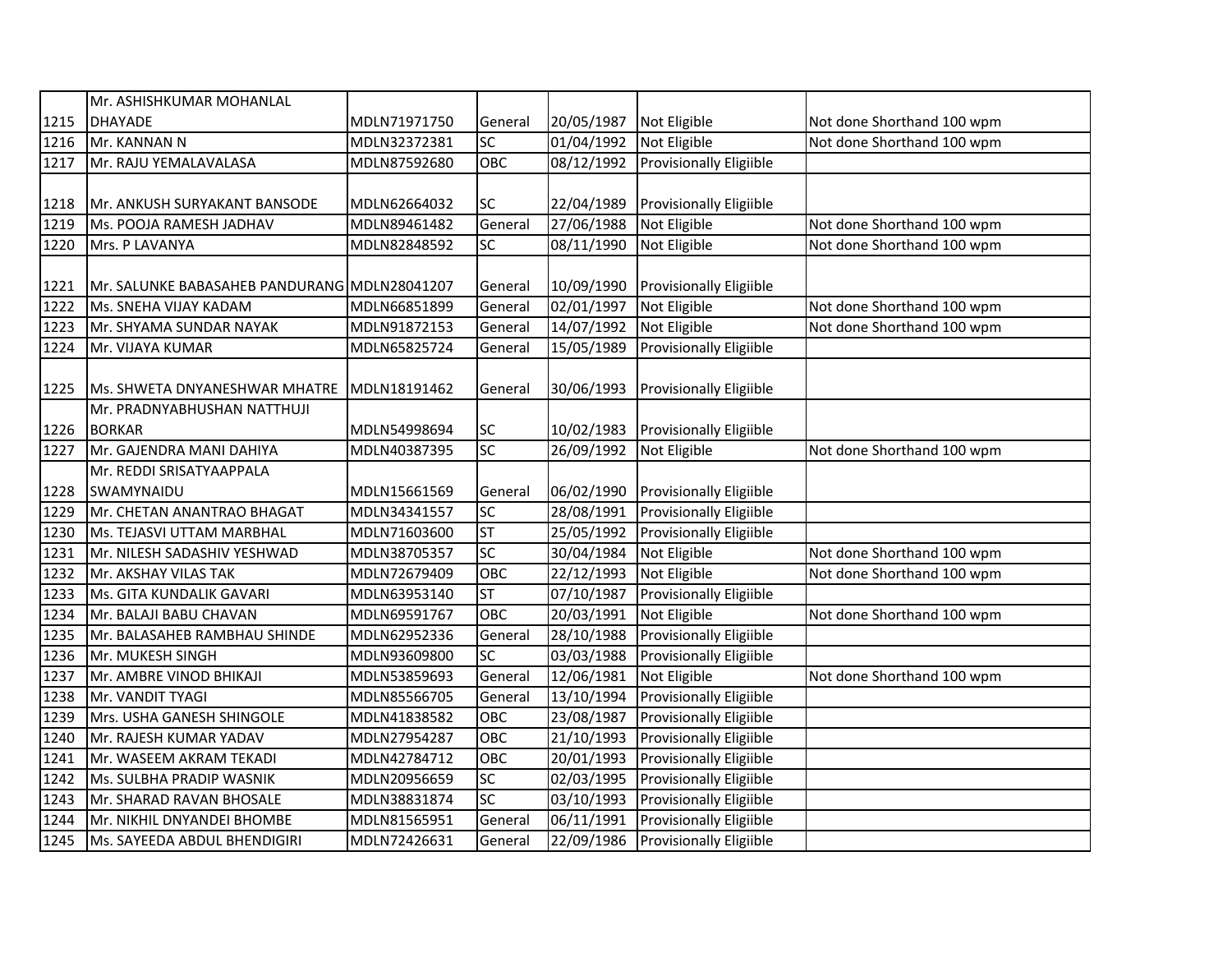| 16/10/1996<br>1246<br>Ms. ASHLESHA SADANAND DHUMAL<br>MDLN86012562<br>OBC<br><b>Provisionally Eligiible</b><br><b>ST</b><br>03/12/1991<br>1247<br>Mr. VIJAY KALU BOTE<br>MDLN21890629<br>Not Eligible<br>Not done Shorthand 100 wpm<br>Ms. SHRADDHA MADHUKAR<br><b>SC</b><br>18/12/1990<br><b>Provisionally Eligiible</b><br>1248<br>NANDGAONKAR<br>MDLN21952958<br><b>ST</b><br>02/12/1990<br>Provisionally Eligiible<br>1249<br>Mr. PANKAJ SHEKHAR GAIKAR<br>MDLN90682338<br>OBC<br>25/12/1997<br><b>Provisionally Eligiible</b><br>1250<br>Mr. DUVVADA LAKSHMI NARAYANA<br>MDLN15312324<br>OBC<br>06/05/1987<br><b>Provisionally Eligiible</b><br>1251<br>Mr. PARAG CHARUDATTA MURDIV<br>MDLN68742311<br><b>SC</b><br>06/01/1987<br>Not Eligible<br>MDLN47772376<br>Not done Shorthand 100 wpm<br>1252<br>Mr. DNYANESHWAR SITARAM JADHAV<br>1253<br>General<br>19/05/1989<br>Not Eligible<br>Not done Shorthand 100 wpm<br>Mr. RAHUL SUDHAKAR BHADANE<br>MDLN66945035<br>04/02/1992<br>Not done Shorthand 100 wpm<br>1254<br>Ms. GAYATRI AJAY VAJPEYEE<br>MDLN33330865<br>General<br>Not Eligible<br><b>ST</b><br>1255<br>MDLN75989889<br>03/04/1989<br>Not done Shorthand 100 wpm<br>Mr. KESHAV DEORAM BHOYE<br>Not Eligible<br>OBC<br>13/12/1989<br>Not Eligible<br>Not done Shorthand 100 wpm<br>1256<br>Mr. YUVRAJ RAMCHANDRA AGRE<br>MDLN44415635<br>SC<br>15/03/1986<br>Provisionally Eligiible<br>1257<br>Ms. KIRUTHIKADEVI<br>MDLN34742233<br>Provisionally Eligiible<br>1258<br>Mr. SRIKANTH YARAMACHU<br>MDLN11208178<br>General<br>20/02/1987<br>SC<br>28/02/1998<br>Not Eligible<br>Not done Shorthand 100 wpm<br>1259<br>Mr. PRAJAWL RAVINDRA WASNIK<br>MDLN97221381<br>SC<br>MDLN57923506<br>06/02/1989<br>Not done Shorthand 100 wpm<br>1260<br>Ms. AARTI JAGDISH BANSODE<br>Not Eligible<br>General<br>13/10/1989<br>Not done Shorthand 100 wpm<br>1261<br>Mrs. AARTI VINAY MANJREKAR<br>MDLN92364669<br>Not Eligible<br>MDLN70856440<br>General<br>06/02/1988<br>Not Eligible<br>Not done Shorthand 100 wpm<br>1262<br>Mr. MANDAR RAJARAM BAWKAR<br>SC<br>Provisionally Eligiible<br>MDLN74016993<br>23/04/1982<br>1263<br>Mr. SIKHA RAJESWAR RAO<br>OBC<br>04/11/1989<br>Provisionally Eligiible<br>Ms. PRAJAKTA SHANKARRAO WASEKAR MDLN36260631<br>1264<br>OBC<br>05/09/1992<br><b>Provisionally Eligiible</b><br>1265<br>Mr. MAYURESH KRISHNA BADAD<br>MDLN76553196<br>06/01/1989<br>Provisionally Eligiible<br>General<br>1266<br>Mr. MACHAVARAPU RAMAPRASAD<br>MDLN12300453<br>OBC<br>10/10/1987<br>Provisionally Eligiible<br>1267<br>Mr. GURINDER SINGH<br>MDLN55992845<br>OBC<br>28/06/1989<br>Not done Shorthand 100 wpm<br>1268<br>Mrs. CHITRA VIDIT PATIL<br>MDLN59912823<br>Not Eligible<br>08/08/1992<br><b>Provisionally Eligiible</b><br>Mr. VIRAJ VILAS JADHAV<br>1269<br>MDLN97982833<br>General<br>SC<br>Not done Shorthand 100 wpm<br>1270<br>Mr. MUKUL SAMRIA<br>09/05/1995<br>Not Eligible<br>MDLN91181540<br>General<br>12/05/1986<br>Provisionally Eligiible<br>1271<br>Mr. SANTHOSH KUMAR SINGH<br>MDLN77187682<br>Not done Shorthand 100 wpm<br>1272<br>MDLN34145647<br>OBC<br>12/11/1993<br>Not Eligible<br>Mr. SAMISH LAXMAN PAGDHARE<br>SC<br>Provisionally Eligiible<br>30/08/1991<br>1273<br>Mr. ROHIT PANWAR<br>MDLN23255020<br>27/07/1993<br>Provisionally Eligiible<br>OBC<br>1274<br>Mrs. RAMIJA S SHAIKH<br>MDLN63661542<br>SC<br>1275<br>Mr. PANKAJ DASHRATH SIRSAT<br>MDLN71640764 | 26/01/1985<br>Provisionally Eligiible<br>5T<br>07/01/1994<br><b>Provisionally Eligiible</b><br>1276<br>Mr. ASHISH SINGH<br>MDLN91731343 |  |  |  |  |
|---------------------------------------------------------------------------------------------------------------------------------------------------------------------------------------------------------------------------------------------------------------------------------------------------------------------------------------------------------------------------------------------------------------------------------------------------------------------------------------------------------------------------------------------------------------------------------------------------------------------------------------------------------------------------------------------------------------------------------------------------------------------------------------------------------------------------------------------------------------------------------------------------------------------------------------------------------------------------------------------------------------------------------------------------------------------------------------------------------------------------------------------------------------------------------------------------------------------------------------------------------------------------------------------------------------------------------------------------------------------------------------------------------------------------------------------------------------------------------------------------------------------------------------------------------------------------------------------------------------------------------------------------------------------------------------------------------------------------------------------------------------------------------------------------------------------------------------------------------------------------------------------------------------------------------------------------------------------------------------------------------------------------------------------------------------------------------------------------------------------------------------------------------------------------------------------------------------------------------------------------------------------------------------------------------------------------------------------------------------------------------------------------------------------------------------------------------------------------------------------------------------------------------------------------------------------------------------------------------------------------------------------------------------------------------------------------------------------------------------------------------------------------------------------------------------------------------------------------------------------------------------------------------------------------------------------------------------------------------------------------------------------------------------------------------------------------------------------------------------------------------------------------------------------------------------------------------------------------------------------------------------------------------------------------------------------------------------------------------------------------------------------------------------------------------------------|-----------------------------------------------------------------------------------------------------------------------------------------|--|--|--|--|
|                                                                                                                                                                                                                                                                                                                                                                                                                                                                                                                                                                                                                                                                                                                                                                                                                                                                                                                                                                                                                                                                                                                                                                                                                                                                                                                                                                                                                                                                                                                                                                                                                                                                                                                                                                                                                                                                                                                                                                                                                                                                                                                                                                                                                                                                                                                                                                                                                                                                                                                                                                                                                                                                                                                                                                                                                                                                                                                                                                                                                                                                                                                                                                                                                                                                                                                                                                                                                                             |                                                                                                                                         |  |  |  |  |
|                                                                                                                                                                                                                                                                                                                                                                                                                                                                                                                                                                                                                                                                                                                                                                                                                                                                                                                                                                                                                                                                                                                                                                                                                                                                                                                                                                                                                                                                                                                                                                                                                                                                                                                                                                                                                                                                                                                                                                                                                                                                                                                                                                                                                                                                                                                                                                                                                                                                                                                                                                                                                                                                                                                                                                                                                                                                                                                                                                                                                                                                                                                                                                                                                                                                                                                                                                                                                                             |                                                                                                                                         |  |  |  |  |
|                                                                                                                                                                                                                                                                                                                                                                                                                                                                                                                                                                                                                                                                                                                                                                                                                                                                                                                                                                                                                                                                                                                                                                                                                                                                                                                                                                                                                                                                                                                                                                                                                                                                                                                                                                                                                                                                                                                                                                                                                                                                                                                                                                                                                                                                                                                                                                                                                                                                                                                                                                                                                                                                                                                                                                                                                                                                                                                                                                                                                                                                                                                                                                                                                                                                                                                                                                                                                                             |                                                                                                                                         |  |  |  |  |
|                                                                                                                                                                                                                                                                                                                                                                                                                                                                                                                                                                                                                                                                                                                                                                                                                                                                                                                                                                                                                                                                                                                                                                                                                                                                                                                                                                                                                                                                                                                                                                                                                                                                                                                                                                                                                                                                                                                                                                                                                                                                                                                                                                                                                                                                                                                                                                                                                                                                                                                                                                                                                                                                                                                                                                                                                                                                                                                                                                                                                                                                                                                                                                                                                                                                                                                                                                                                                                             |                                                                                                                                         |  |  |  |  |
|                                                                                                                                                                                                                                                                                                                                                                                                                                                                                                                                                                                                                                                                                                                                                                                                                                                                                                                                                                                                                                                                                                                                                                                                                                                                                                                                                                                                                                                                                                                                                                                                                                                                                                                                                                                                                                                                                                                                                                                                                                                                                                                                                                                                                                                                                                                                                                                                                                                                                                                                                                                                                                                                                                                                                                                                                                                                                                                                                                                                                                                                                                                                                                                                                                                                                                                                                                                                                                             |                                                                                                                                         |  |  |  |  |
|                                                                                                                                                                                                                                                                                                                                                                                                                                                                                                                                                                                                                                                                                                                                                                                                                                                                                                                                                                                                                                                                                                                                                                                                                                                                                                                                                                                                                                                                                                                                                                                                                                                                                                                                                                                                                                                                                                                                                                                                                                                                                                                                                                                                                                                                                                                                                                                                                                                                                                                                                                                                                                                                                                                                                                                                                                                                                                                                                                                                                                                                                                                                                                                                                                                                                                                                                                                                                                             |                                                                                                                                         |  |  |  |  |
|                                                                                                                                                                                                                                                                                                                                                                                                                                                                                                                                                                                                                                                                                                                                                                                                                                                                                                                                                                                                                                                                                                                                                                                                                                                                                                                                                                                                                                                                                                                                                                                                                                                                                                                                                                                                                                                                                                                                                                                                                                                                                                                                                                                                                                                                                                                                                                                                                                                                                                                                                                                                                                                                                                                                                                                                                                                                                                                                                                                                                                                                                                                                                                                                                                                                                                                                                                                                                                             |                                                                                                                                         |  |  |  |  |
|                                                                                                                                                                                                                                                                                                                                                                                                                                                                                                                                                                                                                                                                                                                                                                                                                                                                                                                                                                                                                                                                                                                                                                                                                                                                                                                                                                                                                                                                                                                                                                                                                                                                                                                                                                                                                                                                                                                                                                                                                                                                                                                                                                                                                                                                                                                                                                                                                                                                                                                                                                                                                                                                                                                                                                                                                                                                                                                                                                                                                                                                                                                                                                                                                                                                                                                                                                                                                                             |                                                                                                                                         |  |  |  |  |
|                                                                                                                                                                                                                                                                                                                                                                                                                                                                                                                                                                                                                                                                                                                                                                                                                                                                                                                                                                                                                                                                                                                                                                                                                                                                                                                                                                                                                                                                                                                                                                                                                                                                                                                                                                                                                                                                                                                                                                                                                                                                                                                                                                                                                                                                                                                                                                                                                                                                                                                                                                                                                                                                                                                                                                                                                                                                                                                                                                                                                                                                                                                                                                                                                                                                                                                                                                                                                                             |                                                                                                                                         |  |  |  |  |
|                                                                                                                                                                                                                                                                                                                                                                                                                                                                                                                                                                                                                                                                                                                                                                                                                                                                                                                                                                                                                                                                                                                                                                                                                                                                                                                                                                                                                                                                                                                                                                                                                                                                                                                                                                                                                                                                                                                                                                                                                                                                                                                                                                                                                                                                                                                                                                                                                                                                                                                                                                                                                                                                                                                                                                                                                                                                                                                                                                                                                                                                                                                                                                                                                                                                                                                                                                                                                                             |                                                                                                                                         |  |  |  |  |
|                                                                                                                                                                                                                                                                                                                                                                                                                                                                                                                                                                                                                                                                                                                                                                                                                                                                                                                                                                                                                                                                                                                                                                                                                                                                                                                                                                                                                                                                                                                                                                                                                                                                                                                                                                                                                                                                                                                                                                                                                                                                                                                                                                                                                                                                                                                                                                                                                                                                                                                                                                                                                                                                                                                                                                                                                                                                                                                                                                                                                                                                                                                                                                                                                                                                                                                                                                                                                                             |                                                                                                                                         |  |  |  |  |
|                                                                                                                                                                                                                                                                                                                                                                                                                                                                                                                                                                                                                                                                                                                                                                                                                                                                                                                                                                                                                                                                                                                                                                                                                                                                                                                                                                                                                                                                                                                                                                                                                                                                                                                                                                                                                                                                                                                                                                                                                                                                                                                                                                                                                                                                                                                                                                                                                                                                                                                                                                                                                                                                                                                                                                                                                                                                                                                                                                                                                                                                                                                                                                                                                                                                                                                                                                                                                                             |                                                                                                                                         |  |  |  |  |
|                                                                                                                                                                                                                                                                                                                                                                                                                                                                                                                                                                                                                                                                                                                                                                                                                                                                                                                                                                                                                                                                                                                                                                                                                                                                                                                                                                                                                                                                                                                                                                                                                                                                                                                                                                                                                                                                                                                                                                                                                                                                                                                                                                                                                                                                                                                                                                                                                                                                                                                                                                                                                                                                                                                                                                                                                                                                                                                                                                                                                                                                                                                                                                                                                                                                                                                                                                                                                                             |                                                                                                                                         |  |  |  |  |
|                                                                                                                                                                                                                                                                                                                                                                                                                                                                                                                                                                                                                                                                                                                                                                                                                                                                                                                                                                                                                                                                                                                                                                                                                                                                                                                                                                                                                                                                                                                                                                                                                                                                                                                                                                                                                                                                                                                                                                                                                                                                                                                                                                                                                                                                                                                                                                                                                                                                                                                                                                                                                                                                                                                                                                                                                                                                                                                                                                                                                                                                                                                                                                                                                                                                                                                                                                                                                                             |                                                                                                                                         |  |  |  |  |
|                                                                                                                                                                                                                                                                                                                                                                                                                                                                                                                                                                                                                                                                                                                                                                                                                                                                                                                                                                                                                                                                                                                                                                                                                                                                                                                                                                                                                                                                                                                                                                                                                                                                                                                                                                                                                                                                                                                                                                                                                                                                                                                                                                                                                                                                                                                                                                                                                                                                                                                                                                                                                                                                                                                                                                                                                                                                                                                                                                                                                                                                                                                                                                                                                                                                                                                                                                                                                                             |                                                                                                                                         |  |  |  |  |
|                                                                                                                                                                                                                                                                                                                                                                                                                                                                                                                                                                                                                                                                                                                                                                                                                                                                                                                                                                                                                                                                                                                                                                                                                                                                                                                                                                                                                                                                                                                                                                                                                                                                                                                                                                                                                                                                                                                                                                                                                                                                                                                                                                                                                                                                                                                                                                                                                                                                                                                                                                                                                                                                                                                                                                                                                                                                                                                                                                                                                                                                                                                                                                                                                                                                                                                                                                                                                                             |                                                                                                                                         |  |  |  |  |
|                                                                                                                                                                                                                                                                                                                                                                                                                                                                                                                                                                                                                                                                                                                                                                                                                                                                                                                                                                                                                                                                                                                                                                                                                                                                                                                                                                                                                                                                                                                                                                                                                                                                                                                                                                                                                                                                                                                                                                                                                                                                                                                                                                                                                                                                                                                                                                                                                                                                                                                                                                                                                                                                                                                                                                                                                                                                                                                                                                                                                                                                                                                                                                                                                                                                                                                                                                                                                                             |                                                                                                                                         |  |  |  |  |
|                                                                                                                                                                                                                                                                                                                                                                                                                                                                                                                                                                                                                                                                                                                                                                                                                                                                                                                                                                                                                                                                                                                                                                                                                                                                                                                                                                                                                                                                                                                                                                                                                                                                                                                                                                                                                                                                                                                                                                                                                                                                                                                                                                                                                                                                                                                                                                                                                                                                                                                                                                                                                                                                                                                                                                                                                                                                                                                                                                                                                                                                                                                                                                                                                                                                                                                                                                                                                                             |                                                                                                                                         |  |  |  |  |
|                                                                                                                                                                                                                                                                                                                                                                                                                                                                                                                                                                                                                                                                                                                                                                                                                                                                                                                                                                                                                                                                                                                                                                                                                                                                                                                                                                                                                                                                                                                                                                                                                                                                                                                                                                                                                                                                                                                                                                                                                                                                                                                                                                                                                                                                                                                                                                                                                                                                                                                                                                                                                                                                                                                                                                                                                                                                                                                                                                                                                                                                                                                                                                                                                                                                                                                                                                                                                                             |                                                                                                                                         |  |  |  |  |
|                                                                                                                                                                                                                                                                                                                                                                                                                                                                                                                                                                                                                                                                                                                                                                                                                                                                                                                                                                                                                                                                                                                                                                                                                                                                                                                                                                                                                                                                                                                                                                                                                                                                                                                                                                                                                                                                                                                                                                                                                                                                                                                                                                                                                                                                                                                                                                                                                                                                                                                                                                                                                                                                                                                                                                                                                                                                                                                                                                                                                                                                                                                                                                                                                                                                                                                                                                                                                                             |                                                                                                                                         |  |  |  |  |
|                                                                                                                                                                                                                                                                                                                                                                                                                                                                                                                                                                                                                                                                                                                                                                                                                                                                                                                                                                                                                                                                                                                                                                                                                                                                                                                                                                                                                                                                                                                                                                                                                                                                                                                                                                                                                                                                                                                                                                                                                                                                                                                                                                                                                                                                                                                                                                                                                                                                                                                                                                                                                                                                                                                                                                                                                                                                                                                                                                                                                                                                                                                                                                                                                                                                                                                                                                                                                                             |                                                                                                                                         |  |  |  |  |
|                                                                                                                                                                                                                                                                                                                                                                                                                                                                                                                                                                                                                                                                                                                                                                                                                                                                                                                                                                                                                                                                                                                                                                                                                                                                                                                                                                                                                                                                                                                                                                                                                                                                                                                                                                                                                                                                                                                                                                                                                                                                                                                                                                                                                                                                                                                                                                                                                                                                                                                                                                                                                                                                                                                                                                                                                                                                                                                                                                                                                                                                                                                                                                                                                                                                                                                                                                                                                                             |                                                                                                                                         |  |  |  |  |
|                                                                                                                                                                                                                                                                                                                                                                                                                                                                                                                                                                                                                                                                                                                                                                                                                                                                                                                                                                                                                                                                                                                                                                                                                                                                                                                                                                                                                                                                                                                                                                                                                                                                                                                                                                                                                                                                                                                                                                                                                                                                                                                                                                                                                                                                                                                                                                                                                                                                                                                                                                                                                                                                                                                                                                                                                                                                                                                                                                                                                                                                                                                                                                                                                                                                                                                                                                                                                                             |                                                                                                                                         |  |  |  |  |
|                                                                                                                                                                                                                                                                                                                                                                                                                                                                                                                                                                                                                                                                                                                                                                                                                                                                                                                                                                                                                                                                                                                                                                                                                                                                                                                                                                                                                                                                                                                                                                                                                                                                                                                                                                                                                                                                                                                                                                                                                                                                                                                                                                                                                                                                                                                                                                                                                                                                                                                                                                                                                                                                                                                                                                                                                                                                                                                                                                                                                                                                                                                                                                                                                                                                                                                                                                                                                                             |                                                                                                                                         |  |  |  |  |
|                                                                                                                                                                                                                                                                                                                                                                                                                                                                                                                                                                                                                                                                                                                                                                                                                                                                                                                                                                                                                                                                                                                                                                                                                                                                                                                                                                                                                                                                                                                                                                                                                                                                                                                                                                                                                                                                                                                                                                                                                                                                                                                                                                                                                                                                                                                                                                                                                                                                                                                                                                                                                                                                                                                                                                                                                                                                                                                                                                                                                                                                                                                                                                                                                                                                                                                                                                                                                                             |                                                                                                                                         |  |  |  |  |
|                                                                                                                                                                                                                                                                                                                                                                                                                                                                                                                                                                                                                                                                                                                                                                                                                                                                                                                                                                                                                                                                                                                                                                                                                                                                                                                                                                                                                                                                                                                                                                                                                                                                                                                                                                                                                                                                                                                                                                                                                                                                                                                                                                                                                                                                                                                                                                                                                                                                                                                                                                                                                                                                                                                                                                                                                                                                                                                                                                                                                                                                                                                                                                                                                                                                                                                                                                                                                                             |                                                                                                                                         |  |  |  |  |
|                                                                                                                                                                                                                                                                                                                                                                                                                                                                                                                                                                                                                                                                                                                                                                                                                                                                                                                                                                                                                                                                                                                                                                                                                                                                                                                                                                                                                                                                                                                                                                                                                                                                                                                                                                                                                                                                                                                                                                                                                                                                                                                                                                                                                                                                                                                                                                                                                                                                                                                                                                                                                                                                                                                                                                                                                                                                                                                                                                                                                                                                                                                                                                                                                                                                                                                                                                                                                                             |                                                                                                                                         |  |  |  |  |
|                                                                                                                                                                                                                                                                                                                                                                                                                                                                                                                                                                                                                                                                                                                                                                                                                                                                                                                                                                                                                                                                                                                                                                                                                                                                                                                                                                                                                                                                                                                                                                                                                                                                                                                                                                                                                                                                                                                                                                                                                                                                                                                                                                                                                                                                                                                                                                                                                                                                                                                                                                                                                                                                                                                                                                                                                                                                                                                                                                                                                                                                                                                                                                                                                                                                                                                                                                                                                                             |                                                                                                                                         |  |  |  |  |
|                                                                                                                                                                                                                                                                                                                                                                                                                                                                                                                                                                                                                                                                                                                                                                                                                                                                                                                                                                                                                                                                                                                                                                                                                                                                                                                                                                                                                                                                                                                                                                                                                                                                                                                                                                                                                                                                                                                                                                                                                                                                                                                                                                                                                                                                                                                                                                                                                                                                                                                                                                                                                                                                                                                                                                                                                                                                                                                                                                                                                                                                                                                                                                                                                                                                                                                                                                                                                                             |                                                                                                                                         |  |  |  |  |
|                                                                                                                                                                                                                                                                                                                                                                                                                                                                                                                                                                                                                                                                                                                                                                                                                                                                                                                                                                                                                                                                                                                                                                                                                                                                                                                                                                                                                                                                                                                                                                                                                                                                                                                                                                                                                                                                                                                                                                                                                                                                                                                                                                                                                                                                                                                                                                                                                                                                                                                                                                                                                                                                                                                                                                                                                                                                                                                                                                                                                                                                                                                                                                                                                                                                                                                                                                                                                                             |                                                                                                                                         |  |  |  |  |
|                                                                                                                                                                                                                                                                                                                                                                                                                                                                                                                                                                                                                                                                                                                                                                                                                                                                                                                                                                                                                                                                                                                                                                                                                                                                                                                                                                                                                                                                                                                                                                                                                                                                                                                                                                                                                                                                                                                                                                                                                                                                                                                                                                                                                                                                                                                                                                                                                                                                                                                                                                                                                                                                                                                                                                                                                                                                                                                                                                                                                                                                                                                                                                                                                                                                                                                                                                                                                                             |                                                                                                                                         |  |  |  |  |
|                                                                                                                                                                                                                                                                                                                                                                                                                                                                                                                                                                                                                                                                                                                                                                                                                                                                                                                                                                                                                                                                                                                                                                                                                                                                                                                                                                                                                                                                                                                                                                                                                                                                                                                                                                                                                                                                                                                                                                                                                                                                                                                                                                                                                                                                                                                                                                                                                                                                                                                                                                                                                                                                                                                                                                                                                                                                                                                                                                                                                                                                                                                                                                                                                                                                                                                                                                                                                                             |                                                                                                                                         |  |  |  |  |
|                                                                                                                                                                                                                                                                                                                                                                                                                                                                                                                                                                                                                                                                                                                                                                                                                                                                                                                                                                                                                                                                                                                                                                                                                                                                                                                                                                                                                                                                                                                                                                                                                                                                                                                                                                                                                                                                                                                                                                                                                                                                                                                                                                                                                                                                                                                                                                                                                                                                                                                                                                                                                                                                                                                                                                                                                                                                                                                                                                                                                                                                                                                                                                                                                                                                                                                                                                                                                                             |                                                                                                                                         |  |  |  |  |
|                                                                                                                                                                                                                                                                                                                                                                                                                                                                                                                                                                                                                                                                                                                                                                                                                                                                                                                                                                                                                                                                                                                                                                                                                                                                                                                                                                                                                                                                                                                                                                                                                                                                                                                                                                                                                                                                                                                                                                                                                                                                                                                                                                                                                                                                                                                                                                                                                                                                                                                                                                                                                                                                                                                                                                                                                                                                                                                                                                                                                                                                                                                                                                                                                                                                                                                                                                                                                                             |                                                                                                                                         |  |  |  |  |
|                                                                                                                                                                                                                                                                                                                                                                                                                                                                                                                                                                                                                                                                                                                                                                                                                                                                                                                                                                                                                                                                                                                                                                                                                                                                                                                                                                                                                                                                                                                                                                                                                                                                                                                                                                                                                                                                                                                                                                                                                                                                                                                                                                                                                                                                                                                                                                                                                                                                                                                                                                                                                                                                                                                                                                                                                                                                                                                                                                                                                                                                                                                                                                                                                                                                                                                                                                                                                                             |                                                                                                                                         |  |  |  |  |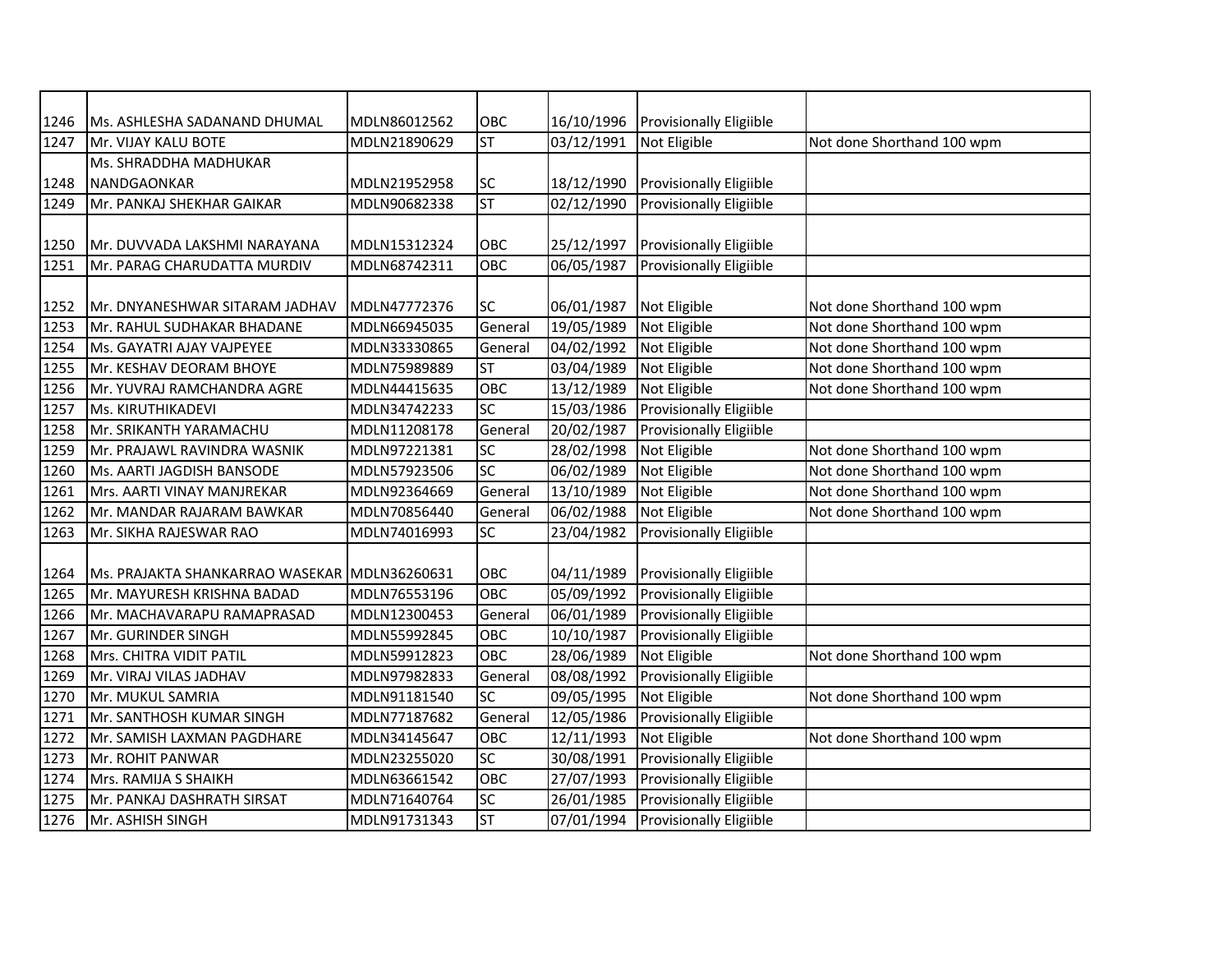| 1277 | Mr. AVINASH MAHADEV WAGHMARE   | MDLN56033721 | SC                       | 25/06/1987 | Not Eligible                   | Not done Shorthand 100 wpm |
|------|--------------------------------|--------------|--------------------------|------------|--------------------------------|----------------------------|
| 1278 | Mr. SAGAR PANDURANG RANE       | MDLN30825285 | General                  | 14/06/1990 | Provisionally Eligiible        |                            |
| 1279 | Mr. KULDEEP GANPAT GHATKAR     | MDLN36443385 | General                  | 07/11/1991 | Provisionally Eligiible        |                            |
| 1280 | Mr. ULHAS RAJKUMAR WASNIK      | MDLN17958093 | SC                       | 19/04/1988 | Not Eligible                   | Not done Shorthand 100 wpm |
|      | Mr. SHRIDHAR VIJAYKUMAR        |              |                          |            |                                |                            |
| 1281 | <b>CHOUGULE</b>                | MDLN18130268 | General                  | 07/08/1989 | Not Eligible                   | Not done Shorthand 100 wpm |
|      |                                |              |                          |            |                                |                            |
| 1282 | Ms. VARSHA CHANDRAKANT NAKATE  | MDLN35510326 | OBC                      | 09/02/1991 | Not Eligible                   | Not done Shorthand 100 wpm |
|      | Mr. CHANDRAKANT RAJKUMAR       |              |                          |            |                                |                            |
| 1283 | <b>JADHAV</b>                  | MDLN57832601 | SC                       | 08/11/1989 | <b>Provisionally Eligiible</b> |                            |
| 1284 | Mr. DIPAK RAJENDRA PARDESHI    | MDLN20737094 | OBC                      | 12/05/1989 | Not Eligible                   | Not done Shorthand 100 wpm |
| 1285 | Ms. ASHLESHA RAHUL JAVLE       | MDLN47132382 | SC                       | 27/10/1992 | Not Eligible                   | Not done Shorthand 100 wpm |
| 1286 | Mr. VISHAL CHANDRAKANT MORE    | MDLN80216309 | SC                       | 20/09/1985 | Provisionally Eligiible        |                            |
| 1287 | Mr. NITIN LAXMAN PAWAR         | MDLN46866320 | SC                       | 29/12/1991 | Not Eligible                   | Not done Shorthand 100 wpm |
| 1288 | Mr. VINAY BALARAM MANJREKAR    | MDLN43270756 | SC                       | 15/11/1988 | Provisionally Eligiible        |                            |
| 1289 | Mr. ANSHUL KUMAR PORWAL        | MDLN42793608 | General                  | 15/09/1988 | Provisionally Eligiible        |                            |
| 1290 | Mr. VENKATESHAM VADLAKONDA     | MDLN33913807 | OBC                      | 28/06/1994 | <b>Provisionally Eligiible</b> |                            |
| 1291 | Mr. JAGDISH SANTRAM KAMBLE     | MDLN59865437 | SC                       | 25/01/1993 | Provisionally Eligiible        |                            |
| 1292 | Mr. ASHOK JAHANGAR PAWARA      | MDLN91750249 | $\overline{\mathsf{ST}}$ | 06/01/1984 | Not Eligible                   | Not done Shorthand 100 wpm |
| 1293 | Mr. NAVANATH BHAU PAWAR        | MDLN91839691 | OBC                      | 10/06/1988 | Not Eligible                   | Not done Shorthand 100 wpm |
| 1294 | Ms. TRUPTI RAMAKANT TUKRUL     | MDLN90788609 | OBC                      | 29/12/1994 | Not Eligible                   | Not done Shorthand 100 wpm |
| 1295 | Ms. DIVYA BALASAHEB PAKHARE    | MDLN14835815 | SC                       | 05/03/1997 | Provisionally Eligiible        |                            |
| 1296 | Mr. SANNTOSHKUMAR RAJDEV YADAV | MDLN47003885 | OBC                      | 04/04/1989 | <b>Provisionally Eligiible</b> |                            |
|      |                                |              |                          |            |                                |                            |
| 1297 | Mr. VISHAL HIRAMAN KHANDAGALE  | MDLN62331484 | <b>SC</b>                | 19/07/1986 | <b>Provisionally Eligiible</b> |                            |
| 1298 | Ms. SHWETA RAJU BHOSALE        | MDLN16160090 | SC                       | 15/06/1991 | Provisionally Eligiible        |                            |
| 1299 | Mr. NITIN PRAKASH DEBAJE       | MDLN60900299 | SC                       | 22/08/1991 | Not Eligible                   | Not done Shorthand 100 wpm |
| 1300 | Mr. RAHUL DAYARAM BENDALE      | MDLN71352749 | OBC                      | 17/11/1989 | Provisionally Eligiible        |                            |
| 1301 | Mr. DIPEN RAJESHBHAI SONDAGAR  | MDLN30052123 | SC                       | 29/08/1991 | Not Eligible                   | Not done Shorthand 100 wpm |
| 1302 | Ms. SARIKA SANTOSH ATPADKAR    | MDLN58392427 | OBC                      | 07/07/1990 | Not Eligible                   | Not done Shorthand 100 wpm |
| 1303 | Ms. SUPRIYA VEERISETTY         | MDLN39734193 | General                  | 07/12/1995 | Not Eligible                   | Not done Shorthand 100 wpm |
| 1304 | Ms. ARTI RAJENDRA DHOBI        | MDLN44451918 | General                  | 08/07/1993 | Provisionally Eligiible        |                            |
|      |                                |              |                          |            |                                |                            |
| 1305 | Ms. POOJA SURENDERKUMAR MEHRA  | MDLN18170781 | General                  | 11/04/1989 | Not Eligible                   | Not done Shorthand 100 wpm |
| 1306 | Mrs. RUPALI GUNWANT KELAPURE   | MDLN97564862 | General                  | 22/01/1981 | Not Eligible                   | Not done Shorthand 100 wpm |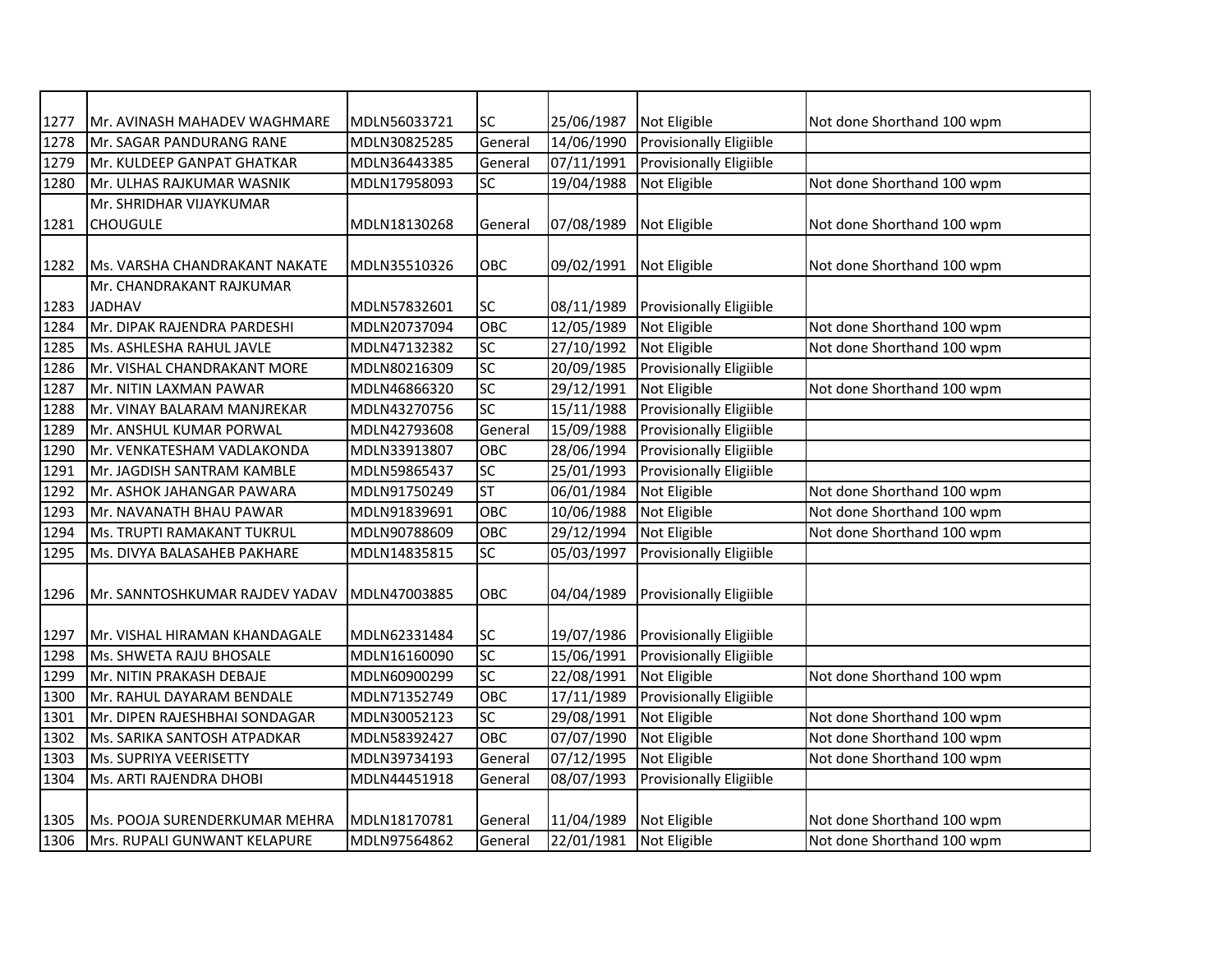| 1307 | Mr. MANOJ KUMAR BAGHEL        | MDLN49637007 | OBC             | 15/08/1992 Not Eligible |                                    | Not done Shorthand 100 wpm |
|------|-------------------------------|--------------|-----------------|-------------------------|------------------------------------|----------------------------|
| 1308 | Ms. GEETA TABHJI GOHIL        | MDLN97856927 | SC              | 24/10/1985              | Provisionally Eligiible            |                            |
| 1309 | Ms. PRATIBHA GOVIND LOKE      | MDLN35090648 | General         | 27/10/1990              | Not Eligible                       | Not done Shorthand 100 wpm |
| 1310 | Mr. DHANANJAY LAXMAN SHINDE   | MDLN96670182 | General         | 16/12/1978              | Not Eligible                       | Not done Shorthand 100 wpm |
| 1311 | Mr. DEBENDRA MAITY            | MDLN99846329 | General         | 10/03/1993              | Provisionally Eligiible            |                            |
| 1312 | Mrs. PRIYA AVINASH JADHAV     | MDLN49525903 | General         | 24/03/1992              | <b>Provisionally Eligiible</b>     |                            |
| 1313 | Mr. HARSHAD VIJAY SALVE       | MDLN88140481 | SC              | 09/07/1988              | Not Eligible                       | Not done Shorthand 100 wpm |
| 1314 | Mr. ANKIT KUMAR               | MDLN50097527 | General         | 05/03/1990              | <b>Provisionally Eligiible</b>     |                            |
| 1315 | Mr. SUNIL VAMAN CHAVAN        | MDLN43302301 | SC              | 03/04/1983              | Not Eligible                       | Not done Shorthand 100 wpm |
| 1316 | Mrs. JEENI BHAVESH JOSHI      | MDLN82509354 | General         | 22/12/1987              | Not Eligible                       | Not done Shorthand 100 wpm |
| 1317 | Mr. BALRAM SAHEBRAO PAWAR     | MDLN94046049 | OBC             | 20/04/1991              | Not Eligible                       | Not done Shorthand 100 wpm |
|      |                               |              |                 |                         |                                    |                            |
| 1318 | Mr. DNYANESHWAR ANANDA GAVIT  | MDLN94346737 | ST              | 26/03/1984              | Not Eligible                       | Not done Shorthand 100 wpm |
| 1319 | Ms. PRITEE UTTAM MANE         | MDLN34511826 | SC              | 22/01/1990              | Provisionally Eligiible            |                            |
| 1320 | Mrs. BHARATI SHRIKANT KADAM   | MDLN58711525 | General         | 17/05/1987              | Not Eligible                       | Not done Shorthand 100 wpm |
|      | Mr. ARVINDKUMAR MEWALAL       |              |                 |                         |                                    |                            |
| 1321 | <b>JAISWAR</b>                | MDLN56007030 | SC              | 01/05/1987              | <b>Provisionally Eligiible</b>     |                            |
| 1322 | Mr. FAKIRA BHAIDAS BIRHADE    | MDLN91649579 | $\overline{SC}$ | 06/09/1987              | Not Eligible                       | Not done Shorthand 100 wpm |
| 1323 | Mr. GANESH KISHOR WALAVALKAR  | MDLN94113646 | General         | 30/10/1982              | Not Eligible                       | Not done Shorthand 100 wpm |
| 1324 | Mr. NENAVATH RAMESH           | MDLN42795636 | <b>ST</b>       | 22/07/1984              | Provisionally Eligiible            |                            |
| 1325 | Ms. BINITA RAMASARE BEN       | MDLN97204786 | General         | 10/07/1996              | Not Eligible                       | Not done Shorthand 100 wpm |
| 1326 | Mr. RAVI KUMAR                | MDLN81138667 | General         | 19/05/1990              | Not Eligible                       | Not done Shorthand 100 wpm |
| 1327 | Mr. DEBOBRATA NATH            | MDLN23276865 | SC              | 02/07/1991              | Provisionally Eligiible            |                            |
| 1328 | Mr. ROHAN KUMAR SAHU          | MDLN87199156 | General         | 12/02/1995              | Provisionally Eligiible            |                            |
| 1329 | Ms. DEEPIKA KUMARI            | MDLN31157871 | General         | 31/07/1991              | Not Eligible                       | Not done Shorthand 100 wpm |
| 1330 | Mr. KIRANKUMAR BANDARU        | MDLN84153414 | OBC             | 26/05/1988              | <b>Provisionally Eligiible</b>     |                            |
| 1331 | Mr. RAUNAK B                  | MDLN46638512 | General         | 30/05/1986              | Not Eligible                       | Not done Shorthand 100 wpm |
| 1332 | Mr. GANESH PRATAP SINGH       | MDLN27257527 | General         | 09/10/1984              | Not Eligible                       | Not done Shorthand 100 wpm |
| 1333 | Mr. MANOJ KUMAR MEENA         | MDLN66881326 | <b>ST</b>       | 15/09/1996              | Not Eligible                       | Not done Shorthand 100 wpm |
| 1334 | Mr. GOPAL CHAMAR              | MDLN66991718 | SC              | 09/01/1989              | <b>Provisionally Eligiible</b>     |                            |
|      | Mr. PRATHAMESH VIDHYADHAR     |              |                 |                         |                                    |                            |
| 1335 | SARVANKAR                     | MDLN60381837 | General         | 24/04/1991              | Not Eligible                       | Not done Shorthand 100 wpm |
|      |                               |              |                 |                         |                                    |                            |
| 1336 | Mr. ROSHAN SADANAND KAJAREKAR | MDLN12158044 | OBC             |                         | 13/11/1993 Provisionally Eligiible |                            |
| 1337 | Mr. ANIKET AVINASH URANKAR    | MDLN81943388 | SC              | 20/09/1992              | Provisionally Eligiible            |                            |
| 1338 | Mr. TRISHUL KASHINATH KOTE    | MDLN40361446 | SC              | 20/11/1993              | Not Eligible                       | Not done Shorthand 100 wpm |
| 1339 | Mr. PAWAN SURYAKANT GOLE      | MDLN86960032 | General         | 04/06/1993 Not Eligible |                                    | Not done Shorthand 100 wpm |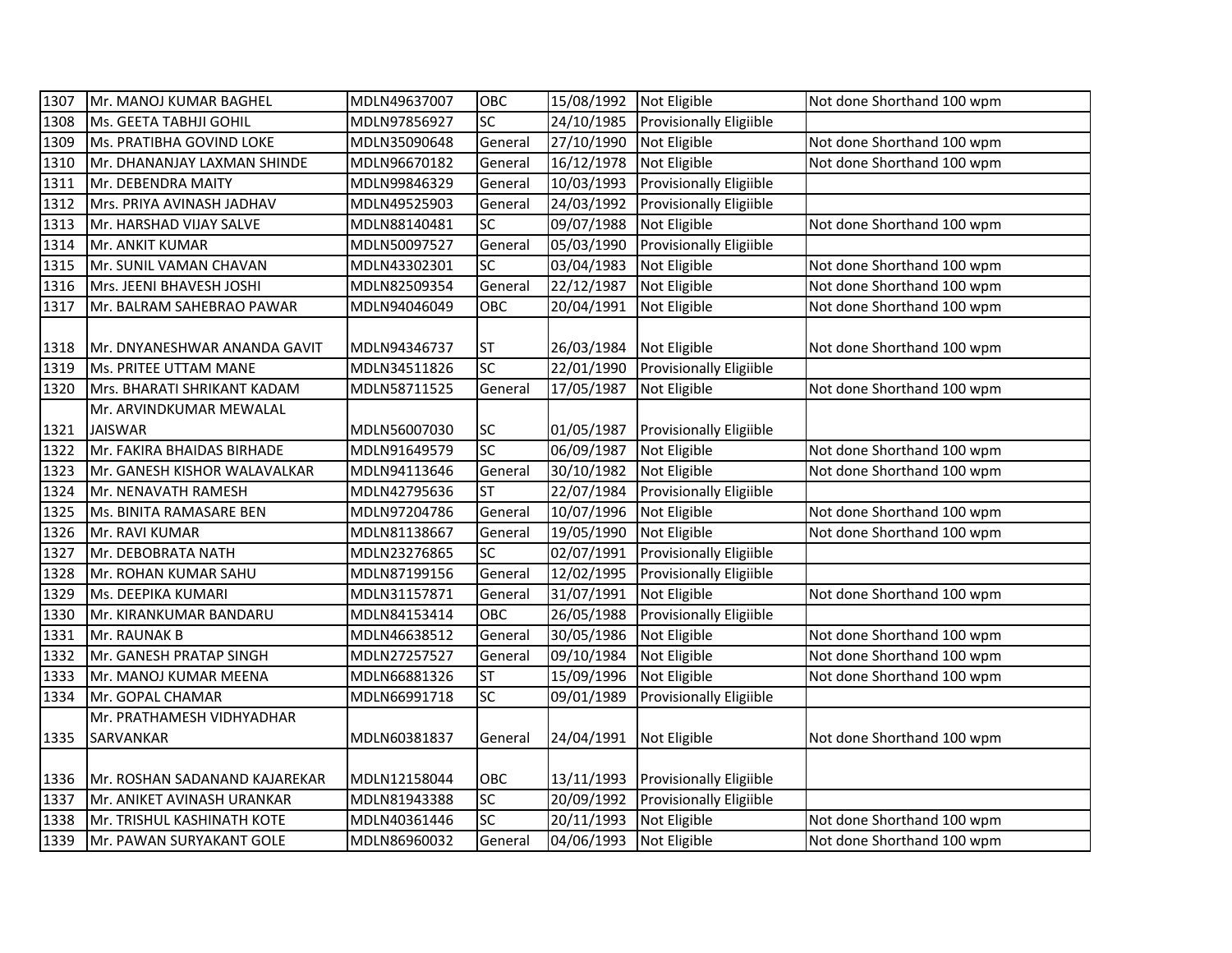| 1340 | Mr. DNYANESHWAR TUKARAM PABLE                 | MDLN37179121 | ОВС                      | 26/11/1985 | Not Eligible                   | Not done Shorthand 100 wpm |
|------|-----------------------------------------------|--------------|--------------------------|------------|--------------------------------|----------------------------|
| 1341 | Mr. VIJAY BHIMRAO VADARALE                    | MDLN44366784 | General                  | 08/01/1988 | <b>Provisionally Eligiible</b> |                            |
| 1342 | Mr. THAKUR PRAVIN KUMAR                       | MDLN57482815 | General                  | 12/05/1986 | Not Eligible                   | Not done Shorthand 100 wpm |
| 1343 | Mr. JIVAN SUBHASH BODKE                       | MDLN96425550 | OBC                      | 18/02/1993 | Not Eligible                   | Not done Shorthand 100 wpm |
| 1344 | Mr. NARESH NAYAK                              | MDLN43066200 | SC                       | 24/08/1992 | Provisionally Eligiible        |                            |
| 1345 | Mr. ADITYA SUNIL TANDEL                       | MDLN86520573 | General                  | 15/09/1989 | Provisionally Eligiible        |                            |
| 1346 | Ms. RUPALI RAVINDRA PATADE                    | MDLN52129141 | General                  | 23/08/1988 | Provisionally Eligiible        |                            |
| 1347 | Mr. NAWAL KISHOR MEENA                        | MDLN72470345 | <b>ST</b>                | 07/04/1994 | <b>Provisionally Eligiible</b> |                            |
|      |                                               |              |                          |            |                                |                            |
| 1348 | Mr. TUSHAR SAKHARAM MANJAREKAR   MDLN77665589 |              | General                  | 23/11/1992 | <b>Provisionally Eligiible</b> |                            |
| 1349 | Mr. RAMANUJ KUMAR                             | MDLN24550351 | OBC                      | 25/12/1994 | Not Eligible                   | Not done Shorthand 100 wpm |
| 1350 | Mr. UDESH EKNATH MANE                         | MDLN12388287 | SC                       | 06/07/1994 | Not Eligible                   | Not done Shorthand 100 wpm |
| 1351 | Mr. GAURAV GURUNATH LOTE                      | MDLN70487080 | General                  | 02/07/1994 | Not Eligible                   | Not done Shorthand 100 wpm |
| 1352 | Mr. PRATHMESH RAMESH PALAV                    | MDLN92413736 | General                  | 02/12/1990 | Not Eligible                   | Not done Shorthand 100 wpm |
| 1353 | Mr. MOHIT NAVNATH MORE                        | MDLN19014475 | $\overline{SC}$          | 19/10/1994 | Not Eligible                   | Not done Shorthand 100 wpm |
| 1354 | Mr. DNYANDEO SOPAN KHEMNAR                    | MDLN75029486 | OBC                      | 15/05/1990 | Not Eligible                   | Not done Shorthand 100 wpm |
| 1355 | Mr. ARJUN BALASAHEB PANCHAL                   | MDLN84772101 | OBC                      | 15/05/1983 | Not Eligible                   | Not done Shorthand 100 wpm |
| 1356 | Mr. ABHIJITH JAYARAMA SALIAN                  | MDLN40732346 | General                  | 08/05/1994 | Provisionally Eligiible        |                            |
| 1357 | Mr. HARSHAL KESHAV THAKRE                     | MDLN35469806 | $\overline{\mathsf{ST}}$ | 09/01/1991 | Provisionally Eligiible        |                            |
| 1358 | Ms. SRUSHTI BHARAT DANDUK                     | MDLN51361144 | OBC                      | 30/05/1997 | Not Eligible                   | Not done Shorthand 100 wpm |
| 1359 | Ms. SAYALI RAVJI DALVI                        | MDLN54807111 | General                  | 10/05/1995 | Not Eligible                   | Not done Shorthand 100 wpm |
| 1360 | Mr. BHUSHAN VIJAY PAWAR                       | MDLN14555607 | OBC                      | 03/02/1989 | Provisionally Eligiible        |                            |
| 1361 | Mr. DIPESH DINESHDUTT SINGH                   | MDLN29144121 | General                  | 10/08/1995 | Provisionally Eligiible        |                            |
| 1362 | Ms. MAMATA MALLICK                            | MDLN91632244 | General                  | 06/04/1989 | <b>Provisionally Eligiible</b> |                            |
| 1363 | Mr. VIJAY VASANT KUCHEKAR                     | MDLN47460284 | SC                       | 17/06/1990 | Not Eligible                   | Not done Shorthand 100 wpm |
| 1364 | Ms. SARIKA PANDURANG PARAB                    | MDLN18918888 | General                  | 29/05/1991 | Not Eligible                   | Not done Shorthand 100 wpm |
|      |                                               |              |                          |            |                                |                            |
| 1365 | Ms. DAMINI DEVENDRA IBRAMPURKAR MDLN61703931  |              | OBC                      | 03/03/1996 | <b>Provisionally Eligiible</b> |                            |
| 1366 | Mr. PRADEEP KUMAR PALIWAL                     | MDLN77785352 | General                  | 07/05/1990 | Not Eligible                   | Not done Shorthand 100 wpm |
| 1367 | Mr. AKSHAY TEJRAO SARDAR                      | MDLN88923027 | SC                       | 24/06/1995 | Not Eligible                   | Not done Shorthand 100 wpm |
| 1368 | Mr. DEEPAK SHAMKAT BAIKAR                     | MDLN24391741 | General                  | 13/11/1986 | Not Eligible                   | Not done Shorthand 100 wpm |
|      |                                               |              |                          |            |                                |                            |
| 1369 | Mrs. SHAMAL MAHESH YASHWANTE                  | MDLN88863140 | SC                       | 26/05/1984 | Not Eligible                   | Not done Shorthand 100 wpm |
| 1370 | Mrs. AKSHATA SUNIL INDORE                     | MDLN74956460 | General                  | 23/09/1991 | Provisionally Eligiible        |                            |
| 1371 | Mr. YOGESH HANSRAJ BOHARA                     | MDLN52968152 | General                  | 30/10/1988 | Not Eligible                   | Not done Shorthand 100 wpm |
| 1372 | Ms. NISHITA SURESH SAWANT                     | MDLN85961949 | General                  | 27/10/1990 | Not Eligible                   | Not done Shorthand 100 wpm |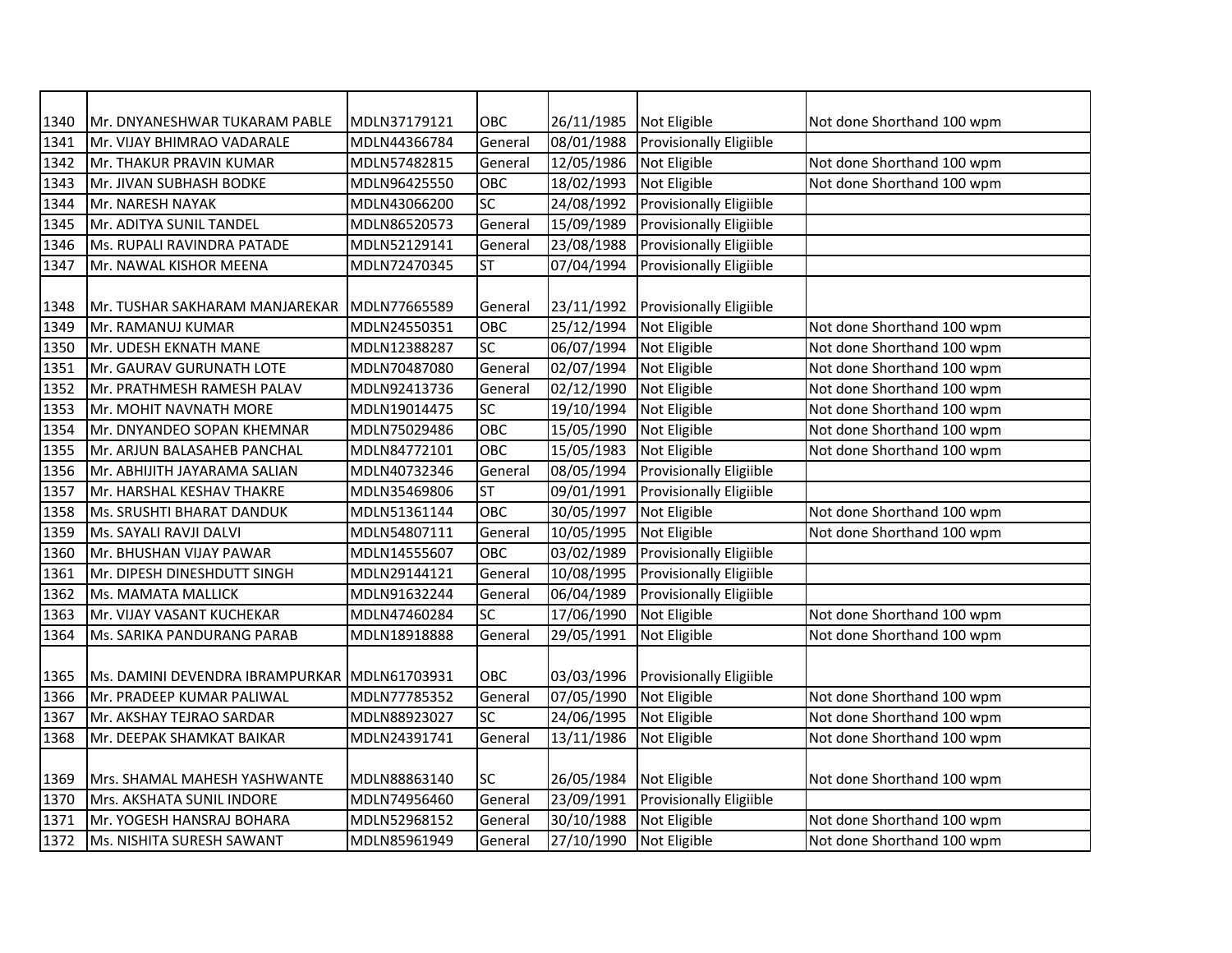| 1373 | Mr. SUTHAGAR M                    | MDLN96543737 | <b>OBC</b> | 05/03/1983 | Provisionally Eligiible |                                      |
|------|-----------------------------------|--------------|------------|------------|-------------------------|--------------------------------------|
| 1374 | Mr. BHARAT BHIMRAO PARDHE         | MDLN63242899 | <b>SC</b>  | 24/01/1987 | Not Eligible            | Not done Shorthand 100 wpm           |
| 1375 | Ms. PRIYANKA PRAMOD SUMAN         | MDLN19854542 | SC         | 20/12/1989 | Not Eligible            | Not done Shorthand 100 wpm           |
| 1376 | Mr. SACHIN GULAB MASKE            | MDLN36468677 | <b>SC</b>  | 12/09/1990 | Not Eligible            | Not done Shorthand 100 wpm           |
| 1377 | Ms. SHRADDHA RAMDAS SANAS         | MDLN32927474 | General    | 03/06/1995 | Provisionally Eligiible |                                      |
| 1378 | Mr. RETHEESH KUMAR R              | MDLN98912298 | OBC        | 31/03/1984 | Provisionally Eligiible |                                      |
|      |                                   |              |            |            |                         |                                      |
| 1379 | IMr. NAGNATH GOVINDRAO GHADGE     | MDLN40541488 | General    | 15/08/1991 | Not Eligible            | Not done Shorthand 100 wpm           |
| 1380 | IMs. PALLAVI GANPATRAO SALVE      | MDLN55711137 | <b>OBC</b> | 15/09/1986 | Not Eligible            | Not done Shorthand 100 wpm           |
|      |                                   |              |            |            |                         |                                      |
| 1381 | Mr. SHUBHAM SHUKRACHARYA SUTAR    | MDLN60191316 | <b>OBC</b> | 07/09/1996 | Not Eligible            | Not done Shorthand 100 wpm           |
| 1382 | lMr. SHUBHAM SURESH BHISE         | MDLN61337320 | <b>OBC</b> | 30/06/1995 | Not Eligible            | Not done Shorthand 100 wpm           |
| 1383 | İMr. KHINCHI LOKINDRA KISHANLAL   | MDLN72552065 | <b>SC</b>  | 30/05/1992 | Provisionally Eligiible |                                      |
| 1384 | <b>Ms. TRUPTI GANPAT SHIKHARE</b> | MDLN94138565 | <b>SC</b>  | 15/06/1991 | Not Eligible            | Not done Shorthand 100 wpm           |
| 1385 | Mr. PARAG ASHOK PREMALWAR         | MDLN58211392 | <b>OBC</b> | 25/04/1984 | Not Eligible            | Not done Shorthand 100 wpm           |
| 1386 | <b>Ms. TITHI MRINAL PRADHAN</b>   | MDLN69350648 | General    | 27/06/1996 | Not Eligible            | Doesn't possess 02 yrs of Experience |
| 1387 | lMr. SANDEEP SUDHAKAR THOKE       | MDLN82602689 | <b>SC</b>  | 06/11/1993 | Not Eligible            | Not done Shorthand 100 wpm           |
| 1388 | Mrs. RADHIKA MAHADESHWAR          | MDLN18256720 | General    | 15/06/1988 | Provisionally Eligiible |                                      |
| 1389 | Mr. YATIN SURESH PARAB            | MDLN57188570 | General    | 27/12/1989 | Not Eligible            | Doesn't possess 02 yrs of Experience |
| 1390 | <b>Mr. UDAY UTTAM MUGAL</b>       | MDLN30129134 | OBC        | 03/08/1995 | Not Eligible            | Doesn't possess 02 yrs of Experience |

## **Job Title -** SECURITY SEPOY

**Job Advertisement No -** MDL/HR-REC-NE/88/2019

|                |                                      | <b>Job Registration</b> |            | Candidate  |                               |                                 |
|----------------|--------------------------------------|-------------------------|------------|------------|-------------------------------|---------------------------------|
| Sr.No          | <b>Candidate Full Name</b>           | <b>Number</b>           | Category   | <b>DOB</b> | Eligibility                   | <b>Reason for Ineligibility</b> |
| 1              | Mr. RAJENDRA SINGH KHATI             | MDLN71157747            | General    | 20/06/1979 | <b>Provisionally Eligible</b> |                                 |
| $\overline{2}$ | Mr. SACHIN RAJARAM JADHAV            | MDLN49282304            | General    | 09/09/1981 | <b>Provisionally Eligible</b> |                                 |
|                | Mr. HEERA                            |                         |            |            |                               |                                 |
|                | <b>HOHOSHOSHHOSHIHOSHIYHOSHIYAHO</b> |                         |            |            |                               |                                 |
| 3              | <b>SHIYAR SINGH</b>                  | MDLN64779243            | General    | 20/04/1983 | <b>Provisionally Eligible</b> |                                 |
| 4              | <b>IMr. KADUBA BALU THUBE</b>        | MDLN76466266            | General    | 20/05/1980 | Provisionally Eligible        |                                 |
| 5              | Mr. PRAVIN JAISING PALANDE           | MDLN87984280            | General    | 12/09/1982 | Provisionally Eligible        |                                 |
| 6              | lMr. NILESH ATMARAM BAVKAR           | MDLN37973893            | <b>OBC</b> | 11/06/1980 | <b>Provisionally Eligible</b> |                                 |
|                |                                      |                         |            |            |                               |                                 |
| 7              | IMr. PRASHANT PRABHAKAR PALANDE      | MDLN32376849            | General    | 22/01/1983 | <b>Provisionally Eligible</b> |                                 |
| 8              | Mr. RAJENDRA SHRIPAT SAWANT          | MDLN26083070            | General    | 15/12/1982 | <b>Provisionally Eligible</b> |                                 |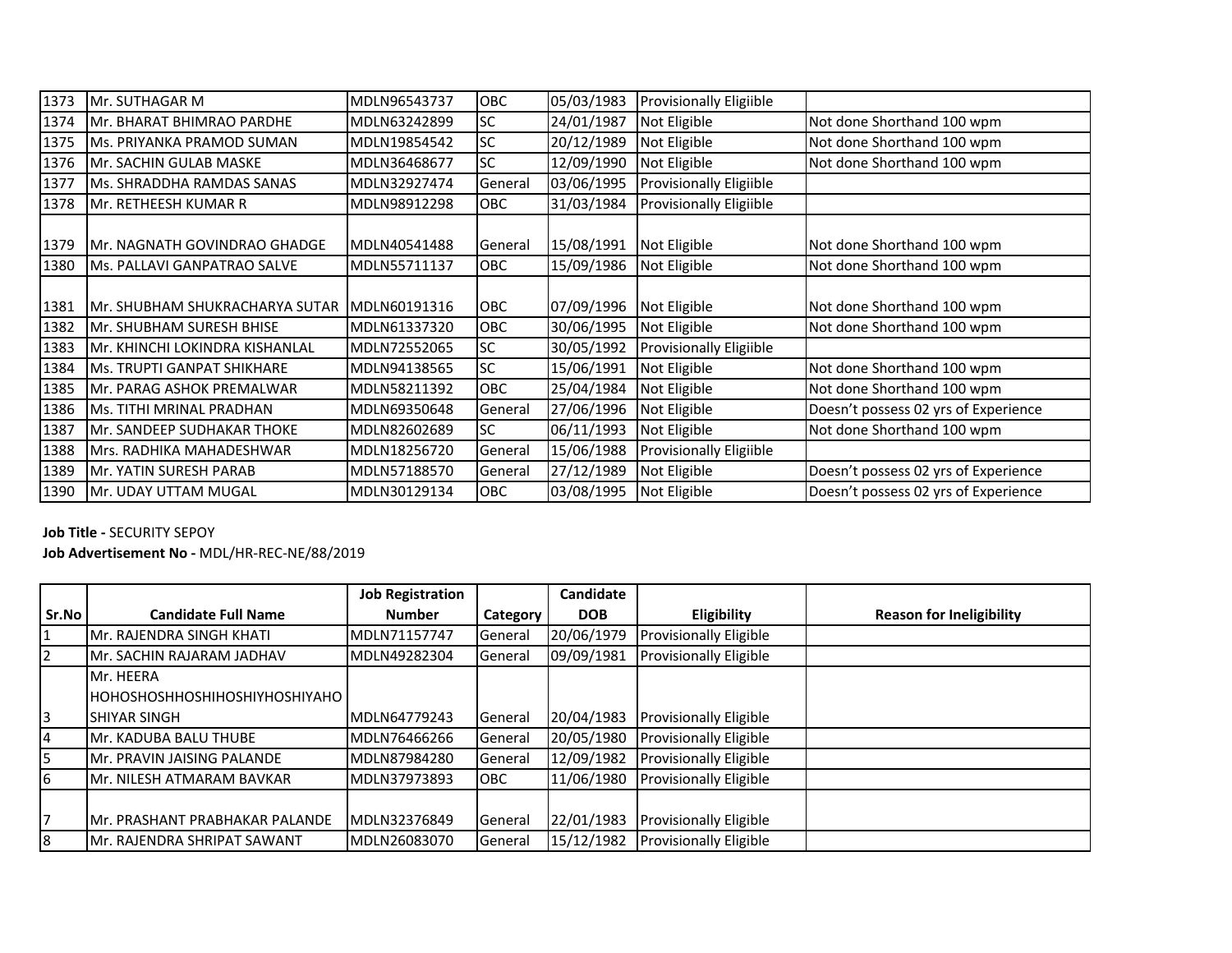| 9  | Mr. ARUN RAGHUNATH GHADGE      | MDLN42652812 | General    | 15/06/1972 | Provisionally Eligible            |  |
|----|--------------------------------|--------------|------------|------------|-----------------------------------|--|
| 10 | Mr. MANGARAJU SAMMINGA         | MDLN18263798 | OBC        | 14/07/1985 | <b>Provisionally Eligible</b>     |  |
|    |                                |              |            |            |                                   |  |
| 11 | Mr. RAJENDRA CHANDRASEN NIKAM  | MDLN46884530 | General    | 04/09/1982 | <b>Provisionally Eligible</b>     |  |
| 12 | Mr. SHANKAR TUKARAM GAIKWAD    | MDLN32325176 | General    | 11/04/1981 | Provisionally Eligible            |  |
| 13 | Mr. KAMALAKAR ASHOK MALWAL     | MDLN30787479 | OBC        | 06/01/1980 | <b>Provisionally Eligible</b>     |  |
| 14 | Mr. BALU SUDAM EPPAR           | MDLN84930429 | OBC        | 05/10/1977 | Provisionally Eligible            |  |
|    |                                |              |            |            |                                   |  |
| 15 | Mr. SANDIP RAMCHANDRA INDALKAR | MDLN48047343 | General    |            | 18/03/1981 Provisionally Eligible |  |
| 16 | Mr. SURESH SANTU DESAI         | MDLN93162116 | General    | 09/03/1982 | Provisionally Eligible            |  |
|    |                                |              |            |            |                                   |  |
| 17 | Mr. DHANANJAY BALASAHEB KHAPE  | MDLN78836498 | General    |            | 06/10/1981 Provisionally Eligible |  |
| 18 | Mr. SANDEEP PRAKASH KAKAD      | MDLN19739658 | General    | 18/10/1983 | <b>Provisionally Eligible</b>     |  |
| 19 | Mr. SUBHASH GOPAL SUTAR        | MDLN25822686 | OBC        | 12/08/1981 | <b>Provisionally Eligible</b>     |  |
| 20 | Mr. SACHIN MADHUKAR NIKAM      | MDLN85647980 | General    | 25/11/1979 | Provisionally Eligible            |  |
|    |                                |              |            |            |                                   |  |
| 21 | Mr. KRISHANT PANDURANG GURAV   | MDLN61553309 | OBC        | 01/07/1979 | <b>Provisionally Eligible</b>     |  |
|    |                                |              |            |            |                                   |  |
| 22 | Mr. MAHESH SAMBHAPPA KANZADE   | MDLN37750992 | OBC        | 15/02/1977 | <b>Provisionally Eligible</b>     |  |
|    |                                |              |            |            |                                   |  |
| 23 | Mr. BALASAHEB HINDURAO GAVASE  | MDLN88068555 | General    | 16/07/1985 | <b>Provisionally Eligible</b>     |  |
| 24 | Mr. ANIL KUMAR                 | MDLN65996949 | General    | 29/03/1985 | Provisionally Eligible            |  |
| 25 | Mr. VINOD VANKAT SARVADE       | MDLN82778517 | SC         | 03/03/1980 | Provisionally Eligible            |  |
| 26 | Mr. ASHOK BANSILAL PATIL       | MDLN29255408 | <b>OBC</b> | 08/10/1981 | Provisionally Eligible            |  |
| 27 | Mr. SANDIP SHANKAR SAWANT      | MDLN57523378 | General    | 20/09/1982 | Provisionally Eligible            |  |
| 28 | Mr. JAVED JAMADAR MULANI       | MDLN27576268 | General    | 10/07/1980 | Provisionally Eligible            |  |
| 29 | Mr. VILAS EKNATH JAGTAP        | MDLN92978051 | General    | 02/06/1980 | Provisionally Eligible            |  |
| 30 | Mr. NIRUTTI SHANKAR SUL        | MDLN32991618 | <b>OBC</b> | 01/02/1982 | Provisionally Eligible            |  |
|    |                                |              |            |            |                                   |  |
| 31 | Mr. PRABHAKAR SARJERAO JADHAV  | MDLN46931230 | General    | 26/02/1983 | <b>Provisionally Eligible</b>     |  |
| 32 | Mr. BARUN KUMAR MAHATO         | MDLN24926509 | OBC        | 08/10/1981 | Provisionally Eligible            |  |
| 33 | Mr. JAYESH NG                  | MDLN59016506 | General    | 29/05/1984 | Provisionally Eligible            |  |
| 34 | Mr. NEERAJ YADAV               | MDLN91320085 | OBC        | 13/03/1997 | Provisionally Eligible            |  |
| 35 | Mr. SACHIN PARSHURAM PAWAR     | MDLN35794644 | General    | 05/07/1978 | Provisionally Eligible            |  |
| 36 | Mr. BALU DINKAR PATIL          | MDLN28653999 | OBC        | 10/01/1982 | Provisionally Eligible            |  |
|    |                                |              |            |            |                                   |  |
| 37 | Mr. PRAVIN RAMCHANDRA KADAM    | MDLN71125386 | General    |            | 30/06/1981 Provisionally Eligible |  |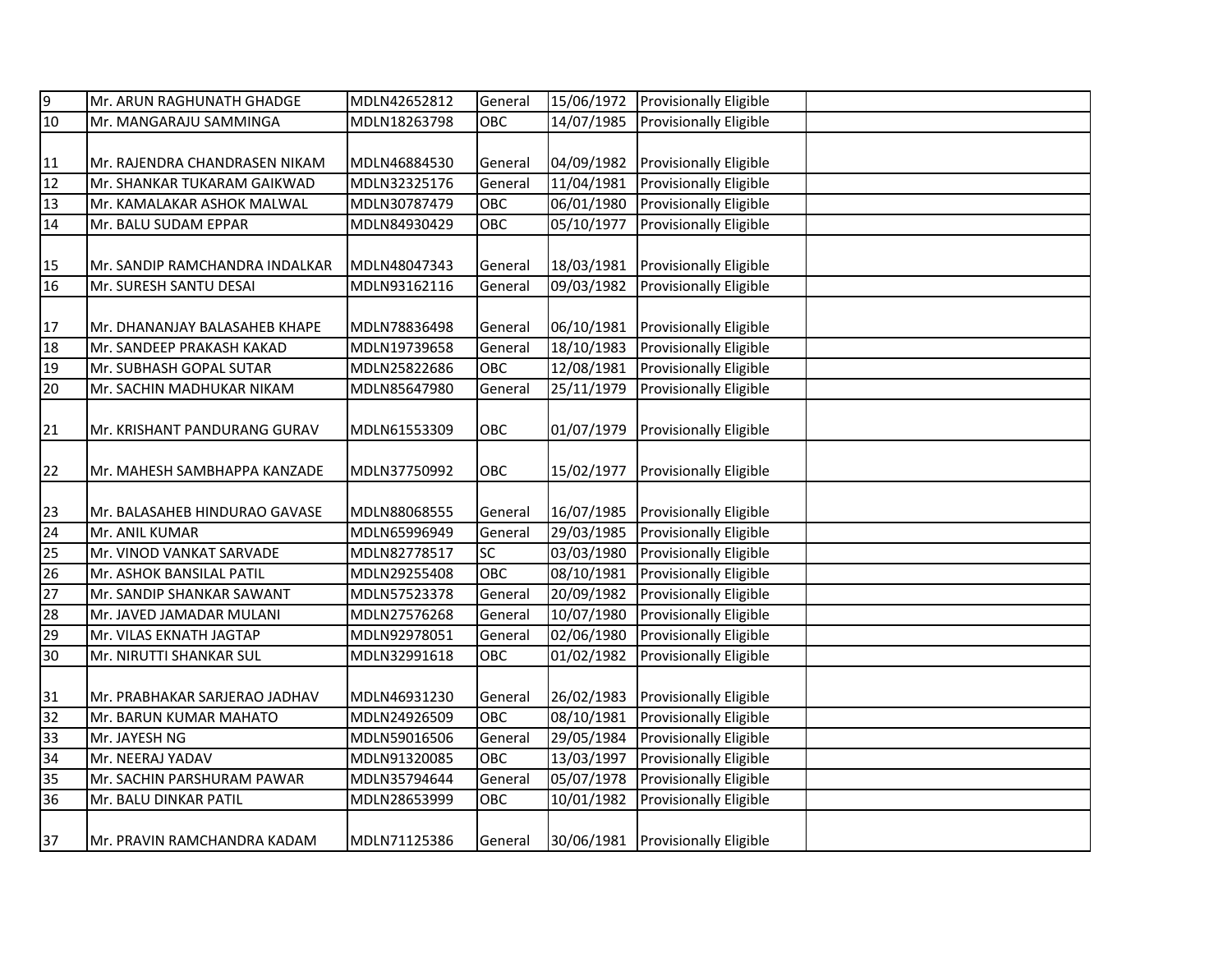| 38              | Mr. GANESH JAYWANT AWAGHADE                 | MDLN45616917 | SC         |                         | 09/03/1981 Provisionally Eligible |                                      |
|-----------------|---------------------------------------------|--------------|------------|-------------------------|-----------------------------------|--------------------------------------|
| 39              | Mr. DEEPAK DIGAMBAR RAUT                    | MDLN85633195 | General    | 31/10/1981              | <b>Provisionally Eligible</b>     |                                      |
| 40              | Mr. KAUSHAL SINGH                           | MDLN53260459 | OBC        |                         | 07/08/1984 Provisionally Eligible |                                      |
|                 |                                             |              |            |                         |                                   |                                      |
| 41              | Mr. SURESH NILAKANTH SHIRASATH              | MDLN74564918 | General    | 17/12/1980              | <b>Provisionally Eligible</b>     |                                      |
| 42              | Mr. AMOL VINAYAK NIKAM                      | MDLN16743449 | General    | 02/09/1985              | <b>Provisionally Eligible</b>     |                                      |
| 43              | Mr. ASHOK BABA MUDLIYAR                     | MDLN56862904 | General    |                         | 27/04/1983 Provisionally Eligible |                                      |
| 44              | Mr. SANDEEP KRISHNAT PATIL                  | MDLN39213345 | General    |                         | 10/11/1983 Provisionally Eligible |                                      |
| 45              | Mr. DATTATRAY SHRIRANG VIR                  | MDLN91771753 | General    | 19/06/1980              | <b>Provisionally Eligible</b>     |                                      |
| 46              | Mr. AUDUMBAR GAUTAM JAGTAP                  | MDLN48337292 | General    | 22/06/1980              | <b>Provisionally Eligible</b>     |                                      |
| 47              | Mr. MAHESH RAMESH JAGTAP                    | MDLN53923624 | General    | 27/09/1982              | <b>Provisionally Eligible</b>     |                                      |
| 48              | Mr. TEJESWARARAO POTNURU                    | MDLN17260287 | General    | 08/07/1985              | <b>Provisionally Eligible</b>     |                                      |
| 49              | Mr. VIJAY SAMPAT JADHAV                     | MDLN78863292 | General    | 29/11/1981              | <b>Provisionally Eligible</b>     |                                      |
| 50              | Mr. HANAMANT TANAJI MORE                    | MDLN66483206 | General    | 30/01/1982              | <b>Provisionally Eligible</b>     |                                      |
| 51              | Mr. VINOD BHIMRAO NIKAM                     | MDLN79964071 | General    | 21/10/1984              | Provisionally Eligible            |                                      |
| $\overline{52}$ | Mr. AMALAKANTI RAJU                         | MDLN66766674 | General    | 08/10/1982              | <b>Provisionally Eligible</b>     |                                      |
| 53              | Mr. ANIRUDHA TANAJI KIRTAWDE                | MDLN12767232 | SC         | 07/05/1989 Not Eligible |                                   | Doesn't possess requisite experience |
| 54              | Mr. HARISH KUNWARRAM ARYA                   | MDLN48713225 | General    |                         | 13/11/1976 Provisionally Eligible |                                      |
| 55              | Mr. VITTHAL NIMBA MALI                      | MDLN79114857 | OBC        | 08/05/1978              | <b>Provisionally Eligible</b>     |                                      |
|                 |                                             |              |            |                         |                                   |                                      |
| 56              | Mr. SURESH SHAMRAO SURYAWANSHI MDLN68301253 |              | OBC        |                         | 03/01/1974 Provisionally Eligible |                                      |
| 57              | Mr. DEEPAK PRALHAD PATIL                    | MDLN18241657 | OBC        |                         | 14/03/1983 Provisionally Eligible |                                      |
| 58              | Mr. SHARAD BHANUDAS DUPATE                  | MDLN93330883 | <b>SC</b>  |                         | 01/02/1971 Provisionally Eligible |                                      |
| 59              | Mr. PRAKASH SHANKAR PALANDE                 | MDLN26800293 | General    |                         | 16/10/1980 Provisionally Eligible |                                      |
| 60              | Mr. TANAJI SHANKAR MORE                     | MDLN87887241 | General    |                         | 06/01/1974 Provisionally Eligible |                                      |
| 61              | Mr. RAHUL HIRAMAN BIRHADE                   | MDLN69616381 | <b>SC</b>  | 03/04/1982 Not Eligible |                                   | Doesn't possess requisite experience |
| 62              | Mr. SANJAY MURLIDHAR DHOLE                  | MDLN53754629 | General    | 30/05/1980              | <b>Provisionally Eligible</b>     |                                      |
| 63              | Mr. DHANAJI DADASAHEB CHAVAN                | MDLN63945495 | OBC        |                         | 01/09/1976 Provisionally Eligible |                                      |
| 64              | Mr. GOTLURI LINGA REDDY                     | MDLN58480244 | General    |                         | 05/03/1978 Provisionally Eligible |                                      |
| 65              | Mr. AVINASH KRISHNA KHOT                    | MDLN44249461 | General    | 22/03/1978              | <b>Provisionally Eligible</b>     |                                      |
| 66              | Mr. JAGDISH SHRIRAM PATIL                   | MDLN55250200 | <b>OBC</b> | 02/12/1982              | Provisionally Eligible            |                                      |
| 67              | Mr. DILIP SHIVAJI CHAVAN                    | MDLN55907530 | General    | 24/06/1985              | <b>Provisionally Eligible</b>     |                                      |
| 68              | Mr. MALLA MURALEEDHARA RAO                  | MDLN37124773 | OBC        | 08/06/1976              | Provisionally Eligible            |                                      |
|                 |                                             |              |            |                         |                                   |                                      |
| 69              | Mr. SANTOSH RAMCHANDRA DAMBE                | MDLN53267240 | OBC        |                         | 24/11/1982 Provisionally Eligible |                                      |
|                 |                                             |              |            |                         |                                   |                                      |
| 70              | Mr. BHANUDAS BABAN GAYAKAWAD                | MDLN94368253 | General    |                         | 06/01/1981 Provisionally Eligible |                                      |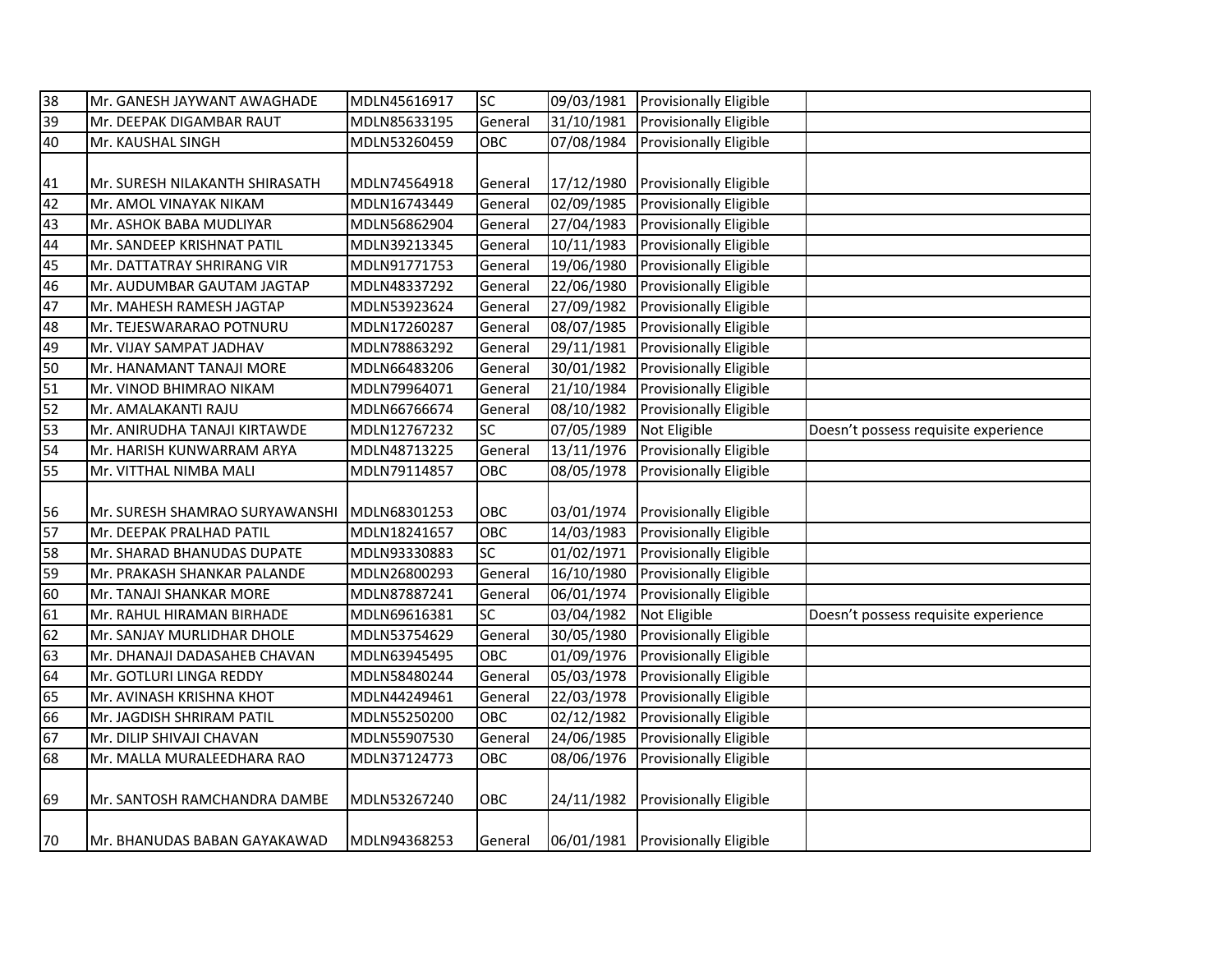| 71  | Mr. RAMJAN MAHAMAD KALAGI                   | MDLN68435667 | General | 25/05/1984 | <b>Provisionally Eligible</b>     |                                      |
|-----|---------------------------------------------|--------------|---------|------------|-----------------------------------|--------------------------------------|
| 72  | Mr. NARENDRA BEHERA                         | MDLN73617610 | OBC     | 14/03/1977 | <b>Provisionally Eligible</b>     |                                      |
|     |                                             |              |         |            |                                   |                                      |
| 73  | Mr. CHANDRAKANT POPAT CHAVAN                | MDLN11564965 | General | 25/06/1976 | <b>Provisionally Eligible</b>     |                                      |
| 74  | Mr. BHAGWAN VASANT SAWANT                   | MDLN81851491 | General | 03/04/1976 | Provisionally Eligible            |                                      |
| 75  | Mr. SANTOSH POPAT YEWALE                    | MDLN67308049 | General | 13/03/1979 | Provisionally Eligible            |                                      |
| 76  | Mr. SACHIN KUNDLIK TAWARE                   | MDLN22407375 | General | 22/01/1983 | <b>Provisionally Eligible</b>     |                                      |
|     |                                             |              |         |            |                                   |                                      |
| 77  | Mr. VIJAY RAMCHANDRA CHOUGULE               | MDLN11013145 | General | 16/09/1981 | <b>Provisionally Eligible</b>     |                                      |
| 78  | Mr. YOGESH KHANDERAO BORASE                 | MDLN37653801 | General | 05/01/1985 | Provisionally Eligible            |                                      |
| 79  | Mr. VIJAY BAPURAO PATIL                     | MDLN50000334 | OBC     | 21/04/1984 | Provisionally Eligible            |                                      |
| 80  | Mr. SHIVAJI VASANT HORAMBALE                | MDLN60395801 | General | 10/10/1982 | Provisionally Eligible            |                                      |
| 81  | Mr. SUNIL MARUTI KAPASE                     | MDLN79274760 | General | 04/10/1980 | <b>Provisionally Eligible</b>     |                                      |
|     |                                             |              |         |            |                                   |                                      |
| 82  | Mr. MAHADEV PANDURANG SALUNKHE MDLN31135239 |              | General |            | 06/01/1976 Provisionally Eligible |                                      |
| 83  | Mr. NALAGATLA SUNEEL KUMAR                  | MDLN88912431 | OBC     | 15/06/1986 | Not Eligible                      | Doesn't possess requisite experience |
| 84  | Mr. BABAN MANIKRAO SOLUNKE                  | MDLN20174135 | General | 07/10/1972 | <b>Provisionally Eligible</b>     |                                      |
|     |                                             |              |         |            |                                   |                                      |
| 85  | Mr. KAKASAHEB SAHEBRAO JADHAV               | MDLN94687023 | General | 06/05/1979 | <b>Provisionally Eligible</b>     |                                      |
|     |                                             |              |         |            |                                   |                                      |
| 86  | Mr. VINAYAK SOPANRAO PHADATARE              | MDLN28844783 | General | 20/03/1981 | <b>Provisionally Eligible</b>     |                                      |
| 87  | Mr. SACHIN GULABRAO SALUNKHE                | MDLN76778330 | General | 17/06/1981 | Provisionally Eligible            |                                      |
| 88  | Mr. VITHOBA KASHIRAM PALAV                  | MDLN39623474 | General | 15/07/1976 | <b>Provisionally Eligible</b>     |                                      |
| 89  | Mr. BHIVASEN NARAYAN DESAI                  | MDLN33370983 | General | 22/03/1977 | <b>Provisionally Eligible</b>     |                                      |
| 90  | Mr. BIJAI KUMAR MISHRA                      | MDLN83658147 | General | 02/11/1981 | Provisionally Eligible            |                                      |
| 91  | Mr. PANKAJ HARIBHAU BHALERAO                | MDLN28575696 | General | 07/01/1980 | <b>Provisionally Eligible</b>     |                                      |
| 92  | Mr. PRAMOD JAGANNATH JAMDAR                 | MDLN32187705 | General | 06/01/1975 | <b>Provisionally Eligible</b>     |                                      |
| 93  | Mr. SANDIP RUPSING RAJPUT                   | MDLN50929807 | General | 03/01/1982 | <b>Provisionally Eligible</b>     |                                      |
| 94  | Mr. VASUDEV BALA SAWANT                     | MDLN33233873 | General | 27/03/1981 | <b>Provisionally Eligible</b>     |                                      |
| 95  | Mr. UDAY BHAN PAL                           | MDLN27414900 | OBC     | 15/09/1984 | Provisionally Eligible            |                                      |
| 96  | Mrs. RANJIT RUKMANA PATIL                   | MDLN79568407 | General | 21/04/1983 | Provisionally Eligible            |                                      |
| 97  | Mr. SUDHAKAR BHIMARAO SHINDE                | MDLN58903284 | General | 30/05/1983 | Provisionally Eligible            |                                      |
| 98  | Mr. PRAKASH HARGOVIND CHAND                 | MDLN61419563 | General | 12/10/1980 | Provisionally Eligible            |                                      |
| 99  | Mr. ASIFALI AYYUBALI SAYYED                 | MDLN59995605 | General | 28/08/1982 | Provisionally Eligible            |                                      |
| 100 | Mr. ALOK KUMAR                              | MDLN16242427 | OBC     | 20/01/1983 | Provisionally Eligible            |                                      |
| 101 | Mr. BHANWAR DAN CHARAN                      | MDLN48470954 | OBC     | 07/01/1980 | Provisionally Eligible            |                                      |
| 102 | Mr. MAHADEO SHAMRAO LAVHATE                 | MDLN81256527 | General | 06/01/1971 | <b>Provisionally Eligible</b>     |                                      |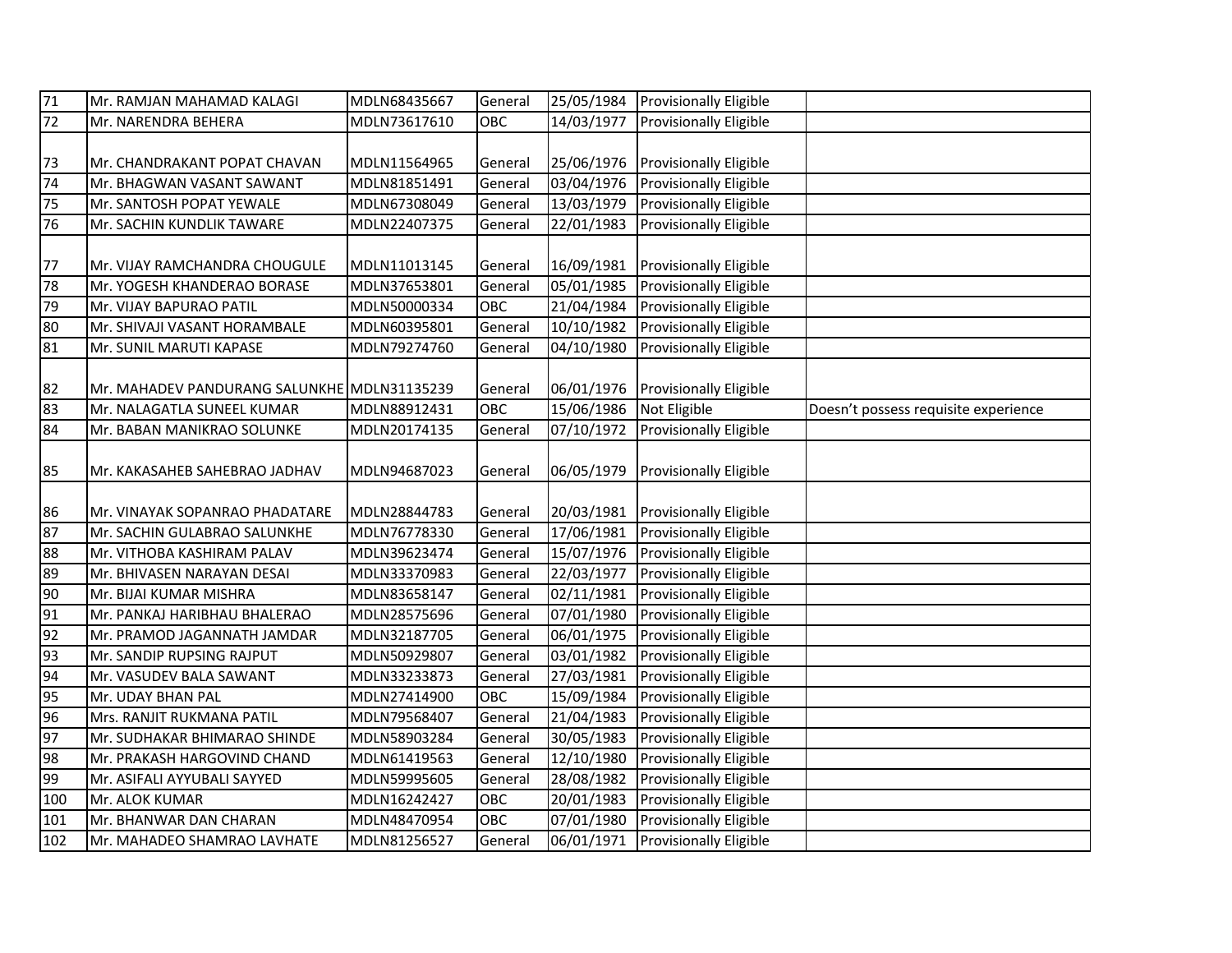| 103        | Mr. SHASHI KANT SINGH                                      | MDLN89624230                 | General            |                          | 26/06/1980 Provisionally Eligible                       |                                      |
|------------|------------------------------------------------------------|------------------------------|--------------------|--------------------------|---------------------------------------------------------|--------------------------------------|
| 104        | Mr. RAJNISH KUMAR SINGH                                    | MDLN85204474                 | General            | 15/07/1984               | Provisionally Eligible                                  |                                      |
| 105        | Mr. VAMAN MANOHAR SAWANT                                   | MDLN65290117                 | General            | 18/03/1983               | Not Eligible                                            | Doesn't possess requisite experience |
| 106        | Mr. MAHESH TANAJI SALUNKHE                                 | MDLN89459322                 | General            | 19/06/1982               | Provisionally Eligible                                  |                                      |
| 107        | Mr. VILAS TUKARAM AKATE                                    | MDLN54343374                 | General            | 07/02/1975               | Provisionally Eligible                                  |                                      |
| 108        | Mr. SATISH SAMBHAJI ATKARE                                 | MDLN72085202                 | General            | 01/10/1976               | Provisionally Eligible                                  |                                      |
| 109        | Mr. SAKHARAM JAGANNATH SAWANT                              | MDLN29262549                 | General            | 24/08/1974               | <b>Provisionally Eligible</b>                           |                                      |
| 110        | Mr. AVINASH NARAYAN KHANVILKAR                             | MDLN72839554                 | General            | 12/12/1980               | <b>Provisionally Eligible</b>                           |                                      |
| 111        | Mr. PANKAJ TANAJI SONAWALE                                 | MDLN94443391                 | General            | 01/10/1980               | <b>Provisionally Eligible</b>                           |                                      |
| 112        | Mr. MEESALA RAMANA                                         | MDLN29981838                 | OBC                | 06/11/1977               | Not Eligible                                            | Post Not reserved for PWD category   |
| 113<br>114 | Mr. CHANDRAKANT GOPAL BHOSALE<br>Mr. DINESH VITTHAL CHAVAN | MDLN56295866<br>MDLN84996996 | General<br>General | 06/05/1984<br>02/08/1977 | <b>Provisionally Eligible</b><br>Provisionally Eligible |                                      |
|            |                                                            |                              |                    |                          |                                                         |                                      |
| 115        | Mr. DEVENDRA DATTATRAY DANGAT                              | MDLN44416142                 | General            |                          | 21/04/1982 Provisionally Eligible                       |                                      |
| 116        | Mr. ASHIF DAGADU SHAIKH                                    | MDLN27424345                 | General            | 03/12/1984               | <b>Provisionally Eligible</b>                           |                                      |
| 117        | Mr. SAMADHAN ABA GHADGE                                    | MDLN93856822                 | General            | 29/06/1983               | <b>Provisionally Eligible</b>                           |                                      |
| 118        | Mr. MANGESH PANDURANG SHINDE                               | MDLN52814744                 | General            | 02/10/1975               | <b>Provisionally Eligible</b>                           |                                      |
| 119        | Mr. MARUTI VITHOBA KALVIKATTE                              | MDLN78504644                 | General            | 15/06/1975               | <b>Provisionally Eligible</b>                           |                                      |
| 120        | Mr. BHAUSAHEB KARBHARI GARJE                               | MDLN94432665                 | General            | 01/05/1985               | <b>Provisionally Eligible</b>                           |                                      |
| 121        | Mr. ANIL TUKARAM PATIL                                     | MDLN55596103                 | General            | 19/08/1984               | Provisionally Eligible                                  |                                      |
| 122        | Mr. TUKARAM TRIMBAK MUNDHE                                 | MDLN30373096                 | General            | 11/07/1971               | Provisionally Eligible                                  |                                      |
| 123        | Mr. RATHEESH K                                             | MDLN56097809                 | OBC                | 30/05/1983               | <b>Provisionally Eligible</b>                           |                                      |
| 124        | Mr. SANTOSH KUMAR VERMA                                    | MDLN68345394                 | OBC                | 07/05/1982               | Provisionally Eligible                                  |                                      |
| 125        | Mr. NAGENDRA KUMAR                                         | MDLN40414693                 | General            | 15/11/1984               | Provisionally Eligible                                  |                                      |
| 126        | Mr. MARUTI VASANT HUDDAR                                   | MDLN94641535                 | General            | 05/01/1984               | Provisionally Eligible                                  |                                      |
| 127        | Mr. MURALIKRISHNA TAMIRE                                   | MDLN60965222                 | OBC                | 07/05/1979               | Provisionally Eligible                                  |                                      |
| 128        | Mr. MAHADEV RAMCHANDRA BELEKAR MDLN86558198                |                              | General            | 30/09/1974               | <b>Provisionally Eligible</b>                           |                                      |
| 129        | Mr. VINOD MARUTI MORE                                      | MDLN88115150                 | General            | 06/12/1983               | <b>Provisionally Eligible</b>                           |                                      |
| 130        | Mrs. MAHESH EKNATH SHIRODKAR                               | MDLN31411544                 | General            | 24/10/1984               | <b>Provisionally Eligible</b>                           |                                      |
| 131        | Mr. SANDIP DAULATRAO BHOITE                                | MDLN31810627                 | General            | 07/07/1983               | <b>Provisionally Eligible</b>                           |                                      |
| 132        | Mr. SUNIL RATAN BAID                                       | MDLN33369635                 | SC                 | 27/04/1979               | <b>Provisionally Eligible</b>                           |                                      |
| 133        | Mr. GAJANAN GOVIND GAWADE                                  | MDLN84595207                 | General            |                          | 15/09/1975 Provisionally Eligible                       |                                      |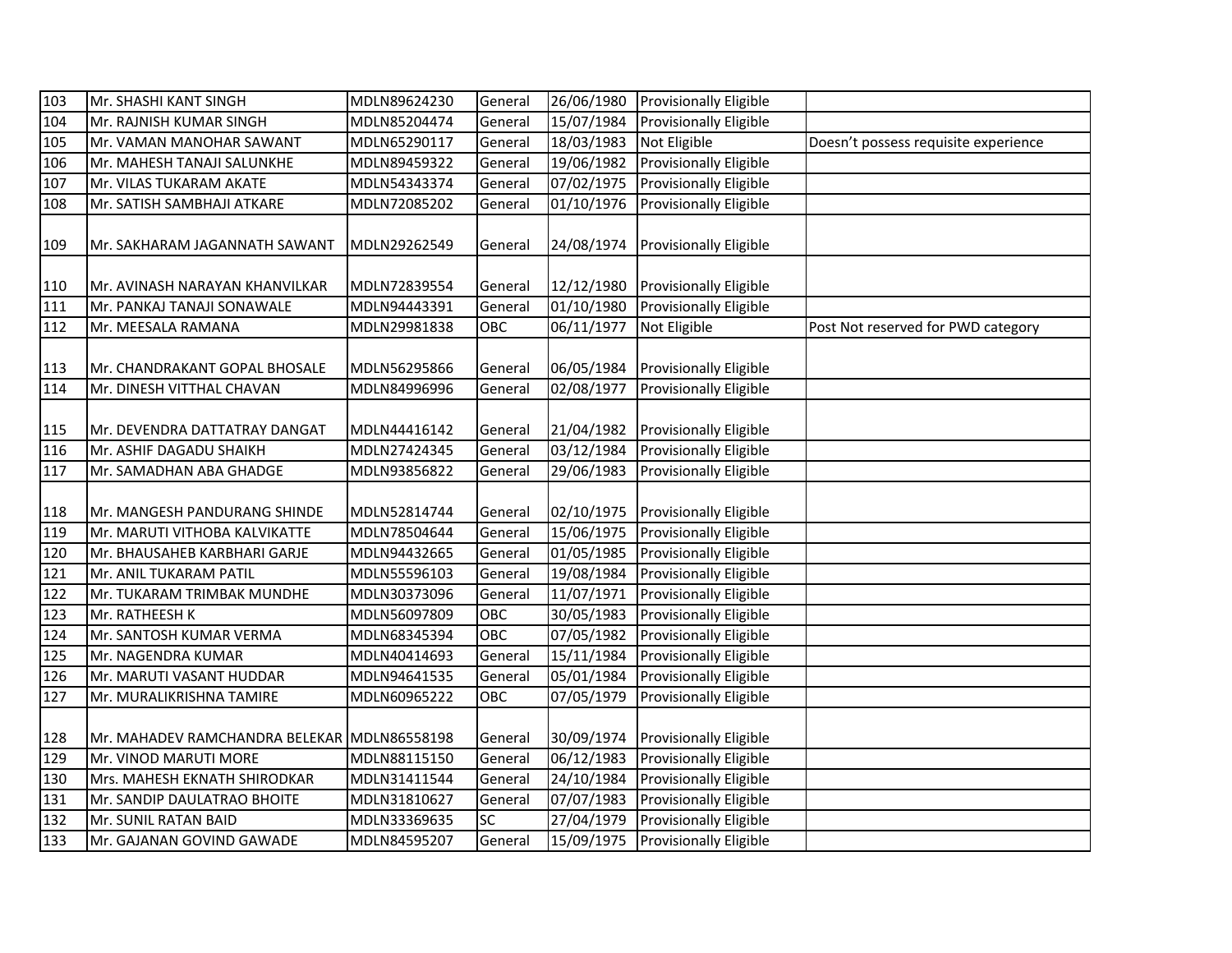| 134 | Mr. RAMESH PANDURANG PATIL                   | MDLN83203659 | General |            | 01/09/1983 Provisionally Eligible |  |
|-----|----------------------------------------------|--------------|---------|------------|-----------------------------------|--|
| 135 | Mr. KUNDAN SADASHIV SHINDE                   | MDLN50515336 | General | 09/01/1983 | Provisionally Eligible            |  |
| 136 | Mr. MAHESH LAVU WARANG                       | MDLN26463076 | General | 26/06/1973 | <b>Provisionally Eligible</b>     |  |
| 137 | Mr. SANTOSH SHIVRAM RAWOOL                   | MDLN92466348 | General | 30/05/1978 | <b>Provisionally Eligible</b>     |  |
| 138 | Mr. ANKUSH BHAGUJI BADE                      | MDLN17802421 | General | 16/04/1984 | <b>Provisionally Eligible</b>     |  |
|     |                                              |              |         |            |                                   |  |
| 139 | Mr. NARESH HARISHCHANDRA PARAB               | MDLN10597549 | General | 05/05/1983 | <b>Provisionally Eligible</b>     |  |
| 140 | Mr. SANTOSH NARAYAN JAGTAP                   | MDLN19698266 | General | 15/06/1982 | Provisionally Eligible            |  |
| 141 | Mr. SATISH KRISHNAT KHOCHARE                 | MDLN75744826 | General | 06/09/1981 | <b>Provisionally Eligible</b>     |  |
|     | Mr. UNNIKRISHNAN THOPPIL                     |              |         |            |                                   |  |
| 142 | <b>KRISHNAN</b>                              | MDLN58859251 | OBC     |            | 03/04/1976 Provisionally Eligible |  |
| 143 | Mr. ANIL BIRU THOMBARE                       | MDLN20265483 | OBC     | 21/07/1982 | <b>Provisionally Eligible</b>     |  |
| 144 | Mr. RUPESH BAPU AIER                         | MDLN18400005 | General | 15/02/1980 | <b>Provisionally Eligible</b>     |  |
| 145 | Mr. SANJAY VILAS CHINCHAVADE                 | MDLN89541438 | General | 15/01/1977 | <b>Provisionally Eligible</b>     |  |
| 146 | Mr. SANTOSH DAGADU JADHAV                    | MDLN87460775 | General | 06/01/1982 | Provisionally Eligible            |  |
| 147 | Mr. GANESHA SHETTY                           | MDLN90436997 | General | 15/09/1983 | Provisionally Eligible            |  |
|     |                                              |              |         |            |                                   |  |
| 148 | Mr. TUKARAM MACHHINDRA GHADGE   MDLN50597924 |              | General |            | 23/07/1983 Provisionally Eligible |  |
| 149 | Mr. SANJAY VILAS CHINCHAVADE                 | MDLN62651546 | General | 15/01/1977 | Provisionally Eligible            |  |
| 150 | Mr. SAMBHAJI SUBHASH PATIL                   | MDLN16262944 | OBC     | 11/11/1983 | Provisionally Eligible            |  |
| 151 | Mr. DHANAJI BALKRISHNA PAWAR                 | MDLN22979497 | General | 01/10/1984 | Provisionally Eligible            |  |
| 152 | Mr. SARJERAO ANANDA PATIL                    | MDLN62828389 | General | 05/01/1976 | <b>Provisionally Eligible</b>     |  |
|     |                                              |              |         |            |                                   |  |
| 153 | Mr. BHANUDAS BABAN GAYAKAWAD                 | MDLN53973282 | General |            | 06/01/1981 Provisionally Eligible |  |
| 154 | Mr. SACHIN NAMDEV SALOKHE                    | MDLN74409128 | General | 13/01/1984 | Provisionally Eligible            |  |
| 155 | Mr. PRAKASH VISHWAS MANE                     | MDLN26715570 | General | 12/06/1980 | Provisionally Eligible            |  |
| 156 | Mr. YOGESH RAJENDRA PATIL                    | MDLN15554703 | General | 06/01/1981 | Provisionally Eligible            |  |
| 157 | Mr. SWAGAT VIJAY MOKAL                       | MDLN93056632 | OBC     | 05/01/1983 | Provisionally Eligible            |  |
|     |                                              |              |         |            |                                   |  |
| 158 | Mr. SAMEER MAKHATUM MUJAWAR                  | MDLN85925868 | OBC     | 05/10/1982 | <b>Provisionally Eligible</b>     |  |
| 159 | Mr. VITTHAL HINDURAO MANE                    | MDLN19023496 | General | 04/04/1979 | <b>Provisionally Eligible</b>     |  |
| 160 | Mr. KIRAN BABASAHEB DHOLE                    | MDLN65009625 | General | 14/02/1977 | Provisionally Eligible            |  |
| 161 | Mr. NARAYAN MAHADEV GAWADE                   | MDLN83583722 | General | 04/10/1984 | Provisionally Eligible            |  |
| 162 | Mr. KRISHNA APPA NAIK                        | MDLN11722955 | General | 27/01/1980 | Provisionally Eligible            |  |
| 163 | Mr. JADHAV NITIN SUBHASH                     | MDLN45197142 | General | 11/07/1980 | Provisionally Eligible            |  |
| 164 | Mr. SANTOSH BAPURAO KADAM                    | MDLN91633469 | General | 06/02/1984 | Provisionally Eligible            |  |
| 165 | Mr. SANJAY SHANKAR JADHAV                    | MDLN40254408 | General |            | 06/01/1982 Provisionally Eligible |  |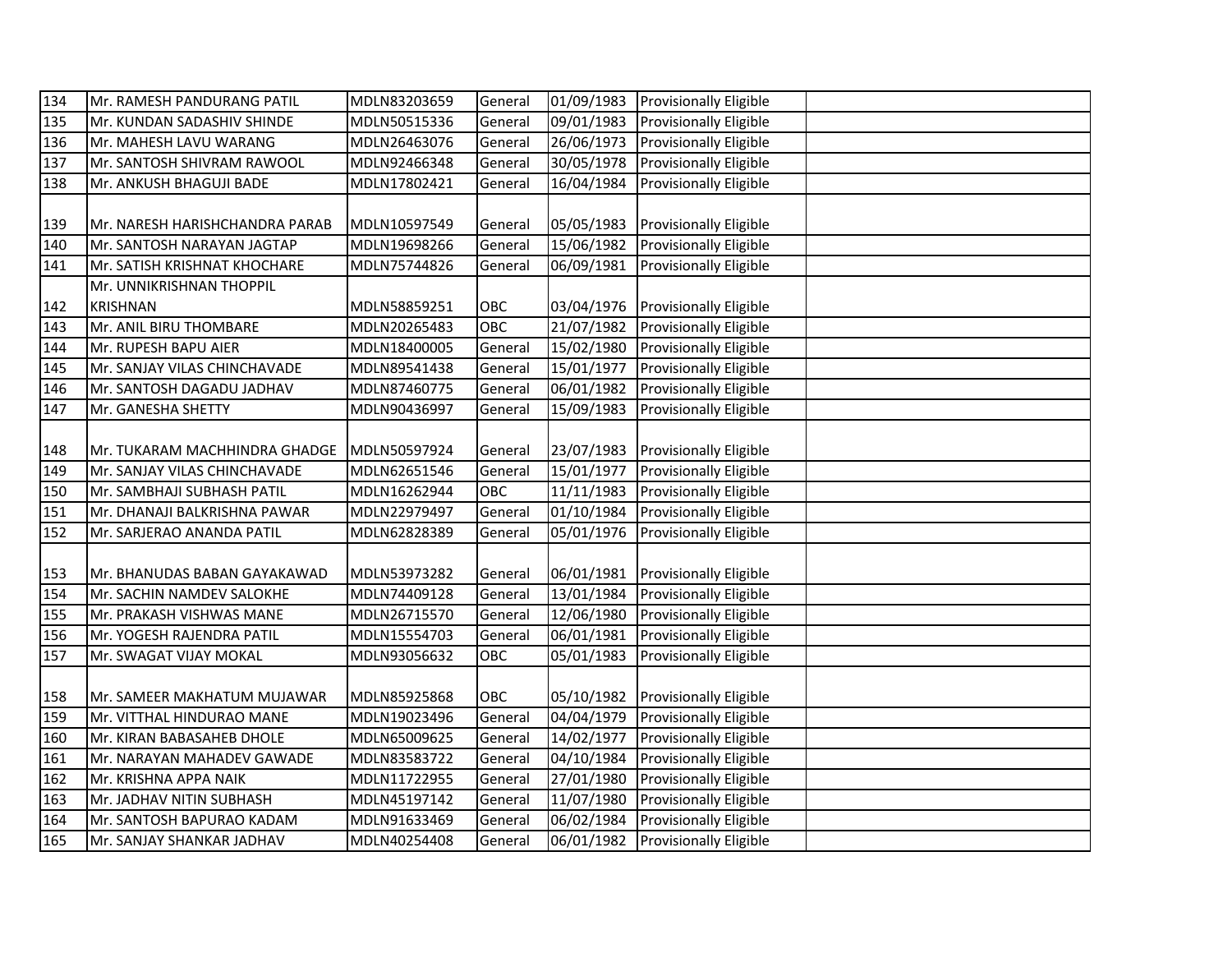| 166 | Mr. PRAVIN SOMA RAWOOL                      | MDLN13467586 | General | 16/03/1978              | Provisionally Eligible        |                                            |
|-----|---------------------------------------------|--------------|---------|-------------------------|-------------------------------|--------------------------------------------|
| 167 | Mr. ANKUSH RAMA SHTEVE                      | MDLN11313058 | General | 25/07/1982              | Provisionally Eligible        |                                            |
| 168 | Mr. SAMIR ALI KHAN                          | MDLN84451940 | OBC     | 07/07/1981              | Provisionally Eligible        |                                            |
| 169 | Mr. JAEENDRA VASANT SURVE                   | MDLN28635106 | General | 06/01/1975              | Provisionally Eligible        |                                            |
| 170 | Mr. JAEENDRA VASANT SURVE                   | MDLN15844220 | General | 06/06/1975              | Provisionally Eligible        |                                            |
| 171 | Mr. KISHOR MAHADEV NIKAM                    | MDLN60754069 | General | 06/01/1979              | Provisionally Eligible        |                                            |
|     |                                             |              |         |                         |                               |                                            |
| 172 | Mr. ATISHSING MADHAVARAO FULARE             | MDLN76302896 | General | 30/07/1983              | <b>Provisionally Eligible</b> |                                            |
| 173 | Mr. UTTAM HANMANT GHANVAT                   | MDLN83814516 | OBC     | 04/04/1986              | Provisionally Eligible        |                                            |
| 174 | Mr. GAFAR MAHAMMAD BATWALE                  | MDLN64860744 | General | 06/01/1972              | <b>Provisionally Eligible</b> |                                            |
| 175 | Mr. SAMBHAJI SHIVAJI GAVADE                 | MDLN89183605 | OBC     | 18/04/1982              | Provisionally Eligible        |                                            |
| 176 | Mr. SAMBHAJI SHIVAJI GAVADE                 | MDLN44748078 | OBC     | 18/04/1982              | Provisionally Eligible        |                                            |
| 177 | Mr. SACHIN RAMESH SAIDANE                   | MDLN63875191 | OBC     | 25/11/1982              | Provisionally Eligible        |                                            |
| 178 | Mr. SATENDRA KUMAR                          | MDLN92512090 | OBC     | 15/07/1972              | Provisionally Eligible        |                                            |
| 179 | Mr. SHYLANDRAN K                            | MDLN47134204 | OBC     | 27/05/1977              | Provisionally Eligible        |                                            |
| 180 | Mr. YOGESH MORESHWAR GANGAL                 | MDLN84468225 | General | $\frac{1}{17}/11/1969$  | Provisionally Eligible        |                                            |
| 181 | Mr. AJITHKUMAR V V                          | MDLN91965283 | OBC     | 16/10/1979              | Provisionally Eligible        |                                            |
| 182 | Mr. RAHUL VILASRAO SALUNKHE                 | MDLN93424047 | General | 30/05/1982              | Provisionally Eligible        |                                            |
| 183 | Mr. DILIP SHAHAJI DHANAWADE                 | MDLN58950386 | General | 13/07/1982              | Provisionally Eligible        |                                            |
|     | Mr. RAJKUMAR RAMCHANDRA                     |              |         |                         |                               |                                            |
| 184 | <b>GHORPADE</b>                             | MDLN91748313 | General | 03/01/1980              | <b>Provisionally Eligible</b> |                                            |
|     |                                             |              |         |                         |                               | Doesn't possess requisite experience/ Post |
| 185 | Mr. HANUMANTHKARI SURESH KUMAR MDLN49770630 |              | OBC     | 28/05/1983              | Not Eligible                  | not reserved for PWD category              |
| 186 | Mr. SUMEET RANJAN                           | MDLN86684157 | General | 11/01/1984              | Provisionally Eligible        |                                            |
| 187 | Mr. PARDESHI ANIL BHAGCHAND                 | MDLN28656126 | OBC     | 13/10/1984              | Provisionally Eligible        |                                            |
|     |                                             |              |         |                         |                               | Doesn't possess requisite experience/ Post |
| 188 | Mr. PRAKASH MAHADEV SUTAR                   | MDLN67452336 | OBC     | 06/01/1981              | Not Eligible                  | not reserved for PWD category              |
| 189 | Mr. RAJAN ANANT CHAVAN                      | MDLN46592883 | General | 04/08/1982              | Provisionally Eligible        |                                            |
|     |                                             |              |         |                         |                               |                                            |
| 190 | Mr. SIDDHESHWAR UTTAM BHARATE               | MDLN49902572 | General | 13/06/1977              | Provisionally Eligible        |                                            |
| 191 | Mr. SACHIN BALKRISHNA SHINDE                | MDLN29285018 | General | 03/08/1983              | Provisionally Eligible        |                                            |
| 192 | Mr. JAHANGIR NAJIR BAGVAN                   | MDLN44907419 | OBC     | 07/03/1984              | Provisionally Eligible        |                                            |
|     |                                             |              |         |                         |                               |                                            |
| 193 | Mr. SANDEEP SHANTARAM CHAVAN                | MDLN96869106 | General | 26/02/1982              | <b>Provisionally Eligible</b> |                                            |
| 194 | Mr. SHAILESH RANGRAO PARTE                  | MDLN21793900 | General | 15/03/1985              | Provisionally Eligible        |                                            |
| 195 | Mr. GORAKH BABASAHEB KADAM                  | MDLN52090295 | General | $\overline{01/05/1990}$ | Not Eligible                  | Doesn't possess requisite experience       |
| 196 | Mr. PANKAJ JAYSING PATIL                    | MDLN46842819 | General | 16/10/1981              | <b>Provisionally Eligible</b> |                                            |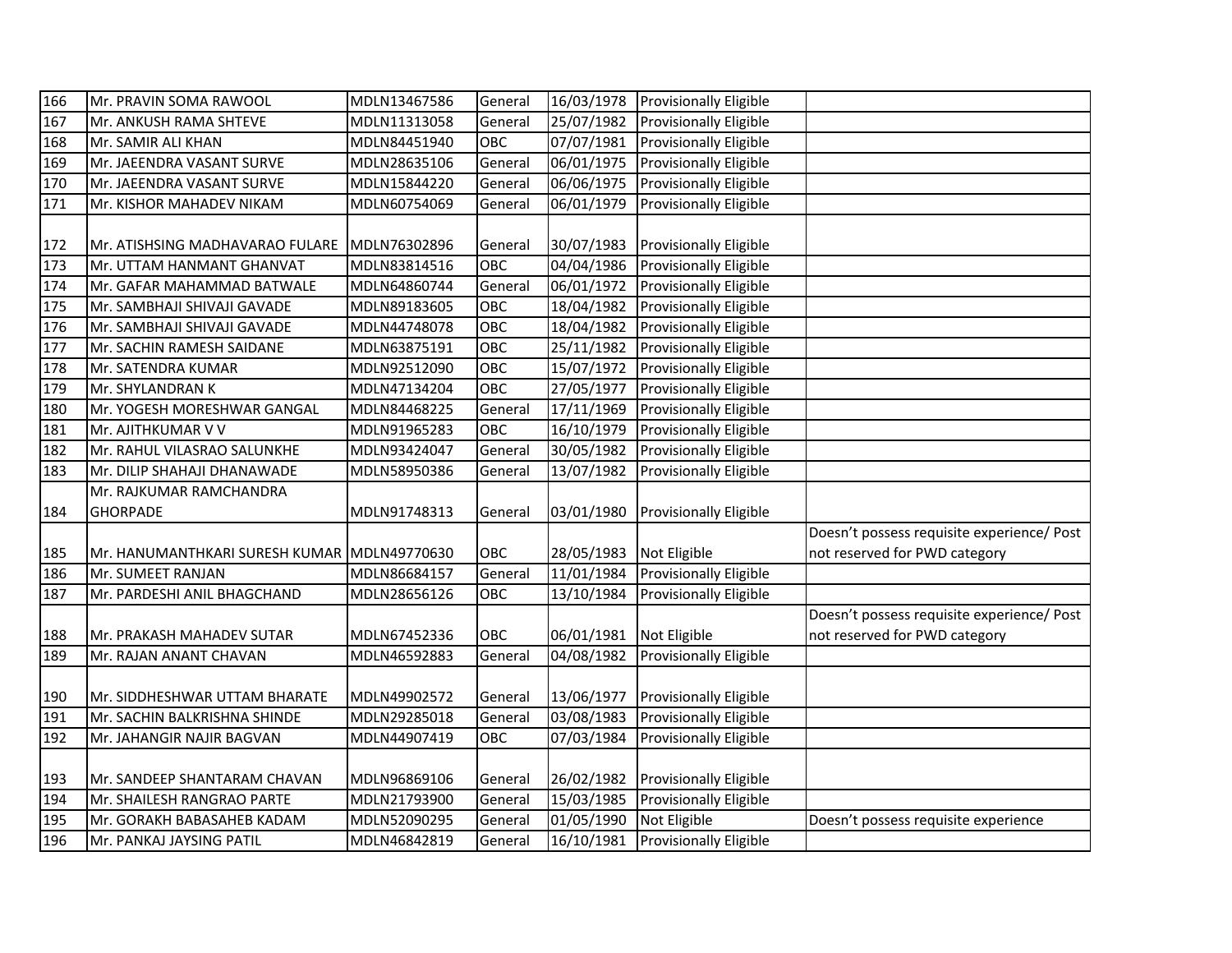| 197 | Mr. GANESH DNYANESHWAR YENDHE   | MDLN94866364 | General   | 22/08/1982 | Provisionally Eligible        |                                      |
|-----|---------------------------------|--------------|-----------|------------|-------------------------------|--------------------------------------|
| 198 | Mr. SANJEEV RANJAN              | MDLN21573450 | General   | 12/10/1983 | Provisionally Eligible        |                                      |
| 199 | Mr. SANDIPA NARAYAN LAD         | MDLN31689686 | OBC       | 04/12/1978 | Provisionally Eligible        |                                      |
| 200 | Mr. NIGESH MN                   | MDLN65790862 | OBC       | 05/07/1985 | Provisionally Eligible        |                                      |
|     |                                 |              |           |            |                               |                                      |
| 201 | Mr. TEJESH SURYAKANT KATAKDOND  | MDLN20871133 | <b>SC</b> | 11/03/1988 | Not Eligible                  | Doesn't possess requisite experience |
| 202 | Mr. MANOJ KUMAR SINGH           | MDLN63096660 | General   | 15/08/1976 | Provisionally Eligible        |                                      |
| 203 | Mr. GORAKHANATH POPAT GUND      | MDLN11788791 | General   | 03/01/1983 | Provisionally Eligible        |                                      |
| 204 | Mr. ARUN SHAMRAO MATEKAR        | MDLN72737794 | General   | 14/06/1982 | Provisionally Eligible        |                                      |
| 205 | Mr. SUHAS SAYAJIRAO SALUNKHE    | MDLN92863991 | General   | 28/06/1983 | Provisionally Eligible        |                                      |
|     |                                 |              |           |            |                               |                                      |
| 206 | Mr. ASHISHKUMAR SURESH PANASKAR | MDLN60747805 | General   | 03/10/1980 | Provisionally Eligible        |                                      |
| 207 | Mr. MANOHAR HANMANT PHALKE      | MDLN52270294 | General   | 18/07/1981 | Provisionally Eligible        |                                      |
| 208 | Mr. SREEJITH B                  | MDLN62444997 | OBC       | 06/01/1980 | Not Eligible                  | Post Not reserved for PWD category   |
| 209 | Mr. PANKAJ KUMAR JAISWAL        | MDLN24891107 | OBC       | 07/01/1983 | <b>Provisionally Eligible</b> |                                      |
| 210 | Mr. SUNIL MARUTI MANE           | MDLN62828593 | General   | 10/02/1978 | Provisionally Eligible        |                                      |
| 211 | Mr. VIJAYA KUMAR R              | MDLN15939216 | General   | 16/05/1972 | Provisionally Eligible        |                                      |
| 212 | Mr. SUNIL MARUTI MANE           | MDLN77938203 | General   | 10/02/1978 | Provisionally Eligible        |                                      |
|     |                                 |              |           |            |                               |                                      |
| 213 | Mr. SHARAD SHANTARAM GANGURDE   | MDLN40822490 | OBC       | 01/01/1977 | <b>Provisionally Eligible</b> |                                      |
| 214 | Mr. SHEKHAR CHANGDEV TEMKAR     | MDLN47954706 | OBC       | 06/09/1981 | Provisionally Eligible        |                                      |
| 215 | Mr. BALIRAM KARBHARI GHUGE      | MDLN65251185 | General   | 02/12/1982 | Provisionally Eligible        |                                      |
| 216 | Mr. SACHIN SHANTARAM CHAVAN     | MDLN98428811 | General   | 26/04/1979 | Provisionally Eligible        |                                      |
| 217 | Mr. SRIDHARRAO RAGIPATI         | MDLN79015226 | OBC       | 13/08/1979 | Provisionally Eligible        |                                      |
| 218 | Mr. YELLA SANJEEVARAYUDU        | MDLN34235221 | General   | 07/01/1982 | Provisionally Eligible        |                                      |
|     |                                 |              |           |            |                               |                                      |
| 219 | Mr. BRAMHDEV YASHWANT KHATKALE  | MDLN87871709 | General   | 14/11/1983 | Provisionally Eligible        |                                      |
| 220 | Mr. RAMDAS DATTATRAY SHEDAGE    | MDLN91394061 | General   | 06/10/1981 | Provisionally Eligible        |                                      |
| 221 | Mr. JAYAKAR JAYSING GAIKWAD     | MDLN11767346 | General   | 15/07/1982 | Provisionally Eligible        |                                      |
| 222 | Mr. HEMANT GAJANAN SALUNKHE     | MDLN44536664 | General   | 21/05/1988 | Not Eligible                  | Doesn't possess requisite experience |
| 223 | Mr. DIPAK BHIKAN PATIL          | MDLN32601388 | OBC       | 03/04/1982 | Provisionally Eligible        |                                      |
|     | Mr. CHANDRAKANT TUKARAM         |              |           |            |                               |                                      |
| 224 | <b>JAGADALE</b>                 | MDLN19562519 | General   | 09/07/1976 | Provisionally Eligible        |                                      |
| 225 | Mr. MUKESH KUMAR                | MDLN73330145 | OBC       | 21/08/1983 | Provisionally Eligible        |                                      |
| 226 | Mr. DEVENDRA SINGH KANDARI      | MDLN10351646 | General   | 09/05/1980 | Provisionally Eligible        |                                      |
| 227 | Mr. RAJESH HINDURAO PATIL       | MDLN10267462 | General   | 24/08/1968 | <b>Provisionally Eligible</b> |                                      |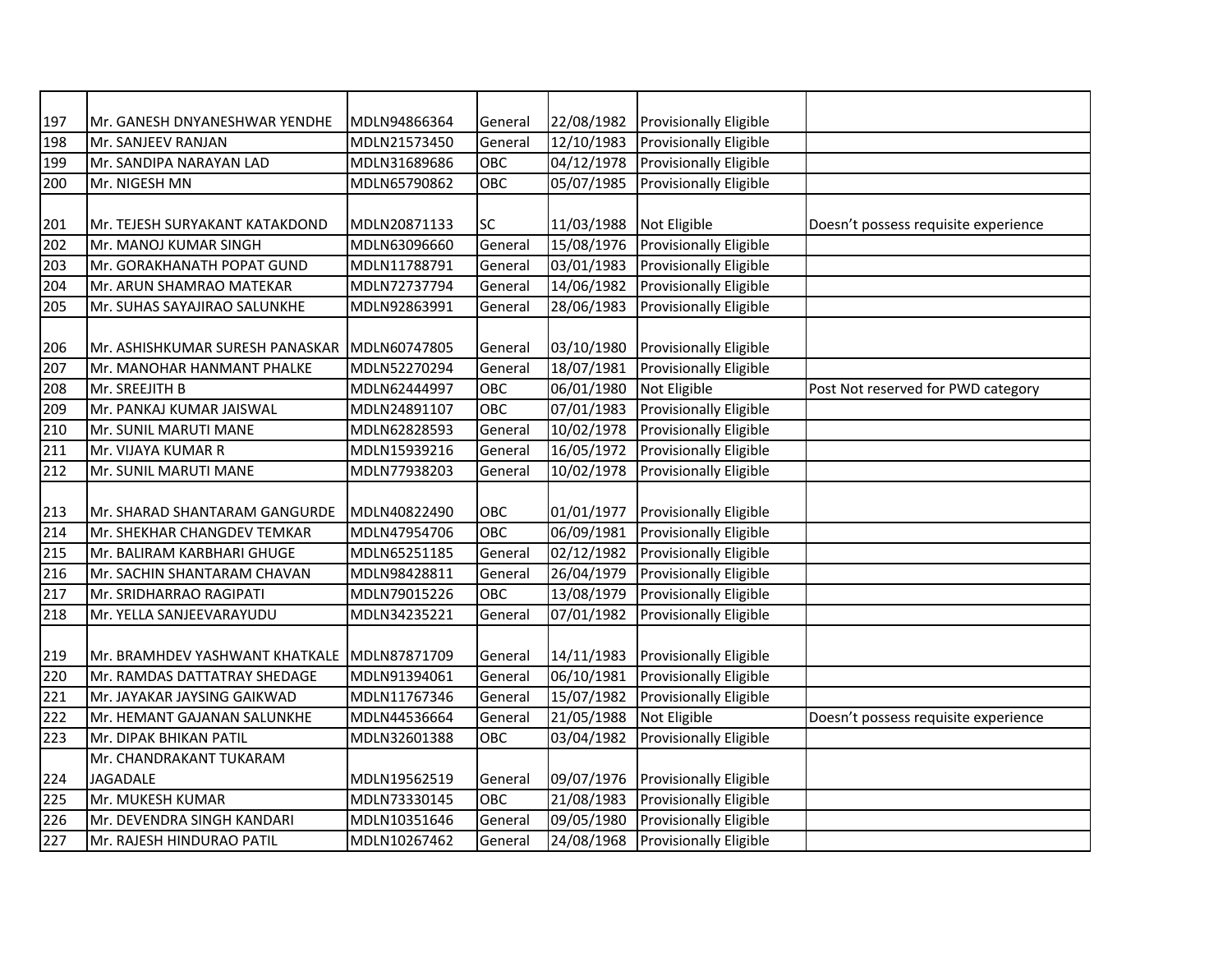| 228 | Mr. AJAYAKRISHNAN MC                         | MDLN60936923 | OBC       | 30/04/1975 | Provisionally Eligible            |                                      |
|-----|----------------------------------------------|--------------|-----------|------------|-----------------------------------|--------------------------------------|
|     |                                              |              |           |            |                                   |                                      |
| 229 | Mr. SANJAY TULSHIRAM KHANDARE                | MDLN34658529 | General   | 07/05/1974 | <b>Provisionally Eligible</b>     |                                      |
|     | Mr. DNYANESHWAR SUKHDEO                      |              |           |            |                                   |                                      |
| 230 | <b>KARHALE</b>                               | MDLN82670855 | General   | 03/06/1978 | <b>Provisionally Eligible</b>     |                                      |
| 231 | Mr. MAHENDER BISHT                           | MDLN65034542 | General   | 14/08/1975 | Provisionally Eligible            |                                      |
|     |                                              |              |           |            |                                   |                                      |
| 232 | Mr. RAVINDRA PANDURANG PAWAR                 | MDLN24445716 | OBC       | 19/04/1977 | Provisionally Eligible            |                                      |
|     | Mr. CHANDRAKANT BABULAL                      |              |           |            |                                   |                                      |
| 233 | WANKHEDKAR                                   | MDLN49498052 | <b>SC</b> | 16/01/1984 | <b>Provisionally Eligible</b>     |                                      |
| 234 | Mr. ANIL SITARAM AMBRE                       | MDLN23505281 | General   | 06/01/1975 | Provisionally Eligible            |                                      |
| 235 | Mr. VINOD PT                                 | MDLN25109335 | OBC       | 22/05/1981 | <b>Provisionally Eligible</b>     |                                      |
| 236 | Mr. BHOOSHAN NANA BORSE                      | MDLN22547219 | OBC       | 19/06/1981 | Provisionally Eligible            |                                      |
| 237 | Mr. BHANUDAS TATYABHAU DUBE                  | MDLN71870012 | General   | 06/11/1978 | <b>Provisionally Eligible</b>     |                                      |
|     |                                              |              |           |            |                                   |                                      |
| 238 | Mr. PRASHANT BHAURAO KAYANDE                 | MDLN51793303 | OBC       | 26/11/1982 | <b>Provisionally Eligible</b>     |                                      |
|     |                                              |              |           |            |                                   |                                      |
| 239 | Mr. ROHIDAS BHIMRAO SURYAWANSHI MDLN73567422 |              | General   | 20/03/1985 | <b>Provisionally Eligible</b>     |                                      |
| 240 | Mr. SANTOSH VITTHAL KATKAR                   | MDLN33397991 | General   | 21/11/1983 | Provisionally Eligible            |                                      |
| 241 | Mr. SANDIP NAMDEV ANEKAR                     | MDLN74885366 | General   | 15/08/1982 | Provisionally Eligible            |                                      |
| 242 | Mr. GOPAKUMAR G                              | MDLN33519763 | OBC       | 24/01/1977 | Provisionally Eligible            |                                      |
| 243 | Mr. VIKAS BAPU BARGE                         | MDLN76221986 | General   | 11/11/1980 | Provisionally Eligible            |                                      |
| 244 | Mr. RAJEEV VP                                | MDLN41603575 | SC        | 03/01/1982 | Provisionally Eligible            |                                      |
| 245 | Mr. DHANAJI TUKARAM PAWAR                    | MDLN94268172 | General   | 21/03/1981 | Provisionally Eligible            |                                      |
| 246 | Mr. BALAKRISHNAN VIJAY KUMAR                 | MDLN38466066 | General   | 30/07/1973 | Provisionally Eligible            |                                      |
| 247 | Mr. DIPAK MANSARAM GANGURDE                  | MDLN96173409 | OBC       | 30/06/1981 | Provisionally Eligible            |                                      |
| 248 | Mr. DEVENDRA SINGH CHAHAR                    | MDLN38327297 | General   | 20/03/1982 | Provisionally Eligible            |                                      |
| 249 | Mr. PAPPU ROHIDAS MEMANE                     | MDLN54136153 | OBC       | 17/11/1984 | Provisionally Eligible            |                                      |
| 250 | Mr. NITIN DNYANU KALE                        | MDLN27014819 | SC        | 06/02/1974 | Not Eligible                      | Post Not reserved for PWD category   |
|     |                                              |              |           |            |                                   |                                      |
| 251 | Mr. ADESH NIVRUTTI SANVATSARKAR              | MDLN82156777 | OBC       | 19/02/1983 | <b>Provisionally Eligible</b>     |                                      |
|     |                                              |              |           |            |                                   |                                      |
| 252 | Mr. PRASHANT DATTARAM PALANDE                | MDLN19302656 | General   | 01/10/1980 | <b>Provisionally Eligible</b>     |                                      |
| 253 | Mr. PRAVIN BHAUSAHEB KHUSPE                  | MDLN72948089 | General   | 26/06/1982 | Provisionally Eligible            |                                      |
| 254 | Ms. POOJA UTTAM KANSE                        | MDLN86843752 | General   | 27/11/1987 | Not Eligible                      | Doesn't possess requisite experience |
| 255 | Mr. AMIT ASHOK KERAWADEKAR                   | MDLN92980561 | OBC       | 13/11/1983 | Provisionally Eligible            |                                      |
| 256 | Mr. HARJIT SINGH                             | MDLN81722206 | General   |            | 10/04/1972 Provisionally Eligible |                                      |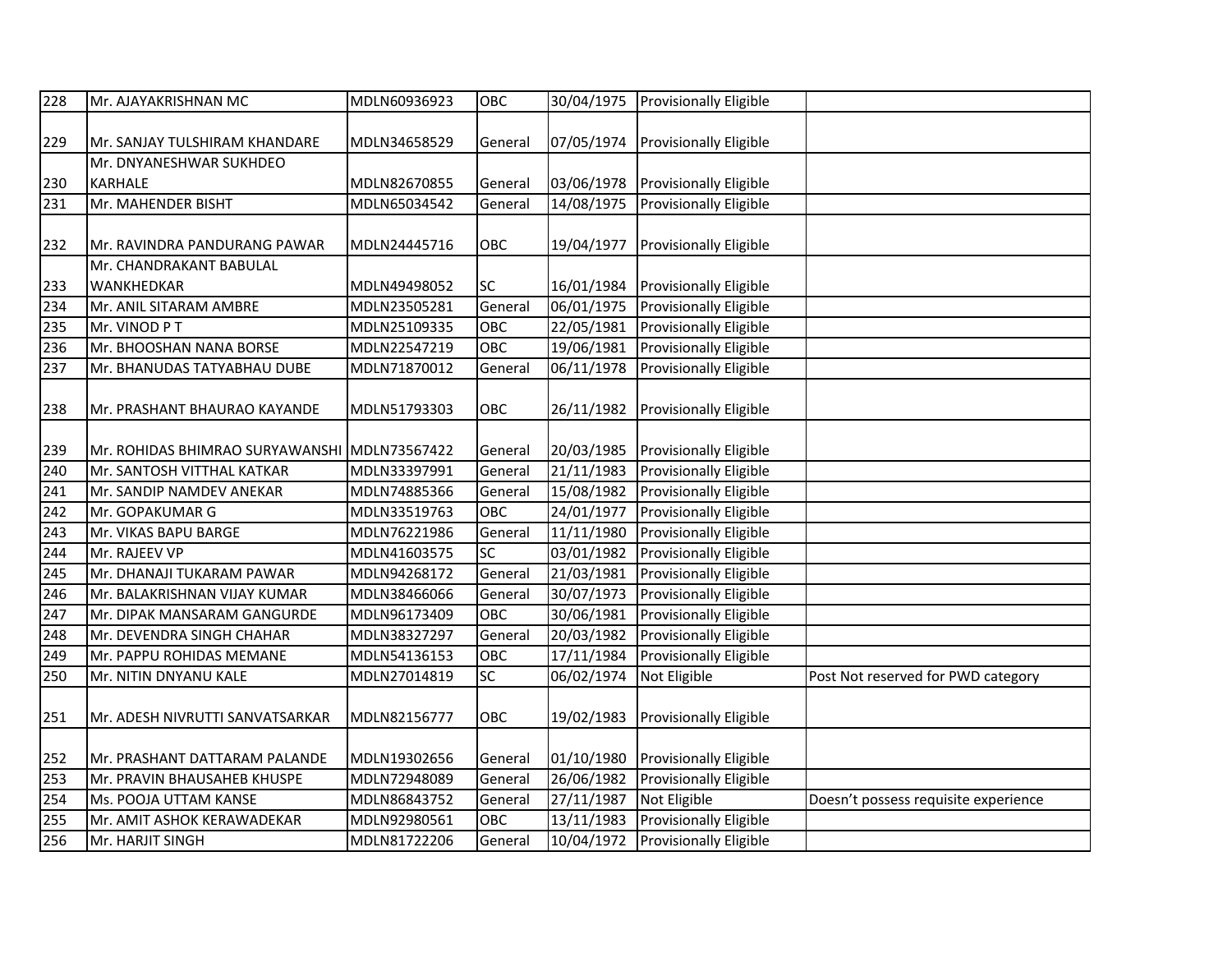| 257 | Mr. POKAR RAM                  | MDLN35566718 | OBC       | 08/01/1982 | <b>Provisionally Eligible</b>     |                                      |
|-----|--------------------------------|--------------|-----------|------------|-----------------------------------|--------------------------------------|
| 258 | Mr. MANESH NAMDEV SHINDE       | MDLN99005326 | General   | 06/01/1978 | <b>Provisionally Eligible</b>     |                                      |
| 259 | Mr. DATTU AMRUTA CHAVAN        | MDLN25936240 | <b>ST</b> |            | 06/02/1975 Provisionally Eligible |                                      |
|     |                                |              |           |            |                                   |                                      |
| 260 | Mr. PANDURANG DNYANOBA KAMBLE  | MDLN34907883 | <b>SC</b> | 25/05/1980 | <b>Provisionally Eligible</b>     |                                      |
| 261 | Mr. SAMBHAJI SHRIPATI JADHAV   | MDLN38343986 | General   | 01/09/1982 | Provisionally Eligible            |                                      |
| 262 | Mr. RAJARAM SHIVAJI YERADKAR   | MDLN27797202 | General   | 02/10/1978 | <b>Provisionally Eligible</b>     |                                      |
| 263 | Mr. DADASO DINKAR JADHAV       | MDLN32466189 | General   | 02/10/1981 | <b>Provisionally Eligible</b>     |                                      |
| 264 | Mr. BABASAHEB SHRIHARI THORAT  | MDLN83592671 | General   | 29/01/1982 | <b>Provisionally Eligible</b>     |                                      |
| 265 | Mr. RAHUL NARAYAN CHAUDHARI    | MDLN80213176 | General   | 17/01/1982 | Provisionally Eligible            |                                      |
| 266 | Mr. KESHAO SHRIRAM WANI        | MDLN27609179 | OBC       | 11/10/1977 | Not Eligible                      | Doesn't possess requisite experience |
| 267 | Mr. SIVAJI CHINCHILADA         | MDLN97927446 | General   | 13/08/1981 | <b>Provisionally Eligible</b>     |                                      |
| 268 | Mr. JYOTI KUMAR                | MDLN75211383 | OBC       | 08/02/1976 | <b>Provisionally Eligible</b>     |                                      |
|     |                                |              |           |            |                                   |                                      |
| 269 | Mr. UMA MAHESWARARAO CHINDRI   | MDLN60137080 | General   | 15/06/1982 | <b>Provisionally Eligible</b>     |                                      |
|     |                                |              |           |            |                                   |                                      |
| 270 | Mr. SHIVAJI VISHAVANATH VINCHU | MDLN87264773 | OBC       | 06/01/1980 | Provisionally Eligible            |                                      |
| 271 | Mr. SEVAK GANGARAM SALUNKE     | MDLN80715981 | SC        | 08/01/1974 | Provisionally Eligible            |                                      |
| 272 | Mr. SUBODH KUMAR               | MDLN19179482 | General   | 15/01/1969 | Provisionally Eligible            |                                      |
| 273 | Mr. UMESH NARAYAN NIKAM        | MDLN83265938 | General   | 07/01/1983 | Provisionally Eligible            |                                      |
|     |                                |              |           |            |                                   |                                      |
| 274 | Mr. PRADHAN PANDURANG KARALE   | MDLN30931265 | General   | 24/03/1976 | Provisionally Eligible            |                                      |
| 275 | Mr. NAVANIT SHALIGRAM ROKADE   | MDLN38346999 | OBC       | 06/01/1974 | <b>Provisionally Eligible</b>     |                                      |
| 276 | Mr. ISHWAR DAULAT PATIL        | MDLN89657420 | OBC       | 20/05/1980 | <b>Provisionally Eligible</b>     |                                      |
|     |                                |              |           |            |                                   |                                      |
| 277 | Mr. SHANKAR MADHUKAR SARTAPE   | MDLN96534373 | SC        | 20/06/1983 | <b>Provisionally Eligible</b>     |                                      |
| 278 | Mr. RAJENDRA NIVRUTTI SATPUTE  | MDLN52978277 | General   | 05/05/1982 | <b>Provisionally Eligible</b>     |                                      |
| 279 | Mr. SANDIP SURESH AHER         | MDLN47001027 | OBC       | 06/03/1978 | <b>Provisionally Eligible</b>     |                                      |
|     |                                |              |           |            |                                   |                                      |
| 280 | Mr. PRAKASH BHAGWAN THOMBARE   | MDLN49240589 | OBC       | 15/11/1983 | <b>Provisionally Eligible</b>     |                                      |
| 281 | Mr. ASWANI KUMAR SINGH         | MDLN88273293 | General   | 14/07/1979 | Provisionally Eligible            |                                      |
| 282 | Mr. BHANUDAS GANPATI SUTAR     | MDLN21412663 | OBC       | 10/06/1980 | Provisionally Eligible            |                                      |
| 283 | Mr. JAMEER DAWARSAB SHAIKH     | MDLN21195672 | General   | 05/05/1975 | Provisionally Eligible            |                                      |
| 284 | Mr. KUMAR RAMLING DHAKPADE     | MDLN43922464 | General   | 27/06/1986 | Not Eligible                      | Doesn't possess requisite experience |
| 285 | Mr. SURESH R                   | MDLN74895431 | General   | 03/08/1984 | Provisionally Eligible            |                                      |
| 286 | Mr. HARIBA BALVANT PATIL       | MDLN22631664 | General   | 30/07/1981 | <b>Provisionally Eligible</b>     |                                      |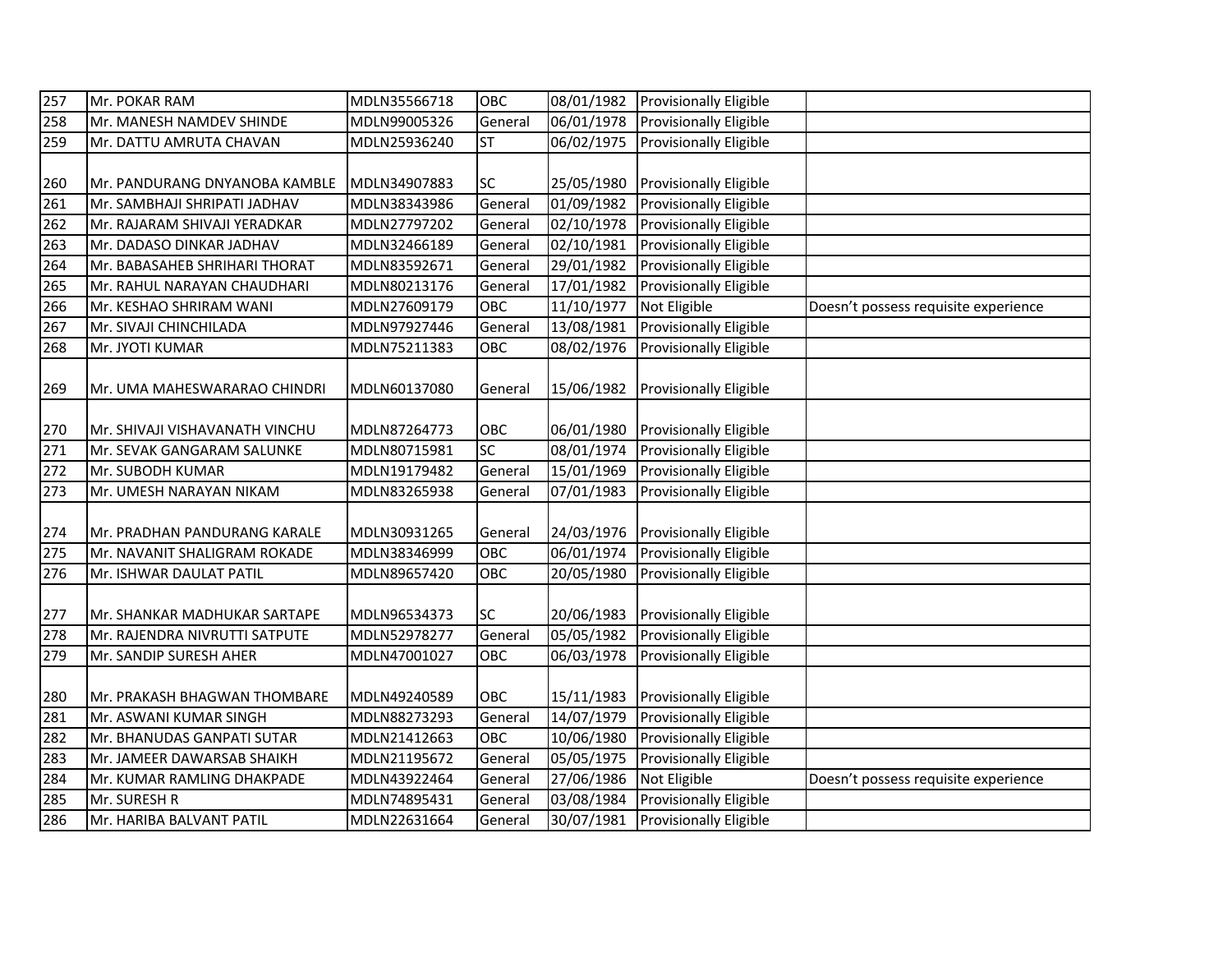| 287 | Mr. JITENDRA GANGARAM SHIGWAN   | MDLN37640383 | OBC     | 07/02/1980 | <b>Provisionally Eligible</b> |                                      |
|-----|---------------------------------|--------------|---------|------------|-------------------------------|--------------------------------------|
|     |                                 |              |         |            |                               |                                      |
| 288 | Mr. SAGAR RAMESHCHANDRA TOPARE  | MDLN67033328 | General | 08/07/1982 | Provisionally Eligible        |                                      |
| 289 | Mr. DEEPAK RAGHUNATH SHELKE     | MDLN75813117 | SC      | 21/11/1981 | Provisionally Eligible        |                                      |
| 290 | Mr. BALARAJU K V                | MDLN29528244 | OBC     | 07/11/1979 | Provisionally Eligible        |                                      |
|     |                                 |              |         |            |                               |                                      |
| 291 | Mrs. DHANAJI DADASAHEB CHAVAN   | MDLN79182015 | OBC     | 01/09/1976 | <b>Provisionally Eligible</b> |                                      |
|     | Mr. MAHESHKUMAR YASHVANTRAO     |              |         |            |                               |                                      |
| 292 | <b>SHINDE</b>                   | MDLN62994100 | OBC     | 03/11/1982 | <b>Provisionally Eligible</b> |                                      |
| 293 | Mr. PRADEEP SHANKAR GHOLP       | MDLN69474079 | General | 06/09/1985 | <b>Provisionally Eligible</b> |                                      |
| 294 | Mr. DADA POPAT NIKAM            | MDLN16045835 | General | 01/01/1979 | Provisionally Eligible        |                                      |
|     |                                 |              |         |            |                               |                                      |
| 295 | Mr. PRAVIN DATTARAM KHANVILKAR  | MDLN79089948 | OBC     | 28/09/1987 | Not Eligible                  | Doesn't possess requisite experience |
| 296 | Mr. RITESH DINKAR WAGHMARE      | MDLN55379846 | OBC     | 03/01/1980 | <b>Provisionally Eligible</b> |                                      |
| 297 | Mr. GURU CHARAN DEHURY          | MDLN59688364 | OBC     | 30/05/1969 | Provisionally Eligible        |                                      |
| 298 | Mr. SURYANANDAN PRASAD          | MDLN61760199 | General | 01/10/1966 | Provisionally Eligible        |                                      |
| 299 | Mr. THALLAPELLY DEVENDAR        | MDLN66150480 | General | 05/01/1978 | <b>Provisionally Eligible</b> |                                      |
| 300 | Mr. Sameer Ganpat Panchal       | MDLN51513987 | OBC     | 06/09/1985 | Not Eligible                  | Doesn't possess requisite experience |
| 301 | Mr. VIKAS DHAKA                 | MDLN24171506 | General | 15/07/1985 | Provisionally Eligible        |                                      |
| 302 | Mr. SOMANATH BABAN DHANE        | MDLN41095825 | General | 24/11/1980 | Provisionally Eligible        |                                      |
| 303 | Mr. SANTOSH SURESH KUMBHAR      | MDLN14820414 | OBC     | 03/06/1978 | Provisionally Eligible        |                                      |
| 304 | Mr. JIJIN KK                    | MDLN76579280 | General | 03/10/1984 | Provisionally Eligible        |                                      |
| 305 | Mr. SEVAK GANGARAM SALUNKE      | MDLN47989272 | SC      | 08/01/1974 | Provisionally Eligible        |                                      |
| 306 | Mr. HARIDAS BALARAM SHINGATE    | MDLN48539871 | General | 05/01/1976 | Not Eligible                  | Doesn't possess requisite experience |
| 307 | Mr. SUBBA RAYUDU KUMMARI        | MDLN33250205 | OBC     | 14/04/1978 | <b>Provisionally Eligible</b> |                                      |
|     |                                 |              |         |            |                               |                                      |
| 308 | Mr. NANA RAMCHANDRA SALUNKHE    | MDLN62643097 | General | 18/12/1981 | Provisionally Eligible        |                                      |
| 309 | Mr. DATTATRAY NIVRUTTI DADAS    | MDLN15918189 | OBC     | 06/01/1981 | Provisionally Eligible        |                                      |
| 310 | Mr. AVINASH GANPAT SHINDE       | MDLN99533805 | General | 07/11/1983 | Provisionally Eligible        |                                      |
| 311 | Mr. CHANDAN SINGH               | MDLN24256082 | General | 09/04/1985 | Provisionally Eligible        |                                      |
| 312 | Mr. DEVIDAS RAMNATH KAPADI      | MDLN26176781 | OBC     | 06/01/1984 | Provisionally Eligible        |                                      |
| 313 | Mr. SANAP KHANDU SOMNATH        | MDLN42713719 | OBC     | 15/01/1981 | Provisionally Eligible        |                                      |
|     |                                 |              |         |            |                               |                                      |
| 314 | Mr. NILESH SHRIRAMAPPA LAMDHADE | MDLN18688479 | OBC     | 12/01/1978 | <b>Provisionally Eligible</b> |                                      |
| 315 | Mr. NAMDEV SHANKAR GORULE       | MDLN57756057 | General | 15/06/1974 | Provisionally Eligible        |                                      |
| 316 | Mr. ISHWAR DAULAT PATIL         | MDLN73679152 | OBC     | 20/05/1980 | <b>Provisionally Eligible</b> |                                      |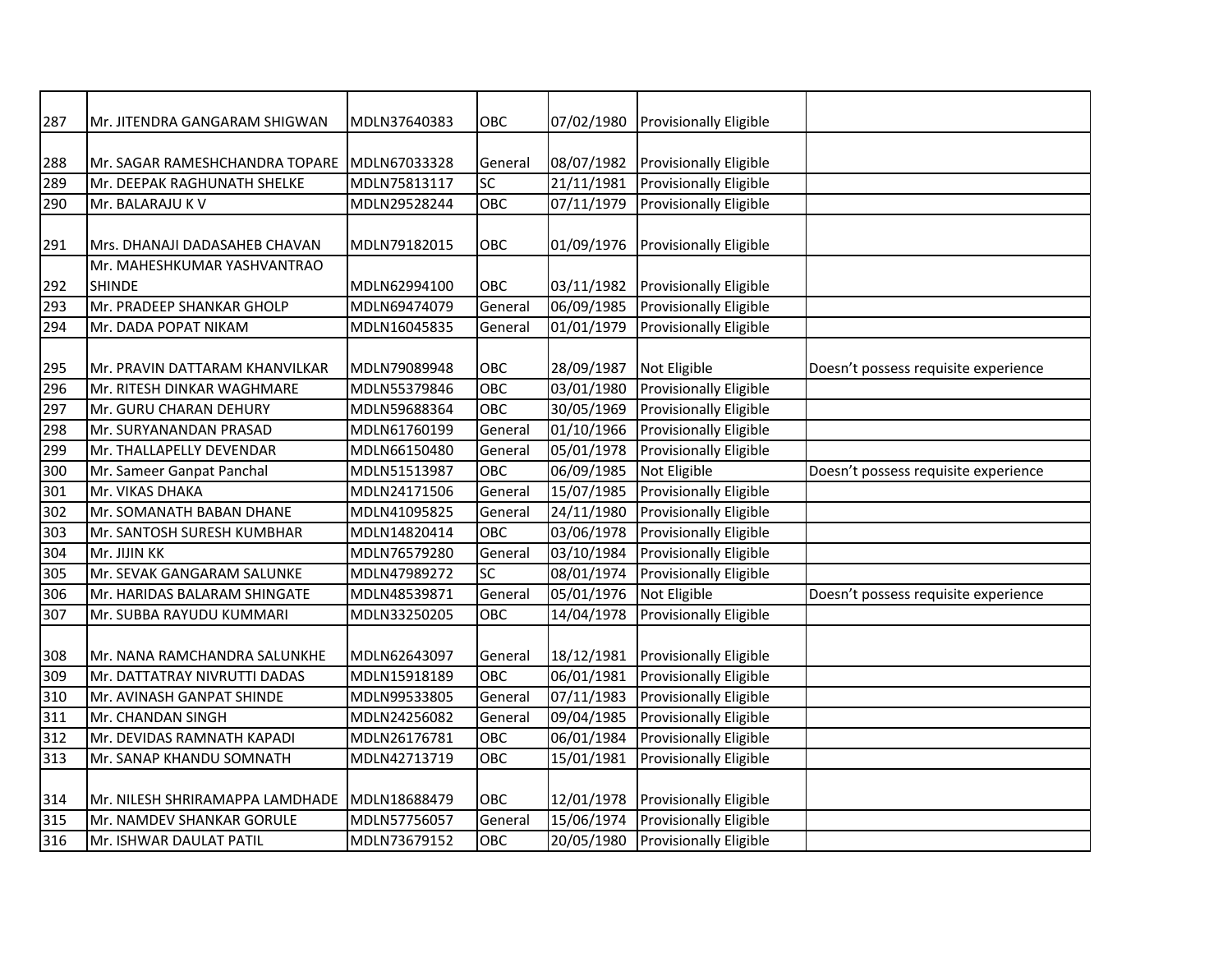| 317 | Mr. CHINTAMAN SHANKAR SANAP    | MDLN60094839 | OBC       | 05/09/1981 | <b>Provisionally Eligible</b> |                                      |
|-----|--------------------------------|--------------|-----------|------------|-------------------------------|--------------------------------------|
| 318 | Mr. KAMALAKSHAN M              | MDLN41721884 | General   | 15/04/1980 | <b>Provisionally Eligible</b> |                                      |
|     |                                |              |           |            |                               |                                      |
| 319 | Mr. MANOHAR SARJERAO BEDEKAR   | MDLN24600339 | General   | 01/09/1967 | <b>Provisionally Eligible</b> |                                      |
| 320 | Mr. MANGESH KRISHNA AMBRE      | MDLN12015483 | General   | 21/04/1982 | <b>Provisionally Eligible</b> |                                      |
|     |                                |              |           |            |                               |                                      |
| 321 | Mr. VINOD SHANTARAM SONAWANE   | MDLN52229416 | General   | 06/01/1977 | <b>Provisionally Eligible</b> |                                      |
| 322 | Mr. CHIRANJEEVI PEDIREDLA      | MDLN86168041 | OBC       | 06/09/1983 | Provisionally Eligible        |                                      |
| 323 | Mr. BHASKAR NIVRUTTI GHULE     | MDLN42085870 | General   | 20/03/1981 | <b>Provisionally Eligible</b> |                                      |
| 324 | Mr. AMOL ANANT DHAMANE         | MDLN37983002 | General   | 27/02/1987 | Not Eligible                  | Doesn't possess requisite experience |
| 325 | Mr. RAM MAHADEO WAGHMARE       | MDLN85253860 | SC        | 10/09/1983 | Provisionally Eligible        |                                      |
| 326 | Mr. AMOD KUMAR                 | MDLN55308753 | General   | 30/06/1985 | Provisionally Eligible        |                                      |
| 327 | Mr. AVANISH KUMAR              | MDLN20601918 | General   | 07/01/1986 | Provisionally Eligible        |                                      |
| 328 | Mr. RAJU SHIWAJI WAGH          | MDLN75902826 | General   | 04/12/1984 | Provisionally Eligible        |                                      |
| 329 | Mr. SALEEM SK                  | MDLN92018639 | General   | 08/08/1981 | <b>Provisionally Eligible</b> |                                      |
| 330 | Mr. SACHIN MADHUKAR KADAM      | MDLN29017356 | General   | 07/02/1982 | <b>Provisionally Eligible</b> |                                      |
| 331 | Mr. NILESH DAGADU KAMBLE       | MDLN55793312 | General   | 13/08/1988 | Not Eligible                  | Doesn't possess requisite experience |
| 332 | Mr. SANTOSH HANAMANT KADAM     | MDLN54567215 | General   | 28/04/1981 | Provisionally Eligible        |                                      |
| 333 | Mr. SINDHU KUMAR               | MDLN15822935 | <b>ST</b> | 01/05/1984 | Provisionally Eligible        |                                      |
| 334 | Mr. RAMENDRA KUMAR SINGH       | MDLN14690007 | General   | 12/10/1978 | Provisionally Eligible        |                                      |
| 335 | Mr. PRAVIN VILAS GURAV         | MDLN86025438 | OBC       | 01/06/1984 | Provisionally Eligible        |                                      |
| 336 | Mr. ULHAS JAGANNATH SHINDE     | MDLN98630417 | General   | 29/05/1981 | Provisionally Eligible        |                                      |
| 337 | Mr. RANJAN KUMAR GOUDA         | MDLN94700383 | OBC       | 02/07/1973 | Provisionally Eligible        |                                      |
| 338 | Mr. NAGESWARA RAO SISTU        | MDLN61535606 | OBC       | 20/07/1984 | Provisionally Eligible        |                                      |
| 339 | Mr. SANTOSH KUMAR MISRA        | MDLN61966403 | General   | 28/06/1979 | Provisionally Eligible        |                                      |
| 340 | Mr. DURGA SINGH                | MDLN68030115 | General   | 10/05/1985 | Provisionally Eligible        |                                      |
| 341 | Mr. VINOD BHIMARAO BHOSALE     | MDLN44770364 | General   | 06/07/1982 | Provisionally Eligible        |                                      |
| 342 | Mr. SANJAY DHONDIRAM KADAM     | MDLN14820555 | General   | 18/01/1981 | <b>Provisionally Eligible</b> |                                      |
| 343 | Mr. KARUPPIAH R                | MDLN95833678 | OBC       | 03/03/1983 | Provisionally Eligible        |                                      |
|     |                                |              |           |            |                               |                                      |
| 344 | Mr. DAREKAR JAGANNATH RANGNATH | MDLN87152224 | General   | 16/03/1975 | <b>Provisionally Eligible</b> |                                      |
| 345 | Mr. MOHANDAS G                 | MDLN96350209 | General   | 26/05/1977 | <b>Provisionally Eligible</b> |                                      |
| 346 | Mr. AYUB BABU SHAIKH           | MDLN66354542 | General   | 06/01/1976 | <b>Provisionally Eligible</b> |                                      |
| 347 | Mr. UMESH RAMESH BORDE         | MDLN42196027 | SC        | 17/06/1979 | Provisionally Eligible        |                                      |
| 348 | Mr. MOHAN LAL                  | MDLN77012452 | SC        | 03/10/1983 | <b>Provisionally Eligible</b> |                                      |
| 349 | Mr. SACHIN SAKHARAM GHULE      | MDLN92335527 | General   | 12/01/1984 | Not Eligible                  | Post Not reserved for PWD category   |
| 350 | Mr. JIJYABA TATYASAHEB NIKAM   | MDLN93720023 | General   | 03/02/1968 | <b>Provisionally Eligible</b> |                                      |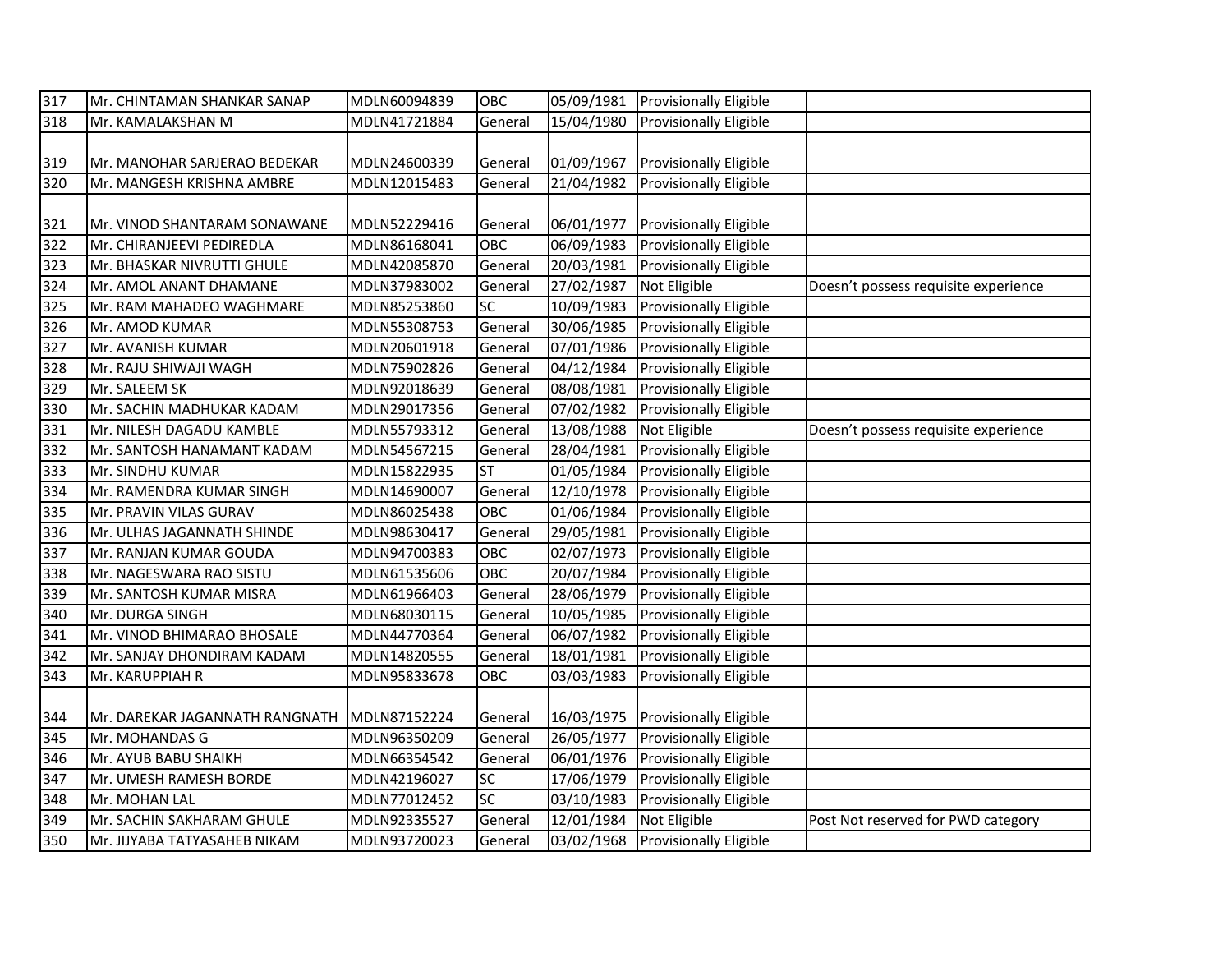| 351 | Mr. SANDIP BHAURAO WAYCHAL                  | MDLN14280665 | General | 01/01/1980 | <b>Provisionally Eligible</b> |                                      |
|-----|---------------------------------------------|--------------|---------|------------|-------------------------------|--------------------------------------|
| 352 | Mr. KIRAN MARUTI BHAGWAT                    | MDLN23066128 | OBC     | 23/10/1978 | Provisionally Eligible        |                                      |
|     |                                             |              |         |            |                               |                                      |
| 353 | Mr. NITIN MADHUKAR MAHADESHWAR MDLN52215899 |              | OBC     | 11/07/1984 | Not Eligible                  | Doesn't possess requisite experience |
|     |                                             |              |         |            |                               |                                      |
| 354 | Mr. CHAMPALAL TARACHAND PATIL               | MDLN62968054 | OBC     | 06/01/1978 | <b>Provisionally Eligible</b> |                                      |
| 355 | Mr. SANTOSH GANGARAM PATIL                  | MDLN88680011 | General | 07/10/1976 | <b>Provisionally Eligible</b> |                                      |
| 356 | Mr. NAND KISHORE PAREEK                     | MDLN82488956 | General | 07/05/1981 | Provisionally Eligible        |                                      |
| 357 | Mr. MAHESH PANDITRAO GOMTE                  | MDLN63200438 | General | 23/10/1976 | Provisionally Eligible        |                                      |
| 358 | Mr. SUKHBIR SINGH                           | MDLN90816193 | General | 01/07/1983 | Provisionally Eligible        |                                      |
| 359 | Mr. BIJENDER PAL BIN                        | MDLN68476889 | General | 01/05/1980 | Provisionally Eligible        |                                      |
| 360 | Mr. SANTOSH ASHRUBA GHODAKE                 | MDLN28620278 | General | 25/08/1982 | Provisionally Eligible        |                                      |
| 361 | Mr. TANAJI DASHARATH SALUNKHE               | MDLN29168104 | General | 05/11/1983 | Provisionally Eligible        |                                      |
| 362 | Mr. SANTOSH ASHRUBA GHODAKE                 | MDLN11170893 | General | 25/08/1988 | Provisionally Eligible        |                                      |
| 363 | Mr. SANTOSH MAHADEO PATIL                   | MDLN61029283 | General | 06/01/1979 | Provisionally Eligible        |                                      |
|     |                                             |              |         |            |                               |                                      |
| 364 | Mr. KRISHNAKANT BABURAO JADHAV              | MDLN32466494 | General | 24/10/1974 | Not Eligible                  | Doesn't possess requisite experience |
| 365 | Mr. RAJIV RANJAN                            | MDLN60770235 | General | 15/12/1978 | <b>Provisionally Eligible</b> |                                      |
| 366 | Mr. MOHIT ANANT CHALKE                      | MDLN96535080 | General | 29/03/1982 | Provisionally Eligible        |                                      |
| 367 | Mr. ASHOK KUMAR PANDA                       | MDLN64311371 | General | 06/10/1985 | Provisionally Eligible        |                                      |
| 368 | Mr. SUNIL KUMAR B                           | MDLN37757732 | General | 22/04/1976 | Provisionally Eligible        |                                      |
| 369 | Mr. BABASO NAMDEO GURAV                     | MDLN90646308 | OBC     | 08/10/1974 | Provisionally Eligible        |                                      |
| 370 | Mr. PRATAP DINKAR SHIRKE                    | MDLN11631171 | General | 22/09/1980 | Provisionally Eligible        |                                      |
| 371 | Mr. VINAY VILAS CHAVAN                      | MDLN98794137 | OBC     | 24/05/1989 | Not Eligible                  | Doesn't possess requisite experience |
| 372 | Mr. GAIKWAD VISHAL VIJAY                    | MDLN85692271 | SC      | 29/11/1983 | Provisionally Eligible        |                                      |
| 373 | Mr. SATISH CHANDRAKANT SHINDE               | MDLN91916356 | General | 07/10/1974 | Provisionally Eligible        |                                      |
|     |                                             |              |         |            |                               |                                      |
| 374 | Mr. SACHINDRA PARSHURAM MORE                | MDLN74289833 | General | 15/05/1975 | <b>Provisionally Eligible</b> |                                      |
| 375 | Mr. SAMBHAJI BABURAV KADAM                  | MDLN64595881 | General | 10/06/1982 | Provisionally Eligible        |                                      |
| 376 | Mr. SUNIL NAMDEV SONAWANE                   | MDLN21861335 | OBC     | 12/07/1983 | Provisionally Eligible        |                                      |
| 377 | Mr. SANDIP JOTIBA PADEKAR                   | MDLN26539771 | General | 15/02/1982 | Provisionally Eligible        |                                      |
| 378 | Mr. SAYYADMUKTTAR                           | MDLN37326522 | General | 05/03/1979 | Provisionally Eligible        |                                      |
| 379 | Mr. RATNAPPA                                | MDLN14101989 | OBC     | 20/01/1989 | Not Eligible                  | Doesn't possess requisite experience |
| 380 | Mr. NARESH KUMAR                            | MDLN45819001 | General | 03/05/1973 | Provisionally Eligible        |                                      |
| 381 | Mr. ATUL ARVIND KAMBLE                      | MDLN28011717 | SC      | 28/01/1987 | Not Eligible                  | Doesn't possess requisite experience |
| 382 | Mr. PRAVIN NAMDEORAO RUNDHE                 | MDLN18994567 | OBC     | 01/02/1977 | Provisionally Eligible        |                                      |
| 383 | Mr. JITENDRA KUMAR SINGH                    | MDLN11522445 | General | 15/08/1978 | <b>Provisionally Eligible</b> |                                      |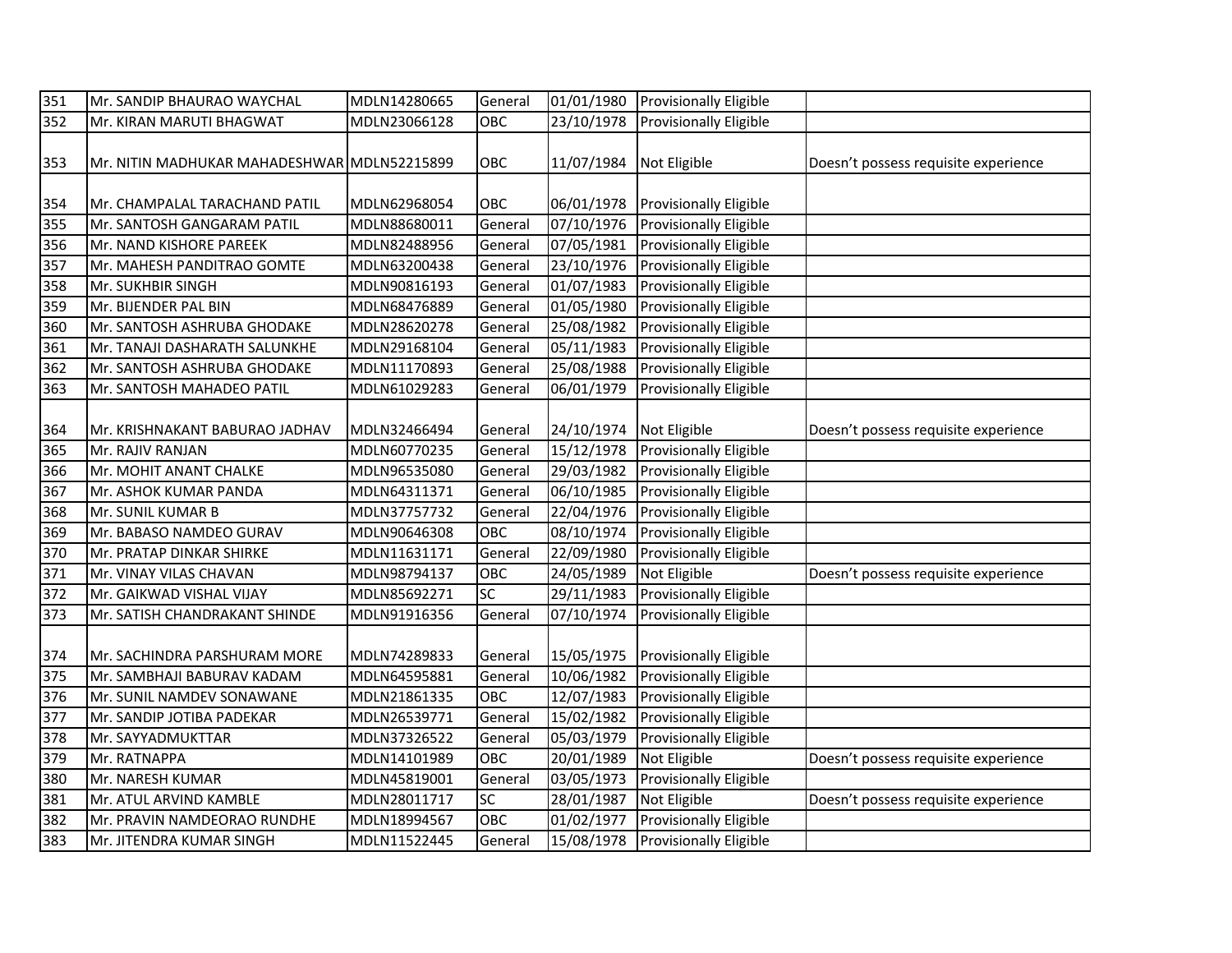| 384 | Mr. TEJKIRAN NILKANTHA RAJPUT   | MDLN94916983 | General | 21/03/1984 | <b>Provisionally Eligible</b>     |                                      |
|-----|---------------------------------|--------------|---------|------------|-----------------------------------|--------------------------------------|
| 385 | Mr. VENKATESH NAIK              | MDLN88221110 | OBC     | 06/01/1978 | Provisionally Eligible            |                                      |
| 386 | Mr. DINESH ARJUN PAWAR          | MDLN58512027 | General | 24/04/1979 | Provisionally Eligible            |                                      |
| 387 | Mr. JAGADISH TUKARAM PATIL      | MDLN41384631 | OBC     | 06/01/1975 | Provisionally Eligible            |                                      |
| 388 | Mr. SANTOSH MAHADEV WAYKAR      | MDLN73989816 | General | 04/04/1980 | Provisionally Eligible            |                                      |
| 389 | Mr. JAGADISH TUKARAM PATIL      | MDLN79828301 | OBC     | 06/01/1975 | Provisionally Eligible            |                                      |
| 390 | Mr. SANJAY SHANKAR KARAD        | MDLN64148478 | General | 28/07/1979 | Provisionally Eligible            |                                      |
|     |                                 |              |         |            |                                   |                                      |
| 391 | Mr. BHAGAVATIPRASAD DADU SHINDE | MDLN83593028 | General | 01/01/1982 | <b>Provisionally Eligible</b>     |                                      |
| 392 | Mr. RAJIV MADHUKAR MUSALE       | MDLN30307653 | General | 10/10/1981 | Provisionally Eligible            |                                      |
| 393 | Mr. SUSHIL CHANDRAKANT KADAM    | MDLN56777572 | General | 27/12/1984 | Provisionally Eligible            |                                      |
| 394 | Mr. MILIND SHANKER GAVANDARE    | MDLN27573052 | General | 19/11/1983 | Provisionally Eligible            |                                      |
|     |                                 |              |         |            |                                   |                                      |
| 395 | Mr. MAHESH MADHUKAR TAKAWALE    | MDLN45236782 | General | 25/07/1982 | <b>Provisionally Eligible</b>     |                                      |
| 396 | Mr. VIKAS BABASO MORE           | MDLN55676366 | General | 27/10/1985 | Provisionally Eligible            |                                      |
| 397 | Mr. KRISHNA SAHEBRAO JAGTAP     | MDLN32552597 | General | 22/03/1985 | Provisionally Eligible            |                                      |
| 398 | Mr. KIRAN JAGANNATH KADAM       | MDLN99143215 | General | 04/08/1981 | Provisionally Eligible            |                                      |
|     |                                 |              |         |            |                                   |                                      |
| 399 | Mr. SAMADHAN JAGANNATH SARATE   | MDLN74192371 | General | 10/11/1985 | Provisionally Eligible            |                                      |
| 400 | Mr. ANIL SINGH RAWAT            | MDLN79857581 | General | 09/06/1983 | Provisionally Eligible            |                                      |
| 401 | Mr. VINOD UTTAM HIRAVE          | MDLN88988722 | OBC     | 01/01/1984 | Provisionally Eligible            |                                      |
| 402 | Mr. SUDHIR KUMAR                | MDLN97987031 | General | 25/09/1983 | Provisionally Eligible            |                                      |
| 403 | Mr. SACHIN MARUTI PATIL         | MDLN68882830 | General | 04/07/1984 | Provisionally Eligible            |                                      |
| 404 | Mr. ARUN DATTATRAY SHEVALE      | MDLN95482006 | General | 13/06/1983 | Provisionally Eligible            |                                      |
| 405 | Mr. NAVNATH SADASHIV RASKAR     | MDLN38969567 | OBC     | 14/05/1982 | Provisionally Eligible            |                                      |
| 406 | Mr. PRATAPRAO DATTATRAY PATIL   | MDLN63027575 | General | 08/09/1976 | Provisionally Eligible            |                                      |
| 407 | Mr. PRAKASH SHIVAJI PATIL       | MDLN60708918 | General | 10/11/1979 | Provisionally Eligible            |                                      |
| 408 | Mr. RAJENDRA LOTAN PINGALE      | MDLN65676874 | OBC     | 05/03/1984 | Provisionally Eligible            |                                      |
| 409 | Mr. VINOD JAYWANT GAIKWAD       | MDLN46281852 | General | 26/11/1982 | Provisionally Eligible            |                                      |
| 410 | Mr. ANIL MURLIDHAR BORADE       | MDLN18379877 | General | 28/04/1984 | <b>Provisionally Eligible</b>     |                                      |
| 411 | Mr. VILAS MAHADU BIDKAR         | MDLN84157638 | OBC     | 08/04/1983 | Not Eligible                      | Doesn't possess requisite experience |
| 412 | Mr. PRASAD MAHADEV RAHATE       | MDLN42094151 | OBC     | 02/07/1978 | Not Eligible                      | Post Not reserved for PWD category   |
|     |                                 |              |         |            |                                   |                                      |
| 413 | Mr. PRAKASH MHAKURAM INGAWALE   | MDLN66993500 | General | 20/09/1980 | <b>Provisionally Eligible</b>     |                                      |
|     |                                 |              |         |            |                                   |                                      |
| 414 | Mr. SOMANATH VITTHAL BHAMARE    | MDLN49049490 | OBC     |            | 10/03/1983 Provisionally Eligible |                                      |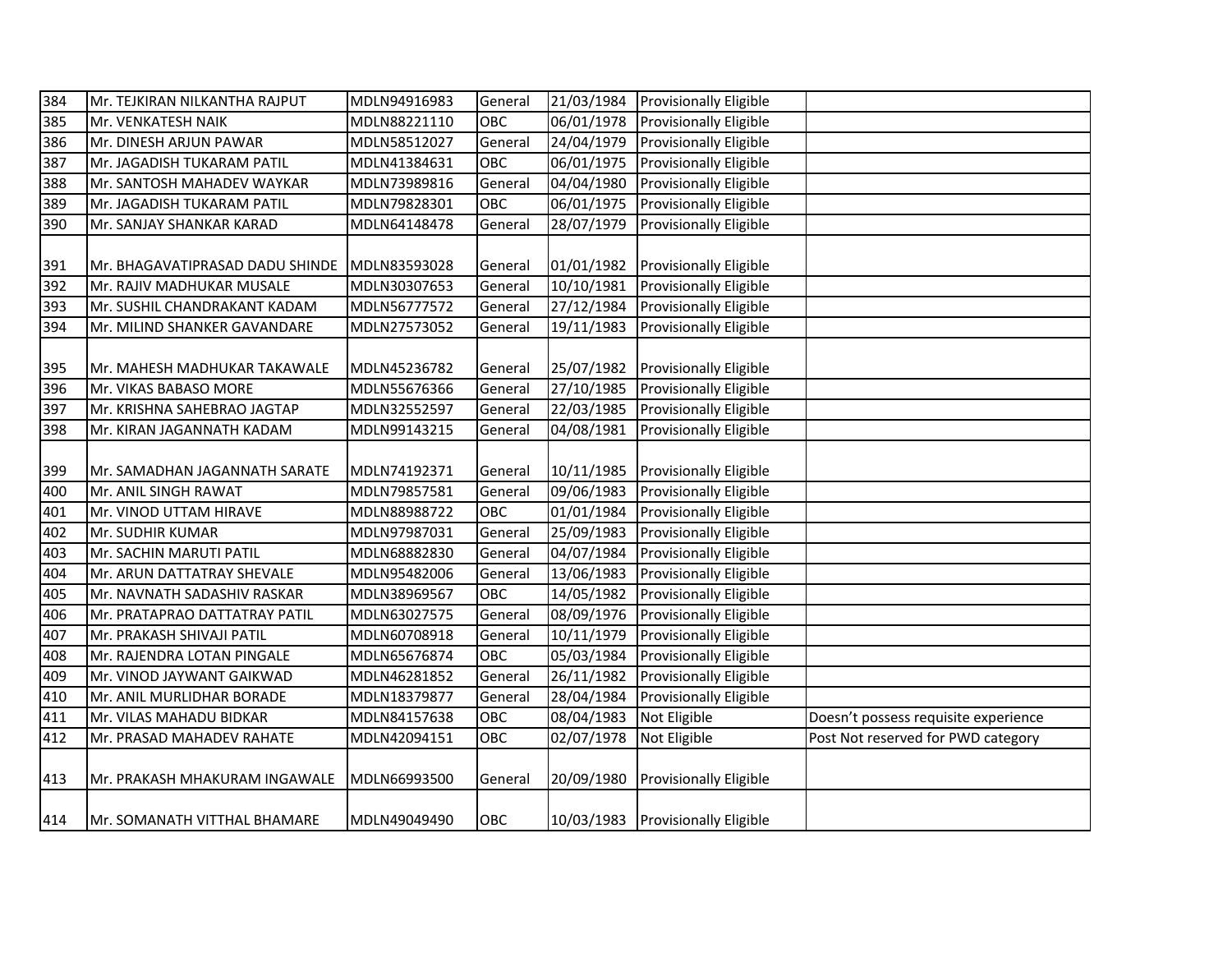| 415 | Mr. SANJAY JANARDHAN DESHMUKH | MDLN96529975 | General   | 06/01/1984 | <b>Provisionally Eligible</b>     |  |
|-----|-------------------------------|--------------|-----------|------------|-----------------------------------|--|
| 416 | Mr. GANESH PRAKASH SANKPAL    | MDLN45785824 | General   | 15/05/1985 | Provisionally Eligible            |  |
| 417 | Mr. BHALCHANDRA SURYAJI BEDSE | MDLN40855111 | OBC       | 26/01/1981 | <b>Provisionally Eligible</b>     |  |
| 418 | Mr. SHAIKH SALIM BADSHAHBHAI  | MDLN94735134 | General   | 06/10/1983 | Provisionally Eligible            |  |
| 419 | Mr. DHANESH KISAN SHINDE      | MDLN32530004 | General   | 02/01/1983 | Provisionally Eligible            |  |
|     |                               |              |           |            |                                   |  |
| 420 | Mr. SANTOSH KUMAR PATTANAYAK  | MDLN64558109 | General   | 18/07/1981 | <b>Provisionally Eligible</b>     |  |
| 421 | Mr. PRATAP DHONDU GHADGE      | MDLN50335476 | General   | 11/09/1979 | Provisionally Eligible            |  |
| 422 | Mr. MARTAND GULAB SADAKALE    | MDLN86549263 | <b>SC</b> | 04/10/1983 | Provisionally Eligible            |  |
| 423 | Mr. RAHATE SHRIKANT SURESH    | MDLN59111401 | OBC       | 25/11/1983 | Provisionally Eligible            |  |
|     |                               |              |           |            |                                   |  |
| 424 | Mr. DEVENDRA DATTATRAY DANGAT | MDLN91326744 | General   | 21/04/1982 | <b>Provisionally Eligible</b>     |  |
| 425 | Mr. KRANTISHIL HARI THATE     | MDLN29437987 | <b>SC</b> | 15/06/1982 | Provisionally Eligible            |  |
| 426 | Mr. VAISAKH S G               | MDLN18935610 | General   | 22/05/1986 | Provisionally Eligible            |  |
| 427 | Mr. GANESH VASANT PAWAR       | MDLN36397899 | General   | 31/08/1973 | Provisionally Eligible            |  |
| 428 | Mr. KAILAS SUKALAL CHIMANKARE | MDLN32021901 | <b>SC</b> | 01/01/1976 | Provisionally Eligible            |  |
| 429 | Mr. PRAKASH DIGAMBAR HUDALE   | MDLN86995380 | SC        | 21/07/1982 | Provisionally Eligible            |  |
| 430 | Mr. RAVINDRA JAGANNATH WAGH   | MDLN74308241 | General   | 13/02/1985 | <b>Provisionally Eligible</b>     |  |
| 431 | Mr. KIRAN GULABRAO GADHAVE    | MDLN98101313 | General   | 31/03/1983 | <b>Provisionally Eligible</b>     |  |
| 432 | Mr. NAGARJUNA DANDE           | MDLN96807750 | General   | 15/06/1983 | <b>Provisionally Eligible</b>     |  |
| 433 | Mr. MANOJKUMAR DEVRAM PATIL   | MDLN47371971 | OBC       | 29/08/1981 | <b>Provisionally Eligible</b>     |  |
| 434 | Mr. KUMAR DADASAHEB JADHAV    | MDLN93463885 | General   | 01/01/1997 | <b>Provisionally Eligible</b>     |  |
| 435 | Mr. AKASH BALAJI SARODE       | MDLN26356350 | OBC       | 17/09/1972 | <b>Provisionally Eligible</b>     |  |
| 436 | Mr. ADHIKRAO PANDURANG PATIL  | MDLN90864034 | General   | 07/01/1975 | <b>Provisionally Eligible</b>     |  |
| 437 | Mr. SANDIP CHANDRKANT SABALE  | MDLN29928946 | General   | 05/06/1983 | Provisionally Eligible            |  |
|     |                               |              |           |            |                                   |  |
| 438 | Mr. SAMBHAJI PANDURANG JADHAV | MDLN62578073 | General   | 06/01/1980 | <b>Provisionally Eligible</b>     |  |
|     |                               |              |           |            |                                   |  |
|     | Mr. PATIL                     |              |           |            |                                   |  |
| 439 | SANGRAMALIASAMARKUMAR TANAJI  | MDLN13169568 | General   | 02/01/1985 | <b>Provisionally Eligible</b>     |  |
| 440 | Mr. KUMAR DADASAHED JADHAV    | MDLN72244261 | General   | 01/01/1977 | Provisionally Eligible            |  |
|     | Mr. PUROHIT BHARATKUMAR       |              |           |            |                                   |  |
| 441 | KANAIYALAL                    | MDLN73203102 | General   | 25/08/1985 | <b>Provisionally Eligible</b>     |  |
| 442 | Mr. SUDHIR RAMKARAN MISHRA    | MDLN74474784 | General   | 22/10/1983 | <b>Provisionally Eligible</b>     |  |
|     |                               |              |           |            |                                   |  |
| 443 | Mr. ANKUSH HARIBHAU MANBHARE  | MDLN51760859 | General   |            | 27/12/1982 Provisionally Eligible |  |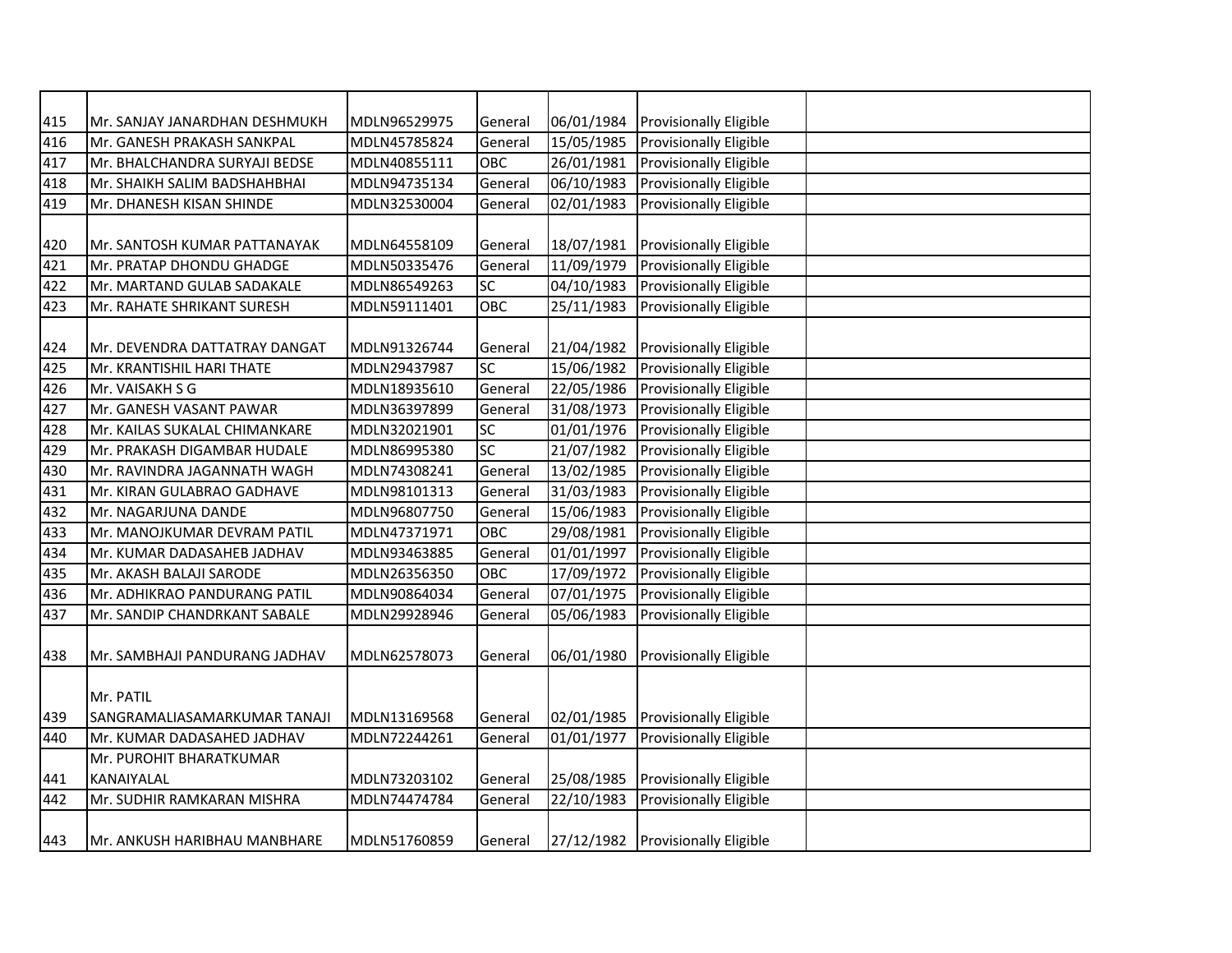|     | Mr. DUNNA BHASKARRAO          |              |                 |                         |                                   |                                      |
|-----|-------------------------------|--------------|-----------------|-------------------------|-----------------------------------|--------------------------------------|
| 444 | VENKATANARAYANA               | MDLN66000550 | General         | 11/07/1972              | <b>Provisionally Eligible</b>     |                                      |
| 445 | Mr. GIRISH HINDURAO BHOSALE   | MDLN25904557 | General         | 26/07/1981              | Provisionally Eligible            |                                      |
| 446 | Mr. SUTHEESH KUMAR MV         | MDLN84224047 | General         | 15/12/1974              | Provisionally Eligible            |                                      |
|     |                               |              |                 |                         |                                   |                                      |
| 447 | Mr. JAGDISH SATYAWAN POYREKAR | MDLN76671083 | OBC             | 22/07/1971              | Provisionally Eligible            |                                      |
| 448 | Mr. BALASAHEB RAMCHANDRA GITE | MDLN66514766 | OBC             | 29/11/1981              | <b>Provisionally Eligible</b>     |                                      |
| 449 | Mr. NILESH BHAULAL NEVE       | MDLN99279152 | General         | 28/09/1976              | Provisionally Eligible            |                                      |
|     |                               |              |                 |                         |                                   |                                      |
| 450 | Mr. GANESH MADHUKAR MAHAJAN   | MDLN72806245 | OBC             | 17/04/1983              | <b>Provisionally Eligible</b>     |                                      |
| 451 | Mr. AMOL SIDDHARTHA GOLE      | MDLN22526895 | SC              | 15/07/1979              | Provisionally Eligible            |                                      |
| 452 | Mr. SUBHASH CHANDRA           | MDLN71571680 | General         | 25/08/1977              | Provisionally Eligible            |                                      |
| 453 | Mr. PRAMOD KUMAR DUBEY        | MDLN81455402 | General         | 01/10/1976              | Provisionally Eligible            |                                      |
| 454 | Mr. YADAGIRI RAO KAGITHAPALLI | MDLN90128699 | General         | 06/09/1983              | Provisionally Eligible            |                                      |
| 455 | Mr. DHANESH SADANAND GAWAD    | MDLN32577951 | OBC             | 12/02/1975              | Provisionally Eligible            |                                      |
| 456 | Mr. BHABANI KARJEE            | MDLN28583270 | $\overline{SC}$ | 28/11/1969              | Provisionally Eligible            |                                      |
| 457 | Mr. VIJAY KUMAR               | MDLN29553084 | OBC             | 26/11/1982              | Provisionally Eligible            |                                      |
| 458 | Mr. SUNIL SITARAM TEMKAR      | MDLN29861827 | General         | 16/04/1970              | Provisionally Eligible            |                                      |
| 459 | Mr. GANESH KISHOR WALAVALKAR  | MDLN88045872 | General         | 30/10/1982              | Provisionally Eligible            |                                      |
| 460 | Mr. PAWAN KUMAR               | MDLN82606014 | General         | 04/01/1974              | Provisionally Eligible            |                                      |
| 461 | Mr. SHAHAJI SUBHASH INGULKAR  | MDLN66793859 | General         | 06/01/1983              | Provisionally Eligible            |                                      |
| 462 | Mr. SHAHAJI SUBHASH INGULKAR  | MDLN13228988 | General         | 06/01/1983              | Provisionally Eligible            |                                      |
| 463 | Mr. VIKRANT VISHNU MAHADIK    | MDLN96693045 | General         | $\overline{01/05/1983}$ | Provisionally Eligible            |                                      |
| 464 | Mr. MILIND SARJERAO SHEWALE   | MDLN26414313 | General         | 03/06/1981              | Provisionally Eligible            |                                      |
| 465 | Mr. VINOD DAGADU PATIL        | MDLN93407163 | General         | 02/04/1985              | Provisionally Eligible            |                                      |
| 466 | Mr. PARTAP SINGH              | MDLN97448448 | <b>SC</b>       | 10/06/1983              | Provisionally Eligible            |                                      |
| 467 | Mr. VIKRANT VISHNU MAHADIK    | MDLN90379414 | General         | 01/05/1983              | Provisionally Eligible            |                                      |
| 468 | Mr. RAM JAGANNATH KASAR       | MDLN42151425 | General         | 02/12/1983              | Provisionally Eligible            |                                      |
| 469 | Mr. MAHESH LAXMAN JAWALE      | MDLN40655631 | OBC             | 22/09/1984              | Not Eligible                      | Doesn't possess requisite experience |
| 470 | Mr. TARKESHWAR SINGH          | MDLN63838081 | General         | 05/09/1978              | Provisionally Eligible            |                                      |
| 471 | Mr. VIJESH PRAMOD MONDKAR     | MDLN71371118 | OBC             | 12/05/1985              | Not Eligible                      | Doesn't possess requisite experience |
|     | Mr. SHARADCHANDRA BHAGWAN     |              |                 |                         |                                   |                                      |
| 472 | <b>PATIL</b>                  | MDLN83876278 | General         | 08/12/1976              | Provisionally Eligible            |                                      |
| 473 | Mr. SANJAY SHIVAJI KIRDAT     | MDLN93111149 | General         | 06/03/1975              | Provisionally Eligible            |                                      |
|     | Mr. SANTOSH PANDHARINATH      |              |                 |                         |                                   |                                      |
| 474 | <b>BHAGWAT</b>                | MDLN69196231 | OBC             |                         | 28/02/1975 Provisionally Eligible |                                      |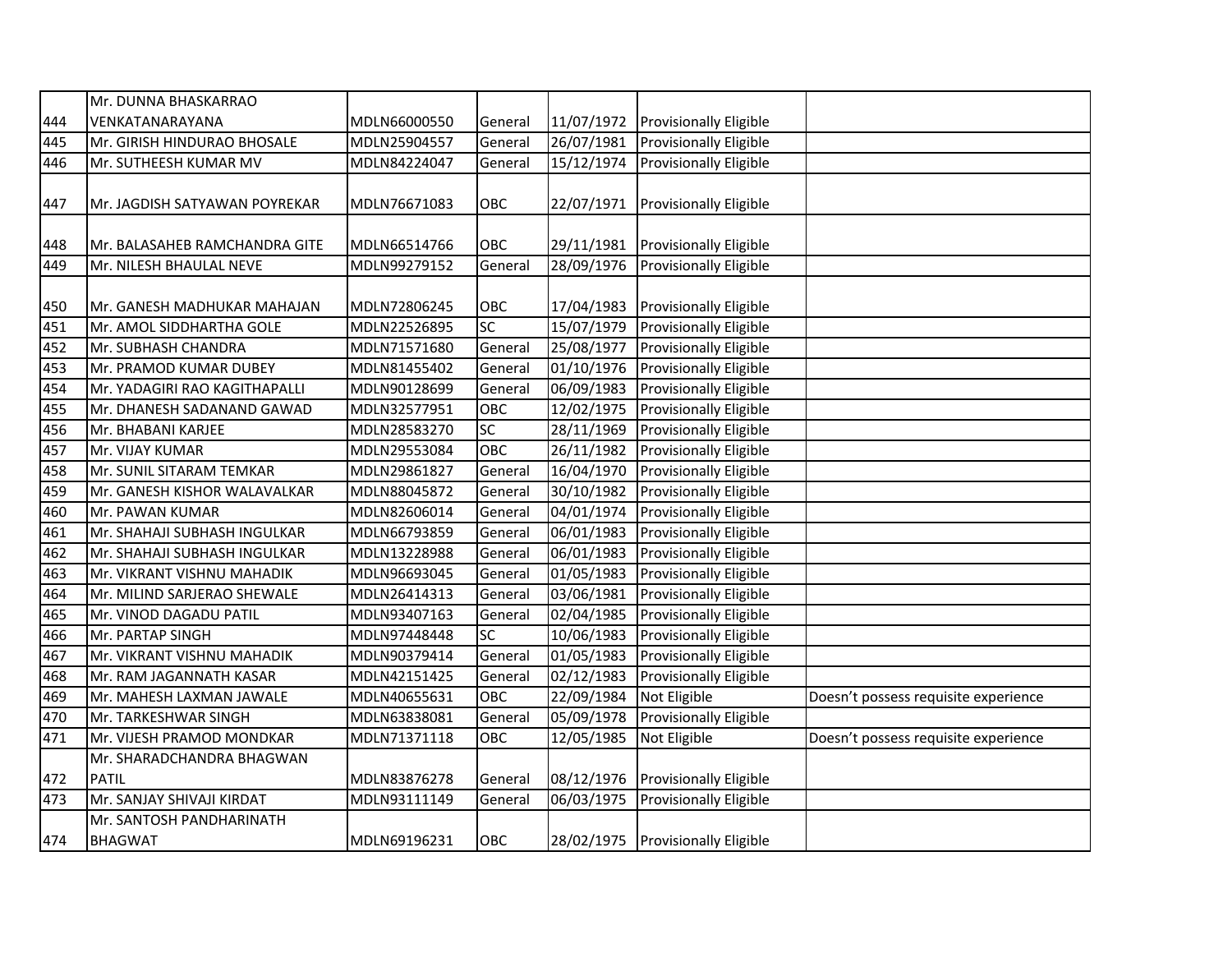| 475 | Mr. PRAVIN DINKAR SHIRKE       | MDLN52288868 | General    | 04/02/1982 | <b>Provisionally Eligible</b> |                                      |
|-----|--------------------------------|--------------|------------|------------|-------------------------------|--------------------------------------|
|     | Mr. ANANDRAO YASHAWANT         |              |            |            |                               |                                      |
| 476 | <b>LOKHANDE</b>                | MDLN61720346 | OBC        | 04/01/1979 | <b>Provisionally Eligible</b> |                                      |
| 477 | Mr. DADASO RAJARAM TAWARE      | MDLN18027544 | General    | 02/11/1983 | <b>Provisionally Eligible</b> |                                      |
|     |                                |              |            |            |                               |                                      |
| 478 | Mr. JITENDRA JANARDAN NALAWADE | MDLN36433653 | General    | 05/01/1981 | <b>Provisionally Eligible</b> |                                      |
| 479 | Mr. SUNNY GANESH JAISWAL       | MDLN23213272 | General    | 27/08/1988 | Not Eligible                  | Doesn't possess requisite experience |
| 480 | lMr. DHIRAJ SIDDHARTH KAMBALE  | MDLN29969009 | <b>SC</b>  | 02/08/1992 | Not Eligible                  | Doesn't possess requisite experience |
| 481 | lMr. VISHAL RAMDAS MAHANGADE   | MDLN70694257 | General    | 27/09/1983 | <b>Provisionally Eligible</b> |                                      |
| 482 | Mr. VIKAS DATTATARY PAWAR      | MDLN61496296 | General    | 05/05/1968 | <b>Provisionally Eligible</b> |                                      |
| 483 | Mr. VIJAY MOHAN KORE           | MDLN22417284 | SC.        | 13/06/1994 | Not Eligible                  | Doesn't possess requisite experience |
|     |                                |              |            |            |                               |                                      |
| 484 | Mr. CHANDRAKANT HILAL SAINDANE | MDLN63079897 | General    | 18/09/1997 | Not Eligible                  | Doesn't possess requisite experience |
| 485 | Mr. RANJAN BALA                | MDLN70746071 | SC.        | 01/08/1980 | <b>Provisionally Eligible</b> |                                      |
| 486 | Mr. ATUL ASHOK KASVANKAR       | MDLN26516109 | OBC        | 10/06/1986 | Not Eligible                  | Doesn't possess requisite experience |
|     | lMr. SIDDHESHWAR GORAKHANATH   |              |            |            |                               |                                      |
| 487 | <b>KUTE</b>                    | MDLN19870929 | <b>OBC</b> | 22/10/1996 | Not Eligible                  | Doesn't possess requisite experience |

**Job Title -** JUNIOR HINDI TRANSLATOR

**Job Advertisement No -** MDL/HR-REC-NE/88/2019

|                |                                 | <b>Job Registration</b> |                 | Candidate  |                               |                                         |
|----------------|---------------------------------|-------------------------|-----------------|------------|-------------------------------|-----------------------------------------|
| Sr.No          | <b>Candidate Full Name</b>      | <b>Number</b>           | <b>Category</b> | <b>DOB</b> | Eligibility                   | <b>Reason for Ineligibility</b>         |
|                | Mr. DEEPAK GEDAM                | MDLN30421391            | Ist             | 03/07/1987 | Not Eligible                  | Doesn't possess relevant experience     |
|                |                                 |                         |                 |            |                               |                                         |
| $\overline{2}$ | Mr. JAYESH MANISHANKAR DIWALKAR | MDLN32150825            | <b>OBC</b>      | 23/11/1990 | Not Eligible                  | Doesn't possess requisite qualification |
| 3              | lMs. PRAGATI RAMESHWAR SHUKLA   | MDLN45532247            | General         | 01/02/1993 | <b>Provisionally Eligible</b> |                                         |
| $\overline{4}$ | Mr. JAGADEESH MADDILA           | MDLN17347417            | <b>OBC</b>      | 05/08/1988 | Not Eligible                  | Doesn't possess requisite qualification |
| 5              | Mr. CHANDER BHUSHAN JHA         | MDLN68678175            | General         | 06/03/1977 | <b>Provisionally Eligible</b> |                                         |
| 6              | lMr. MITHILESH KUMAR SHAW       | MDLN92926520            | General         | 10/12/1987 | <b>Provisionally Eligible</b> |                                         |
| 7              | Mr. RAVI YADAV                  | MDLN93432251            | OBC             | 10/10/1993 | <b>Provisionally Eligible</b> |                                         |
| 8              | Mr. PIYUSH SHAW                 | MDLN48946871            | <b>ST</b>       | 10/05/1987 | <b>Provisionally Eligible</b> |                                         |
| 9              | Mr. PIYUSH SHAW                 | MDLN15177445            | IST             | 10/05/1987 | Not Eligible                  | Doesn't possess requisite qualification |
| 10             | Mr. ARADHYA JAGDISH MHATRE      | MDLN21738803            | General         | 15/09/1992 | Not Eligible                  | Doesn't possess relevant experience     |
| 11             | Mr. MOHAMMAD WASIF              | MDLN96373037            | General         | 20/05/1991 | <b>Provisionally Eligible</b> |                                         |
| 12             | lMs. PRIYANKA TRIVEDI           | MDLN19883175            | General         | 28/12/1990 | Not Eligible                  | Doesn't possess relevant experience     |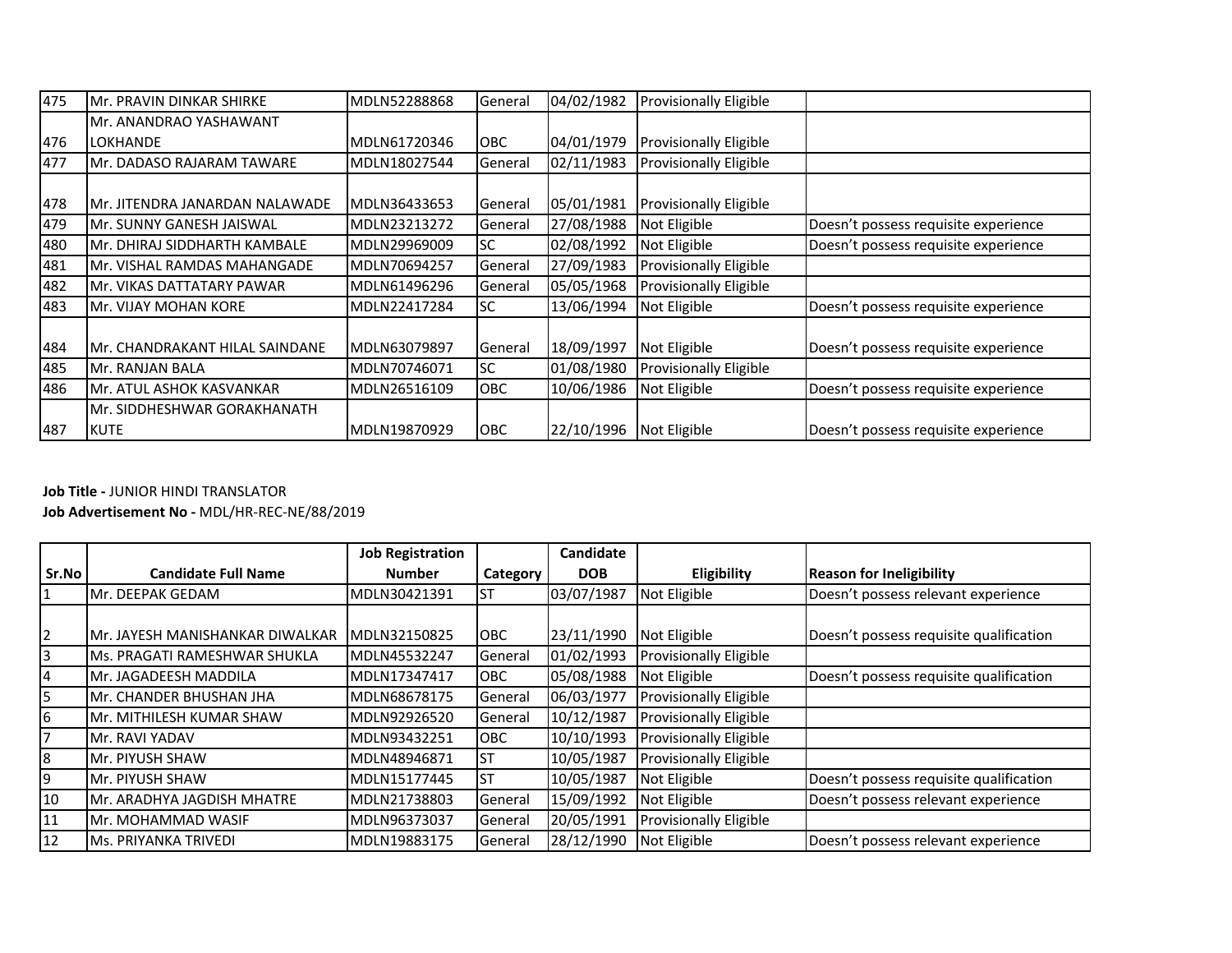| 13 | Mrs. VIJAYSHREE HAJRA         | MDLN87476448 | General         |            | 30/12/1986 Provisionally Eligible |                                         |
|----|-------------------------------|--------------|-----------------|------------|-----------------------------------|-----------------------------------------|
| 14 | Mr. CHANDAN PRASAD            | MDLN22411289 | SC              | 11/09/1987 | Provisionally Eligible            |                                         |
| 15 | Mr. DIVAKAR PANDEY            | MDLN61967863 | General         | 07/05/1991 | <b>Provisionally Eligible</b>     |                                         |
| 16 | Ms. ASHITA V DADHEECH         | MDLN21988988 | General         | 08/02/1991 | Provisionally Eligible            |                                         |
| 17 | Mr. MAHENDRA KUMAR VERMA      | MDLN79216767 | SC              | 02/09/1988 | Provisionally Eligible            |                                         |
| 18 | Ms. SANDHYA BALASAHEB SAHANE  | MDLN12721993 | General         | 07/07/1990 | Not Eligible                      | Doesn't possess requisite qualification |
|    | Mr. VISHAL CHANDRAKANT        |              |                 |            |                                   |                                         |
| 19 | TRIBHUVAN                     | MDLN36123754 | SC              | 12/02/1990 | Not Eligible                      | Doesn't possess requisite qualification |
|    | Mr. SOMNATH KANHAIYALAL       |              |                 |            |                                   |                                         |
| 20 | KALYANKAR                     | MDLN43628680 | SC              | 25/02/1996 | Not Eligible                      | Doesn't possess requisite qualification |
| 21 | Mr. PAVAN KUMAR DEHARIYA      | MDLN46036025 | SC              | 07/02/1994 | Not Eligible                      | Doesn't possess requisite qualification |
| 22 | Mr. DEEPAK BHAGAT             | MDLN30589131 | SC              | 24/07/1989 | Provisionally Eligible            |                                         |
| 23 | Mr. MAHESH KUMAR              | MDLN86092781 | OBC             | 08/01/1992 | Provisionally Eligible            |                                         |
| 24 | Mr. ASHISH KUMAR SINGH        | MDLN52430087 | General         | 14/12/1987 | Not Eligible                      | Doesn't possess requisite qualification |
| 25 | Mr. JAYPRAKASH JAINTILAL SONI | MDLN46720313 | General         | 26/11/1987 | Not Eligible                      | Doesn't possess relevant experience     |
| 26 | Mr. DAMENDRA KUMAR            | MDLN54934799 | General         | 11/03/1988 | Provisionally Eligible            |                                         |
|    |                               |              |                 |            |                                   |                                         |
| 27 | Mrs. MAMTA SHAMBHUNATH YADAV  | MDLN45294717 | General         | 08/01/1987 | <b>Provisionally Eligible</b>     |                                         |
| 28 | Mr. PRATHMESH PRAKASH RAUT    | MDLN46228699 | OBC             | 10/09/1988 | Not Eligible                      | Doesn't possess requisite qualification |
| 29 | Mr. JAIPRAKASH                | MDLN23028410 | OBC             | 07/07/1994 | Not Eligible                      | Doesn't possess requisite qualification |
| 30 | Mr. SURAJ SURESH PAWAR        | MDLN97225469 | General         | 03/12/1992 | Not Eligible                      | Doesn't possess requisite qualification |
| 31 | Ms. ANJALI                    | MDLN54700347 | SC              | 21/10/1994 | Not Eligible                      | Doesn't possess requisite qualification |
| 32 | Ms. SHRUTI RAJESH BANSOD      | MDLN12630151 | General         | 29/04/1992 | Provisionally Eligible            |                                         |
| 33 | Mr. VADDI JAGADEESH JAGADEESH | MDLN24039397 | OBC             | 20/05/1990 | Provisionally Eligible            |                                         |
| 34 | Mr. SHASHANK GAURAV           | MDLN17026074 | SC              | 19/10/1986 | Not Eligible                      | Doesn't possess relevant experience     |
| 35 | Doc. MEGHA DILIP ACHARYA      | MDLN75913365 | General         | 20/06/1988 | Provisionally Eligible            |                                         |
| 36 | Ms. VIJAY LAXMI SINGH         | MDLN50863582 | General         | 21/04/1989 | Provisionally Eligible            |                                         |
| 37 | Ms. NEETU                     | MDLN18165342 | General         | 16/08/1991 | Provisionally Eligible            |                                         |
| 38 | Mr. VADDI JAGADEESH JAGADEESH | MDLN21249577 | OBC             | 20/05/1990 | Provisionally Eligible            |                                         |
| 39 | Mr. MANDAR GAUTAM GADVE       | MDLN66174685 | $\overline{SC}$ | 25/11/1987 | Not Eligible                      | Doesn't possess requisite qualification |
| 40 | Mr. SURESH HAZAM              | MDLN97812173 | OBC             | 26/08/1992 | Provisionally Eligible            |                                         |
| 41 | Ms. PRIYANKA YADAV            | MDLN83358721 | OBC             | 07/02/1993 | Provisionally Eligible            |                                         |
| 42 | Mr. RAMESH CHOWDHARY          | MDLN50160547 | SC              | 04/02/1990 | Provisionally Eligible            |                                         |
| 43 | Mr. VIKKY VERMA               | MDLN39894245 | General         | 15/09/1989 | Provisionally Eligible            |                                         |
| 44 | Ms. POOJA VIJAY PATIL         | MDLN99669248 | OBC             | 06/06/1990 | Not Eligible                      | Doesn't possess requisite qualification |
| 45 | Mr. VIJAY MADAGONDA PUJARI    | MDLN97809053 | OBC             | 01/05/1989 | Not Eligible                      | Doesn't possess requisite qualification |
| 46 | Mr. SHAHANAWAZ KHAN           | MDLN21342741 | <b>ST</b>       | 20/03/1978 | Not Eligible                      | Doesn't possess relevant experience     |